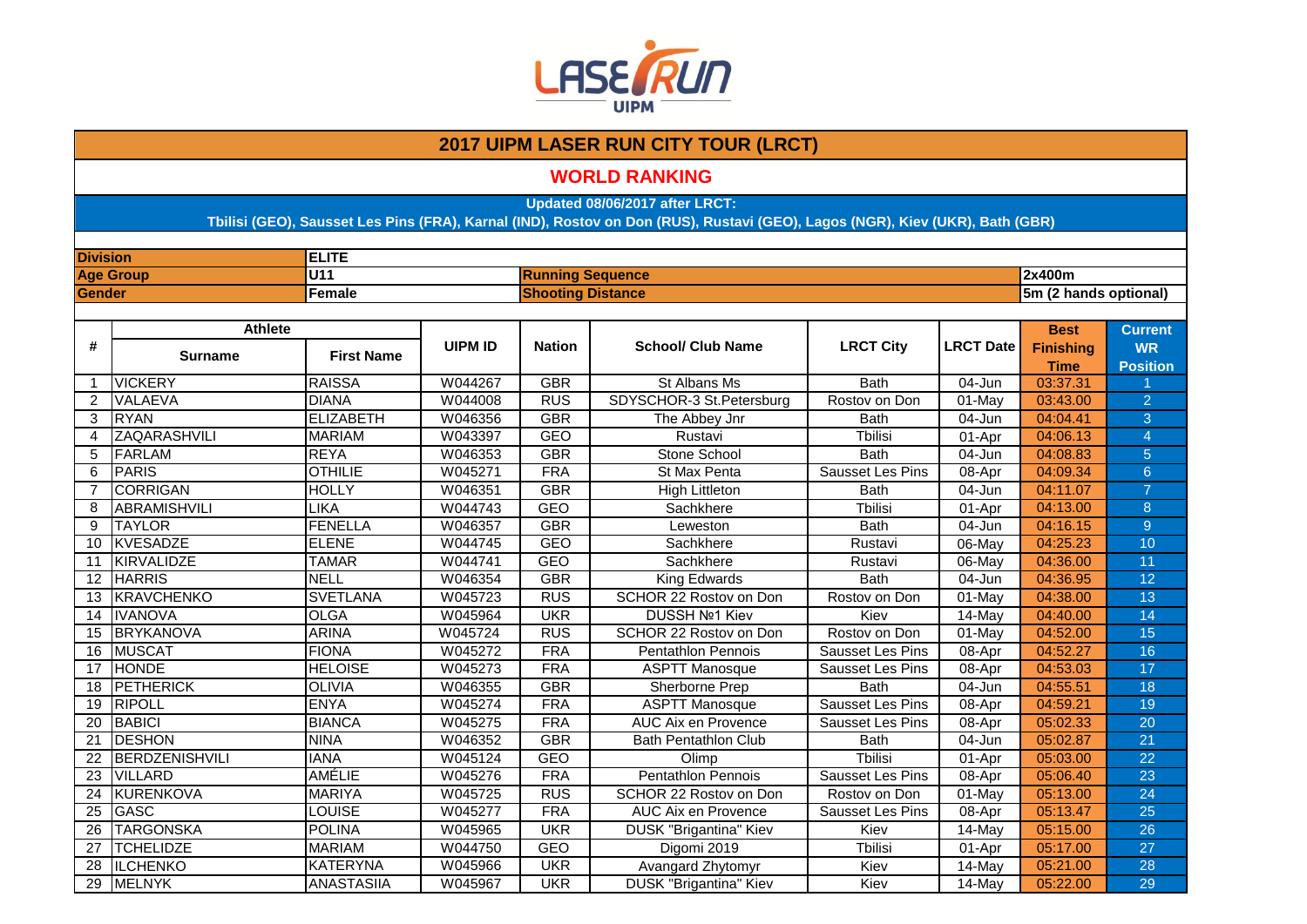| 30              | KIZINA              | <b>VIKTORIA</b>   | W045126 | <b>GEO</b> | Poti                          | Rustavi          | 06-May    | 05:22.37 | 30 |
|-----------------|---------------------|-------------------|---------|------------|-------------------------------|------------------|-----------|----------|----|
| 31              | <b>WEBSTER</b>      | <b>ELIZABETH</b>  | W046358 | <b>GBR</b> | Marwood School                | <b>Bath</b>      | 04-Jun    | 05:23.58 | 31 |
| 32              | KRYZHOVA            | <b>SOFIIA</b>     | W045968 | <b>UKR</b> | <b>DUSK "Brigantina" Kiev</b> | Kiev             | 14-May    | 05:24.10 | 32 |
| 33              | <b>PACHKOVSKA</b>   | <b>GLORIIA</b>    | W045969 | <b>UKR</b> | <b>DUSK "Brigantina" Kiev</b> | Kiev             | 14-May    | 05:24.30 | 33 |
| 34              | <b>SIMONYAN</b>     | ANI               | W045682 | <b>ARM</b> |                               | Rustavi          | 06-May    | 05:25.96 | 34 |
| 35              | <b>POPOVA</b>       | <b>VIKTORIYA</b>  | W045726 | <b>RUS</b> | SCHOR 22 Rostov on Don        | Rostov on Don    | 01-May    | 05:26.00 | 35 |
| 36              | SANDUKHADZE         | <b>SALOME</b>     | W045130 | GEO        | Olimpic                       | Rustavi          | 06-May    | 05:26.13 | 36 |
| 37              | <b>GORYAINOVA</b>   | <b>TATYANA</b>    | W045727 | <b>RUS</b> |                               | Rostov on Don    | 01-May    | 05:30.00 | 37 |
| 38              | <b>BUR</b>          | <b>OLEKSANDRA</b> | W045970 | <b>UKR</b> | <b>DUSK "Brigantina" Kiev</b> | Kiev             | 14-May    | 05:32.00 | 38 |
| 39              | <b>LOMAKINA</b>     | <b>EKATERINA</b>  | W045728 | <b>RUS</b> |                               | Rostov on Don    | 01-May    | 05:34.00 | 39 |
| 40              | <b>WOODS</b>        | <b>YVIE</b>       | W046359 | <b>GBR</b> | Sherborne Prep                | <b>Bath</b>      | 04-Jun    | 05:34.30 | 40 |
| 41              | <b>LYSYTSIA</b>     | <b>SOFIIA</b>     | W045971 | <b>UKR</b> | <b>DUSK "Brigantina" Kiev</b> | Kiev             | 14-May    | 05:39.10 | 41 |
| 42              | LAZARENKO           | <b>OLESIIA</b>    | W045972 | <b>UKR</b> | <b>DUSK "Brigantina" Kiev</b> | Kiev             | 14-May    | 05:39.70 | 42 |
| 43              | <b>DYKA</b>         | <b>TETIANA</b>    | W045973 | <b>UKR</b> | <b>DUSK "Brigantina" Kiev</b> | Kiev             | 14-May    | 05:40.00 | 43 |
| 44              | <b>IBIJOLA</b>      | <b>BOLUWATIFE</b> | W046277 | <b>NGR</b> | Abiodun Pry Sch Mushin        | Lagos            | 06-May    | 05:40.17 | 44 |
| 45              | <b>TETERIATNYK</b>  | <b>OLGA</b>       | W045974 | <b>UKR</b> | <b>DUSK "Brigantina" Kiev</b> | Kiev             | 14-May    | 05:40.30 | 45 |
| 46              | <b>CHYZH</b>        | <b>ANNA</b>       | W045975 | <b>UKR</b> | <b>DUSK "Brigantina" Kiev</b> | Kiev             | 14-May    | 05:42.00 | 46 |
| 47              | <b>BELLO</b>        | <b>AISHAT</b>     | W046278 | <b>NGR</b> | Alaafia Nur Pry               | Lagos            | 06-May    | 05:46.20 | 47 |
| 48              | <b>TKACHOVA</b>     | <b>MARGARYTA</b>  | W045976 | <b>UKR</b> | <b>DUSK "Brigantina" Kiev</b> | Kiev             | $14$ -May | 05:47.00 | 48 |
| 49              | <b>MORGUNOVA</b>    | <b>VARVARA</b>    | W045729 | <b>RUS</b> |                               | Rostov on Don    | 01-May    | 05:50.00 | 49 |
| 50              | <b>MOISEYEVA</b>    | <b>AGNIYA</b>     | W045730 | <b>RUS</b> |                               | Rostov on Don    | 01-May    | 05:52.00 | 50 |
| $\overline{51}$ | <b>NOVIKOVA</b>     | <b>ANASTASIYA</b> | W045731 | <b>RUS</b> |                               | Rostov on Don    | 01-May    | 05:53.00 | 51 |
| 52              | <b>CHERNYSHEVA</b>  | <b>DARYNA</b>     | W045977 | <b>UKR</b> | <b>DUSK "Brigantina" Kiev</b> | Kiev             | 14-May    | 05:53.60 | 52 |
| 53              | <b>BOIKO</b>        | <b>KATERYNA</b>   | W045978 | <b>UKR</b> | <b>DUSK "Brigantina" Kiev</b> | Kiev             | 14-May    | 05:54.20 | 53 |
| 54              | <b>MARTINEZ</b>     | <b>MARGAUX</b>    | W045278 | <b>FRA</b> | <b>Pentathlon Pennois</b>     | Sausset Les Pins | 08-Apr    | 05:54.52 | 54 |
| 55              | <b>LOPATINA</b>     | <b>IRINA</b>      | W045732 | <b>RUS</b> | SCHOR 22 Rostov on Don        | Rostov on Don    | 01-May    | 05:55.00 | 55 |
| 56              | <b>DERKACH</b>      | <b>OLEKSANDRA</b> | W045979 | <b>UKR</b> | <b>DUSK "Brigantina" Kiev</b> | Kiev             | 14-May    | 05:57.00 | 56 |
| 57              | <b>JERANOVA</b>     | <b>NINO</b>       | W045683 | <b>GEO</b> | Rustavi                       | Rustavi          | 06-May    | 05:58.17 | 57 |
| 58              | <b>SEMILETOVA</b>   | YULIYA            | W045733 | <b>RUS</b> |                               | Rostov on Don    | 01-May    | 06:00.00 | 58 |
| 59              | <b>BAKRADZE</b>     | LOLA              | W045684 | <b>GEO</b> | Rustavi                       | Rustavi          | 06-May    | 06:00.35 | 59 |
| 60              | <b>KUSHNIR</b>      | <b>ALISA</b>      | W045980 | <b>UKR</b> | <b>DUSK "Brigantina" Kiev</b> | Kiev             | 14-May    | 06:01.00 | 60 |
| 61              | <b>AKSENOVA</b>     | <b>ALEKSANDRA</b> | W045734 | <b>RUS</b> |                               | Rostov on Don    | $01$ -May | 06:04.00 | 61 |
| 62              | <b>POROSKUN</b>     | <b>VERONIKA</b>   | W045735 | <b>RUS</b> |                               | Rostov on Don    | 01-May    | 06:05.00 | 62 |
| 63              | PEREKUCHA           | <b>SOFYA</b>      | W045736 | <b>RUS</b> |                               | Rostov on Don    | 01-May    | 06:05.00 | 63 |
| 64              | <b>KIMACHYNSKA</b>  | <b>LIUBOV</b>     | W045981 | <b>UKR</b> | <b>DUSK "Brigantina" Kiev</b> | Kiev             | 14-May    | 06:06.60 | 64 |
| 65              | <b>KALITINSKAYA</b> | <b>ALINA</b>      | W045737 | <b>RUS</b> |                               | Rostov on Don    | 01-May    | 06:10.00 | 65 |
| 66              | <b>POKOS</b>        | <b>NOA</b>        | W045279 | <b>FRA</b> | <b>Pentathlon Pennois</b>     | Sausset Les Pins | 08-Apr    | 06:10.09 | 66 |
| 67              | <b>BERUASHVILI</b>  | <b>NINO</b>       | W045127 | <b>GEO</b> | Rustavi                       | Rustavi          | 06-May    | 06:12.65 | 67 |
| 68              | <b>RUTSHTEYN</b>    | <b>MARGARITA</b>  | W045738 | <b>RUS</b> |                               | Rostov on Don    | 01-May    | 06:13.00 | 68 |
| 69              | <b>SAHINYAN</b>     | <b>ANNA</b>       | W045685 | ARM        |                               | Rustavi          | 06-May    | 06:15.30 | 69 |
| 70              | <b>GOLOMAKH</b>     | <b>BOGDANA</b>    | W045982 | <b>UKR</b> | Dinamovets Zhytomyr           | Kiev             | 14-May    | 06:15.40 | 70 |
| 71              | <b>SAVKINA</b>      | <b>ANASTASIIA</b> | W045983 | <b>UKR</b> | <b>DUSSH Nº1 Kiev</b>         | Kiev             | 14-May    | 06:16.50 | 71 |
| 72              | PACHKOVSKA          | <b>KAMILA</b>     | W045984 | <b>UKR</b> | <b>DUSK "Brigantina" Kiev</b> | Kiev             | $14$ -May | 06:21.00 | 72 |
| 73              | BERDZENISHVILI      | <b>NINO</b>       | W045125 | GEO        | Olimp                         | Rustavi          | 06-May    | 06:25.00 | 73 |
| 74              | <b>TSULAIA</b>      | LIZI              | W045128 | GEO        | Rustavi                       | Rustavi          | 06-May    | 06:27.35 | 74 |
| 75              | NOZADZE             | <b>MARIAM</b>     | W044512 | GEO        | Rustavi                       | Rustavi          | 06-May    | 06:32.78 | 75 |
| 76              | MELEKSISHVILI       | <b>ANI</b>        | W045129 | GEO        | Olimp                         | Rustavi          | 06-May    | 06:33.27 | 76 |
| 77              | <b>IVANASHVILI</b>  | <b>MARINE</b>     | W043047 | GEO        | Sachkhere                     | Rustavi          | 06-May    | 06:37.80 | 77 |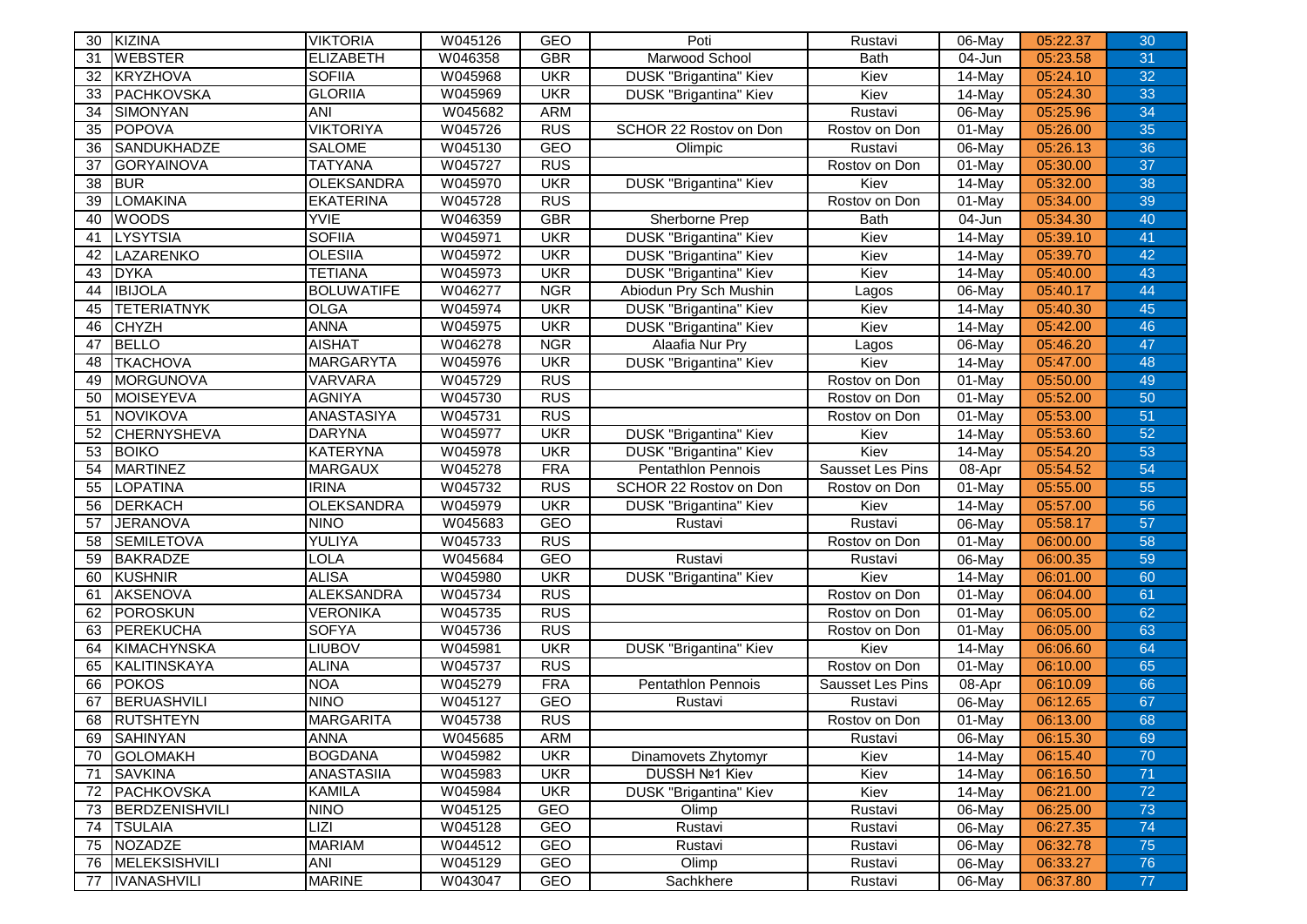| 78 | <b>LAWAL</b>      | <b>BARAKAT</b>   | W046279 | NGR        | Alafia Oluwa Pry Sch    | Lagos  | 06-May | 06:52.27 | 78 |
|----|-------------------|------------------|---------|------------|-------------------------|--------|--------|----------|----|
| 79 | <b>IOGBONNYA</b>  | <b>JOY</b>       | W046280 | NGR        | Local Authority Nur Sch | Lagos  | 06-May | 06:55.52 | 79 |
| 80 | <b>BABATUNDE</b>  | <b>BARAKA</b>    | W046281 | NGR        | Local Authority School  | Lagos  | 06-May | 06:58.20 | 80 |
| 81 | <b>IEZEAMUZIE</b> | <b>OGUCHUKWU</b> | W046282 | NGR        | Local Authority School  | Lagos  | 06-May | 07:00.22 | 81 |
| 82 | <b>AKEEM</b>      | <b>FATIMO</b>    | W046283 | NGR        | Local Authority School  | Lagos  | 06-May | 07:02.23 | 82 |
| 83 | <b>IOTUBU</b>     | <b>AMARACHI</b>  | W046284 | NGR        | Local Authority School  | Lagos  | 06-May | 07:05.57 | 83 |
|    | 84 ABIDOUN        | <b>DORCAS</b>    | W046285 | <b>NGR</b> | Accient Nur Sch         | Lagos  | 06-May | 07:07.21 | 84 |
| 85 | <b>JAGUNNA</b>    | <b>TOYEEB</b>    | W046495 | NGR        | Ansar Ur Deen school    | Lagos  | 06-May | 07:09.00 | 85 |
| 86 | <b>AKEEM</b>      | <b>MISTURA</b>   | W046496 | NGR        | Central Pry Sc          | Lagos  | 06-May | 07:12.54 | 86 |
| 87 | <b>AKINPELU</b>   | TAIWO            | W046497 | <b>NGR</b> | Aiyetoro Pry Sch Mushin | Lagos  | 06-May | 07:15.12 | 87 |
| 88 |                   | <b>JAGRITY</b>   |         | <b>IND</b> |                         | Karnal | 09-Apr | 08:19.00 | 88 |
| 89 | <b>IDUDEJA</b>    | TAANI            | W045483 | <b>IND</b> |                         | Karnal | 09-Apr | 08:26.00 | 89 |
| 90 | <b>DUDEJA</b>     | TASHI            | W045484 | <b>IND</b> |                         | Karnal | 09-Apr | 08:36.00 | 90 |
| 91 |                   | <b>MAHIKA</b>    |         | <b>IND</b> |                         | Karnal | 09-Apr | 08:53.00 | 91 |
|    | 92 MUDDANA        | <b>DIVIJA</b>    | W045504 | <b>IND</b> |                         | Karnal | 09-Apr | 09:03.00 | 92 |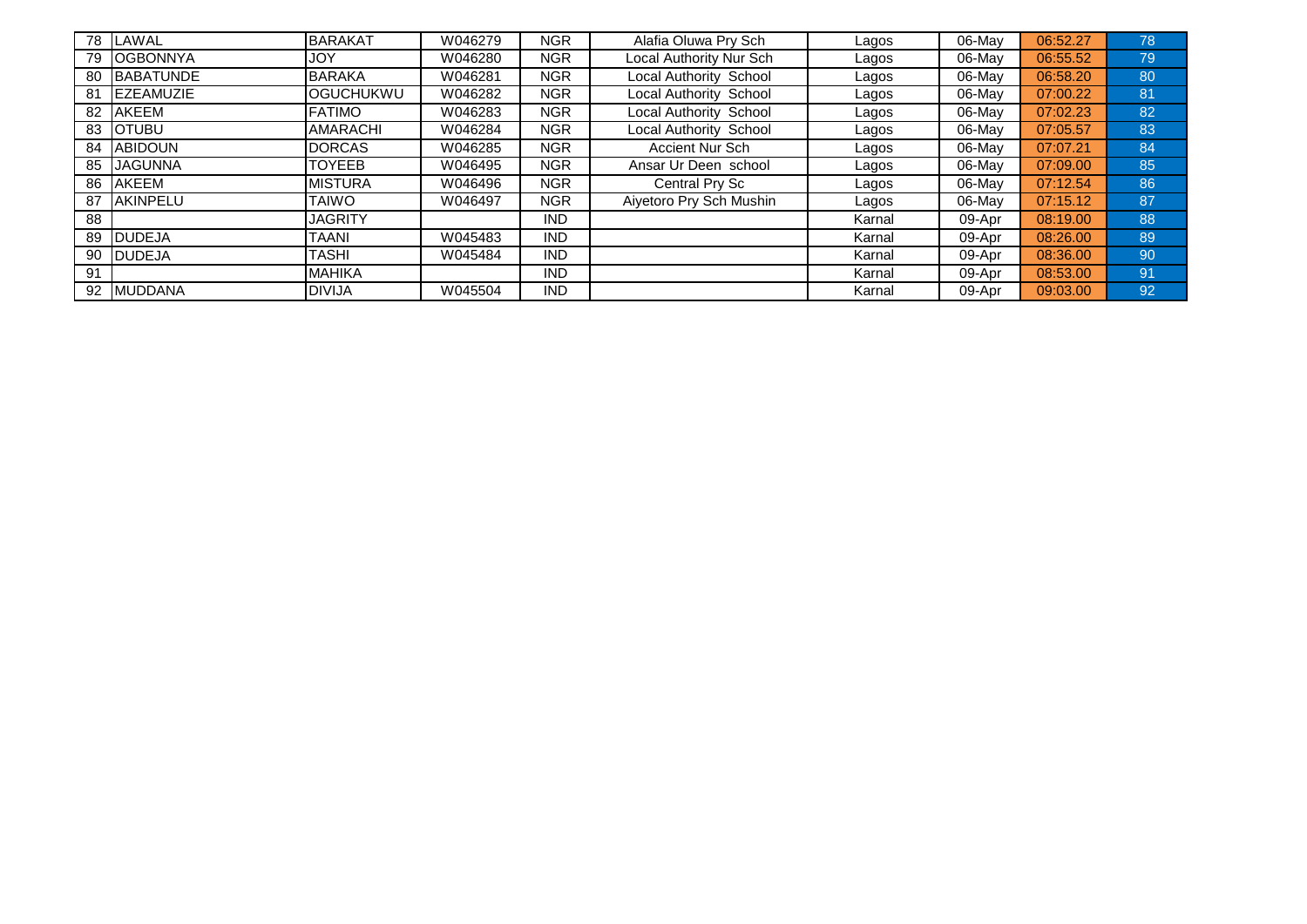

### **WORLD RANKING**

**Updated 08/06/2017 after LRCT:**

| U11<br>2x400m<br><b>Age Group</b><br><b>Running Sequence</b><br><b>Male</b><br>5m (2 hands optional)<br><b>Gender</b><br><b>Shooting Distance</b><br><b>Athlete</b><br><b>Best</b><br><b>LRCT</b><br><b>UIPM ID</b><br><b>LRCT City</b><br>#<br><b>School/ Club Name</b><br><b>WR</b><br><b>Finishing</b><br><b>First Name</b><br><b>Date</b><br><b>Surname</b><br><b>Nation</b><br><b>Position</b><br><b>Time</b><br>03:27.03<br><b>FRA</b><br>PIERRE<br>M044038<br>Sausset Les Pins<br>08-Apr<br><b>ETCHEBER-VERMET</b><br>St Max Penta<br>$\mathbf{1}$<br><b>FRA</b><br>$\overline{2}$<br>03:34.09<br>$\overline{2}$<br><b>BEYRIS</b><br><b>UGO</b><br>M045249<br>Sausset Les Pins<br>08-Apr<br><b>Pentathlon Pennois</b><br><b>FRA</b><br>3<br><b>PARIS</b><br><b>VALENTIN</b><br>M045250<br>08-Apr<br>03:41.36<br>3<br><b>Sausset Les Pins</b><br>St Max Penta<br><b>BEYRIS</b><br><b>NUMA</b><br>M045251<br><b>FRA</b><br>03:45.57<br>$\overline{\mathbf{4}}$<br>4<br><b>Pentathlon Pennois</b><br>Sausset Les Pins<br>08-Apr<br><b>FRA</b><br>$\overline{5}$<br><b>MADEC</b><br><b>SOREN</b><br>M045252<br><b>Sausset Les Pins</b><br>03:46.32<br>5<br><b>Pentathlon Pennois</b><br>08-Apr<br><b>GEO</b><br>03:52.00<br>6 <sup>5</sup><br><b>SHUKAKIDZE</b><br><b>LUKA</b><br>Sachkhere<br><b>T</b> bilisi<br>6<br>M045087<br>03-Apr<br><b>ARTUR</b><br><b>UKR</b><br>DUSSH Nº1 Kiev<br>03:53.40<br>$\overline{7}$<br><b>BONDARIEV</b><br>Kiev<br>14-May<br>$\overline{7}$<br>M046080<br><b>FRA</b><br>8<br>CASANOVAS<br><b>CILIAN</b><br>8<br>M045253<br><b>Sausset Les Pins</b><br>03:54.33<br>Alpha Provence<br>08-Apr<br>$\overline{9}$<br><b>GEO</b><br><b>Tbilisi</b><br>03:57.00<br><b>NIKOLOZ</b><br>9<br><b>GIGAURI</b><br>M044787<br>Rustavi<br>03-Apr<br><b>FRA</b><br>10<br>10<br>03:58.31<br><b>GUYOT</b><br><b>ANDREA</b><br>M045254<br><b>Sausset Les Pins</b><br>08-Apr<br>Alpha Provence<br><b>FORREST</b><br><b>SEBASTIAN</b><br><b>GBR</b><br><b>Bath</b><br>04:05.95<br>11<br>11<br>M046360<br>Wycliffe<br>04-Jun<br><b>FRA</b><br><b>BORDENGA</b><br><b>NOA</b><br>M045255<br>Sausset Les Pins<br>04:07.11<br>12<br>12<br>St Max Penta<br>08-Apr<br>13<br><b>NIKA</b><br><b>GEO</b><br>Sachkhere<br>Tbilisi<br>04:11.00<br>ZABAKHIDZE<br>M045089<br>03-Apr<br>13<br><b>FRA</b><br>14<br><b>IAN</b><br>Sausset Les Pins<br>04:14.37<br>14<br><b>FAURE</b><br>M045256<br>08-Apr<br>Alpha Provence<br><b>BASTIEN</b><br><b>FRA</b><br>15<br><b>ESPI</b><br>M045257<br>Sausset Les Pins<br>08-Apr<br>04:17.09<br>15<br>St Max Penta<br>YANIS<br><b>PAPAIX</b><br>M045258<br><b>FRA</b><br>16<br>08-Apr<br>04:18.48<br>16<br>Alpha Provence<br>Sausset Les Pins<br>17<br>RUS<br><b>LOPATKIN</b><br><b>ROMAN</b><br>M045739<br>SCHOR 22 Rostov on Don<br>04:25.00<br>01-May<br>Rostov on Don<br>17<br><b>JAMES</b><br>M046363<br><b>GBR</b><br>04:26.54<br>18<br><b>POLTON</b><br><b>Halesford Park</b><br>04-Jun<br>18<br><b>Bath</b><br><b>MATVII</b><br><b>UKR</b><br>DUSSH Nº1 Kiev<br>19<br><b>BONDARIEV</b><br>M046081<br>Kiev<br>14-May<br>04:26.90<br>19<br><b>CLÉMENT</b><br><b>FRA</b><br>20<br><b>MICHEL</b><br>Sausset Les Pins<br>04:27.06<br>20<br>M045259<br>08-Apr<br>Alpha Provence<br><b>FRA</b><br>04:28.31<br>21<br><b>AMADOR</b><br><b>ANTONIO</b><br>21<br>M045260<br>St Max Penta<br>Sausset Les Pins<br>08-Apr<br><b>GEO</b><br>Tbilisi<br>04:29.00<br>22<br>22<br><b>BERDZENISHVILI</b><br><b>IOSEB</b><br>M045090<br>Olimp<br>03-Apr<br>LASHA<br><b>GEO</b><br><b>JABELIA</b><br>M044735<br>Poti<br>04:30.00<br>23<br>23<br><b>T</b> bilisi<br>5<br><b>GBR</b><br>24<br><b>WHITHAM</b><br><b>GEORGE</b><br>24<br>M046364<br><b>Bath</b><br>04-Jun<br>04:34.65<br>Hallwood<br><b>UKR</b><br>25<br>Kiev<br>04:35.90<br><b>MYKHAILO</b><br>M046082<br>14-May<br>25<br><b>KABANOV</b><br>DUSK "Brigantina" Kiev<br><b>RUS</b><br>04:40.00<br>26<br><b>KARPACHEV</b><br><b>YAROMIR</b><br>M045742<br>Rostov on Don<br>01-May<br>26<br><b>DAVIT</b><br>M045693<br>GEO<br>06-May<br>04:40.56<br>27<br>27<br><b>ZVIADAURI</b><br>Rustavi<br>Rustavi |    | <b>ELITE</b><br><b>Division</b> |             |         |            |                               |      |        |          |                |
|---------------------------------------------------------------------------------------------------------------------------------------------------------------------------------------------------------------------------------------------------------------------------------------------------------------------------------------------------------------------------------------------------------------------------------------------------------------------------------------------------------------------------------------------------------------------------------------------------------------------------------------------------------------------------------------------------------------------------------------------------------------------------------------------------------------------------------------------------------------------------------------------------------------------------------------------------------------------------------------------------------------------------------------------------------------------------------------------------------------------------------------------------------------------------------------------------------------------------------------------------------------------------------------------------------------------------------------------------------------------------------------------------------------------------------------------------------------------------------------------------------------------------------------------------------------------------------------------------------------------------------------------------------------------------------------------------------------------------------------------------------------------------------------------------------------------------------------------------------------------------------------------------------------------------------------------------------------------------------------------------------------------------------------------------------------------------------------------------------------------------------------------------------------------------------------------------------------------------------------------------------------------------------------------------------------------------------------------------------------------------------------------------------------------------------------------------------------------------------------------------------------------------------------------------------------------------------------------------------------------------------------------------------------------------------------------------------------------------------------------------------------------------------------------------------------------------------------------------------------------------------------------------------------------------------------------------------------------------------------------------------------------------------------------------------------------------------------------------------------------------------------------------------------------------------------------------------------------------------------------------------------------------------------------------------------------------------------------------------------------------------------------------------------------------------------------------------------------------------------------------------------------------------------------------------------------------------------------------------------------------------------------------------------------------------------------------------------------------------------------------------------------------------------------------------------------------------------------------------------------------------------------------------------------------------------------------------------------------------------------------------------------------------------------------------------------------------------------|----|---------------------------------|-------------|---------|------------|-------------------------------|------|--------|----------|----------------|
|                                                                                                                                                                                                                                                                                                                                                                                                                                                                                                                                                                                                                                                                                                                                                                                                                                                                                                                                                                                                                                                                                                                                                                                                                                                                                                                                                                                                                                                                                                                                                                                                                                                                                                                                                                                                                                                                                                                                                                                                                                                                                                                                                                                                                                                                                                                                                                                                                                                                                                                                                                                                                                                                                                                                                                                                                                                                                                                                                                                                                                                                                                                                                                                                                                                                                                                                                                                                                                                                                                                                                                                                                                                                                                                                                                                                                                                                                                                                                                                                                                                                                             |    |                                 |             |         |            |                               |      |        |          |                |
|                                                                                                                                                                                                                                                                                                                                                                                                                                                                                                                                                                                                                                                                                                                                                                                                                                                                                                                                                                                                                                                                                                                                                                                                                                                                                                                                                                                                                                                                                                                                                                                                                                                                                                                                                                                                                                                                                                                                                                                                                                                                                                                                                                                                                                                                                                                                                                                                                                                                                                                                                                                                                                                                                                                                                                                                                                                                                                                                                                                                                                                                                                                                                                                                                                                                                                                                                                                                                                                                                                                                                                                                                                                                                                                                                                                                                                                                                                                                                                                                                                                                                             |    |                                 |             |         |            |                               |      |        |          |                |
|                                                                                                                                                                                                                                                                                                                                                                                                                                                                                                                                                                                                                                                                                                                                                                                                                                                                                                                                                                                                                                                                                                                                                                                                                                                                                                                                                                                                                                                                                                                                                                                                                                                                                                                                                                                                                                                                                                                                                                                                                                                                                                                                                                                                                                                                                                                                                                                                                                                                                                                                                                                                                                                                                                                                                                                                                                                                                                                                                                                                                                                                                                                                                                                                                                                                                                                                                                                                                                                                                                                                                                                                                                                                                                                                                                                                                                                                                                                                                                                                                                                                                             |    |                                 |             |         |            |                               |      |        |          |                |
|                                                                                                                                                                                                                                                                                                                                                                                                                                                                                                                                                                                                                                                                                                                                                                                                                                                                                                                                                                                                                                                                                                                                                                                                                                                                                                                                                                                                                                                                                                                                                                                                                                                                                                                                                                                                                                                                                                                                                                                                                                                                                                                                                                                                                                                                                                                                                                                                                                                                                                                                                                                                                                                                                                                                                                                                                                                                                                                                                                                                                                                                                                                                                                                                                                                                                                                                                                                                                                                                                                                                                                                                                                                                                                                                                                                                                                                                                                                                                                                                                                                                                             |    |                                 |             |         |            |                               |      |        |          | <b>Current</b> |
|                                                                                                                                                                                                                                                                                                                                                                                                                                                                                                                                                                                                                                                                                                                                                                                                                                                                                                                                                                                                                                                                                                                                                                                                                                                                                                                                                                                                                                                                                                                                                                                                                                                                                                                                                                                                                                                                                                                                                                                                                                                                                                                                                                                                                                                                                                                                                                                                                                                                                                                                                                                                                                                                                                                                                                                                                                                                                                                                                                                                                                                                                                                                                                                                                                                                                                                                                                                                                                                                                                                                                                                                                                                                                                                                                                                                                                                                                                                                                                                                                                                                                             |    |                                 |             |         |            |                               |      |        |          |                |
|                                                                                                                                                                                                                                                                                                                                                                                                                                                                                                                                                                                                                                                                                                                                                                                                                                                                                                                                                                                                                                                                                                                                                                                                                                                                                                                                                                                                                                                                                                                                                                                                                                                                                                                                                                                                                                                                                                                                                                                                                                                                                                                                                                                                                                                                                                                                                                                                                                                                                                                                                                                                                                                                                                                                                                                                                                                                                                                                                                                                                                                                                                                                                                                                                                                                                                                                                                                                                                                                                                                                                                                                                                                                                                                                                                                                                                                                                                                                                                                                                                                                                             |    |                                 |             |         |            |                               |      |        |          |                |
|                                                                                                                                                                                                                                                                                                                                                                                                                                                                                                                                                                                                                                                                                                                                                                                                                                                                                                                                                                                                                                                                                                                                                                                                                                                                                                                                                                                                                                                                                                                                                                                                                                                                                                                                                                                                                                                                                                                                                                                                                                                                                                                                                                                                                                                                                                                                                                                                                                                                                                                                                                                                                                                                                                                                                                                                                                                                                                                                                                                                                                                                                                                                                                                                                                                                                                                                                                                                                                                                                                                                                                                                                                                                                                                                                                                                                                                                                                                                                                                                                                                                                             |    |                                 |             |         |            |                               |      |        |          |                |
|                                                                                                                                                                                                                                                                                                                                                                                                                                                                                                                                                                                                                                                                                                                                                                                                                                                                                                                                                                                                                                                                                                                                                                                                                                                                                                                                                                                                                                                                                                                                                                                                                                                                                                                                                                                                                                                                                                                                                                                                                                                                                                                                                                                                                                                                                                                                                                                                                                                                                                                                                                                                                                                                                                                                                                                                                                                                                                                                                                                                                                                                                                                                                                                                                                                                                                                                                                                                                                                                                                                                                                                                                                                                                                                                                                                                                                                                                                                                                                                                                                                                                             |    |                                 |             |         |            |                               |      |        |          |                |
|                                                                                                                                                                                                                                                                                                                                                                                                                                                                                                                                                                                                                                                                                                                                                                                                                                                                                                                                                                                                                                                                                                                                                                                                                                                                                                                                                                                                                                                                                                                                                                                                                                                                                                                                                                                                                                                                                                                                                                                                                                                                                                                                                                                                                                                                                                                                                                                                                                                                                                                                                                                                                                                                                                                                                                                                                                                                                                                                                                                                                                                                                                                                                                                                                                                                                                                                                                                                                                                                                                                                                                                                                                                                                                                                                                                                                                                                                                                                                                                                                                                                                             |    |                                 |             |         |            |                               |      |        |          |                |
|                                                                                                                                                                                                                                                                                                                                                                                                                                                                                                                                                                                                                                                                                                                                                                                                                                                                                                                                                                                                                                                                                                                                                                                                                                                                                                                                                                                                                                                                                                                                                                                                                                                                                                                                                                                                                                                                                                                                                                                                                                                                                                                                                                                                                                                                                                                                                                                                                                                                                                                                                                                                                                                                                                                                                                                                                                                                                                                                                                                                                                                                                                                                                                                                                                                                                                                                                                                                                                                                                                                                                                                                                                                                                                                                                                                                                                                                                                                                                                                                                                                                                             |    |                                 |             |         |            |                               |      |        |          |                |
|                                                                                                                                                                                                                                                                                                                                                                                                                                                                                                                                                                                                                                                                                                                                                                                                                                                                                                                                                                                                                                                                                                                                                                                                                                                                                                                                                                                                                                                                                                                                                                                                                                                                                                                                                                                                                                                                                                                                                                                                                                                                                                                                                                                                                                                                                                                                                                                                                                                                                                                                                                                                                                                                                                                                                                                                                                                                                                                                                                                                                                                                                                                                                                                                                                                                                                                                                                                                                                                                                                                                                                                                                                                                                                                                                                                                                                                                                                                                                                                                                                                                                             |    |                                 |             |         |            |                               |      |        |          |                |
|                                                                                                                                                                                                                                                                                                                                                                                                                                                                                                                                                                                                                                                                                                                                                                                                                                                                                                                                                                                                                                                                                                                                                                                                                                                                                                                                                                                                                                                                                                                                                                                                                                                                                                                                                                                                                                                                                                                                                                                                                                                                                                                                                                                                                                                                                                                                                                                                                                                                                                                                                                                                                                                                                                                                                                                                                                                                                                                                                                                                                                                                                                                                                                                                                                                                                                                                                                                                                                                                                                                                                                                                                                                                                                                                                                                                                                                                                                                                                                                                                                                                                             |    |                                 |             |         |            |                               |      |        |          |                |
|                                                                                                                                                                                                                                                                                                                                                                                                                                                                                                                                                                                                                                                                                                                                                                                                                                                                                                                                                                                                                                                                                                                                                                                                                                                                                                                                                                                                                                                                                                                                                                                                                                                                                                                                                                                                                                                                                                                                                                                                                                                                                                                                                                                                                                                                                                                                                                                                                                                                                                                                                                                                                                                                                                                                                                                                                                                                                                                                                                                                                                                                                                                                                                                                                                                                                                                                                                                                                                                                                                                                                                                                                                                                                                                                                                                                                                                                                                                                                                                                                                                                                             |    |                                 |             |         |            |                               |      |        |          |                |
|                                                                                                                                                                                                                                                                                                                                                                                                                                                                                                                                                                                                                                                                                                                                                                                                                                                                                                                                                                                                                                                                                                                                                                                                                                                                                                                                                                                                                                                                                                                                                                                                                                                                                                                                                                                                                                                                                                                                                                                                                                                                                                                                                                                                                                                                                                                                                                                                                                                                                                                                                                                                                                                                                                                                                                                                                                                                                                                                                                                                                                                                                                                                                                                                                                                                                                                                                                                                                                                                                                                                                                                                                                                                                                                                                                                                                                                                                                                                                                                                                                                                                             |    |                                 |             |         |            |                               |      |        |          |                |
|                                                                                                                                                                                                                                                                                                                                                                                                                                                                                                                                                                                                                                                                                                                                                                                                                                                                                                                                                                                                                                                                                                                                                                                                                                                                                                                                                                                                                                                                                                                                                                                                                                                                                                                                                                                                                                                                                                                                                                                                                                                                                                                                                                                                                                                                                                                                                                                                                                                                                                                                                                                                                                                                                                                                                                                                                                                                                                                                                                                                                                                                                                                                                                                                                                                                                                                                                                                                                                                                                                                                                                                                                                                                                                                                                                                                                                                                                                                                                                                                                                                                                             |    |                                 |             |         |            |                               |      |        |          |                |
|                                                                                                                                                                                                                                                                                                                                                                                                                                                                                                                                                                                                                                                                                                                                                                                                                                                                                                                                                                                                                                                                                                                                                                                                                                                                                                                                                                                                                                                                                                                                                                                                                                                                                                                                                                                                                                                                                                                                                                                                                                                                                                                                                                                                                                                                                                                                                                                                                                                                                                                                                                                                                                                                                                                                                                                                                                                                                                                                                                                                                                                                                                                                                                                                                                                                                                                                                                                                                                                                                                                                                                                                                                                                                                                                                                                                                                                                                                                                                                                                                                                                                             |    |                                 |             |         |            |                               |      |        |          |                |
|                                                                                                                                                                                                                                                                                                                                                                                                                                                                                                                                                                                                                                                                                                                                                                                                                                                                                                                                                                                                                                                                                                                                                                                                                                                                                                                                                                                                                                                                                                                                                                                                                                                                                                                                                                                                                                                                                                                                                                                                                                                                                                                                                                                                                                                                                                                                                                                                                                                                                                                                                                                                                                                                                                                                                                                                                                                                                                                                                                                                                                                                                                                                                                                                                                                                                                                                                                                                                                                                                                                                                                                                                                                                                                                                                                                                                                                                                                                                                                                                                                                                                             |    |                                 |             |         |            |                               |      |        |          |                |
|                                                                                                                                                                                                                                                                                                                                                                                                                                                                                                                                                                                                                                                                                                                                                                                                                                                                                                                                                                                                                                                                                                                                                                                                                                                                                                                                                                                                                                                                                                                                                                                                                                                                                                                                                                                                                                                                                                                                                                                                                                                                                                                                                                                                                                                                                                                                                                                                                                                                                                                                                                                                                                                                                                                                                                                                                                                                                                                                                                                                                                                                                                                                                                                                                                                                                                                                                                                                                                                                                                                                                                                                                                                                                                                                                                                                                                                                                                                                                                                                                                                                                             |    |                                 |             |         |            |                               |      |        |          |                |
|                                                                                                                                                                                                                                                                                                                                                                                                                                                                                                                                                                                                                                                                                                                                                                                                                                                                                                                                                                                                                                                                                                                                                                                                                                                                                                                                                                                                                                                                                                                                                                                                                                                                                                                                                                                                                                                                                                                                                                                                                                                                                                                                                                                                                                                                                                                                                                                                                                                                                                                                                                                                                                                                                                                                                                                                                                                                                                                                                                                                                                                                                                                                                                                                                                                                                                                                                                                                                                                                                                                                                                                                                                                                                                                                                                                                                                                                                                                                                                                                                                                                                             |    |                                 |             |         |            |                               |      |        |          |                |
|                                                                                                                                                                                                                                                                                                                                                                                                                                                                                                                                                                                                                                                                                                                                                                                                                                                                                                                                                                                                                                                                                                                                                                                                                                                                                                                                                                                                                                                                                                                                                                                                                                                                                                                                                                                                                                                                                                                                                                                                                                                                                                                                                                                                                                                                                                                                                                                                                                                                                                                                                                                                                                                                                                                                                                                                                                                                                                                                                                                                                                                                                                                                                                                                                                                                                                                                                                                                                                                                                                                                                                                                                                                                                                                                                                                                                                                                                                                                                                                                                                                                                             |    |                                 |             |         |            |                               |      |        |          |                |
|                                                                                                                                                                                                                                                                                                                                                                                                                                                                                                                                                                                                                                                                                                                                                                                                                                                                                                                                                                                                                                                                                                                                                                                                                                                                                                                                                                                                                                                                                                                                                                                                                                                                                                                                                                                                                                                                                                                                                                                                                                                                                                                                                                                                                                                                                                                                                                                                                                                                                                                                                                                                                                                                                                                                                                                                                                                                                                                                                                                                                                                                                                                                                                                                                                                                                                                                                                                                                                                                                                                                                                                                                                                                                                                                                                                                                                                                                                                                                                                                                                                                                             |    |                                 |             |         |            |                               |      |        |          |                |
|                                                                                                                                                                                                                                                                                                                                                                                                                                                                                                                                                                                                                                                                                                                                                                                                                                                                                                                                                                                                                                                                                                                                                                                                                                                                                                                                                                                                                                                                                                                                                                                                                                                                                                                                                                                                                                                                                                                                                                                                                                                                                                                                                                                                                                                                                                                                                                                                                                                                                                                                                                                                                                                                                                                                                                                                                                                                                                                                                                                                                                                                                                                                                                                                                                                                                                                                                                                                                                                                                                                                                                                                                                                                                                                                                                                                                                                                                                                                                                                                                                                                                             |    |                                 |             |         |            |                               |      |        |          |                |
|                                                                                                                                                                                                                                                                                                                                                                                                                                                                                                                                                                                                                                                                                                                                                                                                                                                                                                                                                                                                                                                                                                                                                                                                                                                                                                                                                                                                                                                                                                                                                                                                                                                                                                                                                                                                                                                                                                                                                                                                                                                                                                                                                                                                                                                                                                                                                                                                                                                                                                                                                                                                                                                                                                                                                                                                                                                                                                                                                                                                                                                                                                                                                                                                                                                                                                                                                                                                                                                                                                                                                                                                                                                                                                                                                                                                                                                                                                                                                                                                                                                                                             |    |                                 |             |         |            |                               |      |        |          |                |
|                                                                                                                                                                                                                                                                                                                                                                                                                                                                                                                                                                                                                                                                                                                                                                                                                                                                                                                                                                                                                                                                                                                                                                                                                                                                                                                                                                                                                                                                                                                                                                                                                                                                                                                                                                                                                                                                                                                                                                                                                                                                                                                                                                                                                                                                                                                                                                                                                                                                                                                                                                                                                                                                                                                                                                                                                                                                                                                                                                                                                                                                                                                                                                                                                                                                                                                                                                                                                                                                                                                                                                                                                                                                                                                                                                                                                                                                                                                                                                                                                                                                                             |    |                                 |             |         |            |                               |      |        |          |                |
|                                                                                                                                                                                                                                                                                                                                                                                                                                                                                                                                                                                                                                                                                                                                                                                                                                                                                                                                                                                                                                                                                                                                                                                                                                                                                                                                                                                                                                                                                                                                                                                                                                                                                                                                                                                                                                                                                                                                                                                                                                                                                                                                                                                                                                                                                                                                                                                                                                                                                                                                                                                                                                                                                                                                                                                                                                                                                                                                                                                                                                                                                                                                                                                                                                                                                                                                                                                                                                                                                                                                                                                                                                                                                                                                                                                                                                                                                                                                                                                                                                                                                             |    |                                 |             |         |            |                               |      |        |          |                |
|                                                                                                                                                                                                                                                                                                                                                                                                                                                                                                                                                                                                                                                                                                                                                                                                                                                                                                                                                                                                                                                                                                                                                                                                                                                                                                                                                                                                                                                                                                                                                                                                                                                                                                                                                                                                                                                                                                                                                                                                                                                                                                                                                                                                                                                                                                                                                                                                                                                                                                                                                                                                                                                                                                                                                                                                                                                                                                                                                                                                                                                                                                                                                                                                                                                                                                                                                                                                                                                                                                                                                                                                                                                                                                                                                                                                                                                                                                                                                                                                                                                                                             |    |                                 |             |         |            |                               |      |        |          |                |
|                                                                                                                                                                                                                                                                                                                                                                                                                                                                                                                                                                                                                                                                                                                                                                                                                                                                                                                                                                                                                                                                                                                                                                                                                                                                                                                                                                                                                                                                                                                                                                                                                                                                                                                                                                                                                                                                                                                                                                                                                                                                                                                                                                                                                                                                                                                                                                                                                                                                                                                                                                                                                                                                                                                                                                                                                                                                                                                                                                                                                                                                                                                                                                                                                                                                                                                                                                                                                                                                                                                                                                                                                                                                                                                                                                                                                                                                                                                                                                                                                                                                                             |    |                                 |             |         |            |                               |      |        |          |                |
|                                                                                                                                                                                                                                                                                                                                                                                                                                                                                                                                                                                                                                                                                                                                                                                                                                                                                                                                                                                                                                                                                                                                                                                                                                                                                                                                                                                                                                                                                                                                                                                                                                                                                                                                                                                                                                                                                                                                                                                                                                                                                                                                                                                                                                                                                                                                                                                                                                                                                                                                                                                                                                                                                                                                                                                                                                                                                                                                                                                                                                                                                                                                                                                                                                                                                                                                                                                                                                                                                                                                                                                                                                                                                                                                                                                                                                                                                                                                                                                                                                                                                             |    |                                 |             |         |            |                               |      |        |          |                |
|                                                                                                                                                                                                                                                                                                                                                                                                                                                                                                                                                                                                                                                                                                                                                                                                                                                                                                                                                                                                                                                                                                                                                                                                                                                                                                                                                                                                                                                                                                                                                                                                                                                                                                                                                                                                                                                                                                                                                                                                                                                                                                                                                                                                                                                                                                                                                                                                                                                                                                                                                                                                                                                                                                                                                                                                                                                                                                                                                                                                                                                                                                                                                                                                                                                                                                                                                                                                                                                                                                                                                                                                                                                                                                                                                                                                                                                                                                                                                                                                                                                                                             |    |                                 |             |         |            |                               |      |        |          |                |
|                                                                                                                                                                                                                                                                                                                                                                                                                                                                                                                                                                                                                                                                                                                                                                                                                                                                                                                                                                                                                                                                                                                                                                                                                                                                                                                                                                                                                                                                                                                                                                                                                                                                                                                                                                                                                                                                                                                                                                                                                                                                                                                                                                                                                                                                                                                                                                                                                                                                                                                                                                                                                                                                                                                                                                                                                                                                                                                                                                                                                                                                                                                                                                                                                                                                                                                                                                                                                                                                                                                                                                                                                                                                                                                                                                                                                                                                                                                                                                                                                                                                                             |    |                                 |             |         |            |                               |      |        |          |                |
|                                                                                                                                                                                                                                                                                                                                                                                                                                                                                                                                                                                                                                                                                                                                                                                                                                                                                                                                                                                                                                                                                                                                                                                                                                                                                                                                                                                                                                                                                                                                                                                                                                                                                                                                                                                                                                                                                                                                                                                                                                                                                                                                                                                                                                                                                                                                                                                                                                                                                                                                                                                                                                                                                                                                                                                                                                                                                                                                                                                                                                                                                                                                                                                                                                                                                                                                                                                                                                                                                                                                                                                                                                                                                                                                                                                                                                                                                                                                                                                                                                                                                             |    |                                 |             |         |            |                               |      |        |          |                |
|                                                                                                                                                                                                                                                                                                                                                                                                                                                                                                                                                                                                                                                                                                                                                                                                                                                                                                                                                                                                                                                                                                                                                                                                                                                                                                                                                                                                                                                                                                                                                                                                                                                                                                                                                                                                                                                                                                                                                                                                                                                                                                                                                                                                                                                                                                                                                                                                                                                                                                                                                                                                                                                                                                                                                                                                                                                                                                                                                                                                                                                                                                                                                                                                                                                                                                                                                                                                                                                                                                                                                                                                                                                                                                                                                                                                                                                                                                                                                                                                                                                                                             |    |                                 |             |         |            |                               |      |        |          |                |
|                                                                                                                                                                                                                                                                                                                                                                                                                                                                                                                                                                                                                                                                                                                                                                                                                                                                                                                                                                                                                                                                                                                                                                                                                                                                                                                                                                                                                                                                                                                                                                                                                                                                                                                                                                                                                                                                                                                                                                                                                                                                                                                                                                                                                                                                                                                                                                                                                                                                                                                                                                                                                                                                                                                                                                                                                                                                                                                                                                                                                                                                                                                                                                                                                                                                                                                                                                                                                                                                                                                                                                                                                                                                                                                                                                                                                                                                                                                                                                                                                                                                                             |    |                                 |             |         |            |                               |      |        |          |                |
|                                                                                                                                                                                                                                                                                                                                                                                                                                                                                                                                                                                                                                                                                                                                                                                                                                                                                                                                                                                                                                                                                                                                                                                                                                                                                                                                                                                                                                                                                                                                                                                                                                                                                                                                                                                                                                                                                                                                                                                                                                                                                                                                                                                                                                                                                                                                                                                                                                                                                                                                                                                                                                                                                                                                                                                                                                                                                                                                                                                                                                                                                                                                                                                                                                                                                                                                                                                                                                                                                                                                                                                                                                                                                                                                                                                                                                                                                                                                                                                                                                                                                             | 28 | <b>DEMSKYI</b>                  | <b>IVAN</b> | M046083 | <b>UKR</b> | <b>DUSK "Brigantina" Kiev</b> | Kiev | 14-May | 04:42.60 | 28             |
| VASHAKIDZE<br><b>DAVIT</b><br><b>GEO</b><br>04:47.12<br>29<br>M045694<br>Rustavi<br>06-May<br>29<br>Rustavi                                                                                                                                                                                                                                                                                                                                                                                                                                                                                                                                                                                                                                                                                                                                                                                                                                                                                                                                                                                                                                                                                                                                                                                                                                                                                                                                                                                                                                                                                                                                                                                                                                                                                                                                                                                                                                                                                                                                                                                                                                                                                                                                                                                                                                                                                                                                                                                                                                                                                                                                                                                                                                                                                                                                                                                                                                                                                                                                                                                                                                                                                                                                                                                                                                                                                                                                                                                                                                                                                                                                                                                                                                                                                                                                                                                                                                                                                                                                                                                 |    |                                 |             |         |            |                               |      |        |          |                |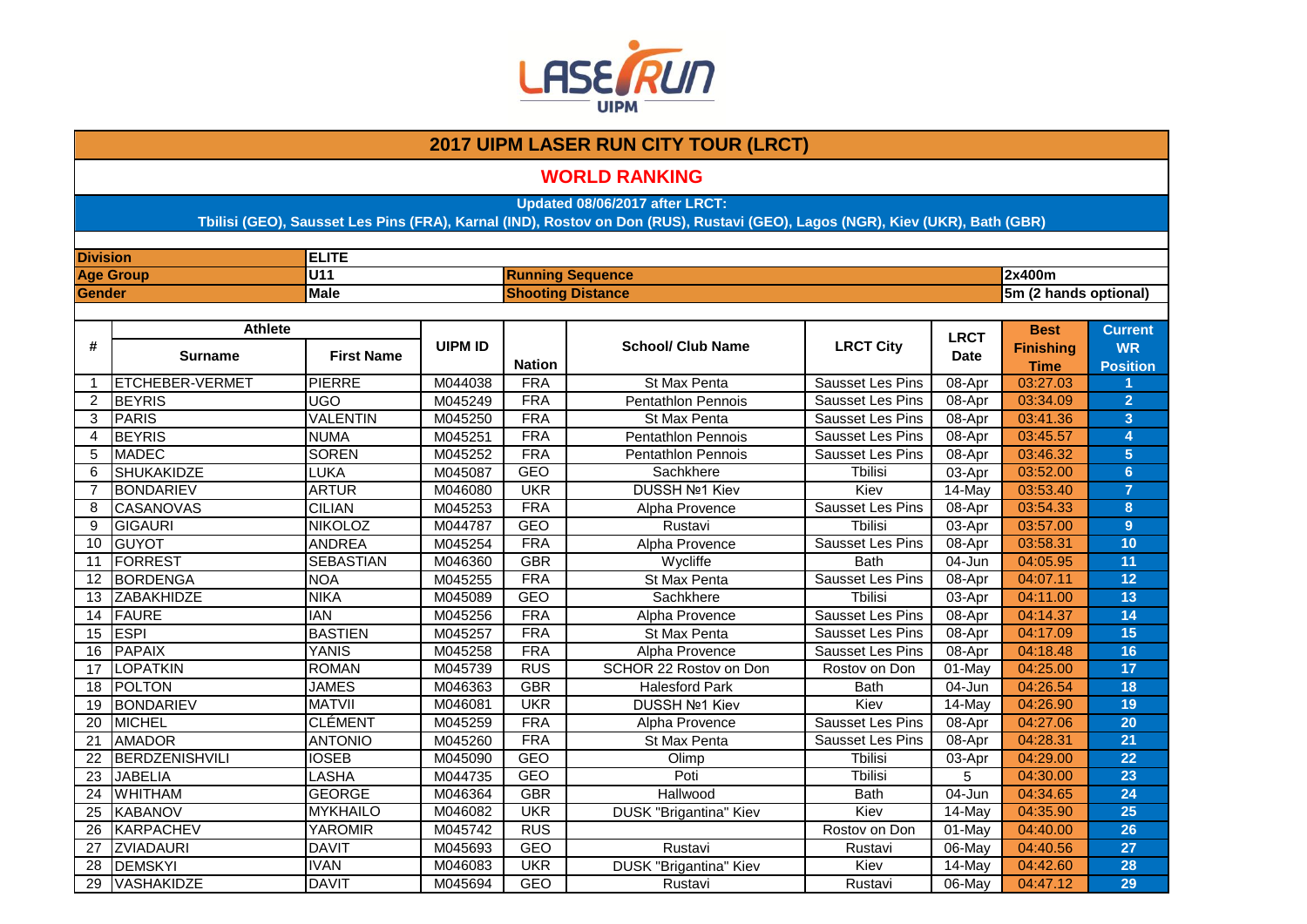| <b>MARAT</b><br>M045741<br><b>RUS</b><br>31<br><b>SYUNYAKOV</b><br>SCHOR 22 Rostov on Don<br>01-May<br>04:48.00<br>31<br>Rostov on Don<br><b>FRA</b><br><b>MANCA</b><br><b>ANTHONIN</b><br>M045262<br>Pentathlon Pennois<br>$\overline{0}$ 8-Apr<br>04:49.38<br>32<br>32<br>Sausset Les Pins<br><b>RUS</b><br><b>TITSKY</b><br>KIRILL<br>SCHOR 22 Rostov on Don<br>04:50.00<br>M045743<br>Rostov on Don<br>01-May<br>33<br>33<br><b>FRA</b><br>04:52.39<br>34<br>FERNANDEZ<br>LOUIS<br>08-Apr<br>34<br>M045263<br>Pentathlon Pennois<br><b>Sausset Les Pins</b><br><b>REZI</b><br><b>SAMKHARADZE</b><br><b>GEO</b><br>M045091<br>04:55.00<br>35<br>35<br>Chiatura<br>Tbilisi<br>03-Apr<br>FUTKARADZE<br><b>LUKA</b><br>GEO<br>Tbilisi<br>36<br>M045092<br>Rustavi<br>03-Apr<br>04:56.00<br>36<br><b>ANTON</b><br>GBUKK"SSh"Champion" Krasnodar<br><b>ZALOYEV</b><br><b>RUS</b><br>04:56.00<br>37<br>M045744<br>Rostov on Don<br>01-May<br>37<br>38<br><b>MATVEY</b><br>M045745<br><b>RUS</b><br>SCHOR 22 Rostov on Don<br>38<br>MAZOVKA<br>Rostov on Don<br>01-May<br>04:57.00<br>ARTEM<br><b>UKR</b><br>DUSSH Nº1 Kiev<br>39<br><b>CHERNIN</b><br>M046084<br>Kiev<br>14-May<br>04:57.80<br>39<br><b>FRA</b><br>40<br><b>CASSAGNAUD</b><br><b>QUENTIN</b><br>M045264<br>Pentathlon Pennois<br>Sausset Les Pins<br>04:59.22<br>40<br>08-Apr<br>41<br><b>ARTEM</b><br><b>RUS</b><br><b>KRIVCHENKO</b><br>M045746<br>SCHOR 22 Rostov on Don<br>01-May<br>05:00.00<br>Rostov on Don<br>41<br>42<br><b>DIESTE</b><br><b>FRA</b><br>05:06.29<br>42<br><b>MATHYS</b><br>M045265<br>Sausset Les Pins<br>08-Apr<br><b>Pentathlon Pennois</b><br><b>LEVCHENKO</b><br><b>UKR</b><br>43<br><b>ROMAN</b><br>M046085<br>DUSSH Nº1 Kiev<br>Kiev<br>14-May<br>05:07.40<br>43<br>44<br><b>OLEKSANDR</b><br><b>UKR</b><br>KLYMENKO<br>M046086<br>DUSK "Brigantina" Kiev<br>Kiev<br>14-May<br>05:09.70<br>44<br><b>RUS</b><br>SCHOR 22 Rostov on Don<br>45<br><b>ANTONOV</b><br><b>VLADISLAV</b><br>M045747<br>Rostov on Don<br>01-May<br>05:10.00<br>45<br><b>RUS</b><br><b>SEKRETEV</b><br><b>VYACHESLAV</b><br>M045748<br>01-May<br>05:10.00<br>46<br>Rostov on Don<br>46<br><b>UKR</b><br>47<br><b>ISCHENKO</b><br><b>MAKSYM</b><br>M046087<br><b>OSDUSSHOR Slovyansk</b><br>47<br>Kiev<br>14-May<br>05:14.10<br><b>WILLIAM</b><br><b>GBR</b><br><b>King Edwards</b><br><b>Bath</b><br>48<br>48<br><b>HARRIS</b><br>M046362<br>04-Jun<br>05:14.34<br><b>UKR</b><br>05:17.20<br>49<br><b>BABYI</b><br><b>DANYLO</b><br>M046088<br><b>DUSK "Brigantina" Kiev</b><br>Kiev<br>14-May<br>49<br><b>OMOTOSHO</b><br>50<br><b>ROKEEB</b><br>M046119<br><b>NGR</b><br>50<br>Alaafia Nur Pry<br>06-May<br>05:19.36<br>Lagos<br><b>GEO</b><br>51<br>51<br><b>TCHITADZE</b><br><b>GIORGI</b><br>M045098<br>Sachkhere<br>06-May<br>Rustavi<br>05:19.41<br>52<br><b>ANDRII</b><br><b>UKR</b><br>LAVRYNIUK<br>M046089<br>DUSK "Brigantina" Kiev<br>Kiev<br>14-May<br>05:19.50<br>52<br>53<br><b>GEO</b><br><b>TABATADZE</b><br><b>LUKA</b><br>M045695<br>Rustavi<br>Rustavi<br>06-May<br>05:19.57<br>53<br>54<br>VLADYSLAV<br><b>UKR</b><br>Kiev<br><b>TYSCHENKO</b><br>M046090<br>Avangard Zhytomyr<br>14-May<br>05:19.90<br>54<br>55<br><b>MAKSYM</b><br>55<br><b>ANOKHIN</b><br>M046091<br><b>UKR</b><br>DUSK "Brigantina" Kiev<br>Kiev<br>14-May<br>05:20.90<br>56<br><b>OLEKSANDR</b><br><b>UKR</b><br>Kiev<br>56<br>M046092<br>14-May<br>05:21.00<br>MELNYK<br>DUSK "Brigantina" Kiev<br>57<br><b>TCABUTASHVILI</b><br><b>DAVIT</b><br>M045091<br><b>GEO</b><br>05:22.18<br>Rustavi<br>Rustavi<br>06-May<br>57<br>VLADYSLAV<br>M046093<br><b>UKR</b><br>05:22.80<br>58<br><b>BARYLCHUK</b><br>Avangard Zhytomyr<br>Kiev<br>14-May<br>58<br><b>DAVIT</b><br><b>GEO</b><br>M045093<br>Tbilisi<br>05:24.00<br><b>LOBJANIDZE</b><br>Olimp<br>03-Apr<br>59<br>59<br>GRYN<br><b>MAKSYM</b><br><b>UKR</b><br>Avangard Zhytomyr<br>05:24.00<br>60<br>M046094<br>Kiev<br>14-May<br>60 |
|------------------------------------------------------------------------------------------------------------------------------------------------------------------------------------------------------------------------------------------------------------------------------------------------------------------------------------------------------------------------------------------------------------------------------------------------------------------------------------------------------------------------------------------------------------------------------------------------------------------------------------------------------------------------------------------------------------------------------------------------------------------------------------------------------------------------------------------------------------------------------------------------------------------------------------------------------------------------------------------------------------------------------------------------------------------------------------------------------------------------------------------------------------------------------------------------------------------------------------------------------------------------------------------------------------------------------------------------------------------------------------------------------------------------------------------------------------------------------------------------------------------------------------------------------------------------------------------------------------------------------------------------------------------------------------------------------------------------------------------------------------------------------------------------------------------------------------------------------------------------------------------------------------------------------------------------------------------------------------------------------------------------------------------------------------------------------------------------------------------------------------------------------------------------------------------------------------------------------------------------------------------------------------------------------------------------------------------------------------------------------------------------------------------------------------------------------------------------------------------------------------------------------------------------------------------------------------------------------------------------------------------------------------------------------------------------------------------------------------------------------------------------------------------------------------------------------------------------------------------------------------------------------------------------------------------------------------------------------------------------------------------------------------------------------------------------------------------------------------------------------------------------------------------------------------------------------------------------------------------------------------------------------------------------------------------------------------------------------------------------------------------------------------------------------------------------------------------------------------------------------------------------------------------------------------------------------------------------------------------------------------------------------------------------------------------------------------------------------------------------------------------------------------------------------------------------------------------------------------------------------------------------------------------------------------------------------|
|                                                                                                                                                                                                                                                                                                                                                                                                                                                                                                                                                                                                                                                                                                                                                                                                                                                                                                                                                                                                                                                                                                                                                                                                                                                                                                                                                                                                                                                                                                                                                                                                                                                                                                                                                                                                                                                                                                                                                                                                                                                                                                                                                                                                                                                                                                                                                                                                                                                                                                                                                                                                                                                                                                                                                                                                                                                                                                                                                                                                                                                                                                                                                                                                                                                                                                                                                                                                                                                                                                                                                                                                                                                                                                                                                                                                                                                                                                                                                      |
|                                                                                                                                                                                                                                                                                                                                                                                                                                                                                                                                                                                                                                                                                                                                                                                                                                                                                                                                                                                                                                                                                                                                                                                                                                                                                                                                                                                                                                                                                                                                                                                                                                                                                                                                                                                                                                                                                                                                                                                                                                                                                                                                                                                                                                                                                                                                                                                                                                                                                                                                                                                                                                                                                                                                                                                                                                                                                                                                                                                                                                                                                                                                                                                                                                                                                                                                                                                                                                                                                                                                                                                                                                                                                                                                                                                                                                                                                                                                                      |
|                                                                                                                                                                                                                                                                                                                                                                                                                                                                                                                                                                                                                                                                                                                                                                                                                                                                                                                                                                                                                                                                                                                                                                                                                                                                                                                                                                                                                                                                                                                                                                                                                                                                                                                                                                                                                                                                                                                                                                                                                                                                                                                                                                                                                                                                                                                                                                                                                                                                                                                                                                                                                                                                                                                                                                                                                                                                                                                                                                                                                                                                                                                                                                                                                                                                                                                                                                                                                                                                                                                                                                                                                                                                                                                                                                                                                                                                                                                                                      |
|                                                                                                                                                                                                                                                                                                                                                                                                                                                                                                                                                                                                                                                                                                                                                                                                                                                                                                                                                                                                                                                                                                                                                                                                                                                                                                                                                                                                                                                                                                                                                                                                                                                                                                                                                                                                                                                                                                                                                                                                                                                                                                                                                                                                                                                                                                                                                                                                                                                                                                                                                                                                                                                                                                                                                                                                                                                                                                                                                                                                                                                                                                                                                                                                                                                                                                                                                                                                                                                                                                                                                                                                                                                                                                                                                                                                                                                                                                                                                      |
|                                                                                                                                                                                                                                                                                                                                                                                                                                                                                                                                                                                                                                                                                                                                                                                                                                                                                                                                                                                                                                                                                                                                                                                                                                                                                                                                                                                                                                                                                                                                                                                                                                                                                                                                                                                                                                                                                                                                                                                                                                                                                                                                                                                                                                                                                                                                                                                                                                                                                                                                                                                                                                                                                                                                                                                                                                                                                                                                                                                                                                                                                                                                                                                                                                                                                                                                                                                                                                                                                                                                                                                                                                                                                                                                                                                                                                                                                                                                                      |
|                                                                                                                                                                                                                                                                                                                                                                                                                                                                                                                                                                                                                                                                                                                                                                                                                                                                                                                                                                                                                                                                                                                                                                                                                                                                                                                                                                                                                                                                                                                                                                                                                                                                                                                                                                                                                                                                                                                                                                                                                                                                                                                                                                                                                                                                                                                                                                                                                                                                                                                                                                                                                                                                                                                                                                                                                                                                                                                                                                                                                                                                                                                                                                                                                                                                                                                                                                                                                                                                                                                                                                                                                                                                                                                                                                                                                                                                                                                                                      |
|                                                                                                                                                                                                                                                                                                                                                                                                                                                                                                                                                                                                                                                                                                                                                                                                                                                                                                                                                                                                                                                                                                                                                                                                                                                                                                                                                                                                                                                                                                                                                                                                                                                                                                                                                                                                                                                                                                                                                                                                                                                                                                                                                                                                                                                                                                                                                                                                                                                                                                                                                                                                                                                                                                                                                                                                                                                                                                                                                                                                                                                                                                                                                                                                                                                                                                                                                                                                                                                                                                                                                                                                                                                                                                                                                                                                                                                                                                                                                      |
|                                                                                                                                                                                                                                                                                                                                                                                                                                                                                                                                                                                                                                                                                                                                                                                                                                                                                                                                                                                                                                                                                                                                                                                                                                                                                                                                                                                                                                                                                                                                                                                                                                                                                                                                                                                                                                                                                                                                                                                                                                                                                                                                                                                                                                                                                                                                                                                                                                                                                                                                                                                                                                                                                                                                                                                                                                                                                                                                                                                                                                                                                                                                                                                                                                                                                                                                                                                                                                                                                                                                                                                                                                                                                                                                                                                                                                                                                                                                                      |
|                                                                                                                                                                                                                                                                                                                                                                                                                                                                                                                                                                                                                                                                                                                                                                                                                                                                                                                                                                                                                                                                                                                                                                                                                                                                                                                                                                                                                                                                                                                                                                                                                                                                                                                                                                                                                                                                                                                                                                                                                                                                                                                                                                                                                                                                                                                                                                                                                                                                                                                                                                                                                                                                                                                                                                                                                                                                                                                                                                                                                                                                                                                                                                                                                                                                                                                                                                                                                                                                                                                                                                                                                                                                                                                                                                                                                                                                                                                                                      |
|                                                                                                                                                                                                                                                                                                                                                                                                                                                                                                                                                                                                                                                                                                                                                                                                                                                                                                                                                                                                                                                                                                                                                                                                                                                                                                                                                                                                                                                                                                                                                                                                                                                                                                                                                                                                                                                                                                                                                                                                                                                                                                                                                                                                                                                                                                                                                                                                                                                                                                                                                                                                                                                                                                                                                                                                                                                                                                                                                                                                                                                                                                                                                                                                                                                                                                                                                                                                                                                                                                                                                                                                                                                                                                                                                                                                                                                                                                                                                      |
|                                                                                                                                                                                                                                                                                                                                                                                                                                                                                                                                                                                                                                                                                                                                                                                                                                                                                                                                                                                                                                                                                                                                                                                                                                                                                                                                                                                                                                                                                                                                                                                                                                                                                                                                                                                                                                                                                                                                                                                                                                                                                                                                                                                                                                                                                                                                                                                                                                                                                                                                                                                                                                                                                                                                                                                                                                                                                                                                                                                                                                                                                                                                                                                                                                                                                                                                                                                                                                                                                                                                                                                                                                                                                                                                                                                                                                                                                                                                                      |
|                                                                                                                                                                                                                                                                                                                                                                                                                                                                                                                                                                                                                                                                                                                                                                                                                                                                                                                                                                                                                                                                                                                                                                                                                                                                                                                                                                                                                                                                                                                                                                                                                                                                                                                                                                                                                                                                                                                                                                                                                                                                                                                                                                                                                                                                                                                                                                                                                                                                                                                                                                                                                                                                                                                                                                                                                                                                                                                                                                                                                                                                                                                                                                                                                                                                                                                                                                                                                                                                                                                                                                                                                                                                                                                                                                                                                                                                                                                                                      |
|                                                                                                                                                                                                                                                                                                                                                                                                                                                                                                                                                                                                                                                                                                                                                                                                                                                                                                                                                                                                                                                                                                                                                                                                                                                                                                                                                                                                                                                                                                                                                                                                                                                                                                                                                                                                                                                                                                                                                                                                                                                                                                                                                                                                                                                                                                                                                                                                                                                                                                                                                                                                                                                                                                                                                                                                                                                                                                                                                                                                                                                                                                                                                                                                                                                                                                                                                                                                                                                                                                                                                                                                                                                                                                                                                                                                                                                                                                                                                      |
|                                                                                                                                                                                                                                                                                                                                                                                                                                                                                                                                                                                                                                                                                                                                                                                                                                                                                                                                                                                                                                                                                                                                                                                                                                                                                                                                                                                                                                                                                                                                                                                                                                                                                                                                                                                                                                                                                                                                                                                                                                                                                                                                                                                                                                                                                                                                                                                                                                                                                                                                                                                                                                                                                                                                                                                                                                                                                                                                                                                                                                                                                                                                                                                                                                                                                                                                                                                                                                                                                                                                                                                                                                                                                                                                                                                                                                                                                                                                                      |
|                                                                                                                                                                                                                                                                                                                                                                                                                                                                                                                                                                                                                                                                                                                                                                                                                                                                                                                                                                                                                                                                                                                                                                                                                                                                                                                                                                                                                                                                                                                                                                                                                                                                                                                                                                                                                                                                                                                                                                                                                                                                                                                                                                                                                                                                                                                                                                                                                                                                                                                                                                                                                                                                                                                                                                                                                                                                                                                                                                                                                                                                                                                                                                                                                                                                                                                                                                                                                                                                                                                                                                                                                                                                                                                                                                                                                                                                                                                                                      |
|                                                                                                                                                                                                                                                                                                                                                                                                                                                                                                                                                                                                                                                                                                                                                                                                                                                                                                                                                                                                                                                                                                                                                                                                                                                                                                                                                                                                                                                                                                                                                                                                                                                                                                                                                                                                                                                                                                                                                                                                                                                                                                                                                                                                                                                                                                                                                                                                                                                                                                                                                                                                                                                                                                                                                                                                                                                                                                                                                                                                                                                                                                                                                                                                                                                                                                                                                                                                                                                                                                                                                                                                                                                                                                                                                                                                                                                                                                                                                      |
|                                                                                                                                                                                                                                                                                                                                                                                                                                                                                                                                                                                                                                                                                                                                                                                                                                                                                                                                                                                                                                                                                                                                                                                                                                                                                                                                                                                                                                                                                                                                                                                                                                                                                                                                                                                                                                                                                                                                                                                                                                                                                                                                                                                                                                                                                                                                                                                                                                                                                                                                                                                                                                                                                                                                                                                                                                                                                                                                                                                                                                                                                                                                                                                                                                                                                                                                                                                                                                                                                                                                                                                                                                                                                                                                                                                                                                                                                                                                                      |
|                                                                                                                                                                                                                                                                                                                                                                                                                                                                                                                                                                                                                                                                                                                                                                                                                                                                                                                                                                                                                                                                                                                                                                                                                                                                                                                                                                                                                                                                                                                                                                                                                                                                                                                                                                                                                                                                                                                                                                                                                                                                                                                                                                                                                                                                                                                                                                                                                                                                                                                                                                                                                                                                                                                                                                                                                                                                                                                                                                                                                                                                                                                                                                                                                                                                                                                                                                                                                                                                                                                                                                                                                                                                                                                                                                                                                                                                                                                                                      |
|                                                                                                                                                                                                                                                                                                                                                                                                                                                                                                                                                                                                                                                                                                                                                                                                                                                                                                                                                                                                                                                                                                                                                                                                                                                                                                                                                                                                                                                                                                                                                                                                                                                                                                                                                                                                                                                                                                                                                                                                                                                                                                                                                                                                                                                                                                                                                                                                                                                                                                                                                                                                                                                                                                                                                                                                                                                                                                                                                                                                                                                                                                                                                                                                                                                                                                                                                                                                                                                                                                                                                                                                                                                                                                                                                                                                                                                                                                                                                      |
|                                                                                                                                                                                                                                                                                                                                                                                                                                                                                                                                                                                                                                                                                                                                                                                                                                                                                                                                                                                                                                                                                                                                                                                                                                                                                                                                                                                                                                                                                                                                                                                                                                                                                                                                                                                                                                                                                                                                                                                                                                                                                                                                                                                                                                                                                                                                                                                                                                                                                                                                                                                                                                                                                                                                                                                                                                                                                                                                                                                                                                                                                                                                                                                                                                                                                                                                                                                                                                                                                                                                                                                                                                                                                                                                                                                                                                                                                                                                                      |
|                                                                                                                                                                                                                                                                                                                                                                                                                                                                                                                                                                                                                                                                                                                                                                                                                                                                                                                                                                                                                                                                                                                                                                                                                                                                                                                                                                                                                                                                                                                                                                                                                                                                                                                                                                                                                                                                                                                                                                                                                                                                                                                                                                                                                                                                                                                                                                                                                                                                                                                                                                                                                                                                                                                                                                                                                                                                                                                                                                                                                                                                                                                                                                                                                                                                                                                                                                                                                                                                                                                                                                                                                                                                                                                                                                                                                                                                                                                                                      |
|                                                                                                                                                                                                                                                                                                                                                                                                                                                                                                                                                                                                                                                                                                                                                                                                                                                                                                                                                                                                                                                                                                                                                                                                                                                                                                                                                                                                                                                                                                                                                                                                                                                                                                                                                                                                                                                                                                                                                                                                                                                                                                                                                                                                                                                                                                                                                                                                                                                                                                                                                                                                                                                                                                                                                                                                                                                                                                                                                                                                                                                                                                                                                                                                                                                                                                                                                                                                                                                                                                                                                                                                                                                                                                                                                                                                                                                                                                                                                      |
|                                                                                                                                                                                                                                                                                                                                                                                                                                                                                                                                                                                                                                                                                                                                                                                                                                                                                                                                                                                                                                                                                                                                                                                                                                                                                                                                                                                                                                                                                                                                                                                                                                                                                                                                                                                                                                                                                                                                                                                                                                                                                                                                                                                                                                                                                                                                                                                                                                                                                                                                                                                                                                                                                                                                                                                                                                                                                                                                                                                                                                                                                                                                                                                                                                                                                                                                                                                                                                                                                                                                                                                                                                                                                                                                                                                                                                                                                                                                                      |
|                                                                                                                                                                                                                                                                                                                                                                                                                                                                                                                                                                                                                                                                                                                                                                                                                                                                                                                                                                                                                                                                                                                                                                                                                                                                                                                                                                                                                                                                                                                                                                                                                                                                                                                                                                                                                                                                                                                                                                                                                                                                                                                                                                                                                                                                                                                                                                                                                                                                                                                                                                                                                                                                                                                                                                                                                                                                                                                                                                                                                                                                                                                                                                                                                                                                                                                                                                                                                                                                                                                                                                                                                                                                                                                                                                                                                                                                                                                                                      |
|                                                                                                                                                                                                                                                                                                                                                                                                                                                                                                                                                                                                                                                                                                                                                                                                                                                                                                                                                                                                                                                                                                                                                                                                                                                                                                                                                                                                                                                                                                                                                                                                                                                                                                                                                                                                                                                                                                                                                                                                                                                                                                                                                                                                                                                                                                                                                                                                                                                                                                                                                                                                                                                                                                                                                                                                                                                                                                                                                                                                                                                                                                                                                                                                                                                                                                                                                                                                                                                                                                                                                                                                                                                                                                                                                                                                                                                                                                                                                      |
|                                                                                                                                                                                                                                                                                                                                                                                                                                                                                                                                                                                                                                                                                                                                                                                                                                                                                                                                                                                                                                                                                                                                                                                                                                                                                                                                                                                                                                                                                                                                                                                                                                                                                                                                                                                                                                                                                                                                                                                                                                                                                                                                                                                                                                                                                                                                                                                                                                                                                                                                                                                                                                                                                                                                                                                                                                                                                                                                                                                                                                                                                                                                                                                                                                                                                                                                                                                                                                                                                                                                                                                                                                                                                                                                                                                                                                                                                                                                                      |
|                                                                                                                                                                                                                                                                                                                                                                                                                                                                                                                                                                                                                                                                                                                                                                                                                                                                                                                                                                                                                                                                                                                                                                                                                                                                                                                                                                                                                                                                                                                                                                                                                                                                                                                                                                                                                                                                                                                                                                                                                                                                                                                                                                                                                                                                                                                                                                                                                                                                                                                                                                                                                                                                                                                                                                                                                                                                                                                                                                                                                                                                                                                                                                                                                                                                                                                                                                                                                                                                                                                                                                                                                                                                                                                                                                                                                                                                                                                                                      |
|                                                                                                                                                                                                                                                                                                                                                                                                                                                                                                                                                                                                                                                                                                                                                                                                                                                                                                                                                                                                                                                                                                                                                                                                                                                                                                                                                                                                                                                                                                                                                                                                                                                                                                                                                                                                                                                                                                                                                                                                                                                                                                                                                                                                                                                                                                                                                                                                                                                                                                                                                                                                                                                                                                                                                                                                                                                                                                                                                                                                                                                                                                                                                                                                                                                                                                                                                                                                                                                                                                                                                                                                                                                                                                                                                                                                                                                                                                                                                      |
|                                                                                                                                                                                                                                                                                                                                                                                                                                                                                                                                                                                                                                                                                                                                                                                                                                                                                                                                                                                                                                                                                                                                                                                                                                                                                                                                                                                                                                                                                                                                                                                                                                                                                                                                                                                                                                                                                                                                                                                                                                                                                                                                                                                                                                                                                                                                                                                                                                                                                                                                                                                                                                                                                                                                                                                                                                                                                                                                                                                                                                                                                                                                                                                                                                                                                                                                                                                                                                                                                                                                                                                                                                                                                                                                                                                                                                                                                                                                                      |
|                                                                                                                                                                                                                                                                                                                                                                                                                                                                                                                                                                                                                                                                                                                                                                                                                                                                                                                                                                                                                                                                                                                                                                                                                                                                                                                                                                                                                                                                                                                                                                                                                                                                                                                                                                                                                                                                                                                                                                                                                                                                                                                                                                                                                                                                                                                                                                                                                                                                                                                                                                                                                                                                                                                                                                                                                                                                                                                                                                                                                                                                                                                                                                                                                                                                                                                                                                                                                                                                                                                                                                                                                                                                                                                                                                                                                                                                                                                                                      |
| <b>OLES</b><br><b>SERMANOVSKYI</b><br><b>UKR</b><br><b>DUSK "Brigantina" Kiev</b><br>Kiev<br>61<br>M046095<br>14-May<br>05:24.30<br>61                                                                                                                                                                                                                                                                                                                                                                                                                                                                                                                                                                                                                                                                                                                                                                                                                                                                                                                                                                                                                                                                                                                                                                                                                                                                                                                                                                                                                                                                                                                                                                                                                                                                                                                                                                                                                                                                                                                                                                                                                                                                                                                                                                                                                                                                                                                                                                                                                                                                                                                                                                                                                                                                                                                                                                                                                                                                                                                                                                                                                                                                                                                                                                                                                                                                                                                                                                                                                                                                                                                                                                                                                                                                                                                                                                                                               |
| BANIRE<br><b>BABEER</b><br>M046494<br><b>NGR</b><br>05:24.30<br>62<br>62<br>Itire Pry Sch<br>06-May<br>Lagos                                                                                                                                                                                                                                                                                                                                                                                                                                                                                                                                                                                                                                                                                                                                                                                                                                                                                                                                                                                                                                                                                                                                                                                                                                                                                                                                                                                                                                                                                                                                                                                                                                                                                                                                                                                                                                                                                                                                                                                                                                                                                                                                                                                                                                                                                                                                                                                                                                                                                                                                                                                                                                                                                                                                                                                                                                                                                                                                                                                                                                                                                                                                                                                                                                                                                                                                                                                                                                                                                                                                                                                                                                                                                                                                                                                                                                         |
| 63<br>MASKHARASHVILI<br><b>DEMETRE</b><br>M044798<br>GEO<br>Chiatura<br>05:25.22<br>Rustavi<br>06-May<br>63                                                                                                                                                                                                                                                                                                                                                                                                                                                                                                                                                                                                                                                                                                                                                                                                                                                                                                                                                                                                                                                                                                                                                                                                                                                                                                                                                                                                                                                                                                                                                                                                                                                                                                                                                                                                                                                                                                                                                                                                                                                                                                                                                                                                                                                                                                                                                                                                                                                                                                                                                                                                                                                                                                                                                                                                                                                                                                                                                                                                                                                                                                                                                                                                                                                                                                                                                                                                                                                                                                                                                                                                                                                                                                                                                                                                                                          |
| <b>ARTEM</b><br><b>UKR</b><br>Kiev<br>05:26.50<br>64<br>KOROLEV<br>M046096<br><b>DUSK "Brigantina" Kiev</b><br>14-May<br>64                                                                                                                                                                                                                                                                                                                                                                                                                                                                                                                                                                                                                                                                                                                                                                                                                                                                                                                                                                                                                                                                                                                                                                                                                                                                                                                                                                                                                                                                                                                                                                                                                                                                                                                                                                                                                                                                                                                                                                                                                                                                                                                                                                                                                                                                                                                                                                                                                                                                                                                                                                                                                                                                                                                                                                                                                                                                                                                                                                                                                                                                                                                                                                                                                                                                                                                                                                                                                                                                                                                                                                                                                                                                                                                                                                                                                          |
| <b>NGR</b><br>65<br><b>ABDUL GANIU</b><br><b>ABDULLAHI</b><br>M046133<br>Alaafia Nur Pry<br>06-May<br>05:26.50<br>65<br>Lagos                                                                                                                                                                                                                                                                                                                                                                                                                                                                                                                                                                                                                                                                                                                                                                                                                                                                                                                                                                                                                                                                                                                                                                                                                                                                                                                                                                                                                                                                                                                                                                                                                                                                                                                                                                                                                                                                                                                                                                                                                                                                                                                                                                                                                                                                                                                                                                                                                                                                                                                                                                                                                                                                                                                                                                                                                                                                                                                                                                                                                                                                                                                                                                                                                                                                                                                                                                                                                                                                                                                                                                                                                                                                                                                                                                                                                        |
| 66<br><b>GLIB</b><br><b>UKR</b><br>Kiev<br>M046097<br>05:26.70<br>66<br>PTASHYNSKYI<br>DUSK "Brigantina" Kiev<br>$14$ -May                                                                                                                                                                                                                                                                                                                                                                                                                                                                                                                                                                                                                                                                                                                                                                                                                                                                                                                                                                                                                                                                                                                                                                                                                                                                                                                                                                                                                                                                                                                                                                                                                                                                                                                                                                                                                                                                                                                                                                                                                                                                                                                                                                                                                                                                                                                                                                                                                                                                                                                                                                                                                                                                                                                                                                                                                                                                                                                                                                                                                                                                                                                                                                                                                                                                                                                                                                                                                                                                                                                                                                                                                                                                                                                                                                                                                           |
| 67<br>ABDULMALIK<br><b>NGR</b><br>67<br>ABDULSALAM<br>M046134<br>Amata Eagles<br>06-May<br>05:26.70<br>Lagos                                                                                                                                                                                                                                                                                                                                                                                                                                                                                                                                                                                                                                                                                                                                                                                                                                                                                                                                                                                                                                                                                                                                                                                                                                                                                                                                                                                                                                                                                                                                                                                                                                                                                                                                                                                                                                                                                                                                                                                                                                                                                                                                                                                                                                                                                                                                                                                                                                                                                                                                                                                                                                                                                                                                                                                                                                                                                                                                                                                                                                                                                                                                                                                                                                                                                                                                                                                                                                                                                                                                                                                                                                                                                                                                                                                                                                         |
| <b>MAKSYM</b><br>Kiev<br>68<br><b>UKR</b><br>05:26.80<br>68<br><b>VOROSCHUK</b><br>M046098<br><b>DUSK "Brigantina" Kiev</b><br>14-Mav                                                                                                                                                                                                                                                                                                                                                                                                                                                                                                                                                                                                                                                                                                                                                                                                                                                                                                                                                                                                                                                                                                                                                                                                                                                                                                                                                                                                                                                                                                                                                                                                                                                                                                                                                                                                                                                                                                                                                                                                                                                                                                                                                                                                                                                                                                                                                                                                                                                                                                                                                                                                                                                                                                                                                                                                                                                                                                                                                                                                                                                                                                                                                                                                                                                                                                                                                                                                                                                                                                                                                                                                                                                                                                                                                                                                                |
| 69 MUYIEEN<br><b>TOHEEB</b><br>St Micheal Pry Sch Mushin<br>69<br>M046120<br><b>NGR</b><br>06-May<br>05:27.21<br>Lagos                                                                                                                                                                                                                                                                                                                                                                                                                                                                                                                                                                                                                                                                                                                                                                                                                                                                                                                                                                                                                                                                                                                                                                                                                                                                                                                                                                                                                                                                                                                                                                                                                                                                                                                                                                                                                                                                                                                                                                                                                                                                                                                                                                                                                                                                                                                                                                                                                                                                                                                                                                                                                                                                                                                                                                                                                                                                                                                                                                                                                                                                                                                                                                                                                                                                                                                                                                                                                                                                                                                                                                                                                                                                                                                                                                                                                               |
| <b>BAPTISTE</b><br>KRIKORIAN<br>M045266<br><b>FRA</b><br>Sausset Les Pins<br>08-Apr<br>70<br><b>Pentathlon Pennois</b><br>05:27.30<br>70                                                                                                                                                                                                                                                                                                                                                                                                                                                                                                                                                                                                                                                                                                                                                                                                                                                                                                                                                                                                                                                                                                                                                                                                                                                                                                                                                                                                                                                                                                                                                                                                                                                                                                                                                                                                                                                                                                                                                                                                                                                                                                                                                                                                                                                                                                                                                                                                                                                                                                                                                                                                                                                                                                                                                                                                                                                                                                                                                                                                                                                                                                                                                                                                                                                                                                                                                                                                                                                                                                                                                                                                                                                                                                                                                                                                             |
| GULISHVILI<br><b>GURAMI</b><br>M045696<br>GEO<br>Rustavi<br>06-May<br>05:27.48<br>71<br>Rustavi<br>-71                                                                                                                                                                                                                                                                                                                                                                                                                                                                                                                                                                                                                                                                                                                                                                                                                                                                                                                                                                                                                                                                                                                                                                                                                                                                                                                                                                                                                                                                                                                                                                                                                                                                                                                                                                                                                                                                                                                                                                                                                                                                                                                                                                                                                                                                                                                                                                                                                                                                                                                                                                                                                                                                                                                                                                                                                                                                                                                                                                                                                                                                                                                                                                                                                                                                                                                                                                                                                                                                                                                                                                                                                                                                                                                                                                                                                                               |
| <b>TSOMASHVILI</b><br>OTO<br>M045697<br><b>GEO</b><br>72<br>Rustavi<br>Rustavi<br>06-May<br>05:28.33<br>72                                                                                                                                                                                                                                                                                                                                                                                                                                                                                                                                                                                                                                                                                                                                                                                                                                                                                                                                                                                                                                                                                                                                                                                                                                                                                                                                                                                                                                                                                                                                                                                                                                                                                                                                                                                                                                                                                                                                                                                                                                                                                                                                                                                                                                                                                                                                                                                                                                                                                                                                                                                                                                                                                                                                                                                                                                                                                                                                                                                                                                                                                                                                                                                                                                                                                                                                                                                                                                                                                                                                                                                                                                                                                                                                                                                                                                           |
| LOÏC<br><b>FRA</b><br>73<br>CASSAGNAUD<br>M045267<br>Sausset Les Pins<br>08-Apr<br>05:28.37<br>Pentathlon Pennois<br>73                                                                                                                                                                                                                                                                                                                                                                                                                                                                                                                                                                                                                                                                                                                                                                                                                                                                                                                                                                                                                                                                                                                                                                                                                                                                                                                                                                                                                                                                                                                                                                                                                                                                                                                                                                                                                                                                                                                                                                                                                                                                                                                                                                                                                                                                                                                                                                                                                                                                                                                                                                                                                                                                                                                                                                                                                                                                                                                                                                                                                                                                                                                                                                                                                                                                                                                                                                                                                                                                                                                                                                                                                                                                                                                                                                                                                              |
| <b>TYKHON</b><br>KOROLIUK<br>M046099<br><b>UKR</b><br><b>DUSK "Brigantina" Kiev</b><br>Kiev<br>14-May<br>05:29.00<br>74<br>74                                                                                                                                                                                                                                                                                                                                                                                                                                                                                                                                                                                                                                                                                                                                                                                                                                                                                                                                                                                                                                                                                                                                                                                                                                                                                                                                                                                                                                                                                                                                                                                                                                                                                                                                                                                                                                                                                                                                                                                                                                                                                                                                                                                                                                                                                                                                                                                                                                                                                                                                                                                                                                                                                                                                                                                                                                                                                                                                                                                                                                                                                                                                                                                                                                                                                                                                                                                                                                                                                                                                                                                                                                                                                                                                                                                                                        |
| <b>ROSTISLAV</b><br>Rostov on Don<br>VALAYEV<br>M045749<br><b>RUS</b><br>SDYSCHOR-3 St.Petersburg<br>01-May<br>05:29.00<br>75<br>75                                                                                                                                                                                                                                                                                                                                                                                                                                                                                                                                                                                                                                                                                                                                                                                                                                                                                                                                                                                                                                                                                                                                                                                                                                                                                                                                                                                                                                                                                                                                                                                                                                                                                                                                                                                                                                                                                                                                                                                                                                                                                                                                                                                                                                                                                                                                                                                                                                                                                                                                                                                                                                                                                                                                                                                                                                                                                                                                                                                                                                                                                                                                                                                                                                                                                                                                                                                                                                                                                                                                                                                                                                                                                                                                                                                                                  |
| <b>DMYTRO</b><br>M046100<br><b>UKR</b><br><b>DUSK "Brigantina" Kiev</b><br>14-May<br>05:30.00<br>76<br>76<br>MATSEGA<br>Kiev                                                                                                                                                                                                                                                                                                                                                                                                                                                                                                                                                                                                                                                                                                                                                                                                                                                                                                                                                                                                                                                                                                                                                                                                                                                                                                                                                                                                                                                                                                                                                                                                                                                                                                                                                                                                                                                                                                                                                                                                                                                                                                                                                                                                                                                                                                                                                                                                                                                                                                                                                                                                                                                                                                                                                                                                                                                                                                                                                                                                                                                                                                                                                                                                                                                                                                                                                                                                                                                                                                                                                                                                                                                                                                                                                                                                                         |
| MARTSENIUK<br><b>OLEKSANDR</b><br>M046101<br><b>UKR</b><br>DUSSH Nº1 Kiev<br>05:31.00<br>77<br>Kiev<br>14-May<br>77                                                                                                                                                                                                                                                                                                                                                                                                                                                                                                                                                                                                                                                                                                                                                                                                                                                                                                                                                                                                                                                                                                                                                                                                                                                                                                                                                                                                                                                                                                                                                                                                                                                                                                                                                                                                                                                                                                                                                                                                                                                                                                                                                                                                                                                                                                                                                                                                                                                                                                                                                                                                                                                                                                                                                                                                                                                                                                                                                                                                                                                                                                                                                                                                                                                                                                                                                                                                                                                                                                                                                                                                                                                                                                                                                                                                                                  |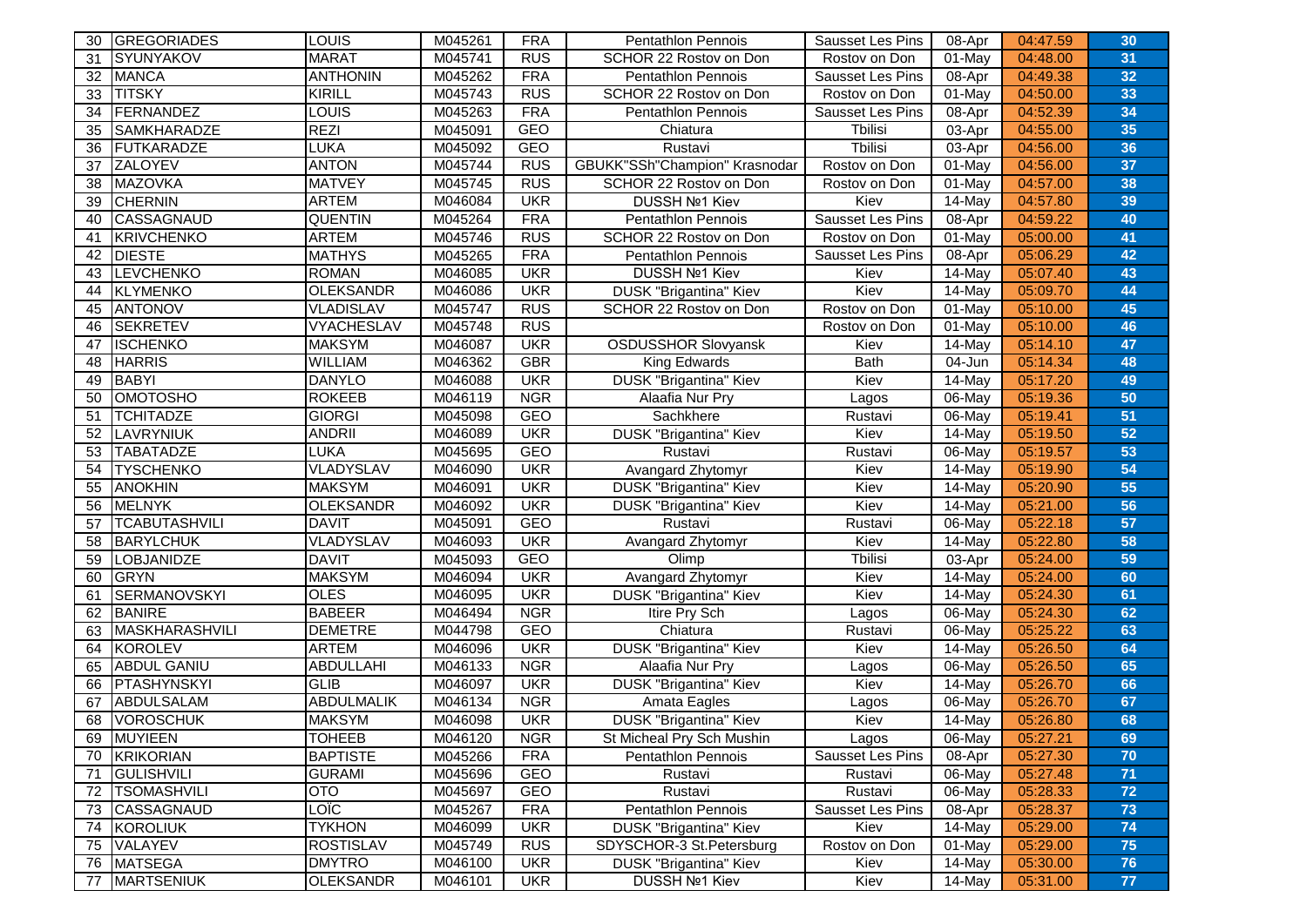| 78  | <b>TROISE</b>       | <b>THOMAS</b>     | M045268 | <b>FRA</b> | <b>Pentathlon Pennois</b>     | Sausset Les Pins | 08-Apr               | 05:32.15 | 78    |
|-----|---------------------|-------------------|---------|------------|-------------------------------|------------------|----------------------|----------|-------|
| 79  | <b>IORGHEV</b>      | <b>ROMAN</b>      | M046102 | <b>UKR</b> | DUSK "Brigantina" Kiev        | Kiev             | 14-May               | 05:32.60 | 79    |
| 80  | SIBASHVILI          | <b>ALEKSANDRE</b> | M045117 | <b>GEO</b> | Rustavi                       | Rustavi          | 06-May               | 05:33.21 | 80    |
| 81  | <b>METREVELI</b>    | <b>VALERIAN</b>   | M045104 | <b>GEO</b> | Rustavi                       | Rustavi          | 06-May               | 05:33.39 | 81    |
| 82  | <b>FOMIN</b>        | <b>MAKSYM</b>     | M046103 | <b>UKR</b> | DUSSH Nº1 Kiev                | Kiev             | 14-May               | 05:33.80 | 82    |
| 83  | KESARELI            | <b>LEVANI</b>     | M045094 | <b>GEO</b> | Gldani 2                      | Tbilisi          | 03-Apr               | 05:34.00 | 83    |
| 84  | <b>YEVTUSHOK</b>    | <b>MAKSYM</b>     | M046104 | <b>UKR</b> | <b>DUSSH Nº1 Kiev</b>         | Kiev             | 14-May               | 05:36.40 | 84    |
| 85  | <b>IEZE</b>         | <b>MARK</b>       | M046105 | <b>UKR</b> | <b>DUSK "Brigantina" Kiev</b> | Kiev             | 14-May               | 05:38.80 | 85    |
| 86  | KOBALADZE           | <b>NIKA</b>       | M045232 | <b>GEO</b> | Digomi 2021                   | Tbilisi          | 03-Apr               | 05:39.00 | 86    |
| 87  | <b>TCHKOIDZE</b>    | <b>TORNIKE</b>    | M045698 | GEO        | Rustavi                       | Rustavi          | 06-May               | 05:39.22 | 87    |
| 88  | MALYSHEV            | <b>SERGII</b>     | M046106 | <b>UKR</b> | DUSK "Brigantina" Kiev        | Kiev             | 14-May               | 05:40.10 | 88    |
| 89  | <b>VYSOVNEKO</b>    | <b>MAKSYM</b>     | M046107 | <b>UKR</b> | DUSK "Brigantina" Kiev        | Kiev             | $\overline{14}$ -May | 05:40.30 | 89    |
| 90  | KRYVYCH             | VADYM             | M046108 | <b>UKR</b> | DUSK "Brigantina" Kiev        | Kiev             | 14-May               | 05:40.50 | 90    |
| 91  | <b>GOULDING</b>     | <b>ARCHIE</b>     | M046361 | <b>GBR</b> | St. Annes                     | <b>Bath</b>      | 04-Jun               | 05:40.61 | 91    |
| 92  | RAZMADZE            | <b>TENGO</b>      | M045095 | <b>GEO</b> | Digomi 2022                   | <b>T</b> bilisi  | 03-Apr               | 05:41.00 | 92    |
| 93  | PEAN                | <b>ARNAUD</b>     | M045269 | <b>FRA</b> | AUC Aix en Provence           | Sausset Les Pins | 08-Apr               | 05:41.28 | 93    |
| 94  | <b>DANYLCHUK</b>    | VLADYSLAV         | M046109 | <b>UKR</b> | DUSK "Brigantina" Kiev        | Kiev             | 14-May               | 05:41.40 | 94    |
| 95  | MASKHARASHVILI      | <b>IRAKLI</b>     | M044799 | GEO        | Chiatura                      | Rustavi          | 06-May               | 05:43.12 | 95    |
| 96  | <b>GUBATISHVILI</b> | <b>NIKOLOZ</b>    | M045699 | <b>GEO</b> | Rustavi                       | Rustavi          | 06-May               | 05:43.36 | 96    |
| 97  | <b>YAKIMENKO</b>    | LEV               | M045750 | RUS        | SCHOR13 Taganrog              | Rostov on Don    | 01-May               | 05:44.00 | 97    |
| 98  | DEMIRCHYAN          | <b>NSHAN</b>      | M045700 | <b>ARM</b> |                               | Rustavi          | 06-May               | 05:44.37 | 98    |
| 99  | KOTOVSKYI           | <b>DENYS</b>      | M046110 | <b>UKR</b> | DUSK "Brigantina" Kiev        | Kiev             | 14-May               | 05:44.90 | 99    |
|     | 100 <b>IDRIS</b>    | <b>SAHEED</b>     | M046121 | <b>NGR</b> | Orilai                        | Lagos            | 06-May               | 05:46.47 | 100   |
| 101 | <b>CHERNYSHEV</b>   | <b>ROMAN</b>      | M046111 | <b>UKR</b> | <b>DUSK</b> "Brigantina" Kiev | Kiev             | 14-May               | 05:46.80 | 101   |
| 102 | <b>YUSUF</b>        | <b>TAIWO</b>      | M046122 | <b>NGR</b> | Local Authority School        | Lagos            | 06-May               | 05:47.00 | 102   |
| 103 | <b>WORTHY</b>       | <b>MILO</b>       | M046365 | <b>GBR</b> | Bathwick St. Marys            | <b>Bath</b>      | 04-Jun               | 05:47.49 | 103   |
| 104 | <b>OGBAA</b>        | <b>CHIBIKE</b>    | M046123 | <b>NGR</b> | Local Authority School        | Lagos            | 06-May               | 05:48.20 | 104   |
| 105 | PALIENKO            | <b>ARTEM</b>      | M046112 | <b>UKR</b> | DUSK "Brigantina" Kiev        | Kiev             | 14-May               | 05:49.00 | 105   |
| 106 | <b>ORGANEZOV</b>    | <b>ALEKSANDRE</b> | M045701 | GEO        | Rustavi                       | Rustavi          | 06-May               | 05:49.14 | 106   |
| 107 | <b>TCHANTURIA</b>   | <b>NIKOLOZ</b>    | M045702 | GEO        | Rustavi                       | Rustavi          | 06-May               | 05:49.36 | 107   |
| 108 | <b>AJIBADE</b>      | <b>USMAN</b>      | M046124 | <b>NGR</b> | St Micheal Pry Sch Mushin     | Lagos            | 06-May               | 05:50.30 | 108   |
| 109 | PAUKOV              | <b>EGOR</b>       | M046113 | <b>UKR</b> | DUSSH Nº1 Kiev                | Kiev             | 14-May               | 05:50.60 | 109   |
| 110 | PETER               | <b>DANIEL</b>     | M046125 | <b>NGR</b> | Local Authority School        | Lagos            | 06-May               | 05:56.10 | 110   |
| 111 | <b>CHERNYSHEV</b>   | <b>OLEKSANDR</b>  | M046114 | <b>UKR</b> | DUSK "Brigantina" Kiev        | Kiev             | 14-May               | 05:57.30 | 111   |
| 112 | <b>TSIRDAVA</b>     | <b>NIKOLOZ</b>    | M045103 | <b>GEO</b> | Rustavi                       | Rustavi          | 06-May               | 05:58.59 | $112$ |
|     | 113 OPANIKE         | <b>MICHEAL</b>    | M046493 | <b>NGR</b> | Amata Eagles                  | Lagos            | 06-May               | 05:59.50 | 113   |
|     | 114 VALAYEV         | <b>SPIRIDON</b>   | M045751 | <b>RUS</b> | SDYSCHOR-3 St.Petersburg      | Rostov on Don    | 01-May               | 06:00.00 | 114   |
| 115 | <b>SHEVTSOV</b>     | <b>MAKSIM</b>     | M045752 | <b>RUS</b> |                               | Rostov on Don    | 01-May               | 06:01.00 | 115   |
|     | 116 BABENADICT      | <b>ANSOM</b>      | M046126 | <b>NGR</b> | St Micheal Pry Sch Mushin     | Lagos            | 06-May               | 06:01.23 | 116   |
|     | 117 KHLOPONIN       | <b>MAKSIM</b>     | M045753 | <b>RUS</b> |                               | Rostov on Don    | 01-May               | 06:02.00 | 117   |
|     | 118 APTSIAURI       | <b>DEMETRE</b>    | M045115 | GEO        | Rustavi                       | Rustavi          | 06-May               | 06:02.17 | 118   |
|     | 119 BARABAN         | <b>VICTOR</b>     | M045270 | <b>FRA</b> | Pentathlon Pennois            | Sausset Les Pins | 08-Apr               | 06:03.25 | 119   |
|     | 120 AYODEJI         | <b>ADEDAYO</b>    | M046127 | <b>NGR</b> | Gudado Foundation             | Lagos            | 06-May               | 06:03.45 | 120   |
| 121 | MATCHAVARIANI       | <b>NIKOLOZ</b>    | M045096 | GEO        | Adjara GMPTNF                 | Tbilisi          | 03-Apr               | 06:04.00 | 121   |
|     | 122 BALOGUN         | <b>YUSUFU</b>     | M046128 | <b>NGR</b> | Amata Eagles                  | Lagos            | 06-May               | 06:04.56 | 122   |
|     | 123 TEFNADZE        | <b>NIKOLOZ</b>    | M045702 | GEO        | Rustavi                       | Rustavi          | 06-May               | 06:05.23 | 123   |
|     | 124 PERFILOV        | <b>DANYLO</b>     | M046115 | <b>UKR</b> | <b>DUSK</b> "Brigantina" Kiev | Kiev             | 14-May               | 06:05.80 | 124   |
|     | 125 NOVIKOV         | <b>KIRILL</b>     | M045921 | <b>RUS</b> |                               | Rostov on Don    | 01-May               | 06:06.00 | 125   |
|     |                     |                   |         |            |                               |                  |                      |          |       |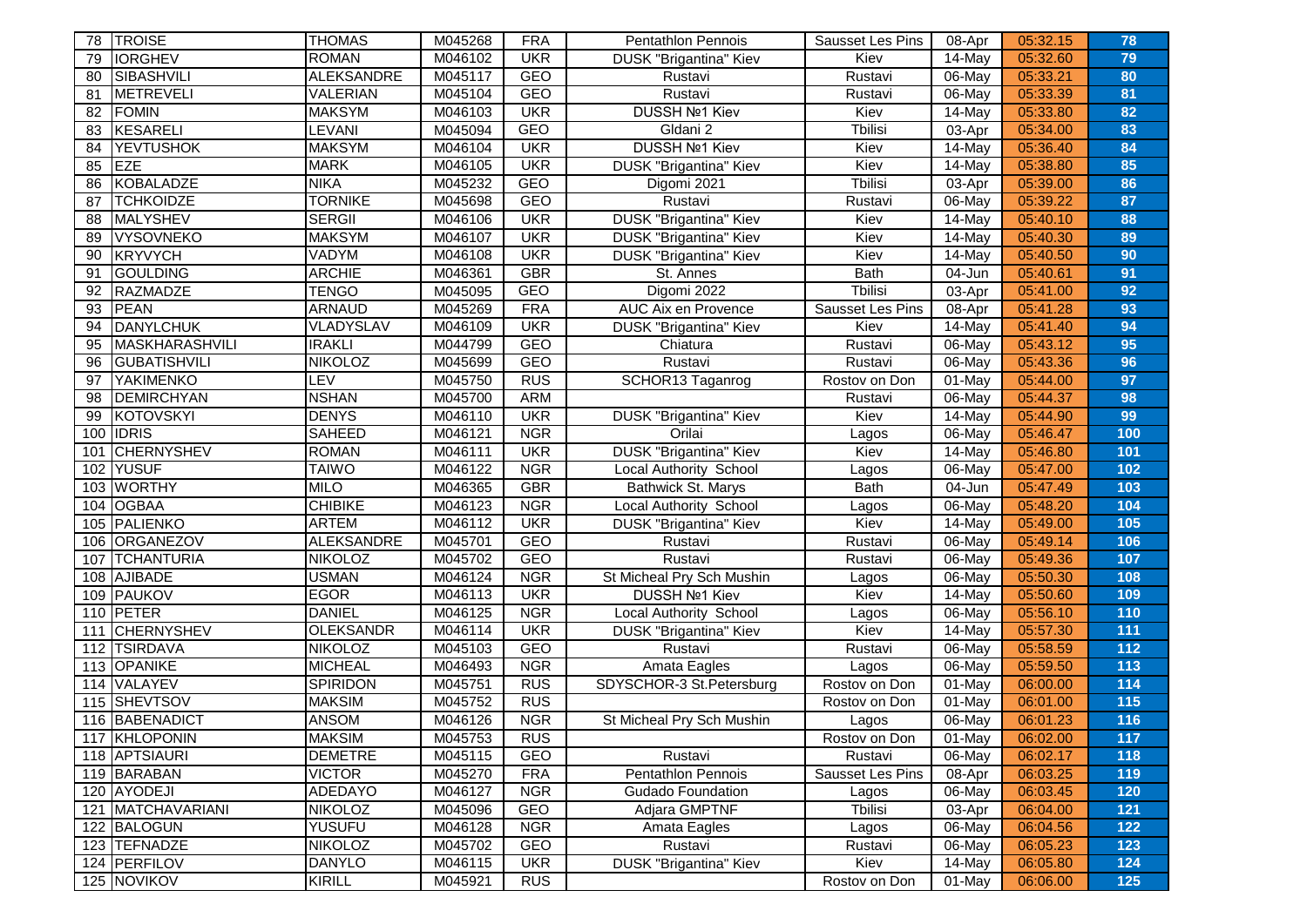|     | 126 MEKHRISHVILI    | <b>MATE</b>         | M045703 | <b>GEO</b>       | Rustavi                       | Rustavi         | 06-May               | 06:06.36 | 126 |
|-----|---------------------|---------------------|---------|------------------|-------------------------------|-----------------|----------------------|----------|-----|
| 127 | <b>TSARYAPKIN</b>   | <b>KONSTANTIN</b>   | M045754 | <b>RUS</b>       |                               | Rostov on Don   | $\overline{0}$ 1-May | 06:08.00 | 127 |
| 128 | <b>LOBJANIDZE</b>   | <b>SABA</b>         | M045097 | <b>GEO</b>       | Olimp                         | Tbilisi         | 03-Apr               | 06:10.00 | 128 |
| 129 | <b>MATVEYEV</b>     | <b>NIKITA</b>       | M045755 | <b>RUS</b>       |                               | Rostov on Don   | $01$ -May            | 06:10.00 | 129 |
|     | 130 SAKA            | <b>BASIT</b>        | M046129 | <b>NGR</b>       | <b>Bamak</b>                  | Lagos           | 06-May               | 06:10.20 | 130 |
| 131 | MOROZOV             | <b>NIKITA</b>       | M045756 | <b>RUS</b>       |                               | Rostov on Don   | 01-May               | 06:13.00 | 131 |
| 132 | <b>ONATUNBO</b>     | <b>SAMUEL</b>       | M046130 | <b>NGR</b>       | Merceuna Inter.School         | Lagos           | 06-May               | 06:14.32 | 132 |
| 133 | MOJEED              | <b>MUBARAK</b>      | M046131 | <b>NGR</b>       | Mushin Nur/pri School         | Lagos           | 06-May               | 06:16.51 | 133 |
| 134 | ZARNADZE            | <b>MATE</b>         | M045099 | <b>GEO</b>       | Rustavi                       | <b>Thilisi</b>  | 03-Apr               | 06:17.00 | 134 |
| 135 | TITILOKIASHVILI     | <b>GUGA</b>         | M045704 | <b>GEO</b>       | Rustavi                       | Rustavi         | 06-May               | 06:17.53 | 135 |
|     | 136 MALIK           | <b>RUFAI</b>        | M046132 | <b>NGR</b>       | Kosofe Primary School         | Lagos           | 06-May               | 06:19.11 | 136 |
| 137 | KVASHILAVA          | <b>EVANI</b>        | M045100 | <b>GEO</b>       | Rustavi                       | <b>Thilisi</b>  | 03-Apr               | 06:20.00 | 137 |
| 138 | KOMLADZE            | <b>TAMAZ</b>        | M045705 | GEO              | Sachkhere                     | Rustavi         | 06-May               | 06:21.31 | 138 |
| 139 | <b>TCHUMBURIDZE</b> | <b>IRAKLI</b>       | M045706 | GEO              | Rustavi                       | Rustavi         | 06-May               | 06:21.38 | 139 |
|     | 140 TSULAIA         | <b>NIKOLOZ</b>      | M045101 | <b>GEO</b>       | Rustavi                       | <b>T</b> bilisi | 03-Apr               | 06:25.00 | 140 |
| 141 | <b>TATELISHVILI</b> | <b>ANDRIA</b>       | M045102 | <b>GEO</b>       | Olimp                         | <b>T</b> bilisi | 03-Apr               | 06:27.00 | 141 |
| 142 | <b>EMIROV</b>       | LOVA                | M045707 | GEO              | Rustavi                       | Rustavi         | 06-May               | 06:27.51 | 142 |
|     | 143 MAISURADZE      | <b>NIKOLOZ</b>      | M045108 | <b>GEO</b>       | Rustavi                       | Rustavi         | 06-May               | 06:29.21 | 143 |
| 144 | GAVRYLENKO          | <b>OLEKSANDR</b>    | M046116 | <b>UKR</b>       | <b>DUSK "Brigantina" Kiev</b> | Kiev            | 14-May               | 06:32.50 | 144 |
| 145 | <b>VOSKANIANI</b>   | <b>SUREN</b>        | M045119 | <b>GEO</b>       | Rustavi                       | Rustavi         | 06-May               | 06:34.33 | 145 |
|     | 146 KORKIA          | <b>SABA</b>         | M045708 | GEO              | Rustavi                       | Rustavi         | 06-May               | 06:35.60 | 146 |
| 147 | KAVELASHVILI        | <b>TAMAZ</b>        | M045710 | GEO              | Rustavi                       | Rustavi         | 06-May               | 06:37.78 | 147 |
|     | 148 TOMAR           | <b>ABHAY</b>        | M045522 | <b>IND</b>       |                               | Karnal          | 09-Apr               | 06:39.00 | 148 |
|     | 149 BAZADZE         | <b>VAKHTANG</b>     | M045105 | <b>GEO</b>       | Rustavi                       | Rustavi         | 06-May               | 06:39.81 | 149 |
| 150 | LEKISHVILI          | <b>SANDRO</b>       | M045106 | <b>GEO</b>       | Olimp                         | Tbilisi         | 03-Apr               | 06:43.00 | 150 |
| 151 | KALANDADZE          | <b>ROMAN</b>        | M045110 | <b>GEO</b>       | Rustavi                       | Rustavi         | 06-May               | 06:44.65 | 151 |
| 152 | BERIDZE             | <b>NIKOLOZ</b>      | M045711 | <b>GEO</b>       | Rustavi                       | Rustavi         | 06-May               | 06:47.69 | 152 |
| 153 | <b>JAOSHVILI</b>    | <b>LUKA</b>         | M045109 | <b>GEO</b>       | Olimp                         | <b>Thilisi</b>  | 27                   | 06:49.00 | 153 |
| 154 | ZAQARASHVILI        | <b>ALEKSANDRE</b>   | M045712 | GEO              | Rustavi                       | Rustavi         | 06-May               | 06:50.54 | 154 |
|     | 155 KHACHIDZE       | <b>MERAB</b>        | M045121 | GEO              | Rustavi                       | Rustavi         | 06-May               | 06:52.63 | 155 |
|     | 156 DUGAR           | <b>VEDANG</b>       | M045523 | $\overline{IND}$ |                               | Karnal          | 09-Apr               | 06:54.00 | 156 |
| 157 | OLEKSANDRENKO       | VLADYSLAV           | M046117 | <b>UKR</b>       | <b>DUSK "Brigantina" Kiev</b> | Kiev            | 14-May               | 06:55.20 | 157 |
| 158 | SUKHIASHVILI        | <b>DAVIT</b>        | M045111 | GEO              | Rustavi                       | Tbilisi         | 03-Apr               | 06:57.00 | 158 |
| 159 | ARZIANI             | <b>GIGI</b>         | M045112 | <b>GEO</b>       | Rustavi                       | <b>T</b> bilisi | 03-Apr               | 07:01.00 | 159 |
| 160 | <b>JAOSHVILI</b>    | <b>LASHA</b>        | M045113 | <b>GEO</b>       | Olimp                         | <b>T</b> bilisi | 32                   | 07:04.00 | 160 |
| 161 | <b>GHAMBASHIDZE</b> | <b>MATE</b>         | M045114 | <b>GEO</b>       | Rustavi                       | <b>T</b> bilisi | 03-Apr               | 07:06.00 | 161 |
| 162 | <b>VASYLCHUK</b>    | <b>ARTEM</b>        | M046118 | <b>UKR</b>       | <b>DUSK</b> "Brigantina" Kiev | Kiev            | 14-May               | 07:08.41 | 162 |
| 163 | REKHVIASHVILI       | <b>NIKOLOZ</b>      | M045116 | <b>GEO</b>       | Rustavi                       | <b>T</b> bilisi | 03-Apr               | 07:11.00 | 163 |
|     | 164 BUXSIANIDZE     | <b>ANDRIA</b>       | M045118 | <b>GEO</b>       | Olimp                         | Tbilisi         | 03-Apr               | 07:16.00 | 164 |
|     | 165 CHAUDHARY       | KISHAN KUMAR        | M045524 | <b>IND</b>       |                               | Karnal          | 09-Apr               | 07:19.00 | 165 |
|     | 166 GOGOLADZE       | <b>TAMAZ</b>        | M045120 | <b>GEO</b>       | Rustavi                       | Tbilisi         | 03-Apr               | 07:23.00 | 166 |
|     | 167 UMMALETI        | <b>YASWANT</b>      | M045525 | <b>IND</b>       |                               | Karnal          | 09-Apr               | 07:26.00 | 167 |
|     | 168 CHANDANA        | <b>KOWSHIK</b>      | M045526 | <b>IND</b>       |                               | Karnal          | 09-Apr               | 07:51.00 | 168 |
|     | 169 GROVER          | VAIBHAV             | M045527 | <b>IND</b>       |                               | Karnal          | 09-Apr               | 07:51.00 | 169 |
|     | 170 GROVER          | <b>SUHAS</b>        | M045528 | <b>IND</b>       |                               | Karnal          | 09-Apr               | 07:56.00 | 170 |
|     | 171 NADIU           | <b>MA VAJRADEEP</b> | M045529 | <b>IND</b>       |                               | Karnal          | 09-Apr               | 08:16.00 | 171 |
|     | 172 JASWANTH        | <b>K AMITH</b>      | M045530 | <b>IND</b>       |                               | Karnal          | 09-Apr               | 09:24.00 | 172 |
|     | 173 MANLAT          | ADHIRAJ             | M045531 | <b>IND</b>       |                               | Karnal          | 09-Apr               | 09:26.43 | 173 |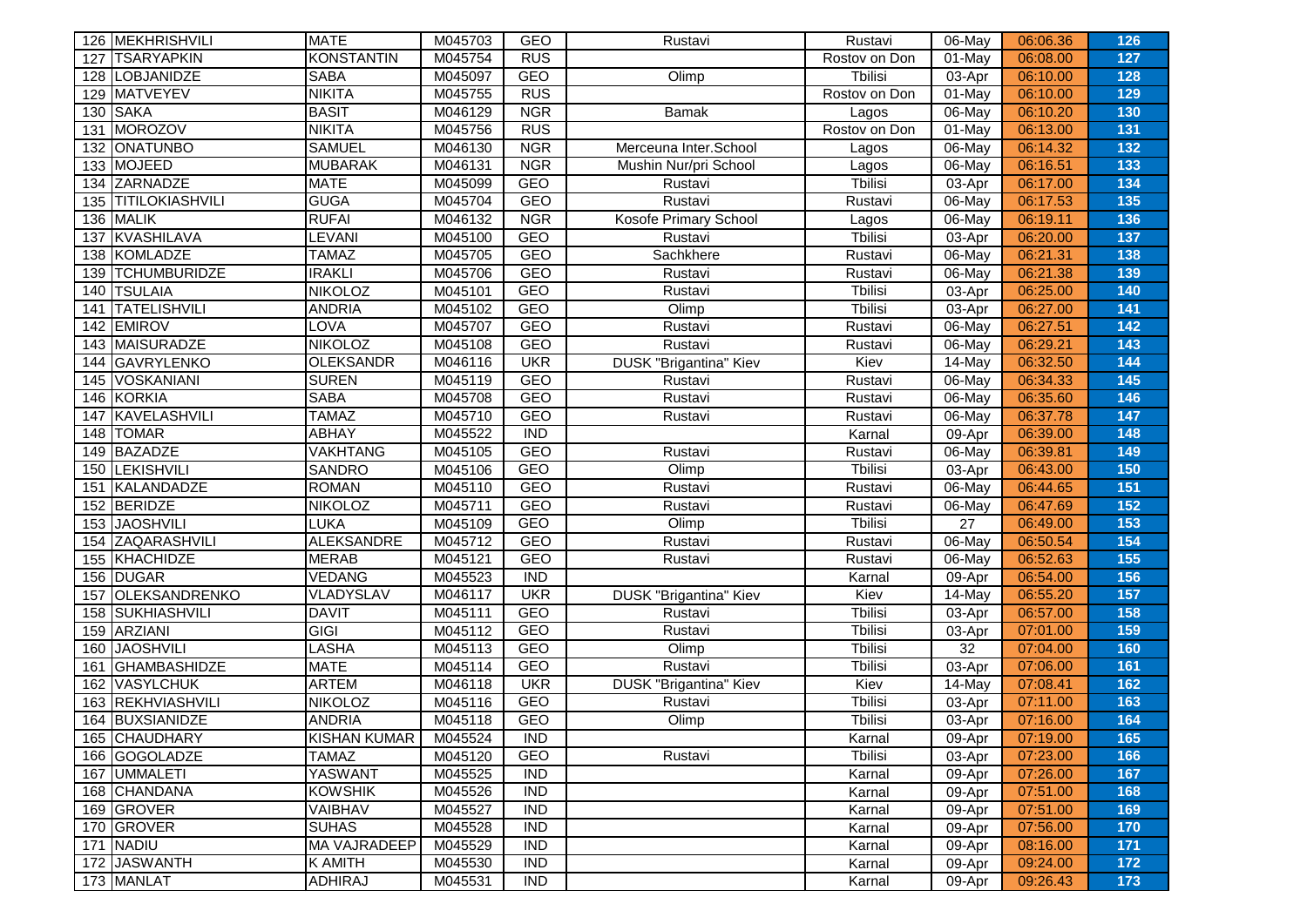| 474<br><b>IMUDDANA</b> | DIVI.<br>√IJA  | M045532 | <b>IND</b> | Karna | 09-Apr | 09:28.26     | 174 |
|------------------------|----------------|---------|------------|-------|--------|--------------|-----|
| 175<br>៸៶              | <b>HARSHAT</b> |         | <b>IND</b> | Karna | 09-Apr | 09:29.43     | 175 |
| วิ <b>BAHL</b><br>176  | KARTIKEY       | M045533 | <b>IND</b> | Karna | 09-Apr | 09:31<br>.16 | 176 |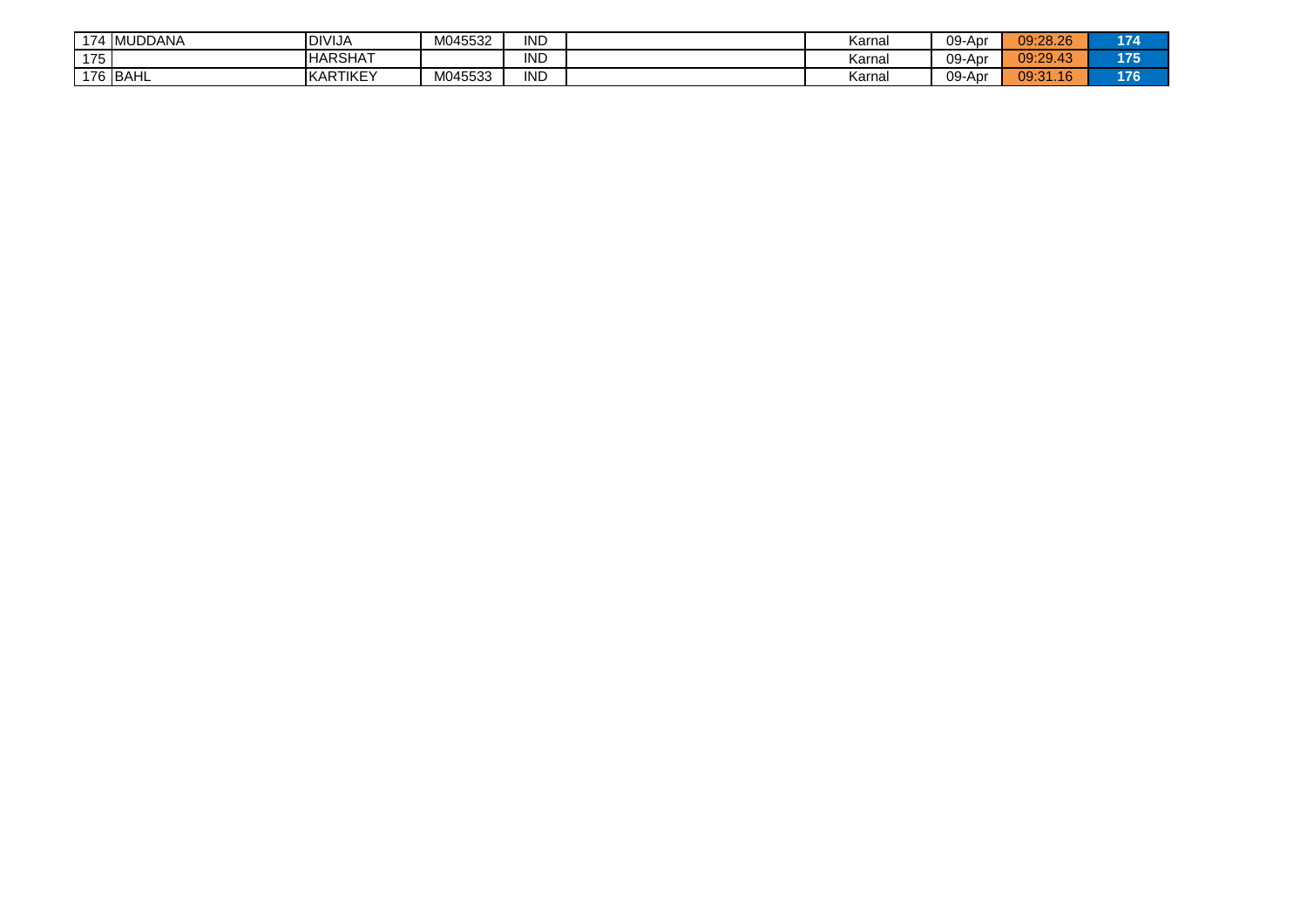

#### **WORLD RANKING**

**Updated 08/06/2017 after LRCT:**

| <b>Division</b> |                    | <b>ELITE</b>      |                |                          |                                      |                         |             |                                 |                              |  |
|-----------------|--------------------|-------------------|----------------|--------------------------|--------------------------------------|-------------------------|-------------|---------------------------------|------------------------------|--|
|                 | <b>Age Group</b>   | U <sub>13</sub>   |                | <b>Running Sequence</b>  |                                      |                         |             | 3x400m                          |                              |  |
| <b>Gender</b>   |                    | Female            |                | <b>Shooting Distance</b> |                                      |                         |             | 5 <sub>m</sub>                  |                              |  |
|                 |                    |                   |                |                          |                                      |                         |             |                                 |                              |  |
|                 |                    | <b>Athlete</b>    |                |                          |                                      |                         | <b>LRCT</b> | <b>Best</b>                     | <b>Current</b>               |  |
| #               | <b>Surname</b>     | <b>First Name</b> | <b>UIPM ID</b> | <b>Nation</b>            | <b>School/ Club Name</b>             | <b>LRCT City</b>        | <b>Date</b> | <b>Finishing</b><br><b>Time</b> | <b>WR</b><br><b>Position</b> |  |
| $\mathbf{1}$    | STEPANOVA          | <b>ALEKSANDRA</b> | W045772        | <b>RUS</b>               | <b>GBUKK"SSh"Champion" Krasnodar</b> | Rostov on Don           | $01$ -May   | 05:06.00                        |                              |  |
| $\overline{2}$  | <b>DRYDEN</b>      | <b>DARCY</b>      | W046371        | <b>GBR</b>               | Leweston Pentathlon Academy          | <b>Bath</b>             | 04-Jun      | 05:07.59                        | $\overline{2}$               |  |
| 3               | NWAIWU             | <b>SUCCESS</b>    | W046287        | <b>NGR</b>               | <b>Authority Nur Sch</b>             | Lagos                   | 06-May      | 05:15.25                        | 3                            |  |
| 4               | <b>KORSHUNOVA</b>  | <b>KIRA</b>       | W045773        | <b>RUS</b>               | GBUKK"SSh"Champion" Krasnodar        | Rostov on Don           | 01-May      | 05:18.00                        | 4                            |  |
| 5               | <b>LYARYUSHINA</b> | <b>KRISTINA</b>   | W045774        | <b>RUS</b>               | SDYSShOR"Severny" Moscow             | Rostov on Don           | $01$ -May   | 05:19.00                        | 5                            |  |
| 6               | <b>NKAEKA</b>      | <b>CHIAMAKA</b>   | W046289        | <b>NGR</b>               | ljeshatedo Nur Sch                   | Lagos                   | 06-May      | 05:20.45                        | $6\phantom{a}$               |  |
| $\overline{7}$  | <b>OYABOH</b>      | <b>FAVOUR</b>     | W046288        | <b>NGR</b>               | Local Authority Nur Sch              | Lagos                   | 06-May      | 05:21.31                        | $\overline{7}$               |  |
| 8               | RASHEED            | <b>OLUWATOSIN</b> | W046290        | <b>NGR</b>               | Itire Pry Sch                        | Lagos                   | 06-May      | 05:23.55                        | 8                            |  |
| 9               | <b>AZEEZ</b>       | <b>WALIAT</b>     | W046291        | <b>NGR</b>               | Local Authority Nur Sch              | Lagos                   | 06-May      | 05:30.55                        | 9 <sup>°</sup>               |  |
| 10              | <b>BRUCE</b>       | <b>GINNY</b>      | W043718        | <b>GBR</b>               | Leweston Pentathlon Academy          | <b>Bath</b>             | 04-Jun      | 05:33.31                        | 10                           |  |
| 11              | <b>HESS</b>        | <b>ANNABELLE</b>  | W046372        | <b>GBR</b>               | Mount Kelly                          | <b>Bath</b>             | 04-Jun      | 05:37.56                        | 11                           |  |
| 12              | <b>AKOLADE</b>     | <b>RAMAOAN</b>    | W046292        | <b>NGR</b>               | Megbon LG Pry Sch                    | Lagos                   | 06-May      | 05:38.55                        | 12                           |  |
| 13              | LABADZE            | <b>NINO</b>       | W043041        | GEO                      | Sachkhere                            | Tbilisi                 | 01-Apr      | 05:41.00                        | 13                           |  |
| 14              | <b>AFONINA</b>     | <b>AVELINA</b>    | W045775        | <b>RUS</b>               | <b>GBUKK"SSh"Champion" Krasnodar</b> | Rostov on Don           | 01-May      | 05:41.00                        | 14                           |  |
| 15              | <b>JONES</b>       | <b>SABRINA</b>    | W046373        | <b>GBR</b>               | Whitgift Modern Pentathlon Academy   | <b>Bath</b>             | 04-Jun      | 05:44.95                        | 15                           |  |
| 16              | <b>OKOLI</b>       | <b>JOY</b>        | W046293        | <b>NGR</b>               | Local Authority Nur Sch              | Lagos                   | 06-May      | 05:48.58                        | 16                           |  |
| 17              | <b>JOHNSON</b>     | <b>HOLLY</b>      | W042292        | <b>GBR</b>               | Leweston Pentathlon Academy          | <b>Bath</b>             | $04 - Jun$  | 05:49.65                        | 17                           |  |
| 18              | <b>BARON</b>       | LILOU             | W045306        | <b>FRA</b>               | <b>ASPTT Manosque</b>                | Sausset Les Pins        | 08-Apr      | 05:56.38                        | 18                           |  |
| 19              | PLASKACZ           | <b>CAMILLE</b>    | W045307        | <b>FRA</b>               | <b>Pentathlon Pennois</b>            | <b>Sausset Les Pins</b> | 08-Apr      | 05:56.53                        | 19                           |  |
| 20              | <b>DESHON</b>      | <b>FERN</b>       | W046370        | <b>GBR</b>               | <b>Bath Pentathlon Club</b>          | <b>Bath</b>             | 04-Jun      | 05:57.58                        | 20                           |  |
| 21              | ARNOLD             | <b>STELLA</b>     | W046366        | <b>GBR</b>               |                                      | <b>Bath</b>             | $04 - Jun$  | 06:03.49                        | 21                           |  |
| 22              | <b>CHUBINIDZE</b>  | <b>MARIAM</b>     | W045156        | <b>GEO</b>               | Poti                                 | Rustavi                 | 06-May      | 06:04.12                        | 22                           |  |
| 23              | <b>OKE</b>         | <b>HALIMAT</b>    | W046294        | <b>NGR</b>               | <b>Islamic Model Mushin</b>          | Lagos                   | 06-May      | 06:06.11                        | 23                           |  |
| 24              | OPEODU             | <b>TOLANI</b>     | W046295        | <b>NGR</b>               | Megbon LG Pry Sch                    | Lagos                   | 06-May      | 06:07.55                        | 24                           |  |
| $\overline{25}$ | <b>AJADI</b>       | <b>FATHIA</b>     | W046296        | <b>NGR</b>               | Local Authority Nur Sch              | Lagos                   | 06-May      | 06:08.21                        | 25                           |  |
| 26              | <b>AKOLADE</b>     | <b>ZAINAB</b>     | W046297        | <b>NGR</b>               | Local Authority Nur Sch              | Lagos                   | 06-May      | 06:09.20                        | 26                           |  |
| 27              | <b>ONYEBUCHI</b>   | <b>AMARACHI</b>   | W046298        | <b>NGR</b>               | Alaafia Nur Pry                      | Lagos                   | 06-May      | 06:11.44                        | $\overline{27}$              |  |
| 28              | <b>KHLUDENKO</b>   | <b>MARIAM</b>     | W045155        | <b>GEO</b>               | Poti                                 | Tbilisi                 | 01-Apr      | 06:13.00                        | 28                           |  |
| 29              | <b>SIVSIVADZE</b>  | <b>ELENE</b>      | W043052        | <b>GEO</b>               | Sachkhere                            | Rustavi                 | 06-May      | 06:14.65                        | 29                           |  |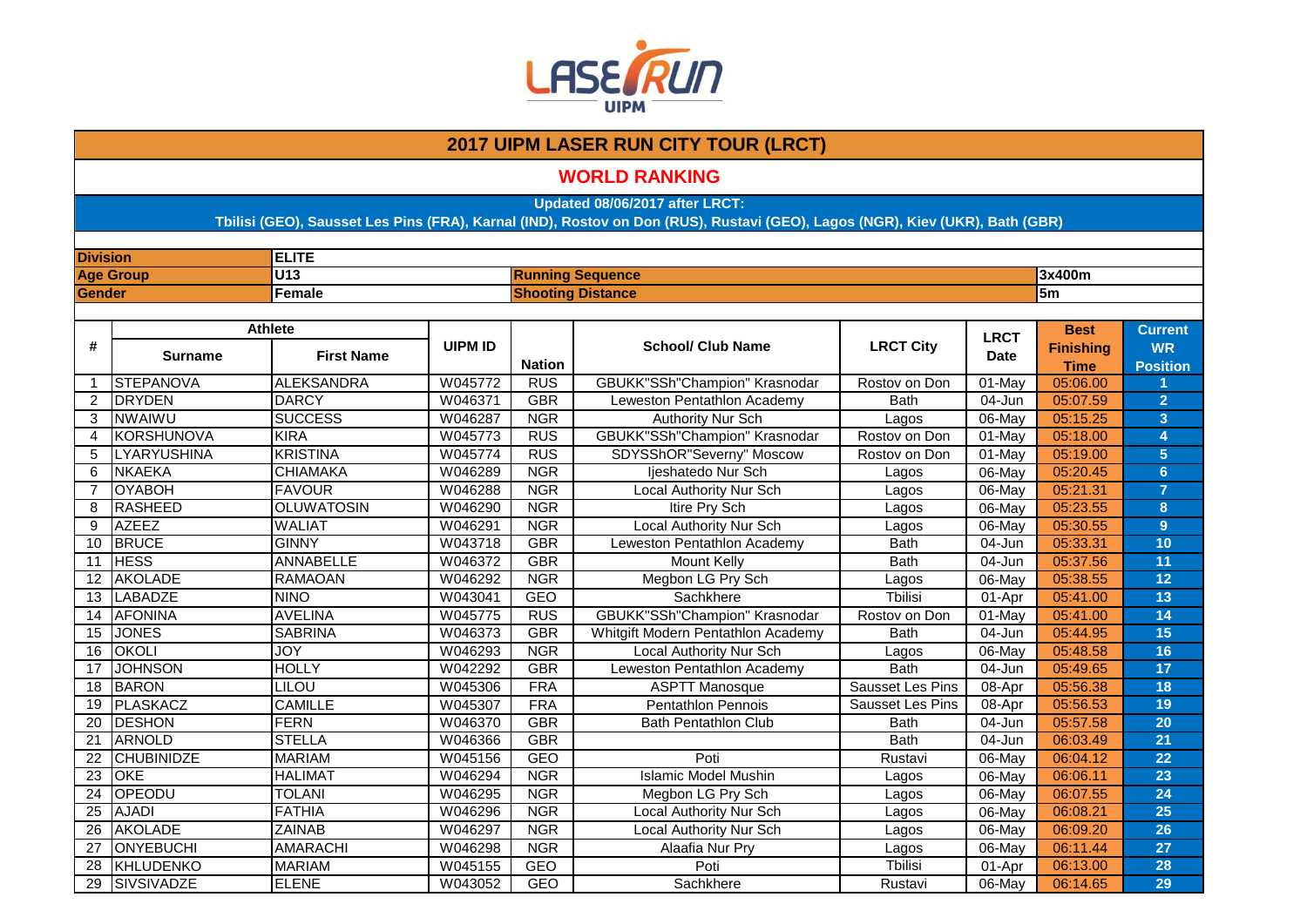| 30  | SHOWUNMI             | <b>TOMIWA</b>     | W046299 | <b>NGR</b> | Aiyetoro Pry Sch Mushin       | Lagos            | 06-May                | 06:15.20 | 30 |
|-----|----------------------|-------------------|---------|------------|-------------------------------|------------------|-----------------------|----------|----|
| -31 | <b>BARR</b>          | <b>CHARLOTTE</b>  | W046368 | <b>GBR</b> | <b>Bath Pentathlon Club</b>   | <b>Bath</b>      | 04-Jun                | 06:15.25 | 31 |
| 32  | <b>BELLO</b>         | <b>ZAINAB</b>     | W046300 | <b>NGR</b> | Methodist Pry Sch MuShin      | Lagos            | $06 - \overline{May}$ | 06:17.34 | 32 |
| 33  | <b>RAPHAEL</b>       | <b>TAIWO</b>      | W046301 | <b>NGR</b> | Abiodun Pry Sch Mushin        | Lagos            | 06-May                | 06:18.20 | 33 |
| 34  | <b>YOUNG</b>         | <b>OLIVIA</b>     | W046378 | <b>GBR</b> | Ashford School Pentathlon     | <b>Bath</b>      | 04-Jun                | 06:19.72 | 34 |
| 35  | <b>ABDULLAHI</b>     | <b>TEMITOPE</b>   | W046302 | <b>NGR</b> | Oduduwa Pry Sch Mushin        | Lagos            | 06-May                | 06:22.10 | 35 |
| 36  | <b>DAUDU</b>         | ZAINAB            | W046303 | <b>NGR</b> | Papa Ajao Pry Sch             | Lagos            | 06-May                | 06:24.19 | 36 |
| 37  | <b>OKONKWO</b>       | <b>RACHAEL</b>    | W046304 | <b>NGR</b> | St Micheal Pry Sch Mushin     | Lagos            | 06-May                | 06:25.50 | 37 |
| 38  | <b>ADENUSI</b>       | ADIJAT            | W046305 | <b>NGR</b> | Abiodun Pry Sch Mushin        | Lagos            | 06-May                | 06:30.20 | 38 |
| 39  | <b>ADELEKE</b>       | <b>TAIWO</b>      | W046306 | <b>NGR</b> | Aiyetoro Pry Sch Mushin       | Lagos            | 06-May                | 06:32.51 | 39 |
| 40  | <b>CATTANACH</b>     | AMELIA            | W046369 | <b>GBR</b> | Paragon School                | <b>Bath</b>      | 04-Jun                | 06:38.56 | 40 |
| 41  | OLANREWAJU           | <b>ANUOLUWAPO</b> | W046307 | <b>NGR</b> | Methodist Pry Sch MuShin      | Lagos            | 06-May                | 06:40.35 | 41 |
| 42  | <b>SAHEED</b>        | <b>AYISAT</b>     | W046308 | <b>NGR</b> | Local Authority Nur Sch       | Lagos            | 06-May                | 06:42.27 | 42 |
| 43  | <b>RASAK</b>         | <b>WASILAT</b>    | W046309 | <b>NGR</b> | Local Authority Nur Sch       | Lagos            | 06-May                | 06:45.52 | 43 |
| 44  | <b>CHERNOVA</b>      | <b>MARIIA</b>     | W045953 | <b>UKR</b> | DUSSH №1 Kiev                 | Kiev             | 14-May                | 06:51.40 | 44 |
| 45  | NIKOLAISHVILI        | <b>SALOME</b>     | W043125 | <b>GEO</b> | Olimpic                       | Rustavi          | 06-May                | 06:53.33 | 45 |
| 46  | <b>PRISTON</b>       | PERSEPHONE        | W046376 | <b>GBR</b> |                               | <b>Bath</b>      | 04-Jun                | 07:03.25 | 46 |
| 47  | VASILYEVA            | <b>ANASTASIYA</b> | W045776 | <b>RUS</b> | SCHOR 22 Rostov on Don        | Rostov on Don    | 01-May                | 07:04.00 | 47 |
| 48  | GERARD               | <b>LINA</b>       | W045308 | <b>FRA</b> | Alpha Provence                | Sausset Les Pins | 08-Apr                | 07:18.44 | 48 |
| 49  | <b>LYTVYNENKO</b>    | <b>OLGA</b>       | W045954 | <b>UKR</b> | <b>DUSK "Brigantina" Kiev</b> | Kiev             | 14-May                | 07:19.60 | 49 |
| 50  | <b>NIKITINA</b>      | <b>ALISA</b>      | W045777 | <b>RUS</b> | SCHOR 22 Rostov on Don        | Rostov on Don    | $01$ -May             | 07:20.00 | 50 |
| 51  | <b>ZAKHARCHUK</b>    | <b>SOFIIA</b>     | W045955 | <b>UKR</b> | DUSSH Nº1 Kiev                | Kiev             | 14-May                | 07:22.90 | 51 |
| 52  | <b>RACHEDI</b>       | <b>GALA</b>       | W045309 | <b>FRA</b> | Alpha Provence                | Sausset Les Pins | 08-Apr                | 07:23.32 | 52 |
| 53  | <b>LORENZ</b>        | <b>TABITHA</b>    | W046374 | <b>GBR</b> | Sherbourne Prep               | <b>Bath</b>      | 04-Jun                | 07:26.94 | 53 |
| 54  | <b>KRIVCHENKO</b>    | <b>VERONIKA</b>   | W045778 | <b>RUS</b> | SCHOR 22 Rostov on Don        | Rostov on Don    | 01-May                | 07:27.00 | 54 |
| 55  | <b>BAKHTURIDZE</b>   | <b>NINO</b>       | W044740 | <b>GEO</b> | Sachkhere                     | Tbilisi          | 01-Apr                | 07:28.00 | 55 |
| 56  | KIRVALIDZE           | <b>TINATIN</b>    | W045157 | GEO        | Sachkhere                     | Tbilisi          | 01-Apr                | 07:28.00 | 56 |
| 57  | <b>SHPACHENKO</b>    | <b>ALINA</b>      | W045779 | <b>RUS</b> | SCHOR 22 Rostov on Don        | Rostov on Don    | $01$ -May             | 07:29.00 | 57 |
| 58  | KUDRYAVTSEVA         | <b>EKATERINA</b>  | W045780 | <b>RUS</b> | SCHOR 22 Rostov on Don        | Rostov on Don    | 01-May                | 07:33.00 | 58 |
| 59  | <b>GOYER</b>         | <b>LYNE</b>       | W045310 | <b>FRA</b> | AUC Aix en Provence           | Sausset Les Pins | 08-Apr                | 07:37.38 | 59 |
| 60  | <b>GOGOLADZE</b>     | <b>GVANTSA</b>    | W045680 | <b>GEO</b> | Sachkhere                     | Rustavi          | 06-May                | 07:38.14 | 60 |
| 61  | <b>IVCHENKO</b>      | <b>ANASTASIYA</b> | W045781 | <b>RUS</b> | SCHOR 22 Rostov on Don        | Rostov on Don    | 01-May                | 07:43.00 | 61 |
| 62  | <b>IVANOVA</b>       | YEVGENIIA         | W045956 | <b>UKR</b> | DUSSH Nº1 Kiev                | Kiev             | 14-May                | 07:46.20 | 62 |
| 63  | <b>KAJAIA</b>        | LIZI              | W044721 | GEO        | Poti                          | Rustavi          | 06-May                | 07:47.36 | 63 |
| 64  | <b>BARABAN</b>       | <b>EMMA</b>       | W045311 | <b>FRA</b> | Pentathlon Pennois            | Sausset Les Pins | 08-Apr                | 07:57.13 | 64 |
| 65  | <b>MINGUELLA</b>     | <b>MANON</b>      | W045312 | <b>FRA</b> | AUC Aix en Provence           | Sausset Les Pins | 08-Apr                | 07:58.28 | 65 |
| 66  | <b>GUIMBRETIERE</b>  | MICHELLE PAULA    | W045313 | <b>FRA</b> | AUC Aix en Provence           | Sausset Les Pins | 08-Apr                | 08:00.08 | 66 |
| 67  | <b>ROULLEAU</b>      | <b>CHIARA</b>     | W045314 | <b>FRA</b> | <b>Pentathlon Pennois</b>     | Sausset Les Pins | 08-Apr                | 08:08.16 | 67 |
| 68  | <b>TKACHENKO</b>     | <b>LILIIA</b>     | W045957 | <b>UKR</b> | <b>DUSK "Brigantina" Kiev</b> | Kiev             | $14$ -May             | 08:17.20 | 68 |
|     | 69 IVANOVA           | <b>SOFIIA</b>     | W045958 | <b>UKR</b> | <b>DUSSH Nº1 Kiev</b>         | Kiev             | 14-May                | 08:23.60 | 69 |
| 70  | GIORGADZE            | <b>ANANO</b>      | W044650 | GEO        | Gldani 2                      | Rustavi          | 06-May                | 08:30.95 | 70 |
| 71  | BERNARD              | <b>FRANCE</b>     | W045315 | <b>FRA</b> | Pentathlon Pennois            | Sausset Les Pins | 08-Apr                | 08:32.06 | 71 |
| 72  | <b>GUMANITSKA</b>    | <b>SOFIIA</b>     | W045959 | <b>UKR</b> | <b>DUSK "Brigantina" Kiev</b> | Kiev             | 14-May                | 08:32.70 | 72 |
| 73  | <b>TSKHOVREBADZE</b> | <b>MARIAM</b>     | W045159 | GEO        | Rustavi                       | Rustavi          | 06-May                | 08:40.85 | 73 |
| 74  | YVELASHVILI          | <b>NANUKA</b>     | W045158 | GEO        | Gori                          | Tbilisi          | 01-Apr                | 08:55.00 | 74 |
| 75  | <b>POKOS</b>         | <b>YONA</b>       | W045316 | <b>FRA</b> | Pentathlon Pennois            | Sausset Les Pins | 08-Apr                | 08:57.06 | 75 |
| 76  | PSHENYCHNA           | <b>MARIIA</b>     | W045960 | <b>UKR</b> | DUSSH Nº1 Kiev                | Kiev             | 14-May                | 08:57.60 | 76 |
| 77  | <b>RATUSHNA</b>      | <b>OLESIA</b>     | W045961 | <b>UKR</b> | <b>DUSK "Brigantina" Kiev</b> | Kiev             | 14-May                | 09:02.30 | 77 |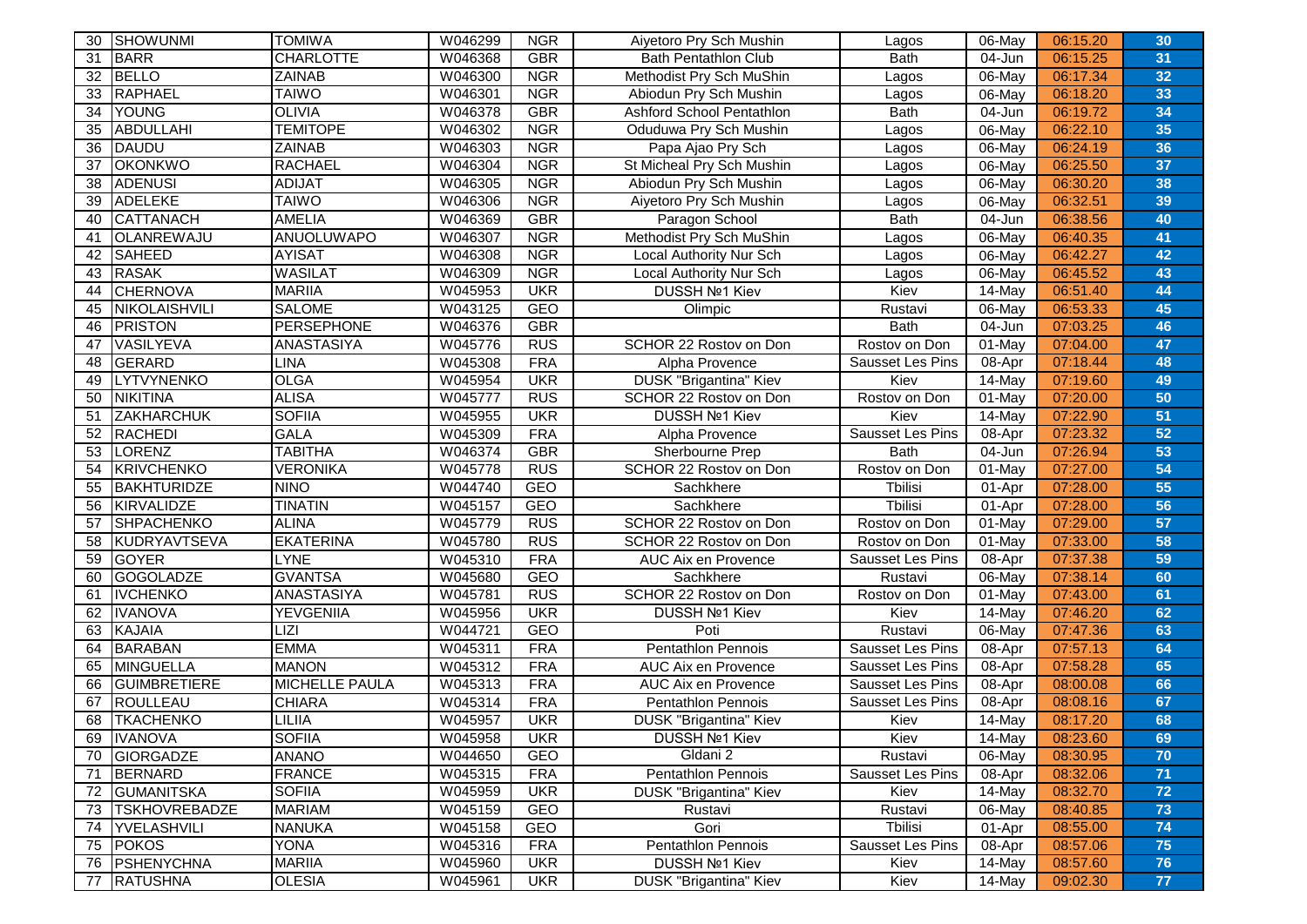|    | 78 KVELASHVILI    | <b>NANUKA</b>        | W045158 | GEO        | Gori                          | Rustavi | 06-May | 09:14.25 | 78 |
|----|-------------------|----------------------|---------|------------|-------------------------------|---------|--------|----------|----|
| 79 | <b>ISAIUK</b>     | <b>KRYSTYNA</b>      | W045962 | UKR        | <b>DUSK "Brigantina" Kiev</b> | Kiev    | 14-Mav | 09:16.60 | 79 |
| 80 | <b>KORDZAKHIA</b> | <b>ANAMARIA</b>      | W045681 | GEO        | Rustavi                       | Rustavi | 06-May | 09:25.33 | 80 |
| 81 | <b>KINZERSKA</b>  | <b>VIKTORIIA</b>     | W045963 | <b>UKR</b> | DUSK "Brigantina" Kiev        | Kiev    | 14-Mav | 09:25.40 | 81 |
| 82 | <b>MAIZURADZE</b> | <b>GVANTSA</b>       | W045160 | GEO        | Gori                          | Rustavi | 06-May | 09:31.42 | 82 |
| 83 | <b>INEZNANOVA</b> | <b>ANJELA</b>        | W044719 | <b>GEO</b> | Poti                          | Rustavi | 06-May | 09:34.33 | 83 |
| 84 |                   | <b>KAJAL</b>         |         | <b>IND</b> |                               | Karnal  | 09-Apr | 10:09.00 | 84 |
|    | 85 GROVER         | <b>JIYA</b>          | W045505 | <b>IND</b> |                               | Karnal  | 09-Apr | 13:37.00 | 85 |
| 86 |                   | <b>IEKAMJOT KAUR</b> |         | <b>IND</b> |                               | Karnal  | 09-Apr | 13:46.16 | 86 |
| 87 | <b>IMAAN</b>      | <b>I</b> SHAGUN      | W045486 | <b>IND</b> |                               | Karnal  | 09-Apr | 13:58.46 | 87 |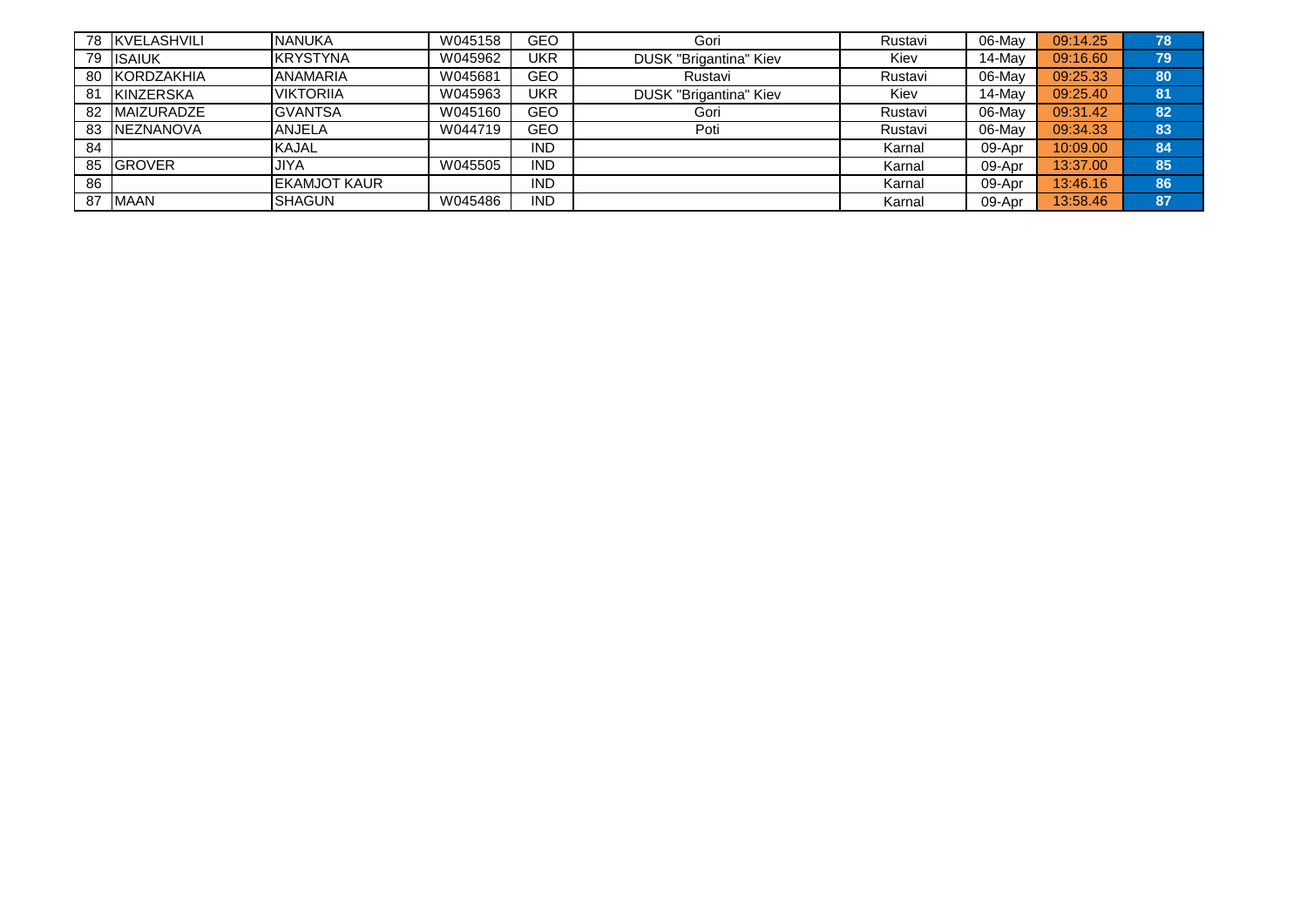

### **WORLD RANKING**

**Updated 07/06/2017 after LRCT:**

| <b>Division</b> |                                  | <b>ELITE</b>      |                |               |                                      |                  |                            |                                                |                                                |
|-----------------|----------------------------------|-------------------|----------------|---------------|--------------------------------------|------------------|----------------------------|------------------------------------------------|------------------------------------------------|
|                 | <b>Age Group</b>                 | U13               |                |               | <b>Running Sequence</b>              |                  |                            | 3x400m                                         |                                                |
| <b>Gender</b>   |                                  | <b>Male</b>       |                |               | <b>Shooting Distance</b>             |                  |                            | 5 <sub>m</sub>                                 |                                                |
|                 |                                  |                   |                |               |                                      |                  |                            |                                                |                                                |
| #               | <b>Athlete</b><br><b>Surname</b> | <b>First Name</b> | <b>UIPM ID</b> | <b>Nation</b> | <b>School/ Club Name</b>             | <b>LRCT City</b> | <b>LRCT</b><br><b>Date</b> | <b>Best</b><br><b>Finishing</b><br><b>Time</b> | <b>Current</b><br><b>WR</b><br><b>Position</b> |
| $\mathbf 1$     | <b>PANTSKHAVA</b>                | <b>NOE</b>        | M043106        | <b>GEO</b>    | Gldani 1                             | <b>T</b> bilisi  | 01-Apr                     | 04:44.00                                       |                                                |
| 2               | <b>TSATSIASHVILI</b>             | <b>GIORGI</b>     | M043088        | <b>GEO</b>    | Digomi 2008                          | <b>Tbilisi</b>   | 01-Apr                     | 05:02.00                                       | $\overline{2}$                                 |
| 3               | <b>SUNKANMI</b>                  | <b>JAMIU</b>      | M046136        | <b>NGR</b>    | Ansar-U-deen                         | Lagos            | 06-May                     | 05:03.50                                       | 3 <sup>2</sup>                                 |
| $\overline{4}$  | <b>ROBINSON</b>                  | <b>JAMIE</b>      | M042298        | <b>GBR</b>    | Leweston Pentathlon Academy          | <b>Bath</b>      | 04-Jun                     | 05:06.65                                       | $\overline{4}$                                 |
| 5               | <b>JUANOLA</b>                   | <b>LLUIS</b>      | M045281        | <b>FRA</b>    | <b>AUC Aix en Provence</b>           | Sausset Les Pins | 08-Apr                     | 05:07.35                                       | $5\phantom{.}$                                 |
| 6               | <b>PAVLOV</b>                    | <b>MAKSIM</b>     | M045760        | <b>RUS</b>    | <b>GBUKK"SSh"Champion" Krasnodar</b> | Rostov on Don    | $01$ -May                  | 05:08.00                                       | 6 <sup>1</sup>                                 |
| $\overline{7}$  | <b>GOGOLADZE</b>                 | <b>GIORGI</b>     | M043077        | <b>GEO</b>    | Rustavi                              | <b>T</b> bilisi  | 01-Apr                     | 05:09.00                                       | $\overline{7}$                                 |
| 8               | <b>FLEUROT</b>                   | <b>AXEL</b>       | M042183        | <b>FRA</b>    | <b>Pentathlon Pennois</b>            | Sausset Les Pins | 08-Apr                     | 05:09.23                                       | 8                                              |
| 9               | <b>LORENZ</b>                    | <b>OLIVER</b>     | M046383        | <b>GBR</b>    | Hazlegrove                           | <b>Bath</b>      | $04 - Jun$                 | 05:11.78                                       | 9                                              |
| 10              | <b>SHCHUKIN</b>                  | <b>VALERY</b>     | M045761        | <b>RUS</b>    | GBUKK"SSh"Champion" Krasnodar        | Rostov on Don    | 01-May                     | 05:14.00                                       | 10                                             |
| 11              | <b>EVANS</b>                     | <b>ANGUS</b>      | M043166        | <b>GBR</b>    | Leweston Pentathlon Academy          | <b>Bath</b>      | 04-Jun                     | 05:27.19                                       | 11                                             |
| 12              | LAWAL                            | <b>ALHAMEEN</b>   | M046137        | <b>NGR</b>    | Local Authority Nur Sch              | Lagos            | 06-May                     | 05:29.30                                       | 12                                             |
| 13              | <b>ISHOLA</b>                    | <b>KEHINDE</b>    | M046138        | <b>NGR</b>    | Local Authority Nur Sch              | Lagos            | 06-May                     | 05:30.25                                       | 13                                             |
| 14              | <b>NWABUWANNI</b>                | <b>CHIBUKE</b>    | M046139        | <b>NGR</b>    | Local Authority Nur Sch              | Lagos            | 06-May                     | 05:32.21                                       | 14                                             |
| 15              | <b>NURUDEEN</b>                  | <b>MONSURU</b>    | M046140        | <b>NGR</b>    | Ishaga Close Pry                     | Lagos            | 06-May                     | 05:35.19                                       | 15                                             |
| 16              | <b>OMOTAYO</b>                   | <b>OLADIMEJI</b>  | M046141        | <b>NGR</b>    | <b>Local Authority Nur Sch</b>       | Lagos            | 06-May                     | 05:35.56                                       | 16                                             |
| 17              | <b>OPENSHAW</b>                  | <b>RYAN</b>       | M043689        | <b>GBR</b>    | Leweston Pentathlon Academy          | <b>Bath</b>      | 04-Jun                     | 05:37.08                                       | 17                                             |
| 18              | OLUOKUN                          | <b>MUEEZ</b>      | M046135        | <b>NGR</b>    | <b>Local Authority Nur Sch</b>       | Lagos            | 06-May                     | 05:37.40                                       | 18                                             |
| 19              | <b>ALABA</b>                     | <b>ADEBAYO</b>    | M046142        | <b>NGR</b>    | Estate Junior Grammer School         | Lagos            | 06-May                     | 05:43.10                                       | 19                                             |
| 20              | <b>KOMLADZE</b>                  | <b>GOGITA</b>     | M043055        | <b>GEO</b>    | Sachkhere                            | <b>Thilisi</b>   | 01-Apr                     | 05:45.00                                       | 20                                             |
| 21              | <b>LAWRENCE</b>                  | <b>AYOMIPO</b>    | M046143        | <b>NGR</b>    | <b>Anointed Reel</b>                 | Lagos            | 06-May                     | 05:45.18                                       | 21                                             |
| 22              | JULIEN                           | <b>ANTHONY</b>    | M045282        | <b>FRA</b>    | <b>ASPTT Manosque</b>                | Sausset Les Pins | 08-Apr                     | 05:46.13                                       | 22                                             |
| $\overline{23}$ | <b>ISAIAH</b>                    | <b>ETIM</b>       | M046144        | <b>NGR</b>    | <b>Open Division</b>                 | Lagos            | 06-May                     | 05:46.55                                       | 23                                             |
| 24              | <b>KAKAURIDZE</b>                | LUKA              | M045131        | <b>GEO</b>    | Poti                                 | <b>Tbilisi</b>   | 01-Apr                     | 05:47.00                                       | 24                                             |
| 25              | <b>BAMGBOSE</b>                  | <b>SUNDAY</b>     | M046145        | <b>NGR</b>    | Amata Eagles                         | Lagos            | 06-May                     | 05:49.10                                       | 25                                             |
| 26              | <b>GURGENIDZE</b>                | <b>GIORGI</b>     | M044714        | <b>GEO</b>    | Gldani 1                             | <b>T</b> bilisi  | 01-Apr                     | 05:50.00                                       | 26                                             |
| 27              | <b>PARKER</b>                    | <b>HARVEY</b>     | M046384        | <b>GBR</b>    | <b>Bath Pentathlon</b>               | <b>Bath</b>      | 04-Jun                     | 05:50.63                                       | 27                                             |
| 28              | <b>JUANOLA</b>                   | <b>SERGI</b>      | M045283        | <b>FRA</b>    | AUC Aix en Provence                  | Sausset Les Pins | 08-Apr                     | 05:52.05                                       | 28                                             |
| 29              | PODDERIOGIN                      | <b>ARTEM</b>      | M046052        | <b>UKR</b>    | DUSSH Nº1 Kiev                       | Kiev             | 14-May                     | 05:52.80                                       | 29                                             |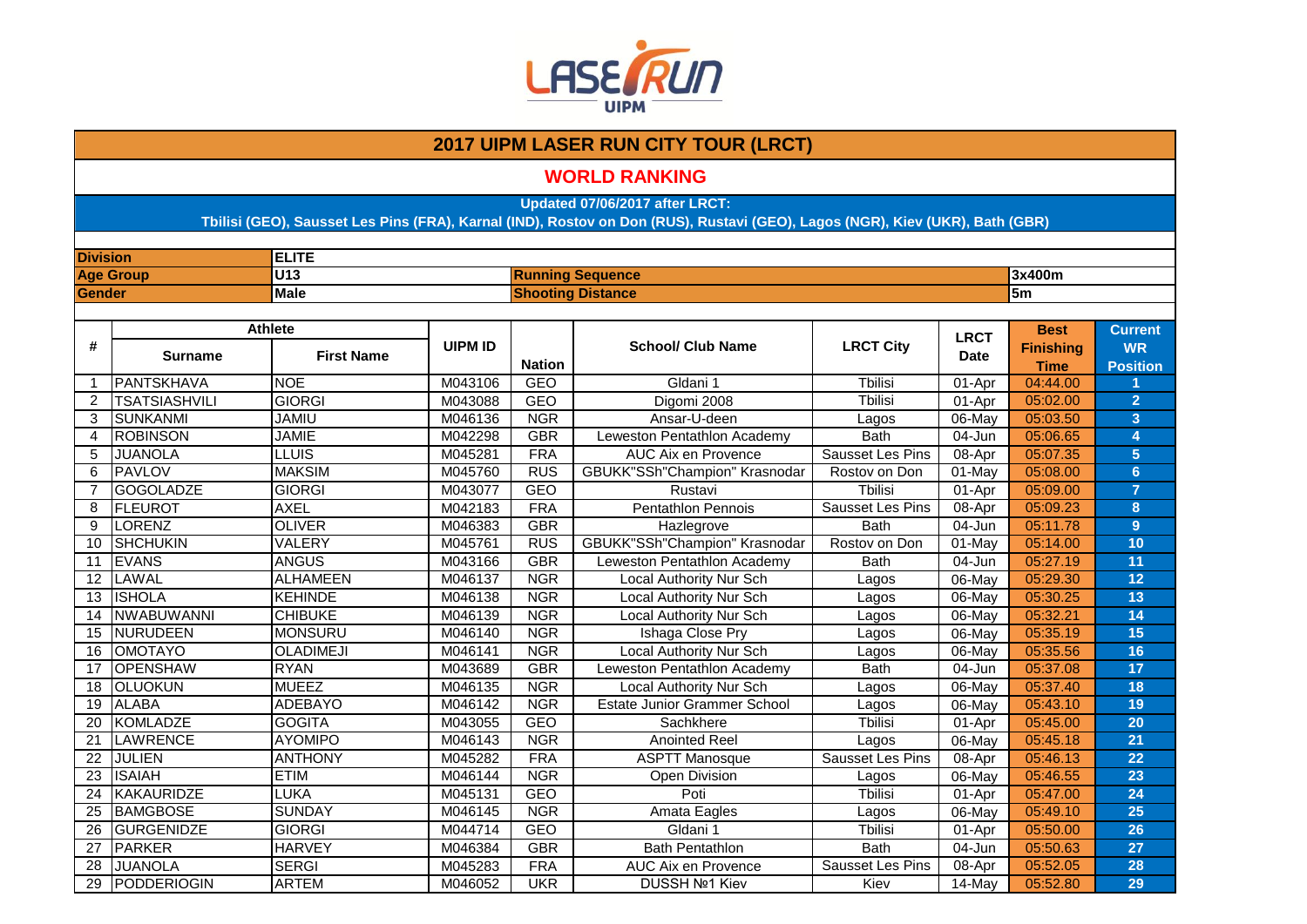| 30 | MARTIN             | <b>TOM</b>       | M045284 | <b>FRA</b> | AUC Aix en Provence           | Sausset Les Pins | 08-Apr               | 05:53.55 | 30 |
|----|--------------------|------------------|---------|------------|-------------------------------|------------------|----------------------|----------|----|
| 31 | <b>MISHVELIDZE</b> | <b>DAVIT</b>     | M045132 | <b>GEO</b> | Sachkhere                     | Tbilisi          | 01-Apr               | 05:54.00 | 31 |
| 32 | <b>SALIAS</b>      | <b>CHIMAJOHN</b> | M046146 | <b>NGR</b> | Surulere Club                 | Lagos            | 06-May               | 05:54.11 | 32 |
| 33 | <b>KAZEEM</b>      | <b>OPEYEMI</b>   | M046147 | <b>NGR</b> | Local Authority Nur Sch       | Lagos            | 06-May               | 05:57.15 | 33 |
| 34 | <b>AKANIMODO</b>   | <b>KALID</b>     | M046148 | <b>NGR</b> | lagos Jnr Secondary Sch       | Lagos            | 06-May               | 05:59.33 | 34 |
| 35 | <b>TURTSEVICH</b>  | <b>ANDRII</b>    | M046053 | <b>UKR</b> | DUSSH Nº1 Kiev                | Kiev             | 14-May               | 06:00.10 | 35 |
| 36 | <b>POZHARSKY</b>   | <b>SEMEN</b>     | M045762 | <b>RUS</b> | SCHOR 22 Rostov on Don        | Rostov on Don    | 01-May               | 06:01.00 | 36 |
| 37 | <b>MATHOT</b>      | <b>ALESSIO</b>   | M045285 | <b>FRA</b> | Pentathlon Pennois            | Sausset Les Pins | 08-Apr               | 06:01.21 | 37 |
| 38 | <b>RUDZEY</b>      | <b>FILIP</b>     | M046054 | <b>UKR</b> | Avangard Zhytomyr             | Kiev             | 14-May               | 06:03.50 | 38 |
| 39 | <b>MAKSYMENKO</b>  | <b>IVAN</b>      | M046055 | <b>UKR</b> | <b>DUSSH Nº1 Kiev</b>         | Kiev             | 14-May               | 06:07.80 | 39 |
| 40 | <b>ALIEVI</b>      | <b>RASHID</b>    | M045715 | GEO        | Rustavi                       | Rustavi          | $06$ -May            | 06:10.45 | 40 |
| 41 | <b>LAWAL</b>       | <b>ALHAMEEN</b>  | M046329 | <b>NGR</b> | Local Authority School        | Lagos            | 06-May               | 06:11.13 | 41 |
| 42 | <b>BELLO</b>       | <b>MISTURA</b>   | M046149 | <b>NGR</b> | Central Pri School            | Lagos            | 06-May               | 06:15.20 | 42 |
| 43 | <b>KANDAUROV</b>   | <b>KIRILL</b>    | M045763 | <b>RUS</b> | GBUKK"SSh"Champion" Krasnodar | Rostov on Don    | 01-May               | 06:17.00 | 43 |
| 44 | <b>SHOBOWALE</b>   | <b>HAMZAT A</b>  | M046150 | <b>NGR</b> | Ansar Udeen School            | Lagos            | 06-May               | 06:19.43 | 44 |
| 45 | <b>TSINADZE</b>    | <b>NIKA</b>      | M043379 | <b>GEO</b> | Sachkhere                     | Rustavi          | 06-May               | 06:19.98 | 45 |
| 46 | ANIEZE             | <b>FAVOUR</b>    | M046151 | <b>NGR</b> | Local Authority Nur Sch       | Lagos            | 06-May               | 06:20.42 | 46 |
| 47 | <b>SYCH</b>        | <b>DANYLO</b>    | M046056 | <b>UKR</b> | Avangard Zhytomyr             | Kiev             | 14-May               | 06:20.50 | 47 |
| 48 | <b>HAMID</b>       | <b>IBRAHIM</b>   | M046152 | <b>NGR</b> | Authority Nur Sch             | Lagos            | 06-May               | 06:21.20 | 48 |
| 49 | <b>ALANI</b>       | <b>GABRIEL</b>   | M046153 | <b>NGR</b> | Local Authority Nur Sch       | Lagos            | 06-May               | 06:23.50 | 49 |
| 50 | <b>OMOGBAYIN</b>   | <b>DAMILARE</b>  | M046154 | <b>NGR</b> | Local Authority Nur Sch       | Lagos            | 06-May               | 06:23.58 | 50 |
| 51 | <b>AMOO</b>        | <b>JAMIU</b>     | M046155 | <b>NGR</b> | Local Authority Nur Sch       | Lagos            | 06-May               | 06:24.20 | 51 |
| 52 | <b>CHARLES</b>     | <b>MICHEAL</b>   | M046156 | <b>NGR</b> | lieshatedo Nur Sch            | Lagos            | 06-May               | 06:24.43 | 52 |
| 53 | <b>OLOWOLAGBA</b>  | <b>PHILLIPS</b>  | M046157 | <b>NGR</b> | Itire Pry Sch                 | Lagos            | $06$ -May            | 06:24.57 | 53 |
| 54 | <b>ALABI</b>       | <b>RASAQ</b>     | M046158 | <b>NGR</b> | Alaafia Nur Pry               | Lagos            | 06-May               | 06:25.00 | 54 |
| 55 | <b>SURU</b>        | AMOS             | M046159 | <b>NGR</b> | Itire Pry Sch                 | Lagos            | 06-May               | 06:25.33 | 55 |
| 56 | <b>TSKHADADZE</b>  | <b>GIORGI</b>    | M044797 | <b>GEO</b> | Chiatura                      | Rustavi          | 06-May               | 06:25.76 | 56 |
| 57 | <b>AGBAJE</b>      | <b>YUSUFU</b>    | M046160 | <b>NGR</b> | St Micheal Pry Sch Mushin     | Lagos            | 06-May               | 06:26.40 | 57 |
| 58 | <b>GRADOBYK</b>    | <b>TIMUR</b>     | M046057 | <b>UKR</b> | DUSSH Nº1 Kiev                | Kiev             | 14-May               | 06:26.70 | 58 |
| 59 | <b>OLOWONISE</b>   | <b>SAMUEL</b>    | M046161 | <b>NGR</b> | Mainland Model Pry Sch        | Lagos            | 06-May               | 06:28.50 | 59 |
| 60 | <b>ISIBA</b>       | <b>JEMIL</b>     | M046162 | <b>NGR</b> | Aiyetoro Pry Sch Mushin       | Lagos            | 06-May               | 06:29.10 | 60 |
| 61 | ADELEKE            | <b>SAMSON</b>    | M046163 | <b>NGR</b> | Megbon LG Pry Sch             | Lagos            | 06-May               | 06:29.32 | 61 |
| 62 | AIYESORO           | <b>FEMI</b>      | M046164 | <b>NGR</b> | Isolo Road Pry Sch            | Lagos            | 06-May               | 06:29.45 | 62 |
| 63 | <b>BASHIRU</b>     | SEMIU            | M046165 | <b>NGR</b> | Itire Pry Sch                 | Lagos            | 06-May               | 06:30.35 | 63 |
| 64 | <b>OLOGUN</b>      | <b>EZEKIEL</b>   | M046166 | <b>NGR</b> | Ilasamaja Pry Sch             | Lagos            | 06-May               | 06:30.36 | 64 |
| 65 | <b>AMIGO</b>       | <b>DANIEL</b>    | M045286 | <b>FRA</b> | Pentathlon Pennois            | Sausset Les Pins | 08-Apr               | 06:30.44 | 65 |
| 66 | <b>GEORGE</b>      | <b>RAPHAEL</b>   | M046167 | <b>NGR</b> | Itire Pry Sch                 | Lagos            | $06$ -May            | 06:30.55 | 66 |
| 67 | <b>TRIMISIYU</b>   | <b>YINUSA</b>    | M046168 | <b>NGR</b> | Mushin Public School          | Lagos            | 06-May               | 06:31.05 | 67 |
| 68 | <b>SHITTU</b>      | <b>YINUS</b>     | M046169 | <b>NGR</b> | Ilasamaja Pry Sch             | Lagos            | 06-May               | 06:31.18 | 68 |
| 69 | AMINU              | <b>IBRAHEEM</b>  | M046170 | <b>NGR</b> | Alafia Oluwa Pry Sch          | Lagos            | 06-May               | 06:31.18 | 69 |
| 70 | <b>OLALERE</b>     | <b>QUADRI</b>    | M046171 | <b>NGR</b> | Itire Pry Sch                 | Lagos            | 06-May               | 06:31.45 | 70 |
| 71 | <b>LEBIGA</b>      | <b>DANYLO</b>    | M046058 | <b>UKR</b> | Avangard Zhytomyr             | Kiev             | 14-May               | 06:31.70 | 71 |
| 72 | ASIGWU             | <b>GODWIN</b>    | M046172 | <b>NGR</b> | Itire Pry Sch                 | Lagos            | 06-May               | 06:32.10 | 72 |
| 73 | KHARSHILADZE       | <b>GIORGI</b>    | M044790 | GEO        | Rustavi                       | Rustavi          | 06-May               | 06:32.12 | 73 |
| 74 | KOSOVYCH           | OLEH             | M046059 | <b>UKR</b> | DUSSH Nº1 Kiev                | Kiev             | $\overline{14}$ -May | 06:32.30 | 74 |
| 75 | <b>IBORO</b>       | <b>GODWIN</b>    | M046173 | <b>NGR</b> | Itire Pry Sch                 | Lagos            | 06-May               | 06:32.54 | 75 |
| 76 | <b>OPEOLUWA</b>    | <b>MICHAEL</b>   | M046174 | <b>NGR</b> | Megbon LG Pry Sch             | Lagos            | 06-May               | 06:32.57 | 76 |
| 77 | <b>MAKINDE</b>     | <b>HABEEB</b>    | M046175 | <b>NGR</b> | Itire Pry Sch                 | Lagos            | 06-May               | 06:33.20 | 77 |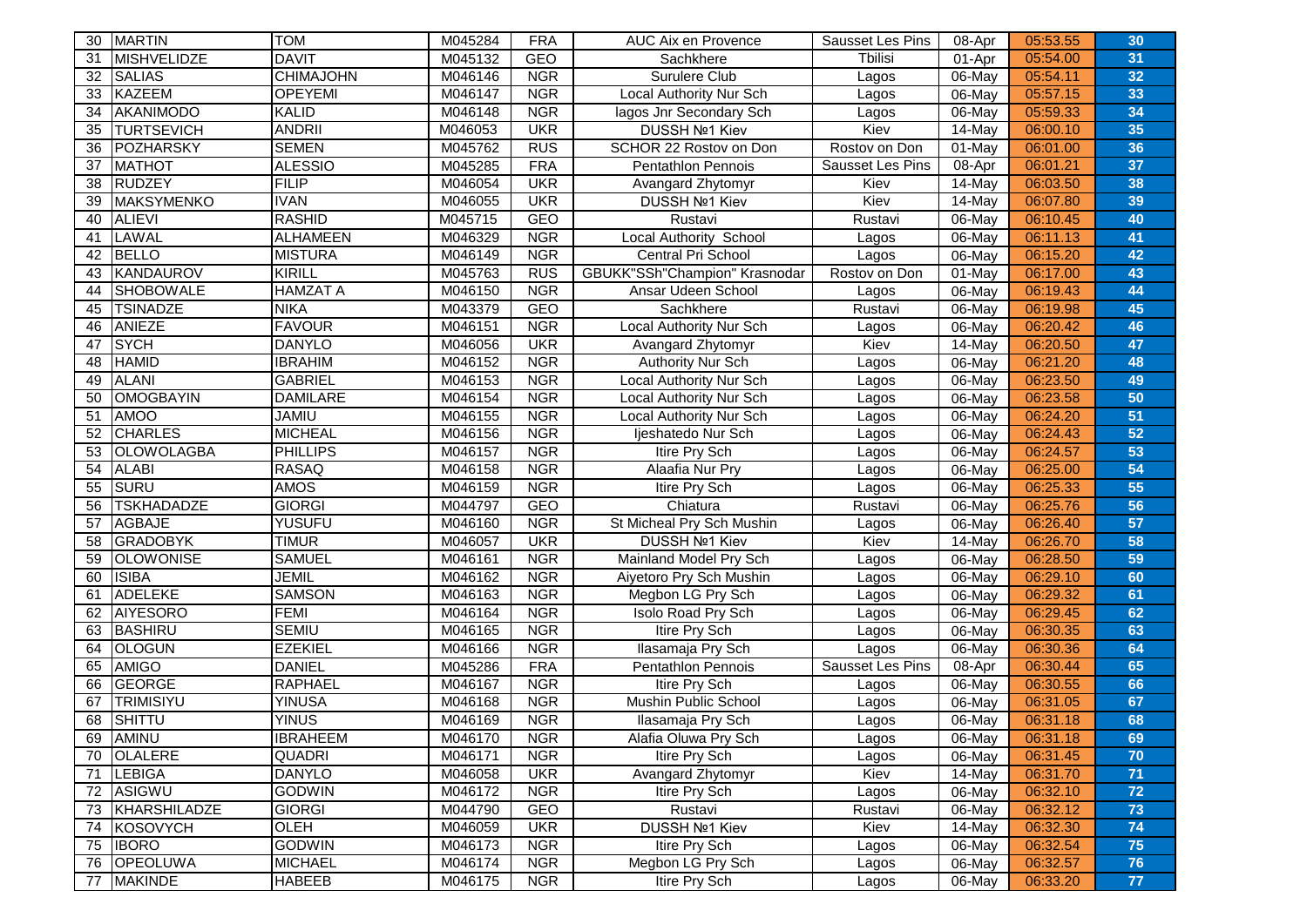| 78  | BASHIRU             | <b>I</b> MONSURU | M046176 | <b>NGR</b> | Ilasamaja Pry Sch             | Lagos            | 06-May    | 06:35.56 | 78    |
|-----|---------------------|------------------|---------|------------|-------------------------------|------------------|-----------|----------|-------|
| 79  | <b>VIAKON</b>       | <b>IDOWU</b>     | M046330 | <b>NGR</b> | Alafia Oluwa Pry Sch          | Lagos            | 06-May    | 06:36.11 | 79    |
| 80  | <b>MORAGUES</b>     | MAËL             | M045287 | <b>FRA</b> | Alpha Provence                | Sausset Les Pins | 08-Apr    | 06:36.19 | 80    |
| 81  | <b>VIAKON</b>       | <b>IDOWU</b>     | M046331 | <b>NGR</b> | Alafia Oluwa Pry Sch          | Lagos            | 06-May    | 06:37.50 | 81    |
| 82  | <b>OSTROVETSKYI</b> | <b>VOLODYMYR</b> | M046060 | <b>UKR</b> | Nauka-Sport Kiev              | Kiev             | 14-May    | 06:39.20 | 82    |
| 83  | <b>GABASHVILI</b>   | <b>NIKOLOZ</b>   | M045140 | GEO        | Gldani 2                      | Rustavi          | 06-May    | 06:40.34 | 83    |
| 84  | <b>GLUKHIKH</b>     | <b>VASILY</b>    | M045764 | <b>RUS</b> | GBUKK"SSh"Champion" Krasnodar | Rostov on Don    | $01$ -May | 06:43.00 | 84    |
| 85  | <b>GURTSISHVILI</b> | <b>JUMBER</b>    | M045139 | <b>GEO</b> | Gori                          | Rustavi          | 06-May    | 06:48.43 | 85    |
| 86  | LOSKOT              | <b>OLEKSANDR</b> | M046061 | <b>UKR</b> | KDUSSH "KhTZ" Kharkov         | Kiev             | 14-May    | 06:48.50 | 86    |
| 87  | PERCHUK             | <b>MAKSYM</b>    | M046062 | <b>UKR</b> | <b>DUSSH Nº1 Kiev</b>         | Kiev             | 14-May    | 06:50.40 | 87    |
| 88  | DYTYNCHENKO         | <b>PAVLO</b>     | M046063 | <b>UKR</b> | Dinamovets Zhytomyr           | Kiev             | $14$ -May | 06:52.60 | 88    |
| 89  | <b>BALLESTER</b>    | <b>PIERRE</b>    | M045288 | <b>FRA</b> | Pentathlon Pennois            | Sausset Les Pins | 08-Apr    | 06:55.26 | 89    |
| 90  | <b>TUBOLEV</b>      | <b>OLEKSANDR</b> | M046064 | <b>UKR</b> | <b>OSDUSSHOR Slovyansk</b>    | Kiev             | 14-May    | 06:58.20 | 90    |
| 91  | <b>PIKE</b>         | <b>JUDE</b>      | M046381 | <b>GBR</b> | St. Marys Timsbury            | <b>Bath</b>      | 04-Jun    | 06:58.33 | 91    |
| 92  | <b>RUDZEY</b>       | <b>MYKYTA</b>    | M046065 | <b>UKR</b> | Avangard Zhytomyr             | Kiev             | 14-May    | 07:00.70 | 92    |
| 93  | KHARCHENKO          | <b>ANTON</b>     | M046066 | <b>UKR</b> | Avangard Zhytomyr             | Kiev             | 14-May    | 07:01.10 | 93    |
| 94  | <b>BABAYAN</b>      | <b>RUDOLF</b>    | M045716 | <b>ARM</b> |                               | Rustavi          | 06-May    | 07:01.90 | 94    |
| 95  | <b>GORYAINOV</b>    | VALERY           | M045765 | <b>RUS</b> | SCHOR 22 Rostov on Don        | Rostov on Don    | 01-May    | 07:02.00 | 95    |
| 96  | UKHRUGUNASHVILI     | <b>REVI</b>      | M045136 | <b>GEO</b> | Gori                          | Rustavi          | 06-May    | 07:02.32 | 96    |
| 97  | <b>POLTON</b>       | <b>CHARLIE</b>   | M046385 | <b>GBR</b> |                               | <b>Bath</b>      | 04-Jun    | 07:06.49 | 97    |
| 98  | <b>RITCHIE</b>      | <b>GEORGE</b>    | M046386 | <b>GBR</b> | Kesbath                       | <b>Bath</b>      | 04-Jun    | 07:06.89 | 98    |
| 99  | <b>JARASHNELI</b>   | LUKA             | M045133 | GEO        | Digomi 2008                   | Tbilisi          | 01-Apr    | 07:08.00 | 99    |
| 100 | GOGIA               | <b>NIKA</b>      | M043398 | <b>GEO</b> | Rustavi                       | Rustavi          | 06-May    | 07:08.26 | 100   |
| 101 | CAZZULO             | <b>CORENTIN</b>  | M045289 | <b>FRA</b> | <b>Pentathlon Pennois</b>     | Sausset Les Pins | 08-Apr    | 07:10.21 | 101   |
| 102 | <b>HELIAS</b>       | ALEXANDRE        | M045290 | <b>FRA</b> | <b>Pentathlon Pennois</b>     | Sausset Les Pins | 08-Apr    | 07:11.32 | 102   |
| 103 | GRIGORYAN           | <b>GRIGOR</b>    | M045717 | <b>ARM</b> |                               | Rustavi          | 06-May    | 07:11.57 | 103   |
| 104 | <b>COPE</b>         | <b>OLIVER</b>    | M046510 | <b>GBR</b> |                               | <b>Bath</b>      | 04-Jun    | 07:11.86 | 104   |
| 105 | <b>BOUTEILLE</b>    | <b>SAM</b>       | M045291 | <b>FRA</b> | Alpha Provence                | Sausset Les Pins | 08-Apr    | 07:13.14 | 105   |
| 106 | <b>BOULTON</b>      | <b>ALFIE</b>     | M046379 | <b>GBR</b> | <b>Beachen Cliff</b>          | <b>Bath</b>      | 04-Jun    | 07:13.77 | 106   |
| 107 | ARNDT               | <b>ARTEM</b>     | M045766 | <b>RUS</b> | SCHOR 22 Rostov on Don        | Rostov on Don    | 01-May    | 07:14.00 | 107   |
| 108 | <b>BROCKLEHURST</b> | <b>NOAH</b>      | M045292 | <b>FRA</b> | Allauch                       | Sausset Les Pins | 08-Apr    | 07:14.14 | 108   |
| 109 | <b>CHUDNOVETS</b>   | <b>ALEKSANDR</b> | M045767 | <b>RUS</b> | SCHOR 22 Rostov on Don        | Rostov on Don    | $01$ -May | 07:15.00 | 109   |
| 110 | <b>HONDE</b>        | <b>ALEXIS</b>    | M045293 | <b>FRA</b> | <b>ASPTT Manosque</b>         | Sausset Les Pins | 08-Apr    | 07:18.37 | 110   |
| 111 | GARKAVENKO          | <b>ANDRII</b>    | M046068 | <b>UKR</b> | <b>DUSK "Brigantina" Kiev</b> | Kiev             | 14-May    | 07:20.80 | 111   |
| 112 | FILLOL              | <b>UGO</b>       | M045294 | <b>FRA</b> | Pentathlon Pennois            | Sausset Les Pins | 08-Apr    | 07:23.04 | 112   |
| 113 | BORDULADZE          | <b>NIKA</b>      | M045718 | <b>GEO</b> | Gldani 2                      | Rustavi          | 06-May    | 07:25.40 | 113   |
|     | 114 REPALO          | <b>ALEKSANDR</b> | M045768 | <b>RUS</b> | SCHOR 22 Rostov on Don        | Rostov on Don    | 01-May    | 07:30.00 | 114   |
|     | 115 LOMIDZE         | <b>MISHA</b>     | M045134 | <b>GEO</b> | Sachkhere                     | <b>Tbilisi</b>   | 01-Apr    | 07:30.00 | 115   |
|     | 116 BERDZENISHVILI  | <b>GIORGI</b>    | M045135 | GEO        | Olimp                         | Tbilisi          | 01-Apr    | 07:32.00 | 116   |
|     | 117 BULANOV         | <b>ANTON</b>     | M045769 | <b>RUS</b> | SCHOR 22 Rostov on Don        | Rostov on Don    | 01-May    | 07:34.00 | 117   |
|     | 118 GETSADZE        | <b>AVTO</b>      | M045137 | <b>GEO</b> | Sachkhere                     | Tbilisi          | 01-Apr    | 07:38.00 | 118   |
|     | 119 MCHEDLIDZE      | <b>BEQA</b>      | M045138 | GEO        | Rustavi                       | Tbilisi          | 01-Apr    | 07:38.00 | 119   |
|     | 120 KHACHIURI       | <b>VAKHTANG</b>  | M044692 | GEO        | Gldani 2                      | Tbilisi          | 01-Apr    | 07:39.00 | 120   |
| 121 | <b>EPISKOPOSYAN</b> | <b>ALEN</b>      | M045719 | ARM        |                               | Rustavi          | 06-May    | 07:40.55 | 121   |
|     | 122 BARRIT          | ALEXANDRE        | M045295 | <b>FRA</b> | AUC Aix en Provence           | Sausset Les Pins | 08-Apr    | 07:41.46 | $122$ |
|     | 123 JOKHADZE        | <b>LUKA</b>      | M045152 | GEO        | Digomi 2008                   | Rustavi          | 06-May    | 07:41.63 | 123   |
|     | 124 LOPATIN         | <b>IVAN</b>      | M045770 | <b>RUS</b> | SCHOR 22 Rostov on Don        | Rostov on Don    | 01-May    | 07:43.00 | 124   |
|     | 125 MAISASHVILI     | <b>NIKA</b>      | M044748 | GEO        | Digomi 2008                   | Rustavi          | 06-May    | 07:43.22 | 125   |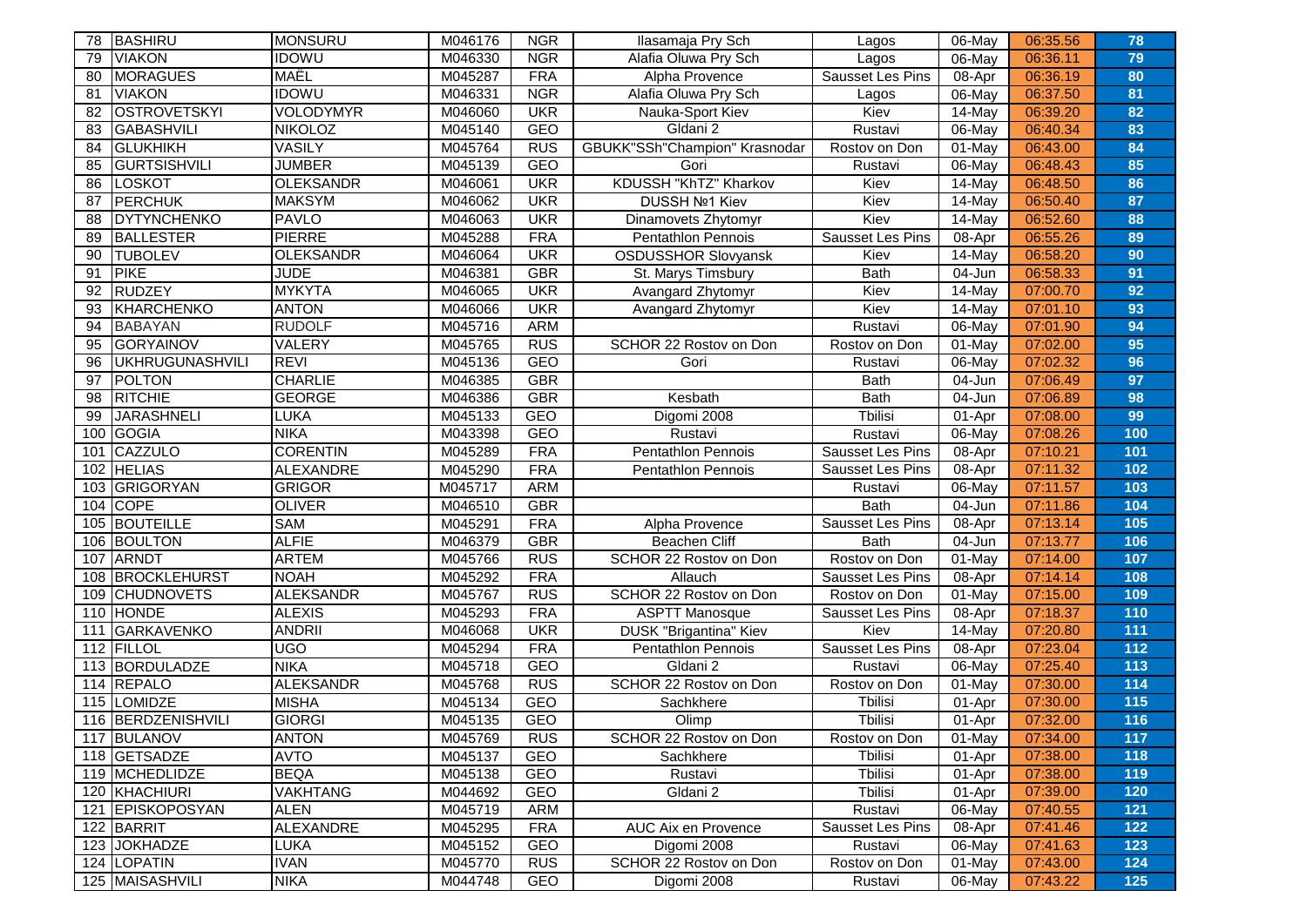|     | 126 BRUN                | LORIS             | M045296 | <b>FRA</b> | <b>Pentathlon Pennois</b>     | Sausset Les Pins | 08-Apr    | 07:45.29 | 126 |
|-----|-------------------------|-------------------|---------|------------|-------------------------------|------------------|-----------|----------|-----|
| 127 | FALCHERO                | LOUIS             | M045297 | <b>FRA</b> | <b>Pentathlon Pennois</b>     | Sausset Les Pins | 08-Apr    | 07:46.49 | 127 |
|     | 128 SABOUREAU           | <b>ELIO</b>       | M045298 | <b>FRA</b> | AUC Aix en Provence           | Sausset Les Pins | 08-Apr    | 07:47.09 | 128 |
| 129 | <b>GABRITCHIDZE</b>     | <b>NIKA</b>       | M044739 | <b>GEO</b> | Sachkhere                     | Rustavi          | 06-May    | 07:48.30 | 129 |
|     | 130 HASCHARD            | <b>QUENTIN</b>    | M045299 | <b>FRA</b> | Alpha Provence                | Sausset Les Pins | 08-Apr    | 07:55.25 | 130 |
| 131 | MEYROUS                 | <b>NATHAN</b>     | M045300 | <b>FRA</b> | AUC Aix en Provence           | Sausset Les Pins | 08-Apr    | 07:57.11 | 131 |
| 132 | SIMONYAN                | <b>DAVID</b>      | M045686 | <b>ARM</b> |                               | Rustavi          | 06-May    | 07:59.62 | 132 |
|     | 133 PRYNKO              | <b>GLIB</b>       | M046069 | <b>UKR</b> | DUSK "Brigantina" Kiev        | Kiev             | 14-May    | 08:02.50 | 133 |
| 134 | MODEBADZE               | <b>DAVIT</b>      | M045141 | <b>GEO</b> | Gldani 2                      | Rustavi          | 06-May    | 08:04.12 | 134 |
| 135 | LOMIDZE                 | <b>REZI</b>       | M045687 | GEO        | Rustavi                       | Rustavi          | 06-May    | 08:05.37 | 135 |
| 136 | GARASCHENKO             | <b>MYKYTA</b>     | M046070 | <b>UKR</b> | DUSSH Nº1 Kiev                | Kiev             | 14-May    | 08:05.60 | 136 |
| 137 | HARUTYUNYAN             | VAHAN             | M045688 | ARM        |                               | Rustavi          | 06-May    | 08:06.83 | 137 |
| 138 | <b>SAMKHARADZE</b>      | LUKA              | M044801 | <b>GEO</b> | Chiatura                      | <b>Tbilisi</b>   | 01-Apr    | 08:08.00 | 138 |
| 139 | GASISHVILI              | <b>DAVIT</b>      | M045233 | <b>GEO</b> | Gldani 2                      | Rustavi          | 06-May    | 08:08.23 | 139 |
|     | 140 DERKACH             | <b>ILLYA</b>      | M046071 | <b>UKR</b> | <b>DUSK "Brigantina" Kiev</b> | Kiev             | 14-May    | 08:11.90 | 140 |
| 141 | <b>MARCHUK</b>          | <b>MAKSYM</b>     | M046072 | <b>UKR</b> | Avangard Zhytomyr             | Kiev             | 14-May    | 08:13.60 | 141 |
| 142 | GAFRINDASHVILI          | <b>GIORGI</b>     | M045149 | <b>GEO</b> | Chiatura                      | Rustavi          | 06-May    | 08:15.16 | 142 |
| 143 | MARTINEZ                | <b>NICOLAS</b>    | M045301 | <b>FRA</b> | <b>Pentathlon Pennois</b>     | Sausset Les Pins | 08-Apr    | 08:20.13 | 143 |
| 144 | SARIBEKYAN              | <b>HARUTYUN</b>   | M045689 | <b>ARM</b> |                               | Rustavi          | 06-May    | 08:20.32 | 144 |
| 145 | MINDORASHVILI           | <b>SABA</b>       | M043119 | GEO        | Rustavi                       | Rustavi          | 06-May    | 08:21.62 | 145 |
| 146 | <b>CHKHIKVADZE</b>      | <b>NIKOLOZ</b>    | M044788 | GEO        | Rustavi                       | Rustavi          | 06-May    | 08:24.16 | 146 |
| 147 | KARPYNSKYI              | <b>OLEKSANDR</b>  | M046073 | <b>UKR</b> | Dinamovets Zhytomyr           | Kiev             | 14-May    | 08:26.40 | 147 |
| 148 | <b>TCHETCHELASHVILI</b> | <b>DAVIT</b>      | M045150 | GEO        | Gori                          | Rustavi          | 06-May    | 08:28.60 | 148 |
| 149 | SHAGO                   | <b>DAVIT</b>      | M045151 | GEO        | Olimp                         | Rustavi          | 06-May    | 08:32.72 | 149 |
|     | 150 DOLZHENKOV          | <b>BOGDAN</b>     | M046074 | <b>UKR</b> | <b>DUSSH Nº1 Kiev</b>         | Kiev             | 14-May    | 08:35.80 | 150 |
| 151 | SHALOSHVILI             | <b>LASHA</b>      | M044715 | GEO        | Gldani 1                      | Rustavi          | 06-May    | 08:40.77 | 151 |
| 152 | GOGSADZE                | LUKA              | M045690 | GEO        | Gldani 2                      | Rustavi          | 06-May    | 08:40.82 | 152 |
| 153 | <b>TCHAUTCHIDZE</b>     | <b>NIKA</b>       | M045691 | GEO        | Gldani 2                      | Rustavi          | 06-May    | 08:44.12 | 153 |
| 154 | <b>MININ</b>            | <b>RENAT</b>      | M046075 | <b>UKR</b> | <b>DUSSH Nº1 Kiev</b>         | Kiev             | 14-May    | 08:45.80 | 154 |
| 155 | HARUTYUNYAN             | <b>MARTIN</b>     | M045692 | <b>ARM</b> |                               | Rustavi          | 06-May    | 08:55.37 | 155 |
|     | 156 BAMAL               | <b>SUMIT</b>      | M045536 | <b>IND</b> |                               | Karnal           | 09-Apr    | 09:03.00 | 156 |
| 157 | <b>MUSAIELIAN</b>       | <b>ARTEM</b>      | M046076 | <b>UKR</b> | DUSK "Brigantina" Kiev        | Kiev             | 14-May    | 09:22.10 | 157 |
| 158 | <b>CHERTORYGIN</b>      | VLADYSLAV         | M046077 | <b>UKR</b> | DUSK "Brigantina" Kiev        | Kiev             | $14$ -May | 09:26.20 | 158 |
| 159 | GOGINASHVILI            | <b>GOGA</b>       | M043104 | <b>GEO</b> | Rustavi                       | <b>Tbilisi</b>   | 01-Apr    | 09:45.00 | 159 |
|     | 160 DUBYNA              | VOLODYMYR         | M046078 | <b>UKR</b> | <b>DUSSH Nº1 Kiev</b>         | Kiev             | 14-May    | 09:53.10 | 160 |
| 161 | SINGH                   | <b>AMIT</b>       | M045537 | <b>IND</b> |                               | Karnal           | 09-Apr    | 09:54.00 | 161 |
| 162 | SHURGAIA                | <b>SANDRO</b>     | M045142 | <b>GEO</b> | Olimp                         | <b>Thilisi</b>   | 01-Apr    | 09:54.00 | 162 |
|     | 163 SHYLOBRYD           | <b>DMYTRO</b>     | M046079 | <b>UKR</b> | DUSK "Brigantina" Kiev        | Kiev             | 14-May    | 10:02.30 | 163 |
|     | 164 BHUKER              | <b>PRIKSHIT</b>   | M045538 | <b>IND</b> |                               | Karnal           | 09-Apr    | 10:08.00 | 164 |
|     | 165 MARAKVELIDZE        | <b>VAKHTANG</b>   | M045143 | <b>GEO</b> | Olimp                         | Tbilisi          | 01-Apr    | 10:11.00 | 165 |
|     | 166 SINGH               | <b>HARSHPREET</b> | M045539 | <b>IND</b> |                               |                  | 09-Apr    | 10:13.00 |     |
|     | 167 PAGADALA            |                   |         |            |                               | Karnal           |           |          | 166 |
|     |                         | <b>HARSHA</b>     | M045540 | <b>IND</b> |                               | Karnal           | 09-Apr    | 10:17.00 | 167 |
|     | 168 KAMBOJ              | AJAY              | M045541 | <b>IND</b> |                               | Karnal           | 09-Apr    | 10:19.00 | 168 |
|     | 169 ORAGVELIDZE         | <b>GIORGI</b>     | M045144 | <b>GEO</b> | Olimp                         | Tbilisi          | 01-Apr    | 10:23.00 | 169 |
|     | 170 GORTLISHVILI        | <b>DAVIT</b>      | M045145 | GEO        | Olimp                         | Tbilisi          | 01-Apr    | 10:28.00 | 170 |
|     | 171 SHARMA              | PARNAV            | M045542 | <b>IND</b> |                               | Karnal           | 09-Apr    | 10:32.00 | 171 |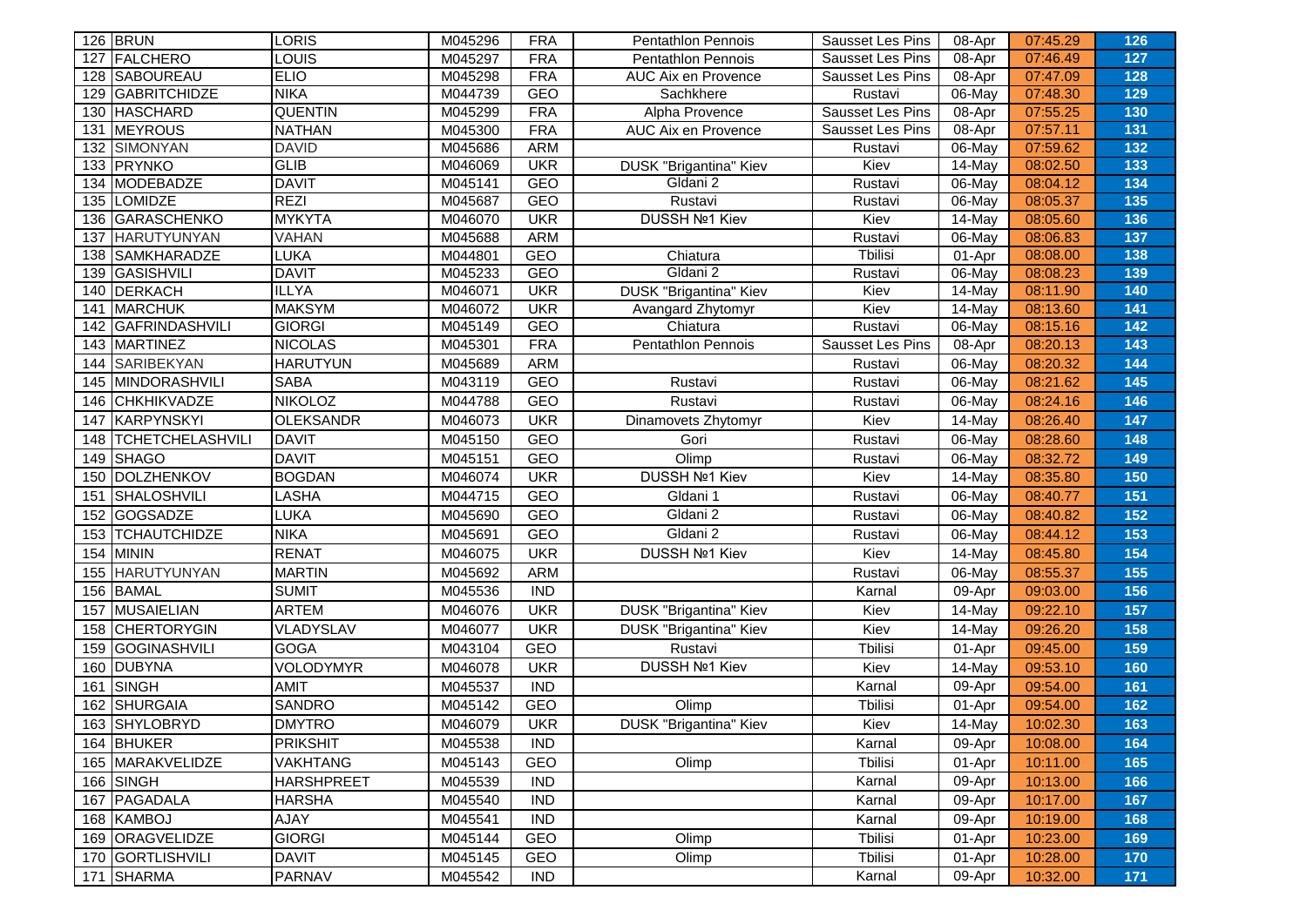|       | 172 <b>IPEIKRISHVILI</b> | <b>GIGI</b>        | M045146 | GEO        | Olimp    | Tbilisi | 01-Apr | 10:36.00 | 172 |
|-------|--------------------------|--------------------|---------|------------|----------|---------|--------|----------|-----|
|       | 173 SHUKLA               | <b>SHASHWAT</b>    | M045543 | <b>IND</b> |          | Karnal  | 09-Apr | 10:39.00 | 173 |
|       | 174 BERDZENISHVILI       | <b>GIORGI</b>      | M045147 | GEO        | Gori     | Tbilisi | 01-Apr | 10:39.00 | 174 |
| 175   |                          | lk. HEMANTH KUMAR  |         | <b>IND</b> |          | Karnal  | 09-Apr | 10:50.00 | 175 |
|       | 176 CHEISHVILI           | <b>NIKOLOZ</b>     | M045148 | <b>GEO</b> | Olimp    | Tbilisi | 01-Apr | 11:05.00 | 176 |
|       | 177 SOI                  | <b>ARPIT</b>       | M045544 | <b>IND</b> |          | Karnal  | 09-Apr | 11:16.00 | 177 |
| 178 l |                          | <b>MD UMAR</b>     |         | <b>IND</b> |          | Karnal  | 09-Apr | 11:16.00 | 178 |
|       | <b>179 VATS</b>          | <b>ABHINAV</b>     | M045545 | <b>IND</b> |          | Karnal  | 09-Apr | 11:19.00 | 179 |
|       | 180 FAJISHVILI           | <b>GIORGI</b>      | M044543 | GEO        | Gldani 2 | Tbilisi | 01-Apr | 11:23.00 | 180 |
|       | 181 ISANGWAN             | <b>ROHIT</b>       | M045546 | <b>IND</b> |          | Karnal  | 09-Apr | 11:50.00 | 181 |
|       | <b>182 CHAUDHARY</b>     | IRANJAN KUMAR      | M045547 | <b>IND</b> |          | Karnal  | 09-Apr | 12:17.00 | 182 |
|       | <b>183 IPOLISETHI</b>    | <b>IBRAHMAJETA</b> | M045548 | <b>IND</b> |          | Karnal  | 09-Apr | 13:05.00 | 183 |
|       | <b>184 ICHKHIKVADZE</b>  | <b>NIKOLOZ</b>     | M043402 | <b>GEO</b> | Rustavi  | Tbilisi | 01-Apr | 14:08.00 | 184 |
|       | 185 TORIA                | <b>SANDRO</b>      | M045153 | <b>GEO</b> | Olimp    | Tbilisi | 01-Apr | 14:12.00 | 185 |
|       | 186 STEFANIA             | <b>LUKA</b>        | M044728 | <b>GEO</b> | Poti     | Tbilisi | 01-Apr | 14:17.00 | 186 |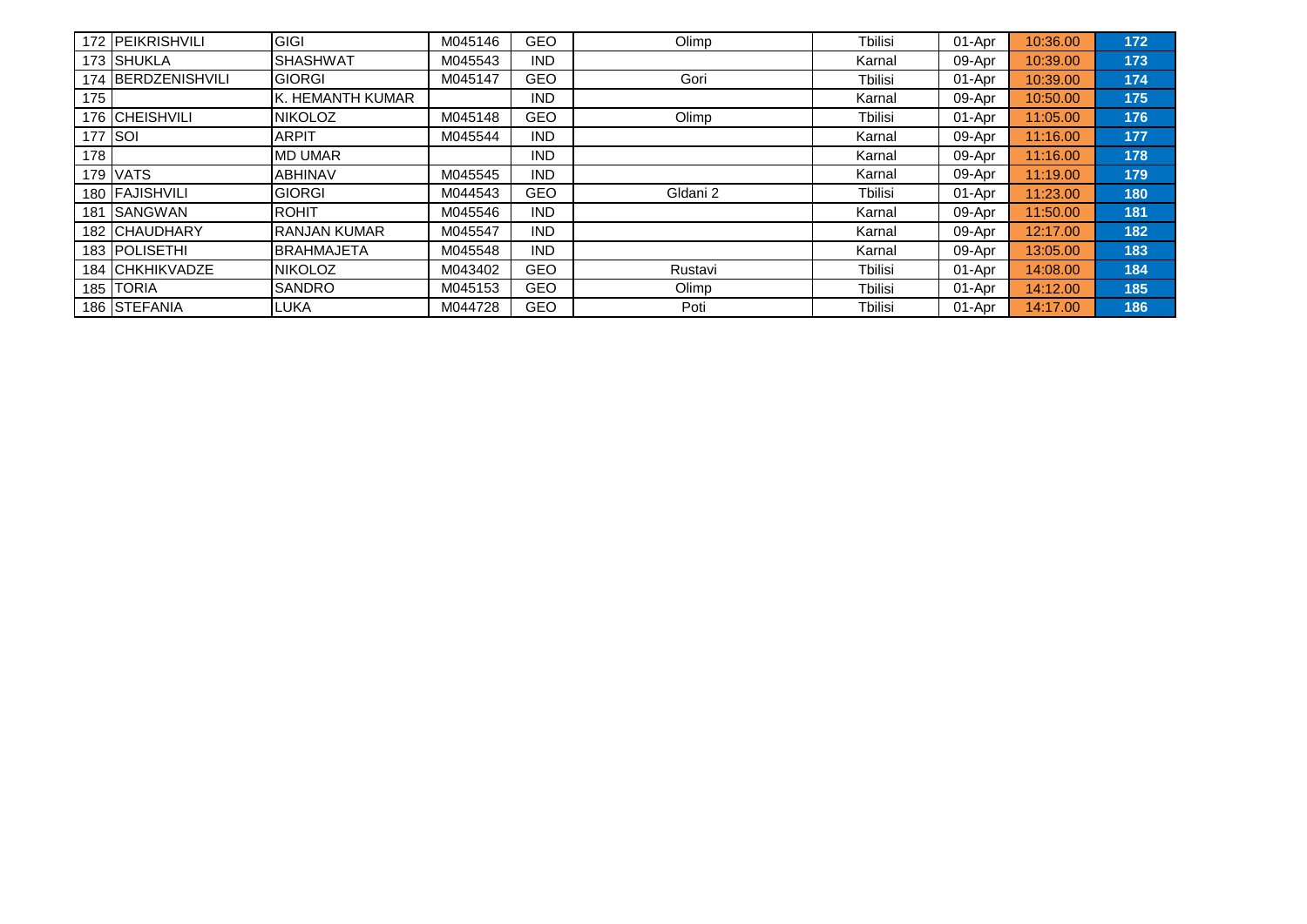

### **WORLD RANKING**

**Updated 07/06/2017 after LRCT:**

| <b>Division</b> |                      | <b>ELITE</b>      |                |               |                               |                         |             |                                 |                             |  |
|-----------------|----------------------|-------------------|----------------|---------------|-------------------------------|-------------------------|-------------|---------------------------------|-----------------------------|--|
|                 | <b>Age Group</b>     | U15               |                |               | <b>Running Sequence</b>       |                         |             | 4x400m                          |                             |  |
| Gender          |                      | Female            |                |               | <b>Shooting Distance</b>      |                         |             | 7 <sub>m</sub>                  |                             |  |
|                 |                      |                   |                |               |                               |                         |             |                                 |                             |  |
| #               |                      | <b>Athlete</b>    | <b>UIPM ID</b> |               | <b>School/ Club Name</b>      | <b>LRCT City</b>        | <b>LRCT</b> | <b>Best</b><br><b>Finishing</b> | <b>Current</b><br><b>WR</b> |  |
|                 | <b>Surname</b>       | <b>First Name</b> |                | <b>Nation</b> |                               |                         | <b>Date</b> | <b>Time</b>                     | <b>Position</b>             |  |
| $\overline{1}$  | <b>DENTON</b>        | <b>ANNABEL</b>    | W042299        | <b>GBR</b>    | Leweston Pentathlon Academy   | <b>Bath</b>             | 04-Jun      | 07:03.57                        |                             |  |
| 2               | <b>DEMETRASHVILI</b> | <b>MARI</b>       | W043044        | <b>GEO</b>    | Sachkhere                     | <b>T</b> bilisi         | 01-Apr      | 07:11.00                        | $\overline{2}$              |  |
| 3               | PANTSKHAVA           | ELENE             | W043107        | <b>GEO</b>    | Gldani 1                      | <b>Thilisi</b>          | 01-Apr      | 07:12.00                        | 3 <sup>5</sup>              |  |
| 4               | <b>SPEVAKOVA</b>     | <b>ANASTASIYA</b> | W045835        | RUS           | SCHOR 22 Rostov on Don        | Rostov on Don           | 01-May      | 07:16.00                        | 4                           |  |
| 5               | <b>CARR</b>          | <b>SARAH</b>      | W043724        | <b>GBR</b>    | Leweston Pentathlon Academy   | <b>Bath</b>             | 04-Jun      | 07:16.85                        | 5 <sup>5</sup>              |  |
| 6               | <b>CATTANACH</b>     | <b>LOUISE</b>     | W046388        | <b>GBR</b>    | <b>Bath Pentathlon Club</b>   | <b>Bath</b>             | 04-Jun      | 07:23.55                        | 6                           |  |
| $\overline{7}$  | <b>VIGNERON</b>      | <b>CHARLOTTE</b>  | W045335        | <b>FRA</b>    | Alpha Provence                | Sausset Les Pins        | 08-Apr      | 07:24.10                        | $\overline{7}$              |  |
| 8               | <b>RACHEDI</b>       | <b>DÉSIRÉE</b>    | W043217        | <b>FRA</b>    | Alpha Provence                | Sausset Les Pins        | 08-Apr      | 07:33.00                        | 8                           |  |
| 9               | <b>ASEYEVA</b>       | <b>KSENIYA</b>    | W045836        | <b>RUS</b>    | GBUKK"SSh"Champion" Krasnodar | Rostov on Don           | $01$ -May   | 07:33.00                        | 9 <sup>°</sup>              |  |
| 10              | <b>GASSIER</b>       | <b>SATINE</b>     | W045336        | <b>FRA</b>    | Alpha Provence                | <b>Sausset Les Pins</b> | 08-Apr      | 07:35.09                        | 10                          |  |
| 11              | <b>TAYLOR</b>        | <b>VIVIEN</b>     | W041911        | <b>GBR</b>    |                               | <b>Bath</b>             | 04-Jun      | 07:37.63                        | 11                          |  |
| 12              | <b>FOSHKA</b>        | <b>KARINA</b>     | W045179        | <b>GEO</b>    | Poti                          | Rustavi                 | 06-May      | 07:41.12                        | 12                          |  |
| 13              | <b>SAYENKO</b>       | <b>ALINA</b>      | W045837        | <b>RUS</b>    | SCHOR 22 Rostov on Don        | Rostov on Don           | 01-May      | 07:44.00                        | 13                          |  |
| 14              | <b>SHIPKO</b>        | <b>MARGARITA</b>  | W045838        | <b>RUS</b>    | SCHOR 22 Rostov on Don        | Rostov on Don           | 01-May      | 07:46.00                        | 14                          |  |
| 15              | <b>BERIDZE</b>       | <b>TEKLA</b>      | W043049        | <b>GEO</b>    | Sachkhere                     | <b>Tbilisi</b>          | $01-Apr$    | 07:53.00                        | 15                          |  |
| 16              | <b>MOSENTSEVA</b>    | <b>TATYANA</b>    | W045839        | <b>RUS</b>    | SCHOR 22 Rostov on Don        | Rostov on Don           | 01-May      | 07:55.00                        | 16                          |  |
| 17              | <b>HEBRARD</b>       | <b>ESTELLE</b>    | W042340        | <b>FRA</b>    | <b>AUC Aix en Provence</b>    | Sausset Les Pins        | 08-Apr      | 07:55.25                        | 17                          |  |
| 18              | <b>GUDADZE</b>       | <b>ELISO</b>      | W043058        | <b>GEO</b>    | Sachkhere                     | Tbilisi                 | 01-Apr      | 07:58.00                        | 18                          |  |
| 19              | <b>CASANOVAS</b>     | <b>MAELYS</b>     | W045337        | <b>FRA</b>    | Alpha Provence                | Sausset Les Pins        | 08-Apr      | 07:58.50                        | 19                          |  |
| 20              | <b>YOUNG</b>         | <b>ISOBEL</b>     | W046396        | <b>GBR</b>    | Ashford School Pentathlon     | <b>Bath</b>             | 04-Jun      | 08:00.39                        | 20                          |  |
| 21              | <b>SAMOYLOVA</b>     | <b>ARINA</b>      | W045840        | <b>RUS</b>    | SCHOR 22 Rostov on Don        | Rostov on Don           | 01-May      | 08:02.00                        | 21                          |  |
| 22              | <b>SERGEYEVA</b>     | <b>EKATERINA</b>  | W045841        | <b>RUS</b>    | SCHOR 22 Rostov on Don        | Rostov on Don           | 01-May      | 08:05.00                        | 22                          |  |
| 23              | <b>WREYFORD</b>      | <b>REBECCA</b>    | W046395        | <b>GBR</b>    | Pentathlon Hereford           | <b>Bath</b>             | 04-Jun      | 08:06.67                        | 23                          |  |
| $\overline{24}$ | <b>SPILLANE</b>      | <b>AMBER</b>      | W043726        | <b>GBR</b>    | Millfield                     | <b>Bath</b>             | 04-Jun      | 08:10.59                        | 24                          |  |
| 25              | <b>MEREGHKO</b>      | <b>OLEKSANDRA</b> | W045943        | <b>UKR</b>    | <b>DUSSH Nº1 Kiev</b>         | Kiev                    | 14-May      | 08:13.70                        | 25                          |  |
| 26              | <b>KOTELEVETS</b>    | <b>KARINA</b>     | W045944        | <b>UKR</b>    | KDUSSH "KhTZ" Kharkov         | Kiev                    | 14-May      | 08:23.50                        | 26                          |  |
| 27              | KOCHIASHVILI         | <b>NATIA</b>      | W044782        | <b>GEO</b>    | Penta                         | Rustavi                 | 06-May      | 08:30.66                        | 27                          |  |
| 28              | SAZONOVA             | <b>OLEKSANDRA</b> | W042894        | <b>UKR</b>    | <b>DUSSH Nº1 Kiev</b>         | Kiev                    | 14-May      | 08:35.90                        | 28                          |  |
| 29              | ARNOLD               | LILLIAN           | W046387        | <b>GBR</b>    |                               | <b>Bath</b>             | 04-Jun      | 08:50.80                        | 29                          |  |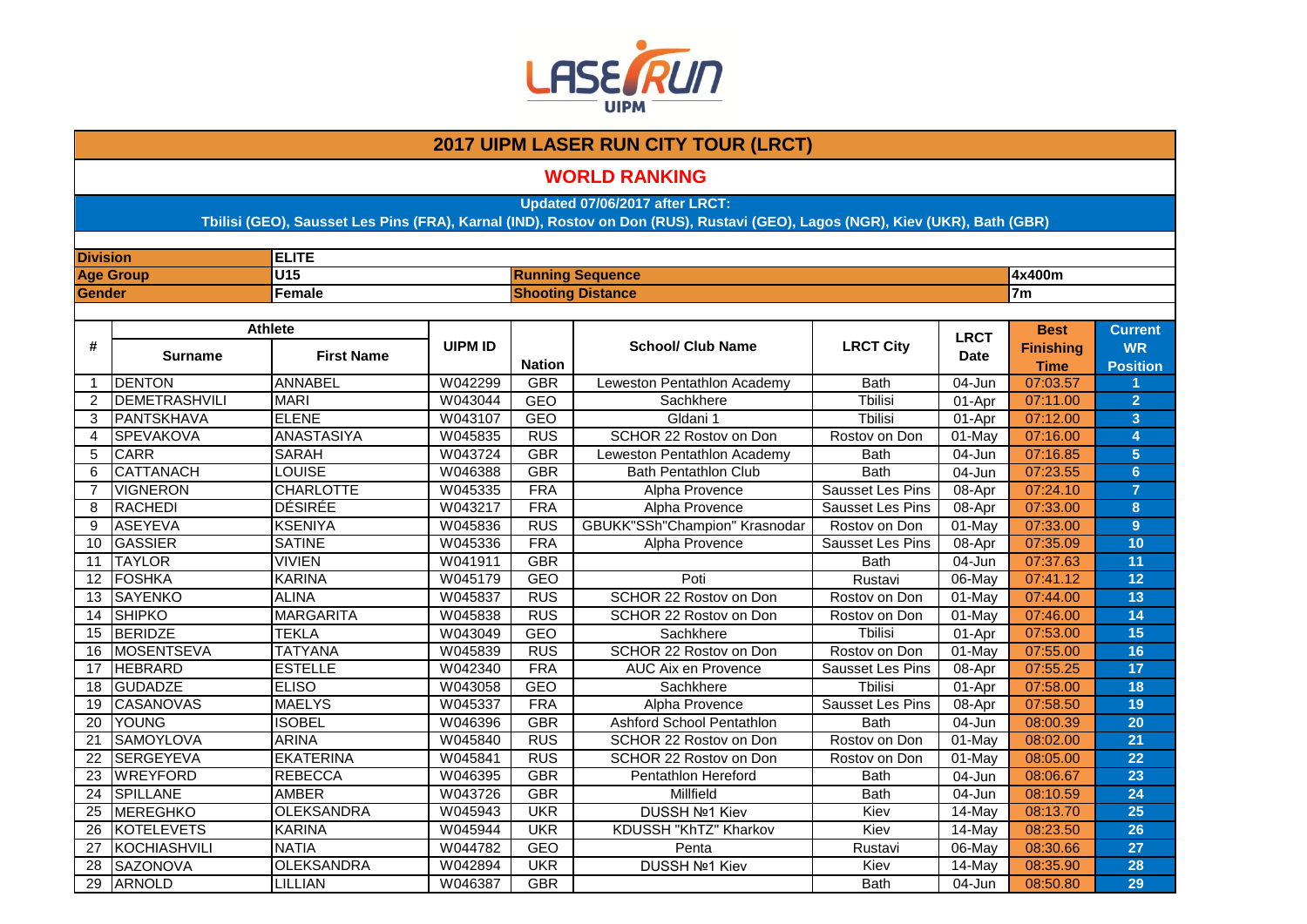| 30              | <b>ZAMKOVA</b>      | <b>KATERYNA</b>   | W045945 | <b>UKR</b>       | Avangard Zhytomyr             | Kiev                    | 14-May               | 09:03.50 | 30 |
|-----------------|---------------------|-------------------|---------|------------------|-------------------------------|-------------------------|----------------------|----------|----|
| 31              | <b>OCHKHIKIDZE</b>  | <b>NINO</b>       | W044795 | <b>GEO</b>       | Chiatura                      | Rustavi                 | 06-May               | 09:03.67 | 31 |
| 32              | FEDOROVA            | <b>SOFYA</b>      | W045842 | <b>RUS</b>       | SCHOR 22 Rostov on Don        | Rostov on Don           | 01-May               | 09:07.00 | 32 |
| 33              | <b>GVIMRADZE</b>    | <b>TAKO</b>       | W044796 | <b>GEO</b>       | Chiatura                      | Rustavi                 | 06-May               | 09:07.01 | 33 |
| 34              | KABULOVI            | <b>LANA</b>       | W045185 | <b>GEO</b>       | Gori                          | Rustavi                 | $06$ -May            | 09:16.24 | 34 |
| 35              | MUMLADZE            | KETI              | W045182 | <b>GEO</b>       | Gori                          | Rustavi                 | 06-May               | 09:21.44 | 35 |
| 36              | <b>TCHKADUA</b>     | <b>MARIAM</b>     | W045673 | <b>GEO</b>       | Gldani 2                      | Rustavi                 | 06-May               | 09:24.33 | 36 |
| 37              | <b>TSUTSKIRIDZE</b> | <b>KETEVAN</b>    | W043414 | <b>GEO</b>       | Rustavi                       | Rustavi                 | 06-May               | 09:24.34 | 37 |
| 38              | <b>SCOTT</b>        | <b>FINLAY</b>     | W046393 | <b>GBR</b>       | <b>Bath Pentathlon Club</b>   | <b>Bath</b>             | $04 - Jun$           | 09:28.01 | 38 |
| 39              | <b>MEGRELIDZE</b>   | <b>TAMAR</b>      | W043072 | <b>GEO</b>       | Rustavi                       | Rustavi                 | 06-May               | 09:28.44 | 39 |
| 40              | DARBAIDZE           | KETI              | W045180 | <b>GEO</b>       | Chiatura                      | Rustavi                 | 06-May               | 09:30.74 | 40 |
| 41              | <b>DESHON</b>       | <b>EVE</b>        | W046389 | <b>GBR</b>       | <b>Bath Pentathlon Club</b>   | <b>Bath</b>             | 04-Jun               | 09:34.97 | 41 |
| 42              | <b>GETSADZE</b>     | <b>KHATUNA</b>    | W043381 | <b>GEO</b>       | Sachkhere                     | Rustavi                 | 06-May               | 09:35.34 | 42 |
| 43              | BEGIASHVILI         | <b>NANA</b>       | W043415 | GEO              | Rustavi                       | Rustavi                 | 06-May               | 09:36.36 | 43 |
| 44              | RITCHIE             | <b>PHOEBE</b>     | W046392 | <b>GBR</b>       | <b>KES Bath</b>               | <b>Bath</b>             | 04-Jun               | 09:36.61 | 44 |
| 45              | <b>TATRISHVILI</b>  | <b>NIA</b>        | W045181 | <b>GEO</b>       | Gldani 1                      | Rustavi                 | 06-May               | 09:42.58 | 45 |
| 46              | <b>TABATADZE</b>    | <b>MARI</b>       | W043413 | <b>GEO</b>       | Rustavi                       | Rustavi                 | 06-May               | 09:44.34 | 46 |
| 47              | ODIKADZE            | <b>NANA</b>       | W045183 | <b>GEO</b>       | Gldani 1                      | Rustavi                 | 06-May               | 09:45.33 | 47 |
| 48              | ALAVIDZE            | <b>ANA</b>        | W044716 | <b>GEO</b>       | Gldani 1                      | Rustavi                 | 06-May               | 09:52.44 | 48 |
| 49              | <b>CHITISHVILI</b>  | <b>ELENE</b>      | W045184 | <b>GEO</b>       | Gldani 1                      | Rustavi                 | 06-May               | 09:54.33 | 49 |
| 50              | <b>TCHABUKIANI</b>  | <b>MARIAM</b>     | W044718 | <b>GEO</b>       | Gldani 1                      | Rustavi                 | 06-May               | 09:57.34 | 50 |
| 51              | AZOU                | <b>ELISA</b>      | W045338 | <b>FRA</b>       | AUC Aix en Provence           | <b>Sausset Les Pins</b> | 08-Apr               | 10:03.26 | 51 |
| 52              | RACHKOVA            | <b>ALINA</b>      | W045843 | <b>RUS</b>       | SHOR 13 Taganrog              | Rostov on Don           | $01$ -May            | 10:04.00 | 52 |
| 53              | LAMPYTSKA           | <b>ANNA</b>       | W045946 | <b>UKR</b>       | <b>DUSK "Brigantina" Kiev</b> | Kiev                    | 14-May               | 10:13.60 | 53 |
| 54              | <b>IERIOMENKO</b>   | <b>LIZA</b>       | W045947 | <b>UKR</b>       | DUSSH Nº1 Kiev                | Kiev                    | 14-May               | 10:17.10 | 54 |
| 55              | <b>BORISOVA</b>     | <b>SOFIYA</b>     | W045844 | <b>RUS</b>       | SCHOR 22 Rostov on Don        | Rostov on Don           | 01-May               | 10:23.00 | 55 |
| 56              | OVCHYNNYKOVA        | <b>DARYNA</b>     | W045948 | <b>UKR</b>       | DUSSH Nº1 Kiev                | Kiev                    | $14$ -May            | 10:23.20 | 56 |
| 57              | <b>VASILYEVA</b>    | <b>ELENA</b>      | W045845 | <b>RUS</b>       | SCHOR 22 Rostov on Don        | Rostov on Don           | $01$ -May            | 10:24.00 | 57 |
| 58              | <b>HARRAULT</b>     | <b>EMY</b>        | W045339 | <b>FRA</b>       | AUC Aix en Provence           | Sausset Les Pins        | 08-Apr               | 10:39.52 | 58 |
| 59              | <b>TONCOURT</b>     | RIS               | W045340 | <b>FRA</b>       | <b>AUC Aix en Provence</b>    | Sausset Les Pins        | 08-Apr               | 10:43.36 | 59 |
| 60              | <b>HUDSON</b>       | <b>CHARLOTTE</b>  | W046391 | <b>GBR</b>       | <b>KES Bath</b>               | <b>Bath</b>             | 04-Jun               | 10:49.26 | 60 |
| 61              | <b>TKACHOVA</b>     | <b>MARIIA</b>     | W045949 | <b>UKR</b>       | <b>DUSK "Brigantina" Kiev</b> | Kiev                    | $14$ -May            | 11:01.01 | 61 |
| 62              | <b>ORESCHENKO</b>   | <b>MARTA</b>      | W045950 | <b>UKR</b>       | <b>DUSK "Brigantina" Kiev</b> | Kiev                    | 14-May               | 11:11.00 | 62 |
| 63              | <b>WARMAN</b>       | <b>MILLIE</b>     | W046394 | <b>GBR</b>       | Writhlington                  | <b>Bath</b>             | $\overline{0}$ 4-Jun | 11:39.60 | 63 |
| 64              | AFANASYEVA          | <b>MARIIA</b>     | W045951 | <b>UKR</b>       | <b>DUSSH Nº1 Kiev</b>         | Kiev                    | 14-May               | 11:49.80 | 64 |
| 65              | KOSTYLIOVA          | <b>SOFIIA</b>     | W045952 | <b>UKR</b>       | DUSK "Brigantina" Kiev        | Kiev                    | $14$ -May            | 11:52.60 | 65 |
| 66              | <b>AZAD</b>         | M. KALANI         | W045506 | $\overline{IND}$ |                               | Karnal                  | 09-Apr               | 14:53.00 | 66 |
| 67              |                     | T. BINDU PRASANNA |         | $\overline{IND}$ |                               | Karnal                  | 09-Apr               | 14:54.00 | 67 |
| 68              |                     | <b>DEEPANSHI</b>  |         | <b>IND</b>       |                               | Karnal                  | 09-Apr               | 15:01.16 | 68 |
| 69              | SAINI               | <b>NEHA</b>       | W045507 | <b>IND</b>       |                               | Karnal                  | 09-Apr               | 15:10.49 | 69 |
| 70              | <b>GOSWAMI</b>      | <b>PRIYANSHI</b>  | W045508 | $\overline{IND}$ |                               | Karnal                  | 09-Apr               | 15:16.13 | 70 |
| 71              |                     | <b>JYOTI</b>      |         | $\overline{IND}$ |                               | Karnal                  | 09-Apr               | 15:19.25 | 71 |
| $\overline{72}$ |                     | <b>MANSI</b>      |         | <b>IND</b>       |                               | Karnal                  | 09-Apr               | 15:22.46 | 72 |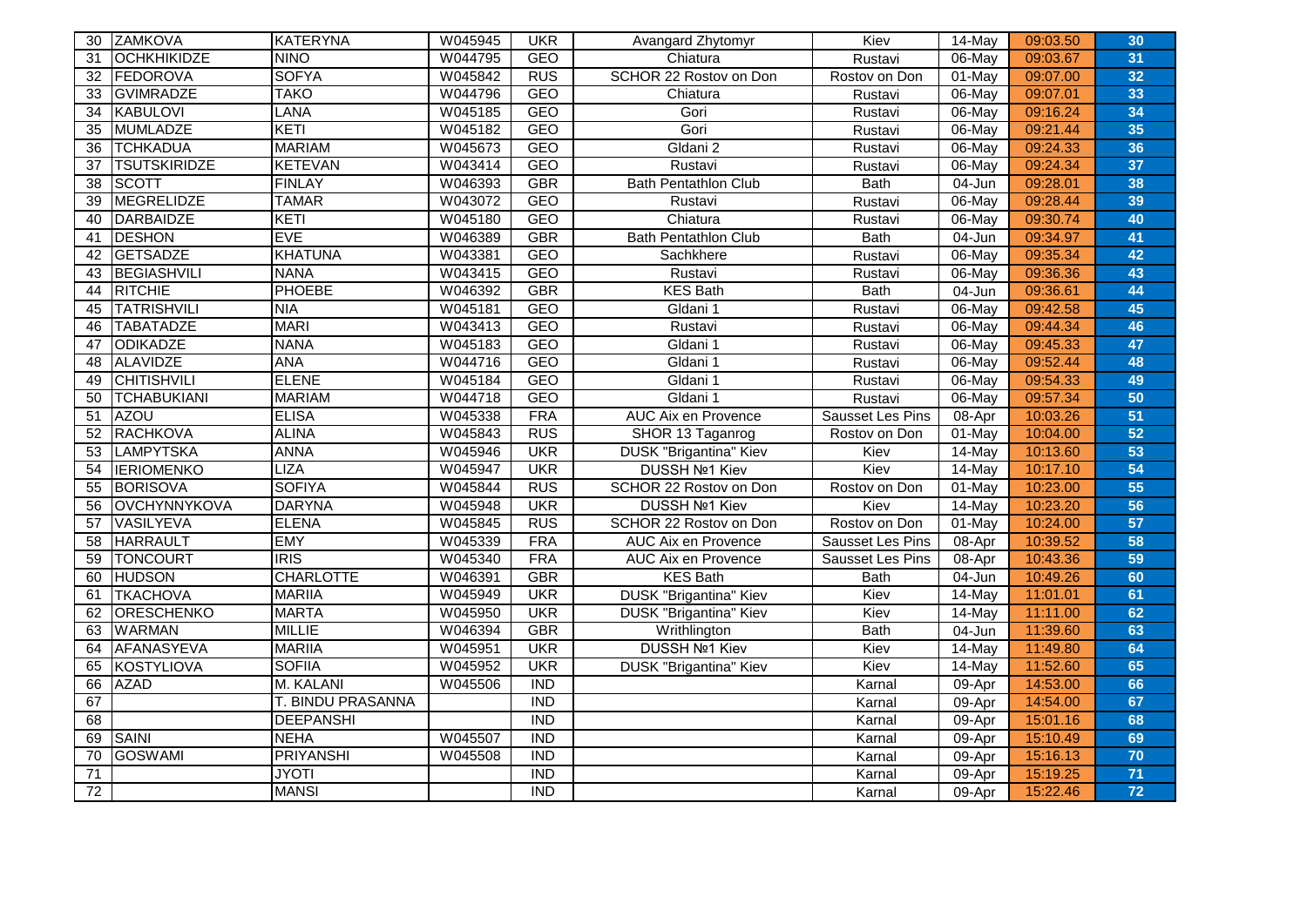

### **WORLD RANKING**

**Updated 07/06/2017 after LRCT:**

| <b>Division</b> |                       | <b>ELITE</b>                        |                |                          |                              |                         |                            |                                                |                                                |
|-----------------|-----------------------|-------------------------------------|----------------|--------------------------|------------------------------|-------------------------|----------------------------|------------------------------------------------|------------------------------------------------|
|                 | <b>Age Group</b>      | U15                                 |                |                          | <b>Running Sequence</b>      |                         |                            | 4x400m                                         |                                                |
| Gender          |                       | <b>Male</b>                         |                | <b>Shooting Distance</b> |                              |                         |                            | 7 <sub>m</sub>                                 |                                                |
|                 |                       |                                     |                |                          |                              |                         |                            |                                                |                                                |
| #               | <b>Surname</b>        | <b>Athlete</b><br><b>First Name</b> | <b>UIPM ID</b> | <b>Nation</b>            | <b>School/ Club Name</b>     | <b>LRCT City</b>        | <b>LRCT</b><br><b>Date</b> | <b>Best</b><br><b>Finishing</b><br><b>Time</b> | <b>Current</b><br><b>WR</b><br><b>Position</b> |
| -1              | <b>OPENSHAW</b>       | <b>LIAM</b>                         | M043690        | <b>GBR</b>               | Leweston                     | <b>Bath</b>             | 04-Jun                     | 06:42.68                                       |                                                |
| $\overline{2}$  | VALAYEV               | <b>SERAFIM</b>                      | M042507        | <b>RUS</b>               | SDYSCHOR-3 St.Petersburg     | Rostov on Don           | $01$ -May                  | 06:44.00                                       | $\overline{2}$                                 |
| 3               | <b>DAGATTI</b>        | <b>MATHÉO</b>                       | M045318        | <b>FRA</b>               | AUC Aix en Provence          | <b>Sausset Les Pins</b> | 08-Apr                     | 06:45.12                                       | 3 <sup>2</sup>                                 |
| 4               | <b>MAIRE</b>          | <b>EMILIEN</b>                      | M045319        | <b>FRA</b>               | <b>AUC Aix en Provence</b>   | Sausset Les Pins        | 08-Apr                     | 06:45.59                                       | $\blacktriangle$                               |
| 5               | <b>BEGLARYAN</b>      | <b>KARLEN</b>                       | M045782        | <b>RUS</b>               | SCHOR 22 Rostov on Don       | Rostov on Don           | $01$ -May                  | 06:47.00                                       | 5 <sup>5</sup>                                 |
| 6               | <b>KAMINSKY</b>       | <b>EGOR</b>                         | M045783        | <b>RUS</b>               | SCHOR 22 Rostov on Don       | Rostov on Don           | $01$ -May                  | 06:53.00                                       | 6                                              |
| $\overline{7}$  | <b>LOMAKIN</b>        | <b>NIKITA</b>                       | M045784        | <b>RUS</b>               | SCHOR 22 Rostov on Don       | Rostov on Don           | 01-May                     | 06:53.00                                       | $\overline{7}$                                 |
| 8               | <b>SLEPKOV</b>        | <b>IVAN</b>                         | M045785        | <b>RUS</b>               | <b>GBOU RO SHKKK Shakhty</b> | Rostov on Don           | 01-May                     | 06:58.00                                       | 8                                              |
| 9               | <b>MADEC</b>          | MAËL                                | M042188        | <b>FRA</b>               | <b>Pentathlon Pennois</b>    | <b>Sausset Les Pins</b> | 08-Apr                     | 07:02.12                                       | 9 <sup>°</sup>                                 |
| 10              | <b>MARTIN</b>         | <b>SHEM</b>                         | M043289        | <b>GBR</b>               | <b>Thomas Hardy School</b>   | <b>Bath</b>             | 04-Jun                     | 07:04.17                                       | 10                                             |
| 11              | <b>GOGOLADZE</b>      | <b>LUKA</b>                         | M043050        | <b>GEO</b>               | Sachkhere                    | <b>Tbilisi</b>          | 01-Apr                     | 07:05.00                                       | 11                                             |
| 12              | ZAGUMENNY             | <b>VYACHESLAV</b>                   | M045786        | <b>RUS</b>               | SCHOR 22 Rostov on Don       | Rostov on Don           | 01-May                     | 07:08.00                                       | 12                                             |
| 13              | <b>PASHKOV</b>        | <b>DANIIL</b>                       | M045787        | <b>RUS</b>               | SCHOR 22 Rostov on Don       | Rostov on Don           | 01-May                     | 07:13.00                                       | 13                                             |
| 14              | <b>ROY</b>            | <b>VALENTIN</b>                     | M045320        | <b>FRA</b>               | Alpha Provence               | <b>Sausset Les Pins</b> | 08-Apr                     | 07:15.09                                       | 14                                             |
| 15              | <b>CRESPO</b>         | <b>ANTOINE</b>                      | M043212        | <b>FRA</b>               | Alpha Provence               | Sausset Les Pins        | 08-Apr                     | 07:16.21                                       | 15                                             |
| 16              | <b>DIMITRIEV</b>      | <b>IVAN</b>                         | M045674        | <b>GEO</b>               | Poti                         | Rustavi                 | 01-Apr                     | 07:16.53                                       | 16                                             |
| 17              | <b>KANTARIA</b>       | <b>TEMO</b>                         | M044736        | <b>GEO</b>               | Poti                         | Rustavi                 | 06-May                     | 07:18.15                                       | 17                                             |
| 18              | <b>WOODMAN</b>        | <b>TIMOTHY</b>                      | M044248        | <b>GBR</b>               |                              | <b>Bath</b>             | 04-Jun                     | 07:18.97                                       | 18                                             |
| 19              | VERVEDA               | <b>DANIIL</b>                       | M045788        | <b>RUS</b>               | SCHOR 22 Rostov on Don       | Rostov on Don           | 01-May                     | 07:22.00                                       | 19                                             |
| 20              | <b>TSURIASHVILI</b>   | <b>LUKA</b>                         | M043083        | <b>GEO</b>               | Rustavi                      | <b>Thilisi</b>          | 01-Apr                     | 07:24.00                                       | 20                                             |
| 21              | <b>IVASHCHENKO</b>    | ALEKSANDR                           | M045789        | <b>RUS</b>               | SCHOR 22 Rostov on Don       | Rostov on Don           | $01$ -May                  | 07:27.00                                       | 21                                             |
| 22              | <b>IVANIDZE</b>       | ALEKSANDRE                          | M044731        | <b>GEO</b>               | Poti                         | <b>Tbilisi</b>          | 01-Apr                     | 07:29.00                                       | 22                                             |
| 23              | <b>ALMAZOV</b>        | <b>NIZAM</b>                        | M043390        | <b>GEO</b>               | Olimpic                      | Rustavi                 | 06-May                     | 07:29.30                                       | 23                                             |
| 24              | <b>PITINOV</b>        | <b>MIKHAIL</b>                      | M045790        | RUS                      | SCHOR 22 Rostov on Don       | Rostov on Don           | $01$ -May                  | 07:34.00                                       | 24                                             |
| 25              | <b>TSINADZE</b>       | <b>LUKA</b>                         | M043046        | <b>GEO</b>               | Sachkhere                    | <b>Tbilisi</b>          | 01-Apr                     | 07:36.00                                       | 25                                             |
| 26              | <b>SHATSKY</b>        | <b>VADIM</b>                        | M045791        | <b>RUS</b>               | <b>GBOU RO SHKKK Shakhty</b> | Rostov on Don           | 01-May                     | 07:37.00                                       | 26                                             |
| 27              | <b>MTCHEDLISHVILI</b> | AVTANDIL                            | M043053        | <b>GEO</b>               | Sachkhere                    | <b>T</b> bilisi         | 01-Apr                     | 07:42.00                                       | 27                                             |
| 28              | <b>SHVETSOV</b>       | <b>PAVLE</b>                        | M044734        | <b>GEO</b>               | Poti                         | Rustavi                 | 06-May                     | 07:43.14                                       | 28                                             |
| 29              | KHARSHILADZE          | <b>NIKA</b>                         | M044789        | <b>GEO</b>               | Rustavi                      | Rustavi                 | 06-May                     | 07:43.22                                       | 29                                             |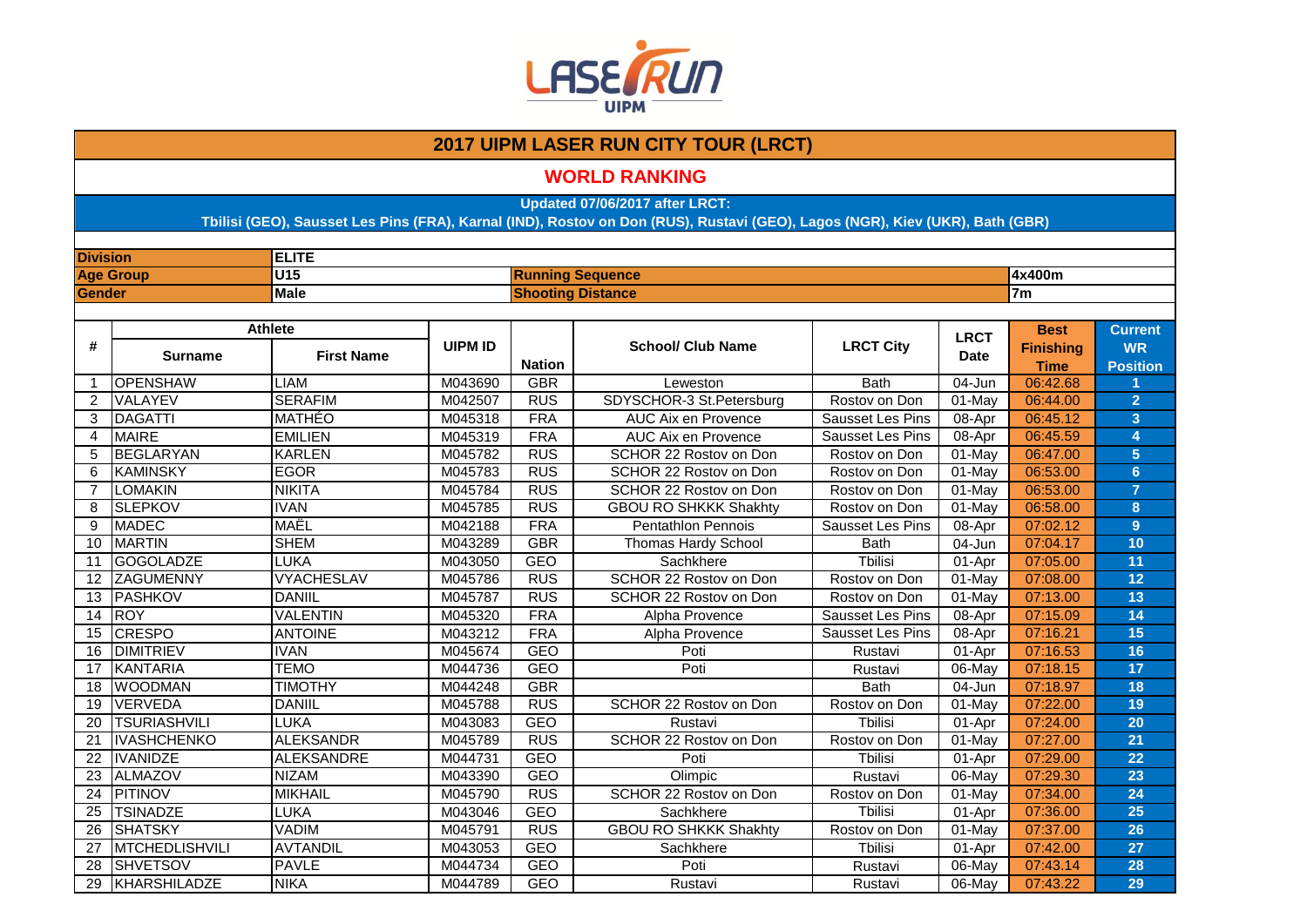| 30 | KHUTSISHVILI         | <b>NIKOLOZ</b>    | M043092 | GEO        | Digomi 2015                   | Tbilisi          | 01-Apr    | 07:44.00 | 30 |
|----|----------------------|-------------------|---------|------------|-------------------------------|------------------|-----------|----------|----|
| 31 | <b>GRDANYAN</b>      | <b>EVGENY</b>     | M045792 | <b>RUS</b> | SCHOR 22 Rostov on Don        | Rostov on Don    | $01$ -May | 07:45.00 | 31 |
| 32 | <b>DONTH</b>         | <b>MAXENCE</b>    | M045321 | <b>FRA</b> | <b>AUC Aix en Provence</b>    | Sausset Les Pins | 08-Apr    | 07:46.07 | 32 |
| 33 | MAZOVKA              | <b>ARTEM</b>      | M045793 | <b>RUS</b> | SCHOR 22 Rostov on Don        | Rostov on Don    | $01$ -May | 07:47.00 | 33 |
| 34 | <b>TURMANIDZE</b>    | <b>GIORGI</b>     | M045161 | GEO        | Adjara MPTF                   | Tbilisi          | 01-Apr    | 07:54.00 | 34 |
| 35 | <b>COLLAS</b>        | MAËL              | M045322 | <b>FRA</b> | AUC Aix en Provence           | Sausset Les Pins | 08-Apr    | 07:55.00 | 35 |
| 36 | KODUA                | <b>ALEKSANDRE</b> | M044730 | GEO        | Poti                          | Rustavi          | 06-May    | 07:57.78 | 36 |
| 37 | <b>GORSHKOV</b>      | <b>SERGEY</b>     | M045794 | <b>RUS</b> | SCHOR 22 Rostov on Don        | Rostov on Don    | $01$ -May | 08:01.00 | 37 |
| 38 | KOTORASHVILI         | <b>GIORGI</b>     | M043409 | <b>GEO</b> | Rustavi                       | Rustavi          | 06-May    | 08:01.20 | 38 |
| 39 | KORYAGIN             | <b>KLIM</b>       | M045795 | <b>RUS</b> | SCHOR 22 Rostov on Don        | Rostov on Don    | $01$ -May | 08:05.00 | 39 |
| 40 | ARAQELIANI           | <b>GIORGI</b>     | M044760 | GEO        | Olimpic                       | <b>Tbilisi</b>   | 01-Apr    | 08:06.00 | 40 |
| 41 | <b>ANTONIUK</b>      | <b>ANDRII</b>     | M046019 | <b>UKR</b> | Dinamovets Zhytomyr           | Kiev             | $14$ -May | 08:09.29 | 41 |
| 42 | MOORE                | <b>JOSHUA</b>     | M046402 | <b>GBR</b> | Hazlegrove                    | <b>Bath</b>      | 04-Jun    | 08:14.44 | 42 |
| 43 | <b>VITRUK</b>        | <b>YEGOR</b>      | M046020 | <b>UKR</b> | KDUSSH "KhTZ" Kharkov         | Kiev             | 14-May    | 08:14.80 | 43 |
| 44 | <b>GOLUBIANI</b>     | <b>LUKA</b>       | M045162 | <b>GEO</b> | Gldani 2                      | <b>T</b> bilisi  | 01-Apr    | 08:15.00 | 44 |
| 45 | CONSTANT             | <b>ARTHUS</b>     | M045323 | <b>FRA</b> | AUC Aix en Provence           | Sausset Les Pins | 08-Apr    | 08:15.20 | 45 |
| 46 | REKHVIASHVILI        | <b>BEQA</b>       | M043408 | GEO        | Digomi 2014                   | Tbilisi          | 01-Apr    | 08:16.00 | 46 |
| 47 | BOTCHORISHVILI       | <b>BAGRAT</b>     | M045163 | <b>GEO</b> | Gldani 2                      | Tbilisi          | 01-Apr    | 08:18.00 | 47 |
| 48 | <b>BAKIN</b>         | <b>PAVEL</b>      | M045796 | <b>RUS</b> | SCHOR 22 Rostov on Don        | Rostov on Don    | $01$ -May | 08:18.00 | 48 |
| 49 | <b>KREMENCHUGSKY</b> | <b>STEPAN</b>     | M045797 | <b>RUS</b> | SCHOR 22 Rostov on Don        | Rostov on Don    | 01-May    | 08:19.00 | 49 |
| 50 | BARRIT               | <b>GABRIEL</b>    | M045324 | <b>FRA</b> | AUC Aix en Provence           | Sausset Les Pins | 08-Apr    | 08:21.12 | 50 |
| 51 | <b>TCHELIDZE</b>     | <b>NIKA</b>       | M043396 | GEO        | Penta                         | Tbilisi          | 01-Apr    | 08:22.00 | 51 |
| 52 | <b>LOSKUTOV</b>      | <b>ALEKSANDR</b>  | M045798 | RUS        | SCHOR 22 Rostov on Don        | Rostov on Don    | 01-May    | 08:24.00 | 52 |
| 53 | <b>ZDANOVICH</b>     | <b>NIKOLAY</b>    | M045799 | <b>RUS</b> | GBOU RO SHKKK Shakhty         | Rostov on Don    | $01$ -May | 08:34.00 | 53 |
| 54 | FRENCH               | <b>JOSH</b>       | M046398 | <b>GBR</b> | <b>Idsall School</b>          | <b>Bath</b>      | 04-Jun    | 08:38.08 | 54 |
| 55 | KHRISTOV             | <b>ARTEM</b>      | M045800 | <b>RUS</b> | SCHOR 22 Rostov on Don        | Rostov on Don    | 01-May    | 08:39.00 | 55 |
| 56 | NESTERCHUK           | <b>SAVELII</b>    | M046021 | <b>UKR</b> | Avangard Zhytomyr             | Kiev             | 14-May    | 08:40.90 | 56 |
| 57 | MIKOIAN              | <b>DAVYD</b>      | M046022 | <b>UKR</b> | <b>DUSSH Nº1 Kiev</b>         | Kiev             | 14-May    | 08:40.94 | 57 |
| 58 | <b>SHATOKHIN</b>     | <b>DENIS</b>      | M045801 | <b>RUS</b> | SHOR 13 Taganrog              | Rostov on Don    | 01-May    | 08:42.00 | 58 |
| 59 | <b>IARMOLYTSKYI</b>  | <b>OREST</b>      | M046023 | <b>UKR</b> | Dinamovets Zhytomyr           | Kiev             | 14-May    | 08:45.50 | 59 |
| 60 | FRITH                | <b>HARRY</b>      | M046399 | <b>GBR</b> | <b>KES Bath</b>               | <b>Bath</b>      | 04-Jun    | 08:46.81 | 60 |
| 61 | PUSTOVIT             | <b>MYKOLA</b>     | M046024 | <b>UKR</b> | Dinamovets Zhytomyr           | Kiev             | 14-May    | 08:51.10 | 61 |
| 62 | <b>DONSON</b>        | LOUIS             | M046397 | <b>GBR</b> |                               | <b>Bath</b>      | 04-Jun    | 08:54.24 | 62 |
| 63 | <b>DESBIOLLES</b>    | <b>SYLVAIN</b>    | M045325 | <b>FRA</b> | Pentathlon Pennois            | Sausset Les Pins | 08-Apr    | 08:55.53 | 63 |
| 64 | KREKHOVYCH           | <b>DANYLO</b>     | M046025 | <b>UKR</b> | <b>DUSK "Brigantina" Kiev</b> | Kiev             | 14-May    | 08:57.50 | 64 |
| 65 | KIRIA                | <b>GIORGI</b>     | M045675 | <b>GEO</b> | Poti                          | Rustavi          | 06-May    | 09:00.05 | 65 |
| 66 | <b>EPISKOPOSYAN</b>  | <b>LEVON</b>      | M045676 | <b>ARM</b> |                               | Rustavi          | 06-May    | 09:00.53 | 66 |
| 67 | YAKUSHEV             | <b>MIKHAIL</b>    | M045802 | <b>RUS</b> | GBOU RO SHKKK Shakhty         | Rostov on Don    | 01-May    | 09:01.00 | 67 |
| 68 | <b>MITCHELL</b>      | <b>SAMI</b>       | M046401 | <b>GBR</b> | <b>Bath Pentathlon</b>        | <b>Bath</b>      | 04-Jun    | 09:02.92 | 68 |
| 69 | TIKURISHVILI         | <b>BESO</b>       | M045677 | GEO        | Rustavi                       | Rustavi          | 06-May    | 09:09.40 | 69 |
| 70 | <b>SAKOVSKY</b>      | <b>ARTEM</b>      | M045803 | <b>RUS</b> | SHOR 13 Taganrog              | Rostov on Don    | 01-May    | 09:12.00 | 70 |
| 71 | <b>YAKIMENKO</b>     | <b>DANIIL</b>     | M045804 | <b>RUS</b> | SHOR 13 Taganrog              | Rostov on Don    | 01-May    | 09:12.00 | 71 |
| 72 | <b>SUSHKO</b>        | <b>MYKYTA</b>     | M046026 | <b>UKR</b> | <b>DUSK "Brigantina" Kiev</b> | Kiev             | 14-May    | 09:18.80 | 72 |
| 73 | KRASNIKOV            | <b>MIKHAIL</b>    | M045806 | <b>RUS</b> | SCHOR 22 Rostov on Don        | Rostov on Don    | 01-May    | 09:22.00 | 73 |
| 74 | <b>ZAGORSKY</b>      | <b>ANATOLY</b>    | M045807 | <b>RUS</b> | SHOR 13 Taganrog              | Rostov on Don    | 01-May    | 09:23.00 | 74 |
| 75 | <b>TOMAZOV</b>       | <b>MIKHAIL</b>    | M045808 | <b>RUS</b> | SCHOR 22 Rostov on Don        | Rostov on Don    | 01-May    | 09:23.00 | 75 |
| 76 | POPOV                | <b>ANDRII</b>     | M046027 | <b>UKR</b> | DUSSH Nº1 Kiev                | Kiev             | 14-May    | 09:23.30 | 76 |
| 77 | SAPARAY              | YAROSLAV          | M046028 | <b>UKR</b> | KDUSSH "KhTZ" Kharkov         | Kiev             | 14-May    | 09:30.50 | 77 |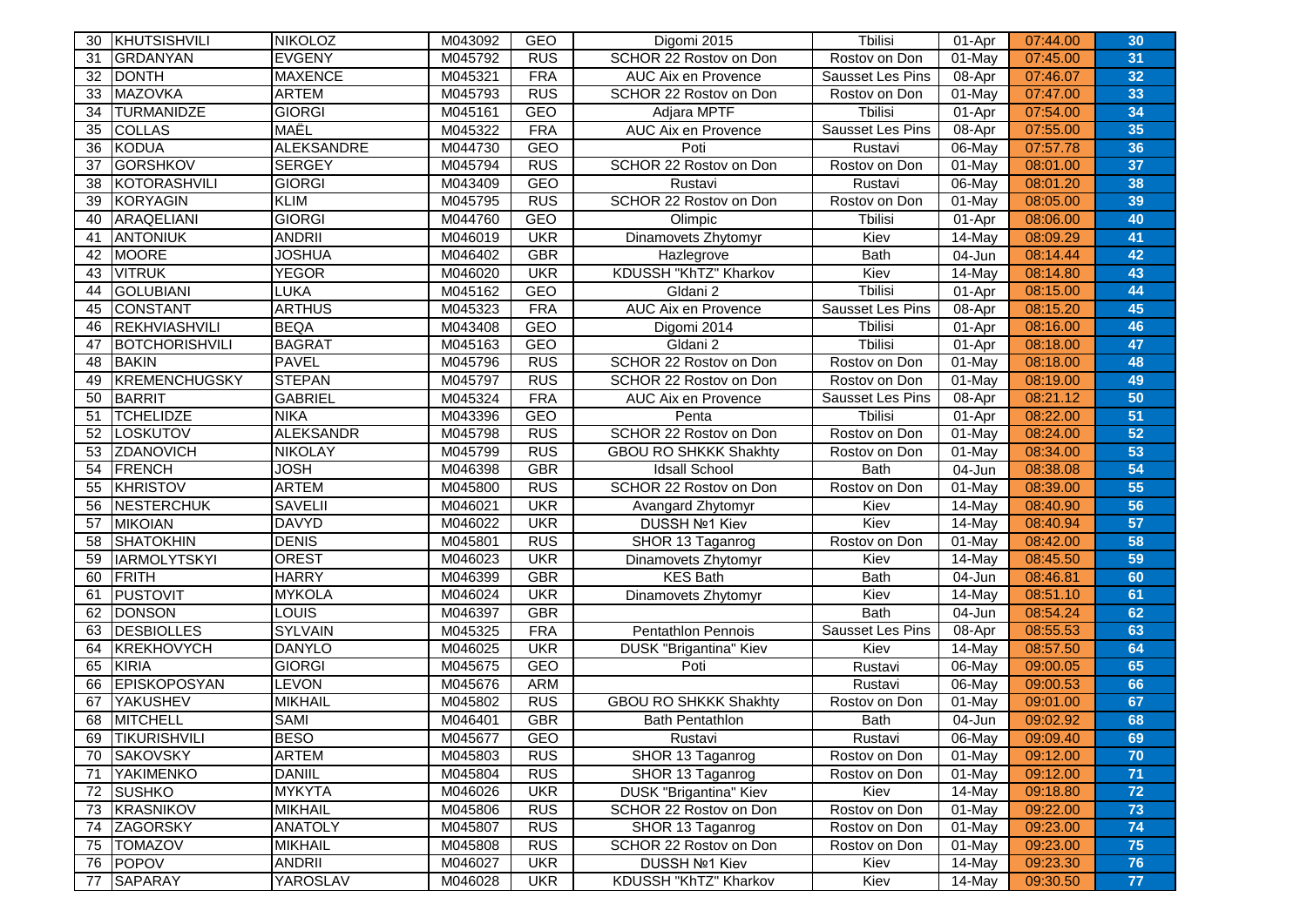| 78  | <b>MAMAREV</b>      | <b>IVAN</b>        | M046029 | <b>UKR</b>       | <b>OSDUSSHOR Slovyansk</b>    | Kiev                    | 14-May               | 09:30.90 | 78  |
|-----|---------------------|--------------------|---------|------------------|-------------------------------|-------------------------|----------------------|----------|-----|
| 79  | REPCHENKO           | <b>VASILY</b>      | M045809 | <b>RUS</b>       | <b>BKKK B/Kalitva</b>         | Rostov on Don           | 01-May               | 09:31.00 | 79  |
| 80  | LOSEV               | VLADYSLAV          | M046030 | <b>UKR</b>       | <b>DUSSH Nº1 Kiev</b>         | Kiev                    | 14-May               | 09:31.10 | 80  |
| 81  | NAPSHIVALOV         | <b>MAKSYM</b>      | M046031 | <b>UKR</b>       | KDUSSH "KhTZ" Kharkov         | Kiev                    | 14-May               | 09:36.30 | 81  |
| 82  | <b>BROCKLEHURST</b> | <b>TOM</b>         | M045326 | <b>FRA</b>       | Pentathlon Allaudien          | Sausset Les Pins        | 08-Apr               | 09:36.40 | 82  |
| 83  | FEDOSEYEV           | <b>PAVEL</b>       | M045810 | <b>RUS</b>       | SCHOR 22 Rostov on Don        | Rostov on Don           | 01-May               | 09:37.00 | 83  |
| 84  | <b>BONDARENKO</b>   | <b>DENYS</b>       | M046032 | <b>UKR</b>       | Avangard Zhytomyr             | Kiev                    | 14-May               | 09:37.00 | 84  |
| 85  | PEAN                | <b>THOMAS</b>      | M045327 | <b>FRA</b>       | AUC Aix en Provence           | Sausset Les Pins        | 08-Apr               | 09:37.30 | 85  |
| 86  | <b>ROMANOV</b>      | <b>NIKITA</b>      | M045811 | <b>RUS</b>       | <b>GBOU RO SHKKK Shakhty</b>  | Rostov on Don           | 01-May               | 09:41.00 | 86  |
| 87  | <b>JANIASHVILI</b>  | <b>LUKA</b>        | M045177 | GEO              | Gldani 2                      | Rustavi                 | 06-May               | 09:41.60 | 87  |
| 88  | <b>TKEBUCHAVA</b>   | <b>NIKOLOZ</b>     | M043391 | GEO              | Olimpic                       | Tbilisi                 | 01-Apr               | 09:42.00 | 88  |
| 89  | <b>TOUSSAY</b>      | <b>EMILIO</b>      | M045328 | <b>FRA</b>       | <b>Pentathlon Pennois</b>     | Sausset Les Pins        | 08-Apr               | 09:45.44 | 89  |
| 90  | NIKOGOSOVI          | <b>NIKA</b>        | M044762 | GEO              | Olimpic                       | <b>Tbilisi</b>          | 01-Apr               | 09:47.00 | 90  |
| 91  | KABATSKYI           | LEV                | M046033 | <b>UKR</b>       | <b>OSDUSSHOR Slovyansk</b>    | Kiev                    | $\overline{14}$ -May | 09:48.10 | 91  |
| 92  | <b>DOROSH</b>       | <b>GLIB</b>        | M046034 | <b>UKR</b>       | KDUSSH "KhTZ" Kharkov         | Kiev                    | 14-May               | 09:50.10 | 92  |
| 93  | <b>GAVAUD</b>       | <b>ALEXIS</b>      | M045329 | <b>FRA</b>       | Alpha Provence                | Sausset Les Pins        | 08-Apr               | 09:51.03 | 93  |
| 94  | <b>SVIATNYI</b>     | <b>MYKYTA</b>      | M046035 | <b>UKR</b>       | <b>DUSSH Nº1 Kiev</b>         | Kiev                    | 14-May               | 09:51.70 | 94  |
| 95  | <b>SAVCHENKO</b>    | <b>DANIIL</b>      | M045812 | <b>RUS</b>       | SHOR 13 Taganrog              | Rostov on Don           | 01-May               | 09:53.00 | 95  |
| 96  | GASC                | PIERRE-YVES        | M045330 | <b>FRA</b>       | AUC Aix en Provence           | Sausset Les Pins        | 08-Apr               | 09:53.13 | 96  |
| 97  | <b>NOBRE</b>        | <b>SAMUEL</b>      | M045331 | <b>FRA</b>       | Pentathlon Pennois            | Sausset Les Pins        | 08-Apr               | 09:53.34 | 97  |
| 98  | <b>BAKHTURIDZE</b>  | <b>PETRE</b>       | M045164 | <b>GEO</b>       | Sachkhere                     | Tbilisi                 | 01-Apr               | 09:54.00 | 98  |
| 99  | <b>BAGAN</b>        | <b>ARTEM</b>       | M046036 | <b>UKR</b>       | DUSK "Brigantina" Kiev        | Kiev                    | 14-May               | 09:54.15 | 99  |
| 100 | <b>BURDENIUK</b>    | <b>DMYTRO</b>      | M046037 | <b>UKR</b>       | DUSSH Nº1 Kiev                | Kiev                    | 14-May               | 09:59.50 | 100 |
| 101 |                     | <b>MANISH</b>      |         | $\overline{IND}$ |                               | Karnal                  | 09-Apr               | 10:00.24 | 101 |
| 102 | FIALKIVSKYI         | <b>ILLYA</b>       | M046038 | <b>UKR</b>       | Avangard Zhytomyr             | Kiev                    | 14-May               | 10:08.70 | 102 |
| 103 | <b>IANENKO</b>      | <b>KYRYLO</b>      | M046039 | <b>UKR</b>       | DUSK "Brigantina" Kiev        | Kiev                    | 14-May               | 10:09.80 | 103 |
| 104 | VOLODENKO           | <b>DANIIL</b>      | M045813 | <b>RUS</b>       | 2DKK DGTU Rostov on Don       | Rostov on Don           | 01-May               | 10:10.07 | 104 |
| 105 | <b>YANIN</b>        | <b>MAKSIM</b>      | M045814 | <b>RUS</b>       | 2DKK DGTU Rostov on Don       | Rostov on Don           | $01$ -May            | 10:11.05 | 105 |
| 106 | PKHAKADZE           | <b>SABA</b>        | M045165 | GEO              | Poti                          | <b>Tbilisi</b>          | 01-Apr               | 10:12.00 | 106 |
| 107 | KULYN               | <b>OLEKSII</b>     | M046040 | <b>UKR</b>       | <b>DUSK "Brigantina" Kiev</b> | Kiev                    | 14-May               | 10:17.00 | 107 |
| 108 | <b>PEAN</b>         | <b>MATHIEU</b>     | M045332 | FRA              | AUC Aix en Provence           | <b>Sausset Les Pins</b> | 08-Apr               | 10:18.00 | 108 |
| 109 | <b>SUKHOVEYEV</b>   | <b>NIKITA</b>      | M045815 | <b>RUS</b>       | SHOR 13 Taganrog              | Rostov on Don           | 01-May               | 10:18.00 | 109 |
| 110 | KORNEV              | <b>NIKOLAY</b>     | M045816 | <b>RUS</b>       | SCHOR 22 Rostov on Don        | Rostov on Don           | $01$ -May            | 10:22.00 | 110 |
| 111 | <b>COULON</b>       | <b>ETHAN</b>       | M045333 | <b>FRA</b>       | AUC Aix en Provence           | Sausset Les Pins        | $\overline{0}$ 8-Apr | 10:24.18 | 111 |
| 112 | KRASNIKOV           | <b>KYRYLO</b>      | M046041 | <b>UKR</b>       | DUSSH Nº1 Kiev                | Kiev                    | 14-May               | 10:28.80 | 112 |
| 113 | <b>LAPKO</b>        | VLADYSLAV          | M046042 | <b>UKR</b>       | DUSK "Brigantina" Kiev        | Kiev                    | 14-May               | 10:30.50 | 113 |
| 114 | <b>SEVERIN</b>      | <b>VIKTOR</b>      | M045817 | <b>RUS</b>       | SCHOR 22 Rostov on Don        | Rostov on Don           | 01-May               | 10:33.00 | 114 |
|     | 115 FESENKO         | <b>OLEKSANDR</b>   | M046043 | <b>UKR</b>       | DUSK "Brigantina" Kiev        | Kiev                    | 14-May               | 10:34.10 | 115 |
|     | 116 BAZALEY         | <b>MAKSIM</b>      | M045818 | <b>RUS</b>       | <b>GBOU RO SHKKK Shakhty</b>  | Rostov on Don           | 01-May               | 10:36.00 | 116 |
|     | 117 KARPYNA         | <b>BOGDAN</b>      | M046044 | <b>UKR</b>       | DUSK "Brigantina" Kiev        | Kiev                    | 14-May               | 10:40.30 | 117 |
|     | 118 RYBALKIN        | <b>ALEKSEY</b>     | M045819 | <b>RUS</b>       | SHOR 13 Taganrog              | Rostov on Don           | 01-May               | 10:42.00 | 118 |
|     | 119 BUDANOV         | <b>EVGENY</b>      | M045820 | <b>RUS</b>       | SHOR 13 Taganrog              | Rostov on Don           | 01-May               | 10:54.00 | 119 |
|     | 120 JANASHIA        | <b>DAVIT</b>       | M045166 | GEO              | Gldani 2                      | <b>Thilisi</b>          | 01-Apr               | 10:55.00 | 120 |
| 121 | BILEUSH             | <b>ANDRII</b>      | M046045 | <b>UKR</b>       | Dinamovets Zhytomyr           | Kiev                    | 14-May               | 10:57.30 | 121 |
|     | 122 DALLAKYAN       | <b>DAVID</b>       | M045821 | <b>RUS</b>       | SCHOR 22 Rostov on Don        | Rostov on Don           | 01-May               | 10:58.00 | 122 |
|     | 123 TAKHAR          | <b>SUNIL KUMAR</b> | M045555 | <b>IND</b>       |                               | Karnal                  | 09-Apr               | 10:58.06 | 123 |
|     | 124 KOLESNIKOV      | <b>IGNAT</b>       | M045822 | <b>RUS</b>       | SHOR 13 Taganrog              | Rostov on Don           | 01-May               | 11:00.00 | 124 |
|     | 125 SHPACHENKO      | <b>ANDREY</b>      | M045823 | <b>RUS</b>       | SCHOR 22 Rostov on Don        | Rostov on Don           | 01-May               | 11:01.00 | 125 |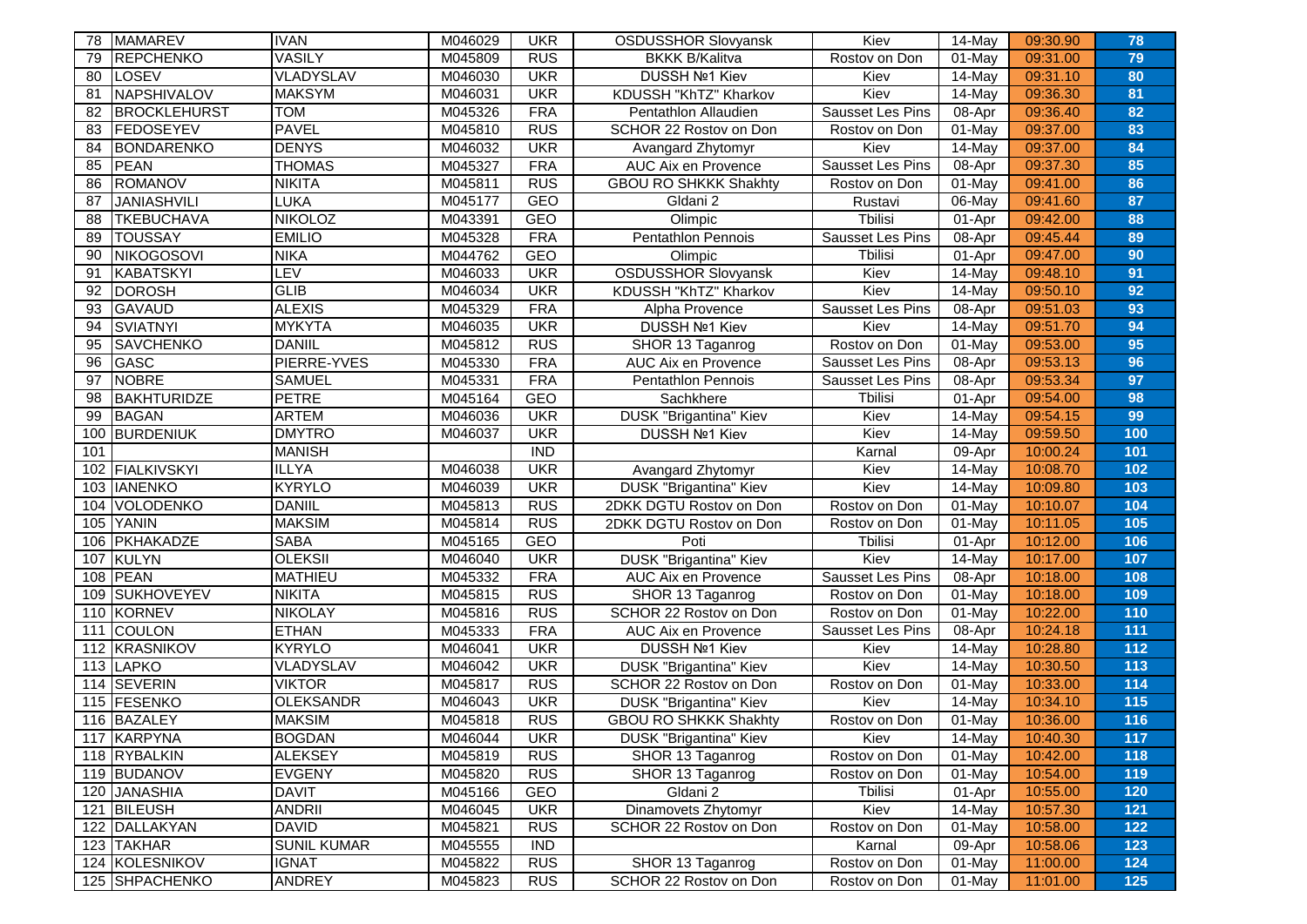| 126 KOSENKO                | <b>ANTON</b>          | M045824 | <b>RUS</b>       | SCHOR 22 Rostov on Don     | Rostov on Don   | 01-May    | 11:03.00 | 126 |
|----------------------------|-----------------------|---------|------------------|----------------------------|-----------------|-----------|----------|-----|
| <b>KORTAVA</b><br>127      | <b>GIORGI</b>         | M045168 | GEO              | Gldani 2                   | Rustavi         | 06-May    | 11:03.02 | 127 |
| PERCHUK<br>128             | <b>ARSENII</b>        | M046046 | <b>UKR</b>       | <b>DUSSH Nº1 Kiev</b>      | Kiev            | $14$ -May | 11:03.60 | 128 |
| 129 PILIPCHUK              | <b>MIKHAIL</b>        | M045825 | <b>RUS</b>       | SCHOR 22 Rostov on Don     | Rostov on Don   | $01$ -May | 11:04.00 | 129 |
| 130 KRAVCHENKO             | <b>KIRILL</b>         | M045826 | <b>RUS</b>       | SCHOR 22 Rostov on Don     | Rostov on Don   | $01$ -May | 11:10.00 | 130 |
| BARASHYAN<br>131           | <b>MAKSIM</b>         | M045827 | <b>RUS</b>       | SCHOR 22 Rostov on Don     | Rostov on Don   | $01$ -May | 11:11.00 | 131 |
| GOTSKA<br>132              | <b>DANIIL</b>         | M045828 | <b>RUS</b>       | SCHOR 22 Rostov on Don     | Rostov on Don   | 01-May    | 11:12.00 | 132 |
| KOLTUNOV<br>133            | <b>ARTEM</b>          | M045829 | <b>RUS</b>       | SHOR 13 Taganrog           | Rostov on Don   | 01-May    | 11:12.00 | 133 |
| SINGH<br>134               | <b>BALBIR</b>         | M045556 | $\overline{IND}$ |                            | Karnal          | 09-Apr    | 11:12.00 | 134 |
| NINIDZE<br>135             | LUKA                  | M045678 | GEO              | Rustavi                    | Rustavi         | 06-May    | 11:12.90 | 135 |
| <b>ISHCHENKO</b><br>136    | <b>ARTEM</b>          | M045830 | <b>RUS</b>       | SHOR 13 Taganrog           | Rostov on Don   | $01$ -May | 11:13.00 | 136 |
| <b>KOVAL</b><br>137        | <b>MYKHAILO</b>       | M046047 | <b>UKR</b>       | DUSSH Nº1 Kiev             | Kiev            | 14-May    | 11:14.80 | 137 |
| <b>IVANISHEV</b><br>138    | <b>GEORGY</b>         | M045831 | <b>RUS</b>       | SHOR 13 Taganrog           | Rostov on Don   | 01-May    | 11:15.00 | 138 |
| SINGH<br>139               | <b>AARYAN</b>         | M045557 | <b>IND</b>       |                            | Karnal          | 09-Apr    | 11:16.00 | 139 |
| KHABEISHVILI<br>140        | <b>SABA</b>           | M045167 | <b>GEO</b>       | Rustavi                    | <b>T</b> bilisi | 01-Apr    | 11:17.00 | 140 |
| POBEREZHNY<br>141          | <b>ARTEM</b>          | M045832 | <b>RUS</b>       | SHOR 13 Taganrog           | Rostov on Don   | $01$ -May | 11:17.00 | 141 |
| 142                        | <b>SUNIL</b>          |         | <b>IND</b>       |                            | Karnal          | 09-Apr    | 11:19.42 | 142 |
| MUZASHVILI<br>143          | <b>TARIEL</b>         | M045178 | GEO              | Gori                       | Rustavi         | 06-May    | 11:22.34 | 143 |
| KHATIASHVILI<br>144        | <b>BEQA</b>           | M045172 | <b>GEO</b>       | Rustavi                    | Rustavi         | 06-May    | 11:27.20 | 144 |
| SOSNOV<br>145              | <b>DANYLO</b>         | M046048 | <b>UKR</b>       | <b>DUSSH Nº1 Kiev</b>      | Kiev            | 14-May    | 11:44.00 | 145 |
| <b>BHALLA</b><br>146       | <b>NISCHAY</b>        | M045558 | <b>IND</b>       |                            | Karnal          | 09-Apr    | 11:50.00 | 146 |
| KHATIASHVILI<br>147        | LASHA                 | M045173 | GEO              | Rustavi                    | Rustavi         | 06-May    | 11:55.83 | 147 |
| KHARAISHVILI<br>148        | <b>SHOTIKO</b>        | M045679 | <b>GEO</b>       | Rustavi                    | Rustavi         | 06-May    | 11:57.08 | 148 |
| BAYYAVARAPU<br>149         | <b>VIKAS</b>          | M045559 | <b>IND</b>       |                            | Karnal          | 09-Apr    | 12:03.55 | 149 |
| AKHALKATSI<br>150          | SABA                  | M045169 | GEO              | Gori                       | <b>T</b> bilisi | 01-Apr    | 12:16.00 | 150 |
| <b>DOLIDZE</b><br>151      | <b>SANDRO</b>         | M045174 | <b>GEO</b>       | Olimp                      | Rustavi         | 06-May    | 12:16.92 | 151 |
| 152 KUMAR                  | <b>RAVI</b>           | M045560 | <b>IND</b>       |                            | Karnal          | 09-Apr    | 12:33.52 | 152 |
| <b>TATELISHVILI</b><br>153 | <b>DAVIT</b>          | M045170 | GEO              | Olimp                      | <b>Thilisi</b>  | 01-Apr    | 12:34.00 | 153 |
| <b>THOTA</b><br>154        | <b>NITIN</b>          | M045561 | $\overline{IND}$ |                            | Karnal          | 09-Apr    | 12:34.32 | 154 |
| MELNYK<br>155              | <b>NAZAR</b>          | M046049 | <b>UKR</b>       | <b>DUSSH Nº1 Kiev</b>      | Kiev            | 14-May    | 12:44.10 | 155 |
| 156<br><b>CHUB</b>         | <b>IVAN</b>           | M046050 | <b>UKR</b>       | <b>DUSSH Nº1 Kiev</b>      | Kiev            | 14-May    | 12:45.30 | 156 |
| 157<br><b>TRUKHIN</b>      | <b>MARK</b>           | M046051 | <b>UKR</b>       | <b>OSDUSSHOR Slovyansk</b> | Kiev            | 14-May    | 12:48.10 | 157 |
| SINGH<br>158               | <b>ARMAN</b>          | M045562 | <b>IND</b>       |                            | Karnal          | 09-Apr    | 12:54.00 | 158 |
| 159<br><b>ZUMBADZE</b>     | <b>SABA</b>           | M045176 | GEO              | Olimp                      | Rustavi         | 06-May    | 13:05.73 | 159 |
| <b>TOMAR</b><br>160        | <b>VISHAL</b>         | M045563 | $\overline{IND}$ |                            | Karnal          | 09-Apr    | 13:06.04 | 160 |
| <b>BOPPURI</b><br>161      | <b>SOLOMAN VICTOR</b> | M045564 | <b>IND</b>       |                            | Karnal          | 09-Apr    | 13:07.34 | 161 |
| 162                        | <b>ADVAITH SANJAY</b> |         | <b>IND</b>       |                            | Karnal          | 09-Apr    | 13:16.00 | 162 |
| 163 MAKHARADZE             | <b>NIKA</b>           | M045171 | <b>GEO</b>       | Adjara MPTF                | <b>T</b> bilisi | 01-Apr    | 13:19.00 | 163 |
| 164 KUMAR                  | <b>ASHOK</b>          | M045565 | <b>IND</b>       |                            | Karnal          | 09-Apr    | 13:42.00 | 164 |
| 165                        | <b>CHIRAG</b>         |         | <b>IND</b>       |                            | Karnal          | 09-Apr    | 13:51.00 | 165 |
| 166 KORKITI                | <b>ZURAB</b>          | M044763 | <b>GEO</b>       | Olimpic                    | <b>Tbilisi</b>  | 01-Apr    | 14:00.00 | 166 |
| 167 POSWAL                 | <b>MRITYUNJAY</b>     | M045566 | <b>IND</b>       |                            | Karnal          | 09-Apr    | 14:01.12 | 167 |
| 168 MADANLAL               | <b>MAYANK</b>         | M045567 | <b>IND</b>       |                            | Karnal          | 09-Apr    | 14:25.06 | 168 |
| 169 PONNAGANTI             | VEERESWARA            | M045568 | <b>IND</b>       |                            | Karnal          | 09-Apr    | 14:49.17 | 169 |
| 170 MEKANTSISHVILI         | LEVAN                 | M045175 | GEO              | Gldani1                    | <b>Thilisi</b>  | 01-Apr    | 15:03.00 | 170 |
| KAMBOJ<br>171              | <b>VANSH</b>          | M045569 | <b>IND</b>       |                            | Karnal          | 09-Apr    | 15:18.17 | 171 |
| 172 BORUGADDA              | <b>PRASANTH KUMAR</b> | M045570 | <b>IND</b>       |                            | Karnal          | 09-Apr    | 15:37.00 | 172 |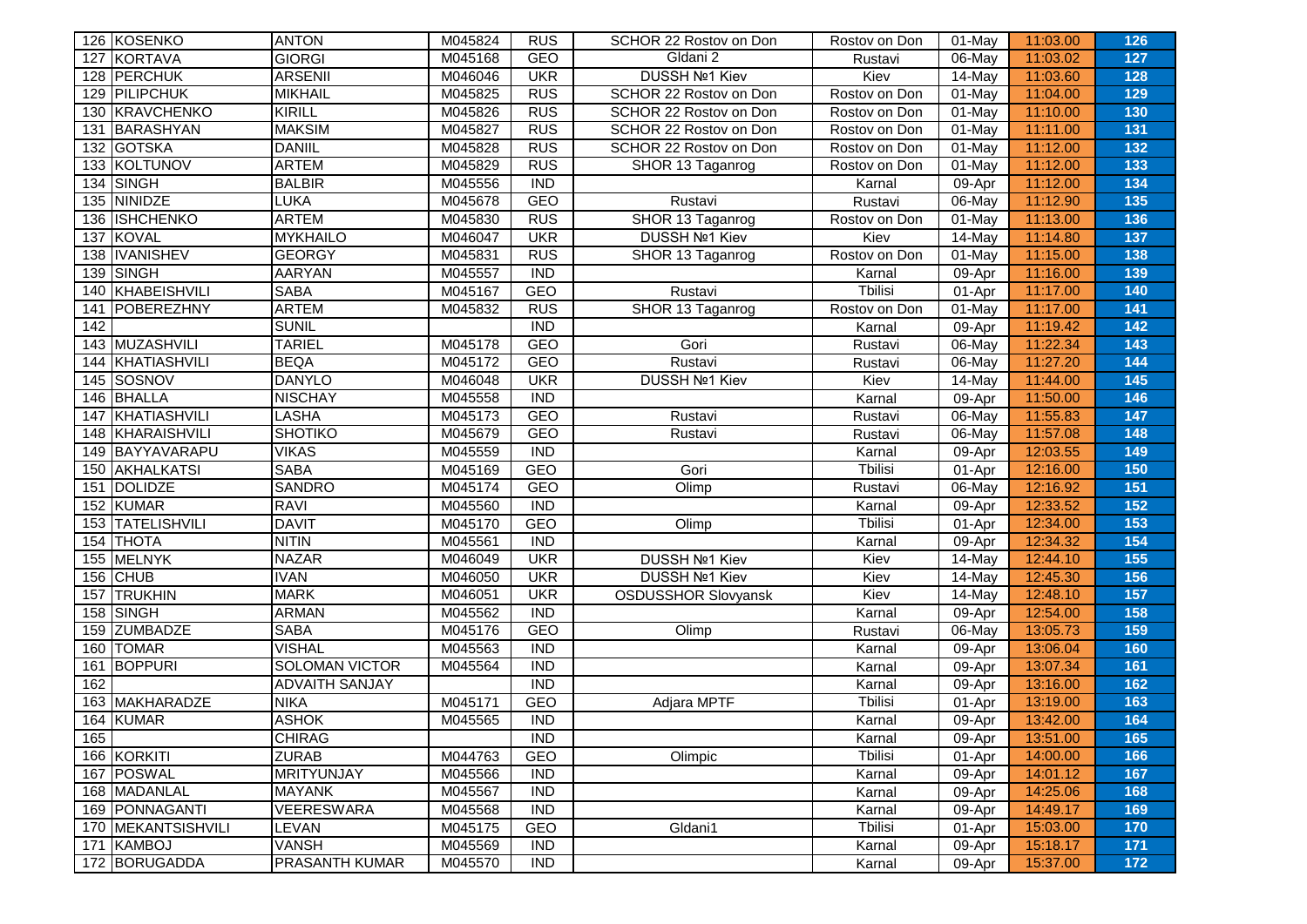

#### **WORLD RANKING**

**Updated 08/06/2017 after LRCT:**

| <b>Division</b> |                      | <b>ELITE</b>      |                |                          |                                      |                         |             |                                 |                              |  |
|-----------------|----------------------|-------------------|----------------|--------------------------|--------------------------------------|-------------------------|-------------|---------------------------------|------------------------------|--|
|                 | <b>Age Group</b>     | <b>U17</b>        |                |                          | <b>Running Sequence</b>              |                         |             | 4x400m                          |                              |  |
| <b>Gender</b>   |                      | Female            |                | <b>Shooting Distance</b> |                                      |                         |             | 10 <sub>m</sub>                 |                              |  |
|                 |                      |                   |                |                          |                                      |                         |             |                                 |                              |  |
|                 |                      | <b>Athlete</b>    |                |                          |                                      |                         | <b>LRCT</b> | <b>Best</b>                     | <b>Current</b>               |  |
| #               | <b>Surname</b>       | <b>First Name</b> | <b>UIPM ID</b> | <b>Nation</b>            | <b>School/ Club Name</b>             | <b>LRCT City</b>        | <b>Date</b> | <b>Finishing</b><br><b>Time</b> | <b>WR</b><br><b>Position</b> |  |
| 1               | BARANOVA             | <b>ANGELINA</b>   | W045892        | <b>RUS</b>               | <b>GBUKK"SSh"Champion" Krasnodar</b> | Rostov on Don           | 01-May      | 06:55.00                        |                              |  |
| $\overline{2}$  | <b>VALAYEVA</b>      | <b>ALEKSANDRA</b> | W041953        | <b>RUS</b>               | SDIUSSHOR 3 St.Petersburg            | Rostov on Don           | 01-May      | 07:06.00                        | $\overline{2}$               |  |
| 3               | <b>WILSON</b>        | <b>SARAH</b>      | W041918        | <b>GBR</b>               | <b>Bath Pentathlon Club</b>          | <b>Bath</b>             | 04-Jun      | 07:17.07                        | $\overline{3}$               |  |
| 4               | <b>MATCHAVARIANI</b> | <b>NATIA</b>      | W043043        | <b>GEO</b>               | Penta                                | <b>Thilisi</b>          | 01-Apr      | 07:20.00                        | 4                            |  |
| 5               | BARANOVA             | <b>VLADISLAVA</b> | W045893        | <b>RUS</b>               | <b>GBUKK"SSh"Champion" Krasnodar</b> | Rostov on Don           | 01-May      | 07:22.00                        | 5                            |  |
| 6               | NORTHAM              | <b>AMY</b>        | W041907        | <b>GBR</b>               | Leweston Pentathlon Academy          | <b>Bath</b>             | 04-Jun      | 07:29.26                        | $6\phantom{a}$               |  |
| $\overline{7}$  | GORETSKAYA           | <b>MARINA</b>     | W043066        | <b>RUS</b>               | RO UOR Rostov on Don                 | Rostov on Don           | 01-May      | 07:30.00                        | $\overline{7}$               |  |
| 8               | <b>WOODMAN</b>       | <b>ISABELLE</b>   | W041684        | <b>GBR</b>               | Rossall Academy                      | <b>Bath</b>             | 04-Jun      | 07:34.23                        | 8                            |  |
| 9               | <b>DEPIERRE</b>      | <b>ESTELLA</b>    | W041474        | <b>GBR</b>               | Leweston Pentathlon Academy          | <b>Bath</b>             | 04-Jun      | 07:36.08                        | 9                            |  |
| 10              | <b>ABRAMISHVILI</b>  | <b>ANA</b>        | W043051        | <b>GEO</b>               | Sachkhere                            | <b>T</b> bilisi         | 01-Apr      | 07:46.00                        | 10                           |  |
| 11              | <b>LIASHENKO</b>     | <b>MARIIA</b>     | W045938        | <b>UKR</b>               | <b>MSDUSSHOR Dnipro</b>              | Kiev                    | 14-May      | 07:49.00                        | 11                           |  |
| 12              | <b>BORSCH</b>        | <b>DIANA</b>      | W045939        | <b>UKR</b>               | <b>COP Kiev</b>                      | Kiev                    | 14-May      | 07:53.00                        | 12                           |  |
| 13              | <b>ALTHAUS</b>       | <b>EULALIE</b>    | W045350        | <b>FRA</b>               | <b>Alpha Provence</b>                | Sausset Les Pins        | 08-Apr      | 08:03.14                        | 13                           |  |
| 14              | <b>AUSTIN</b>        | LUCY              | W046403        | <b>GBR</b>               | <b>Pentathlon Hereford</b>           | <b>Bath</b>             | 04-Jun      | 08:12.03                        | 14                           |  |
| 15              | BORCHUKOVA           | <b>KATERYNA</b>   | W045940        | <b>UKR</b>               | Avangard Zhytomyr                    | Kiev                    | 14-May      | 08:15.00                        | 15                           |  |
| 16              | <b>SELEMENEVA</b>    | <b>KATERYNA</b>   | W045941        | <b>UKR</b>               | <b>COP Kiev</b>                      | Kiev                    | 14-May      | 08:18.00                        | 16                           |  |
| 17              | <b>TREVETHAN</b>     | LOTTIE            | W046407        | <b>GBR</b>               | Pentathlon Hereford                  | <b>Bath</b>             | 04-Jun      | 08:19.33                        | 17                           |  |
| 18              | BONDARENKO           | <b>MARIIA</b>     | W045942        | <b>UKR</b>               | <b>MSDUSSHOR Dnipro</b>              | Kiev                    | 14-May      | 08:20.00                        | 18                           |  |
| 19              | <b>SINGLETON</b>     | <b>LAUREN</b>     | W044279        | <b>GBR</b>               | <b>Plymouth College</b>              | <b>Bath</b>             | 04-Jun      | 08:25.85                        | 19                           |  |
| 20              | KHARIBINA            | <b>EKATERINE</b>  | W044717        | <b>GEO</b>               | Gldani 1                             | <b>Thilisi</b>          | 01-Apr      | 08:33.00                        | 20                           |  |
| 21              | <b>MOTTIN</b>        | MAËLYS            | W040373        | <b>FRA</b>               | Alpha Provence                       | Sausset Les Pins        | 08-Apr      | 08:37.12                        | 21                           |  |
| 22              | SHENGELIA            | <b>INGA</b>       | W045205        | <b>GEO</b>               | Poti                                 | <b>T</b> bilisi         | 01-Apr      | 08:57.00                        | 22                           |  |
| 23              | <b>TVAURI</b>        | <b>MARIAM</b>     | W043395        | <b>GEO</b>               | Penta                                | <b>Thilisi</b>          | 01-Apr      | 09:05.00                        | 23                           |  |
| 24              | <b>ELMLINGER</b>     | VALENTINE         | W045351        | <b>FRA</b>               | <b>Pentathlon Pennois</b>            | Sausset Les Pins        | $08 - Apr$  | 09:12.35                        | 24                           |  |
| $\overline{25}$ | PELEN                | <b>MATHILDE</b>   | W042582        | <b>FRA</b>               | Alpha Provence                       | Sausset Les Pins        | 08-Apr      | 09:29.18                        | 25                           |  |
| 26              | <b>MICHEL</b>        | <b>MATHILDE</b>   | W045352        | <b>FRA</b>               | AUC Aix en Provence                  | <b>Sausset Les Pins</b> | 08-Apr      | 09:37.40                        | 26                           |  |
| 27              | VASILYEVA            | ANASTASIYA        | W045894        | <b>RUS</b>               | SHOR 13 Taganrog                     | Rostov on Don           | 01-May      | 09:45.00                        | $\overline{27}$              |  |
| 28              | <b>GERVAIS</b>       | <b>CLEMENCE</b>   | W045353        | <b>FRA</b>               | <b>AUC Aix en Provence</b>           | Sausset Les Pins        | 08-Apr      | 09:48.11                        | 28                           |  |
| 29              | <b>BRADBURY</b>      | <b>VICTORIA</b>   | W046404        | <b>GBR</b>               | <b>WS 7.5</b>                        | <b>Bath</b>             | 04-Jun      | 09:49.73                        | 29                           |  |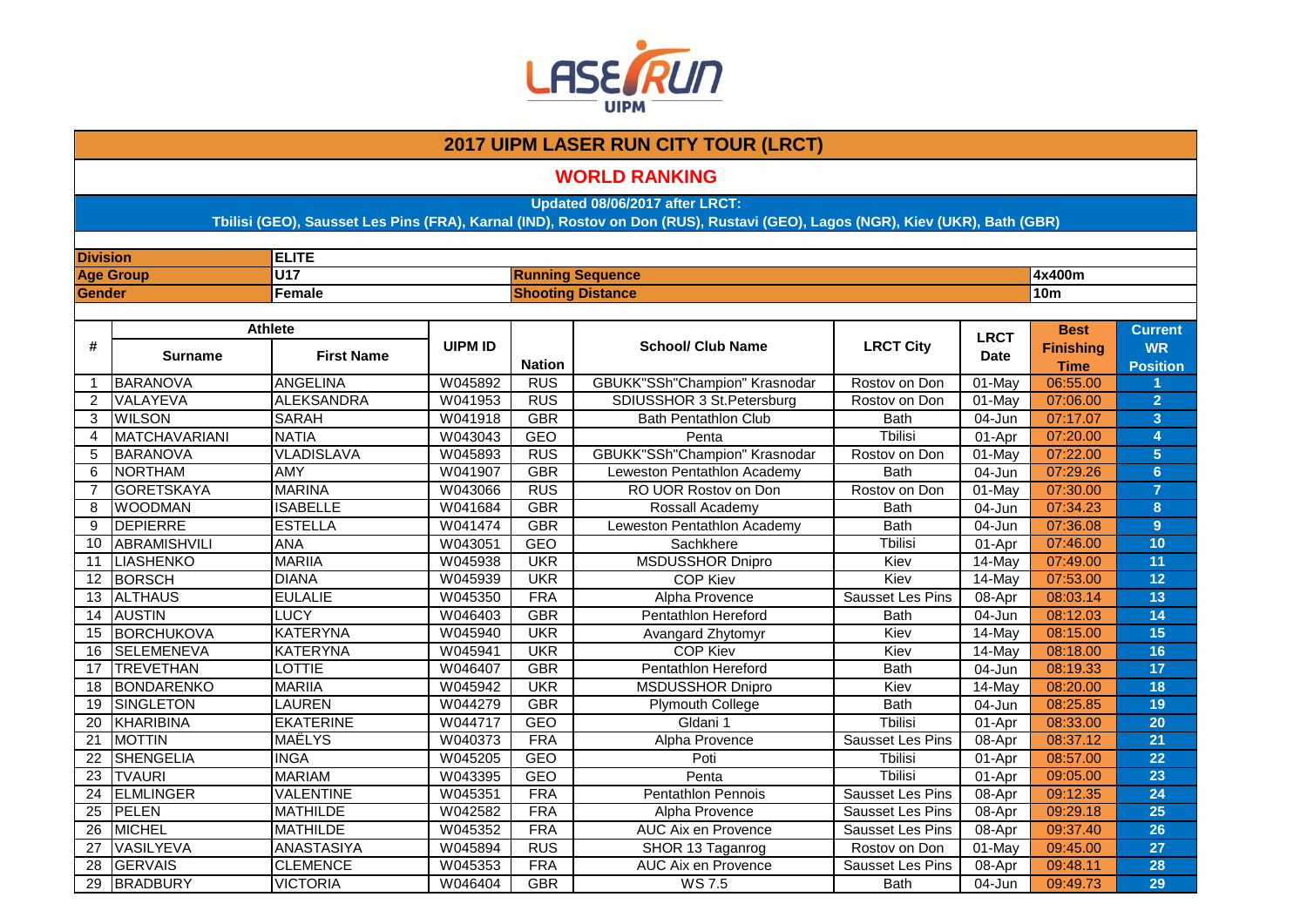| 30 | KHUTUNISHVILI         | <b>NINO</b>      | W044793 | <b>GEO</b> | Chiatura                    | <b>T</b> bilisi         | 01-Apr    | 09:51.00 | 30 |
|----|-----------------------|------------------|---------|------------|-----------------------------|-------------------------|-----------|----------|----|
| 31 | <b>IVYKHODTSEVA</b>   | <b>EKATERINA</b> | W045895 | <b>RUS</b> | SCHOR 22 Rostov on Don      | Rostov on Don           | $01$ -May | 10:00.00 | 31 |
| 32 | <b>IELMLINGER</b>     | JULIETTE         | W045354 | <b>FRA</b> | <b>Pentathlon Pennois</b>   | Sausset Les Pins        | 08-Apr    | 10:04.51 | 32 |
| 33 | <b>ISAAC</b>          | <b>BLESSING</b>  | W046315 | <b>NGR</b> | Ansar Udeen School          | Lagos                   | $06$ -May | 10:12.09 | 33 |
| 34 | <b>IMIQADZE</b>       | <b>TAMUNA</b>    | W045206 | <b>GEO</b> | Poti                        | Tbilisi                 | 01-Apr    | 10:19.00 | 34 |
| 35 | <b>JAGUNNA</b>        | <b>SEKINAT</b>   | W046316 | <b>NGR</b> | Oreyo Grammar Sch           | Lagos                   | 06-May    | 10:19.23 | 35 |
| 36 | <b>IKHUTUNISHVILI</b> | <b>MARIAM</b>    | W044794 | <b>GEO</b> | Chiatura                    | Tbilisi                 | 01-Apr    | 10:30.00 | 36 |
| 37 | <b>MEZENTSEVA</b>     | <b>SVETLANA</b>  | W045896 | <b>RUS</b> | <b>BKKK B/Kalitva</b>       | Rostov on Don           | $01$ -May | 10:31.00 | 37 |
| 38 | <b>KOPADZE</b>        | KETI             | W045207 | <b>GEO</b> | Gori                        | Tbilisi                 | 01-Apr    | 10:34.00 | 38 |
| 39 | IAVLOKHASHVILI        | <b>ANA</b>       | W045209 | GEO        | Gori                        | Rustavi                 | 06-May    | 10:41.33 | 39 |
| 40 | <b>IJAGUNNA</b>       | <b>SERIFAT</b>   | W046317 | <b>NGR</b> | Epetedo High Sch            | Lagos                   | 06-May    | 10:45.18 | 40 |
| 41 | <b>BURNARD</b>        | TEGAN            | W046406 | <b>GBR</b> | <b>Bath Pentathlon Club</b> | <b>Bath</b>             | 04-Jun    | 10:47.67 | 41 |
| 42 | <b>IEKALADZE</b>      | TINATIN          | W045208 | <b>GEO</b> | Gori                        | Tbilisi                 | 01-Apr    | 10:50.00 | 42 |
| 43 | <b>GRITSAY</b>        | <b>KSENIYA</b>   | W045897 | <b>RUS</b> | <b>BKKK B/Kalitva</b>       | Rostov on Don           | $01$ -May | 10:58.00 | 43 |
| 44 | <b>MELENCHUK</b>      | <b>VARVARA</b>   | W045898 | <b>RUS</b> | <b>BKKK B/Kalitva</b>       | Rostov on Don           | $01-Mav$  | 10:58.00 | 44 |
| 45 | <b>IKONUSOVA</b>      | <b>DARYA</b>     | W045899 | <b>RUS</b> | <b>BKKK B/Kalitva</b>       | Rostov on Don           | $01$ -May | 10:59.00 | 45 |
| 46 | <b>IPLASKACZ</b>      | <b>MARGAUX</b>   | W045356 | <b>FRA</b> | <b>Pentathlon Pennois</b>   | <b>Sausset Les Pins</b> | 08-Apr    | 11:02.23 | 46 |
| 47 | <b>IADEYANJU</b>      | LATIFAT          | W046318 | <b>NGR</b> | Local Authority School      | Lagos                   | 06-May    | 11:12.48 | 47 |
| 48 |                       | <b>SRINIDHI</b>  |         | <b>IND</b> |                             | Karnal                  | 09-Apr    | 15:10.06 | 48 |
| 49 |                       | <b>SHALLU</b>    |         | <b>IND</b> |                             | Karnal                  | 09-Apr    | 17:15.52 | 49 |
| 50 | <b>ISANGWAN</b>       | <b>AKSHITA</b>   | W045511 | <b>IND</b> |                             | Karnal                  | 09-Apr    | 21:19.03 | 50 |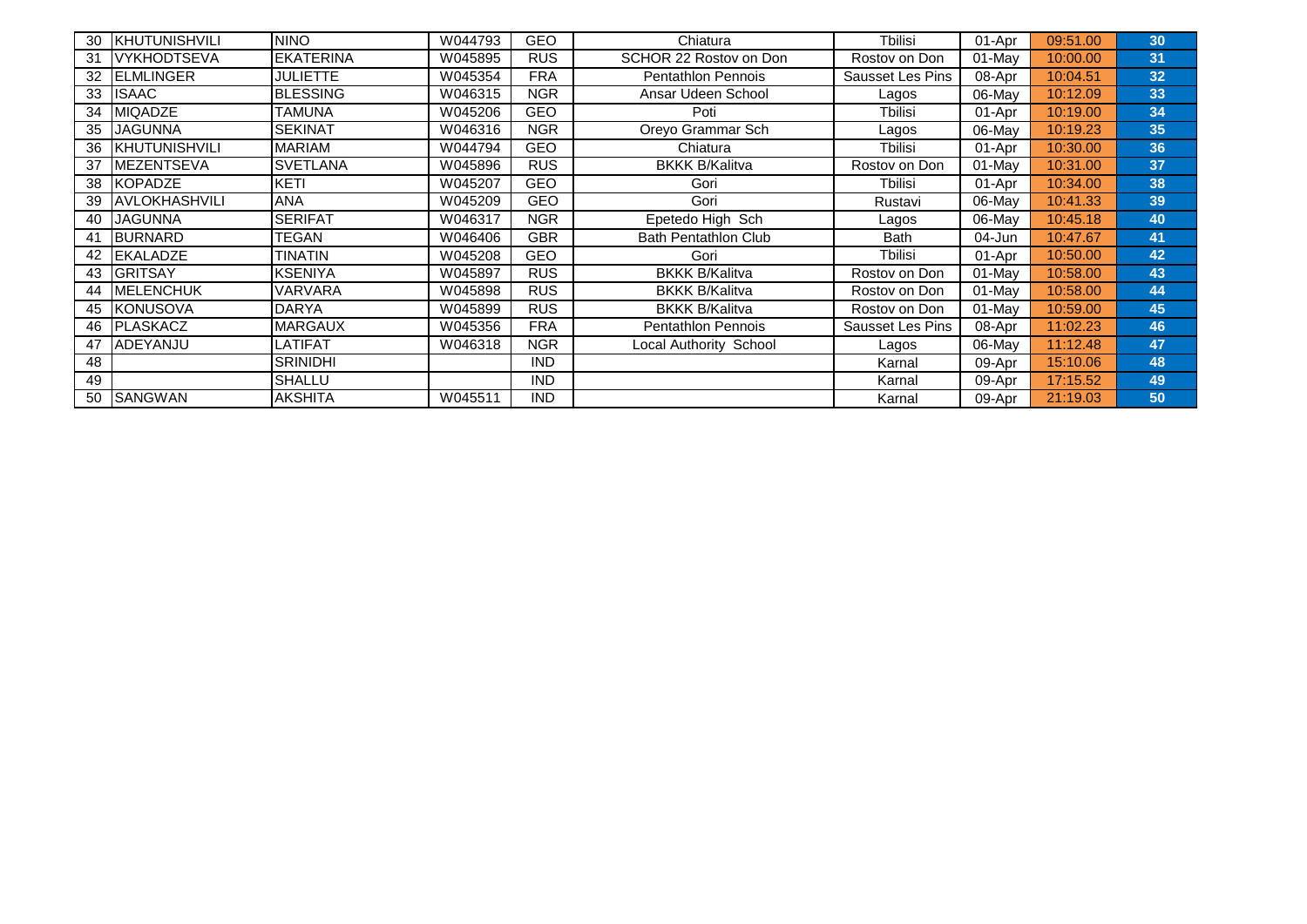

#### **WORLD RANKING**

**Updated 08/06/2017 after LRCT:**

| <b>Division</b> |                      | <b>ELITE</b>      |                |                          |                                      |                         |             |                  |                         |  |
|-----------------|----------------------|-------------------|----------------|--------------------------|--------------------------------------|-------------------------|-------------|------------------|-------------------------|--|
|                 | <b>Age Group</b>     | <b>U17</b>        |                |                          | <b>Running Sequence</b>              |                         |             | 4x400m           |                         |  |
| <b>Gender</b>   |                      | <b>Male</b>       |                | <b>Shooting Distance</b> |                                      |                         |             | 10 <sub>m</sub>  |                         |  |
|                 |                      |                   |                |                          |                                      |                         |             |                  |                         |  |
|                 |                      | <b>Athlete</b>    |                |                          |                                      |                         | <b>LRCT</b> | <b>Best</b>      | <b>Current</b>          |  |
| #               | <b>Surname</b>       | <b>First Name</b> | <b>UIPM ID</b> |                          | <b>School/ Club Name</b>             | <b>LRCT City</b>        | <b>Date</b> | <b>Finishing</b> | <b>WR</b>               |  |
|                 |                      |                   |                | <b>Nation</b>            |                                      |                         |             | <b>Time</b>      | <b>Position</b>         |  |
| $\mathbf{1}$    | <b>ICASE</b>         | <b>GEORGE</b>     | M042528        | <b>GBR</b>               | Leweston Pentathlon Academy          | <b>Bath</b>             | 04-Jun      | 06:04.00         |                         |  |
| $\overline{2}$  | GUSEV                | <b>ILYA</b>       | M045847        | <b>RUS</b>               | <b>GBUKK"SSh"Champion" Krasnodar</b> | Rostov on Don           | 01-May      | 06:08.00         | $\overline{2}$          |  |
| 3               | BORSHCHEV            | <b>PETR</b>       | M045848        | <b>RUS</b>               | SCHOR 22 Rostov on Don               | Rostov on Don           | 01-May      | 06:13.00         | $\overline{\mathbf{3}}$ |  |
| 4               | AKHRAMOVICH          | <b>KIRILL</b>     | M045849        | <b>RUS</b>               | <b>GBUKK"SSh"Champion" Krasnodar</b> | Rostov on Don           | 01-May      | 06:15.00         | 4                       |  |
| 5               | <b>MISHAKOV</b>      | <b>GRIGRY</b>     | M045850        | <b>RUS</b>               | Olimp Rostov on Don                  | Rostov on Don           | 01-May      | 06:15.00         | $5\overline{)}$         |  |
| 6               | <b>SIDORUK</b>       | <b>DMITRY</b>     | M045851        | <b>RUS</b>               | <b>GBUKK"SSh"Champion" Krasnodar</b> | Rostov on Don           | 01-May      | 06:18.00         | $6\phantom{a}$          |  |
| $\overline{7}$  | KVELASHVILI          | <b>GURAM</b>      | M043087        | <b>GEO</b>               | Digomi 2009                          | <b>Thilisi</b>          | 01-Apr      | 06:28.00         | $\overline{7}$          |  |
| 8               | <b>MEKVABISHVILI</b> | <b>GIORGI</b>     | M043089        | <b>GEO</b>               | Digomi 2010                          | <b>Thilisi</b>          | 01-Apr      | 06:33.00         | 8                       |  |
| 9               | PETRENKO             | <b>KONSTANTIN</b> | M045852        | <b>RUS</b>               | SCHOR 22 Rostov on Don               | Rostov on Don           | 01-May      | 06:37.00         | 9                       |  |
| 10              | <b>TVALAVADZE</b>    | <b>SANDRO</b>     | M043421        | GEO                      | Digomi 2012                          | Tbilisi                 | 01-Apr      | 07:02.00         | 10                      |  |
| 11              | <b>CHITIDZE</b>      | <b>GAGA</b>       | M043054        | <b>GEO</b>               | Sachkhere                            | <b>T</b> bilisi         | 01-Apr      | 07:03.00         | 11                      |  |
| 12              | <b>TANDASHVILI</b>   | <b>ILIA</b>       | M043114        | <b>GEO</b>               | Penta                                | <b>Tbilisi</b>          | 01-Apr      | 07:03.00         | 12                      |  |
| 13              | <b>CATTANACH</b>     | <b>MATTHEW</b>    | M046405        | <b>GBR</b>               | <b>Bath Pentathlon Club</b>          | <b>Bath</b>             | 04-Jun      | 07:06.59         | 13                      |  |
| 14              | <b>ODEZHNY</b>       | <b>EGOR</b>       | M045853        | <b>RUS</b>               | SHOR 13 Taganrog                     | Rostov on Don           | 01-May      | 07:14.00         | 14                      |  |
| 15              | SHAMATIN             | <b>ILYA</b>       | M046005        | <b>UKR</b>               | Avangard Zhytomyr                    | Kiev                    | 14-May      | 07:17.00         | 15                      |  |
| 16              | <b>ZVEREV</b>        | <b>ARTEM</b>      | M045854        | <b>RUS</b>               | GBUKK"SSh"Champion" Krasnodar        | Rostov on Don           | 01-May      | 07:17.00         | 16                      |  |
| 17              | <b>ZARETSKY</b>      | <b>ALEKSANDR</b>  | M045855        | <b>RUS</b>               | SCHOR 22 Rostov on Don               | Rostov on Don           | 01-May      | 07:23.00         | 17                      |  |
| 18              | <b>SKLYAROV</b>      | <b>NIKITA</b>     | M045856        | <b>RUS</b>               | <b>GBUKK"SSh"Champion" Krasnodar</b> | Rostov on Don           | 01-May      | 07:32.00         | 18                      |  |
| 19              | KHVARTSKIA           | <b>ALEKSANDRE</b> | M043111        | <b>GEO</b>               | Penta                                | <b>Tbilisi</b>          | 01-Apr      | 07:33.00         | 19                      |  |
| 20              | <b>SHKARPITKO</b>    | <b>DANYLO</b>     | M046006        | <b>UKR</b>               | <b>MSDUSSHOR Dnipro</b>              | Kiev                    | 14-May      | 07:47.00         | 20                      |  |
| 21              | <b>SOROCHUK</b>      | <b>BOGDAN</b>     | M046007        | <b>UKR</b>               | <b>DUSK "Brigantina" Kiev</b>        | Kiev                    | 14-May      | 07:54.75         | 21                      |  |
| 22              | <b>DROFA</b>         | <b>ARTEM</b>      | M046008        | <b>UKR</b>               | KDUSSH "KhTZ" Kharkov                | Kiev                    | 14-May      | 07:57.00         | $\overline{22}$         |  |
| $\overline{23}$ | <b>ROY</b>           | <b>MAXIME</b>     | M043215        | <b>FRA</b>               | Alpha Provence                       | Sausset Les Pins        | 08-Apr      | 07:59.00         | 23                      |  |
| 24              | <b>ZINDSTEIN</b>     | <b>CLÉMENT</b>    | M042185        | <b>FRA</b>               | <b>Pentathlon Pennois</b>            | <b>Sausset Les Pins</b> | $08-Apr$    | 08:02.00         | 24                      |  |
| $\overline{25}$ | <b>MAMEDOV</b>       | <b>TEMUR</b>      | M043117        | <b>GEO</b>               |                                      | <b>Thilisi</b>          | 01-Apr      | 08:07.00         | 25                      |  |
| 26              | <b>CHEKAN</b>        | VLADYSLAV         | M046009        | <b>UKR</b>               | DUSK "Brigantina" Kiev               | Kiev                    | 14-May      | 08:12.00         | 26                      |  |
| 27              | <b>TITOV</b>         | <b>VLADIMIR</b>   | M045857        | <b>RUS</b>               | SHOR 13 Taganrog                     | Rostov on Don           | 01-May      | 08:14.00         | $\overline{27}$         |  |
| 28              | <b>BISSI</b>         | <b>MATHÉO</b>     | M045341        | <b>FRA</b>               | Alpha Provence                       | Sausset Les Pins        | 08-Apr      | 08:14.06         | 28                      |  |
| 29              | <b>SVOYEVOLIN</b>    | <b>DMITRY</b>     | M045858        | <b>RUS</b>               | Olimp Rostov on Don                  | Rostov on Don           | 01-May      | 08:14.08         | 29                      |  |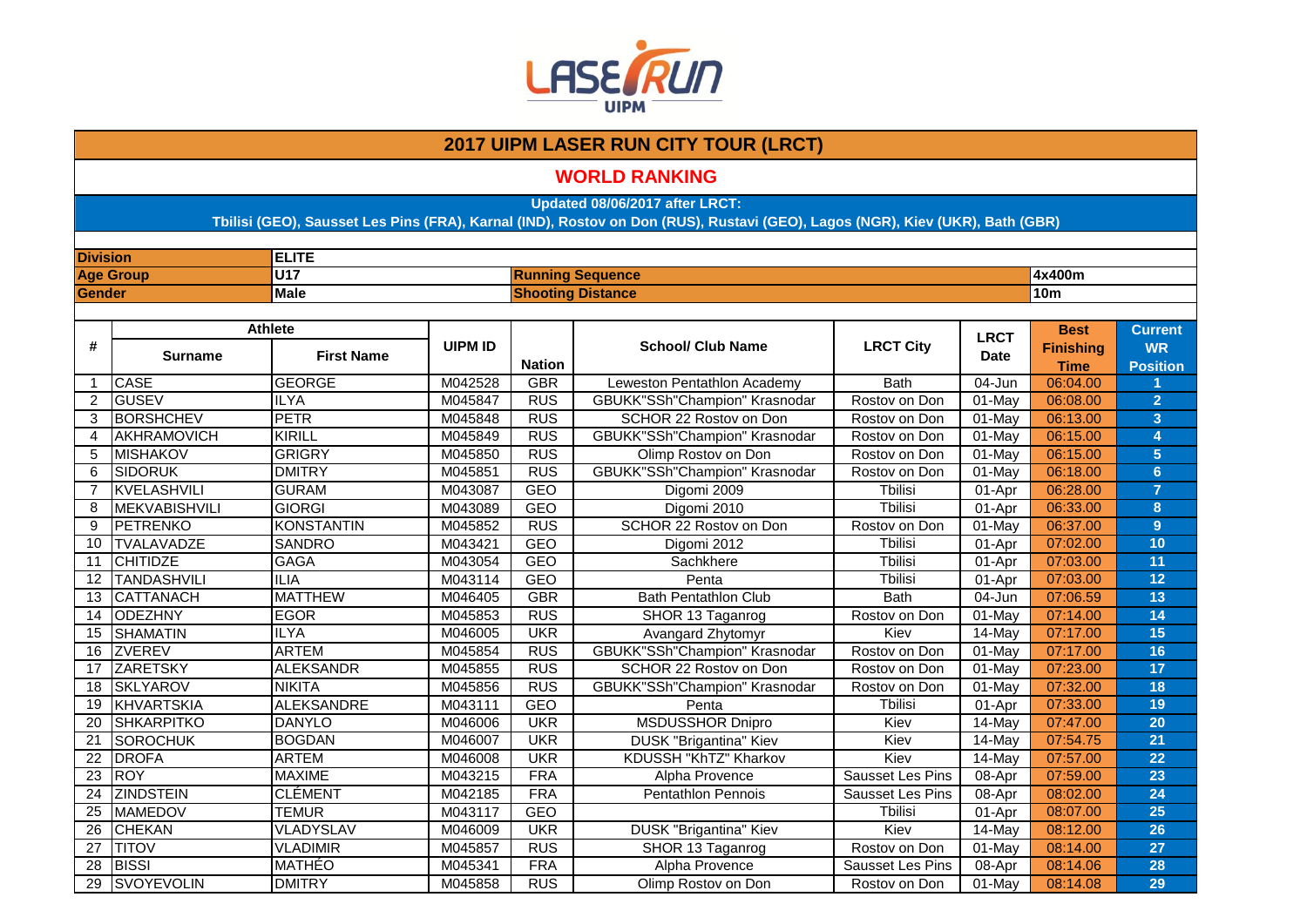| 30              | KASHIN               | ALEKSANDR        | M045859 | <b>RUS</b> | <b>BKKK B/Kalitva</b>         | Rostov on Don    | 01-May    | 08:15.00 | 30 |
|-----------------|----------------------|------------------|---------|------------|-------------------------------|------------------|-----------|----------|----|
| 31              | <b>REKHVIASHVILI</b> | <b>GIORGI</b>    | M043419 | GEO        | Digomi 2011                   | Tbilisi          | 01-Apr    | 08:15.00 | 31 |
| 32              | MASHKOVSKYI          | <b>ROMAN</b>     | M046010 | <b>UKR</b> | Avangard Zhytomyr             | Kiev             | 14-May    | 08:17.00 | 32 |
| 33              | <b>BONDAR</b>        | <b>ALEKSEY</b>   | M045860 | <b>RUS</b> | <b>GBOU RO OKKK Orlovskii</b> | Rostov on Don    | 01-May    | 08:19.00 | 33 |
| $\overline{34}$ | <b>MARTIN</b>        | <b>ERWAN</b>     | M045342 | <b>FRA</b> | <b>AUC Aix en Provence</b>    | Sausset Les Pins | 08-Apr    | 08:19.18 | 34 |
| 35              | <b>MONEGER</b>       | <b>EWAN</b>      | M045343 | <b>FRA</b> | St Max Penta                  | Sausset Les Pins | 08-Apr    | 08:20.13 | 35 |
| 36              | <b>LEONCHIK</b>      | <b>STANISLAV</b> | M045861 | <b>RUS</b> | SCHOR 22 Rostov on Don        | Rostov on Don    | 01-May    | 08:23.00 | 36 |
| 37              | QESANASHVILI         | LUKA             | M044746 | <b>GEO</b> | Digomi 2013                   | Tbilisi          | 01-Apr    | 08:28.00 | 37 |
| 38              | <b>FILATOV</b>       | <b>ILYA</b>      | M045862 | <b>RUS</b> | SCHOR 22 Rostov on Don        | Rostov on Don    | 01-May    | 08:32.00 | 38 |
| 39              | <b>MOROZOV</b>       | <b>IVAN</b>      | M045863 | <b>RUS</b> | SCHOR 22 Rostov on Don        | Rostov on Don    | 01-May    | 08:35.00 | 39 |
| 40              | <b>ODYNTSOV</b>      | <b>IAN</b>       | M046011 | <b>UKR</b> | <b>MSDUSSHOR Dnipro</b>       | Kiev             | 14-May    | 08:42.00 | 40 |
| 41              | <b>IAKOVLEV</b>      | LEONID           | M046012 | <b>UKR</b> | MSDUSSHOR Dnipro              | Kiev             | 14-May    | 08:42.00 | 41 |
| 42              | GRDANYAN             | <b>DMITRY</b>    | M045864 | <b>RUS</b> | SCHOR 22 Rostov on Don        | Rostov on Don    | 01-May    | 08:44.00 | 42 |
| 43              | <b>BUKHOV</b>        | VLADYSLAV        | M046013 | <b>UKR</b> | DUSSH Nº1 Kiev                | Kiev             | 14-May    | 08:46.00 | 43 |
| 44              | <b>TOUIMAR</b>       | ABDERHAMANE      | M045344 | <b>FRA</b> | AUC Aix en Provence           | Sausset Les Pins | 08-Apr    | 08:46.18 | 44 |
| 45              | <b>PRIZ</b>          | KIRILL           | M045865 | <b>RUS</b> | <b>GBOU RO SHKKK</b>          | Rostov on Don    | $01$ -May | 08:48.00 | 45 |
| 46              | <b>VOLKOV</b>        | <b>ANDREY</b>    | M045866 | <b>RUS</b> | <b>GBOU RO OKKK Orlovskii</b> | Rostov on Don    | 01-May    | 08:52.00 | 46 |
| 47              | <b>KOSTYICHUK</b>    | <b>OLEKSII</b>   | M046014 | <b>UKR</b> | <b>DUSK "Brigantina" Kiev</b> | Kiev             | 14-May    | 08:53.00 | 47 |
| 48              | <b>LINNYK</b>        | <b>ILLYA</b>     | M046015 | <b>UKR</b> | DUSSH Nº1 Kiev                | Kiev             | 14-May    | 08:58.00 | 48 |
| 49              | <b>DARBAIDZE</b>     | <b>SHALVA</b>    | M044792 | GEO        | Chiatura                      |                  |           | 08:58.00 | 49 |
| 50              | <b>CLARET</b>        | <b>NATHAN</b>    | M045345 | <b>FRA</b> | Alpha Provence                | Sausset Les Pins | 08-Apr    | 08:58.02 | 50 |
| 51              | <b>KARPELYANSKY</b>  | <b>DMITRY</b>    | M045867 | <b>RUS</b> | <b>BKKK B/Kalitva</b>         | Rostov on Don    | 01-May    | 09:02.00 | 51 |
| 52              | <b>KOCHIASHVILI</b>  | <b>NIKA</b>      | M043076 | <b>GEO</b> | Rustavi                       | Rustavi          | 06-May    | 09:03.55 | 52 |
| 53              | DEMETRASHVILI        | <b>LASHA</b>     | M045202 | <b>GEO</b> | Sachkhere                     | Rustavi          | 06-May    | 09:03.63 | 53 |
| 54              | <b>FILIMONOV</b>     | <b>ALEKSANDR</b> | M045868 | <b>RUS</b> | SHOR 13 Taganrog              | Rostov on Don    | 01-May    | 09:04.00 | 54 |
| 55              | <b>KSOVRELI</b>      | <b>GIORGI</b>    | M044758 | GEO        | Olimpic                       | Tbilisi          | 01-Apr    | 09:07.00 | 55 |
| 56              | <b>ZHALNIN</b>       | <b>DMITRY</b>    | M045869 | <b>RUS</b> | SHOR 13 Taganrog              | Rostov on Don    | 01-May    | 09:09.00 | 56 |
| 57              | <b>HOUILLIEZ</b>     | <b>ARTHUR</b>    | M045346 | <b>FRA</b> | St Max Penta                  | Sausset Les Pins | 08-Apr    | 09:09.09 | 57 |
| 58              | <b>BENNETT</b>       | <b>LUCAS</b>     | M041932 | <b>GBR</b> | West Mids Pentathlon          | <b>Bath</b>      | 04-Jun    | 09:11.19 | 58 |
| 59              | ANANIASHVILI         | <b>MIKHEIL</b>   | M045194 | <b>GEO</b> | Gori                          | Rustavi          | 06-May    | 09:13.64 | 59 |
| 60              | <b>LOMIDZE</b>       | <b>NIKOLOZ</b>   | M044761 | GEO        | Olimpic                       | Tbilisi          | 01-Apr    | 09:16.00 | 60 |
| 61              | <b>BABICI</b>        | <b>DANIEL</b>    | M045347 | <b>FRA</b> | <b>AUC</b> Aix en Provence    | Sausset Les Pins | 08-Apr    | 09:20.45 | 61 |
| 62              | <b>GERARD</b>        | <b>MATÉO</b>     | M045348 | <b>FRA</b> | Alpha Provence                | Sausset Les Pins | 08-Apr    | 09:20.45 | 62 |
| 63              | <b>MOORE</b>         | <b>JAMES</b>     | M046409 | <b>GBR</b> | Wells Cathedral               | <b>Bath</b>      | 04-Jun    | 09:22.85 | 63 |
| 64              | <b>BEZMOGORYCHNY</b> | <b>DMITRY</b>    | M045870 | <b>RUS</b> | <b>GBOU RO OKKK Orlovskii</b> | Rostov on Don    | 01-May    | 09:25.00 | 64 |
| 65              | <b>FORTE</b>         | <b>EVAN</b>      | M045349 | <b>FRA</b> | AUC Aix en Provence           | Sausset Les Pins | 08-Apr    | 09:25.48 | 65 |
| 66              | <b>PONOMAREV</b>     | <b>EGOR</b>      | M045871 | <b>RUS</b> | <b>BKKK B/Kalitva</b>         | Rostov on Don    | 01-May    | 09:34.00 | 66 |
| 67              | <b>OMAROVI</b>       | <b>SHALVA</b>    | M045191 | <b>GEO</b> | Olimpic                       | Tbilisi          | 01-Apr    | 09:35.00 | 67 |
| 68              | <b>KOLESNICHENKO</b> | <b>ANDREY</b>    | M045872 | <b>RUS</b> | <b>GBOU RO OKKK</b>           | Rostov on Don    | 01-May    | 09:40.00 | 68 |
| 69              | MAISURADZE           | MIKHEIL          | M045192 | GEO        | Gori                          | Tbilisi          | 01-Apr    | 09:43.00 | 69 |
| 70              | <b>TAVADZE</b>       | <b>GIORGI</b>    | M045193 | GEO        | Gori                          | Tbilisi          | 01-Apr    | 09:49.00 | 70 |
| 71              | <b>CHADUNELI</b>     | <b>TARIEL</b>    | M045671 | GEO        | Rustavi                       | Rustavi          | 06-May    | 09:49.37 | 71 |
| 72              | <b>EPISKOPOSIAN</b>  | <b>ARMAN</b>     | M045672 | <b>ARM</b> |                               | Rustavi          | 06-May    | 09:54.63 | 72 |
| 73              | GRIGALASHVILI        | LASHA            | M045195 | GEO        | Olimpic                       | Tbilisi          | 01-Apr    | 09:55.00 | 73 |
| 74              | <b>SKLYAROV</b>      | MIKHAIL          | M045873 | <b>RUS</b> | SHOR 13 Taganrog              | Rostov on Don    | 01-May    | 09:59.00 | 74 |
| 75              | <b>QAJAIA</b>        | <b>ZURAB</b>     | M045196 | GEO        | Olimp                         | Tbilisi          | 01-Apr    | 09:59.00 | 75 |
| 76              | MAKHARADZE           | <b>ZURIKO</b>    | M045197 | GEO        | Adjara MPTF                   | Tbilisi          | 01-Apr    | 10:04.00 | 76 |
| 77              | KUSHELEVSKY          | <b>ROMAN</b>     | M045874 | RUS        | <b>GBOU RO OKKK Orlovskii</b> | Rostov on Don    | 01-May    | 10:05.00 | 77 |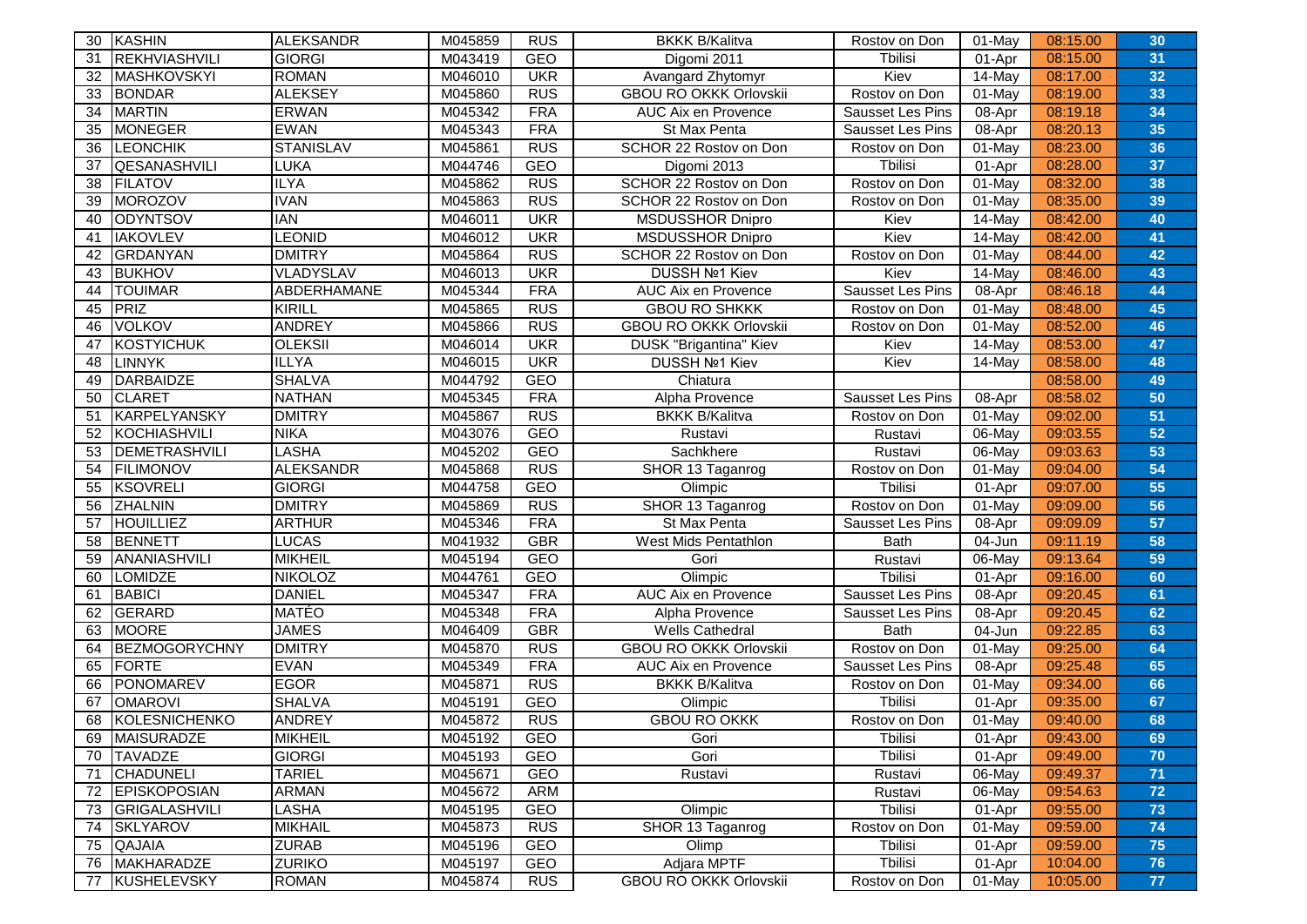| <b>GAMGEBELI</b><br>78     | <b>GAGA</b>         | M045198 | GEO              | Sachkhere                       | Tbilisi       | 01-Apr | 10:06.00 | 78  |
|----------------------------|---------------------|---------|------------------|---------------------------------|---------------|--------|----------|-----|
| <b>LINNIK</b><br>79        | <b>YURY</b>         | M045875 | <b>RUS</b>       | <b>BKKK B/Kalitva</b>           | Rostov on Don | 01-May | 10:08.00 | 79  |
| <b>NOZADZE</b><br>80       | <b>GIORGI</b>       | M045199 | GEO              | Sachkhere                       | Tbilisi       | 01-Apr | 10:08.00 | 80  |
| <b>GORBATKO</b><br>81      | <b>ALEKSANDR</b>    | M045876 | <b>RUS</b>       | SCHOR 22 Rostov on Don          | Rostov on Don | 01-May | 10:11.00 | 81  |
| <b>KIRPICHNIKOV</b><br>82  | <b>NIKITA</b>       | M045877 | <b>RUS</b>       | <b>BKKK B/Kalitva</b>           | Rostov on Don | 01-May | 10:17.00 | 82  |
| <b>KLIMENISHCHEV</b><br>83 | <b>ROSTISLAV</b>    | M045878 | <b>RUS</b>       | <b>GBOU RO SHKKK Shakhty</b>    | Rostov on Don | 01-May | 10:21.00 | 83  |
| <b>TSUKHIASHVILI</b><br>84 | <b>NIKA</b>         | M045200 | GEO              | Sachkhere                       | Tbilisi       | 01-Apr | 10:25.00 | 84  |
| <b>LYAPCHENKO</b><br>85    | <b>SERGEY</b>       | M045879 | <b>RUS</b>       | SCHOR 22 Rostov on Don          | Rostov on Don | 01-May | 10:32.00 | 85  |
| <b>OSIPOV</b><br>86        | <b>ALEKSANDR</b>    | M045880 | <b>RUS</b>       | <b>GBOU RO SHKKK Shakhty</b>    | Rostov on Don | 01-May | 10:34.00 | 86  |
| <b>BERIDZE</b><br>87       | <b>ANRI</b>         | M045201 | GEO              | Sachkhere                       | Tbilisi       | 01-Apr | 10:40.00 | 87  |
| <b>GADETSKY</b><br>88      | <b>ANTON</b>        | M045881 | RUS              | GBUKK"SSh"Champion" Krasnodar   | Rostov on Don | 01-May | 10:45.00 | 88  |
| 89<br><b>RUDENKO</b>       | <b>MYKOLA</b>       | M046016 | <b>UKR</b>       | DUSSH Nº1 Kiev                  | Kiev          | 14-May | 10:48.00 | 89  |
| 90<br><b>PIVOVAR</b>       | <b>ARTUR</b>        | M046017 | <b>UKR</b>       | <b>DUSK "Brigantina" Kiev</b>   | Kiev          | 14-May | 10:50.00 | 90  |
| <b>OSIPOV</b><br>91        | <b>OLEKSANDR</b>    | M046018 | <b>UKR</b>       | DUSSH Nº1 Kiev                  | Kiev          | 14-May | 10:52.00 | 91  |
| <b>SHUKLA</b><br>92        | <b>OJAS</b>         | M045576 | <b>IND</b>       |                                 | Karnal        | 09-Apr | 10:56.29 | 92  |
| <b>KUMAR</b><br>93         | <b>ROHIT</b>        | M045577 | <b>IND</b>       |                                 | Karnal        | 09-Apr | 10:57.08 | 93  |
| <b>DREY</b><br>94          | <b>KIRILL</b>       | M045882 | RUS              | <b>DKKK Novocherkassk</b>       | Rostov on Don | 01-May | 11:02.00 | 94  |
| 95                         | <b>MOHIT</b>        |         | <b>IND</b>       |                                 | Karnal        | 09-Apr | 11:18.25 | 95  |
| <b>VICTOR</b><br>96        | <b>B. JOHN</b>      | M045578 | $\overline{IND}$ |                                 | Karnal        | 09-Apr | 11:18.42 | 96  |
| <b>OSTANKOV</b><br>97      | <b>ILYA</b>         | M045883 | <b>RUS</b>       | SCHOR 22 Rostov on Don          | Rostov on Don | 01-May | 11:21.00 | 97  |
| 98<br><b>KOCHUKOV</b>      | <b>STEPAN</b>       | M045884 | <b>RUS</b>       | <b>DKKK Novocherkassk</b>       | Rostov on Don | 01-May | 11:25.00 | 98  |
| 99                         | <b>VIKUL</b>        |         | <b>IND</b>       |                                 | Karnal        | 09-Apr | 11:49.34 | 99  |
| <b>KHARRA</b><br>100       | <b>MAHIM KUMAR</b>  | M045579 | $\overline{IND}$ |                                 | Karnal        | 09-Apr | 11:51.21 | 100 |
| <b>ROMANYUK</b><br>101     | <b>NIKOLAY</b>      | M045885 | <b>RUS</b>       | SCHOR 22 Rostov on Don          | Rostov on Don | 01-May | 11:54.00 | 101 |
| <b>OKORO</b><br>102        | <b>MARO</b>         | M046221 | <b>NGR</b>       | Helen Queensly Sch Magbon       | Lagos         | 06-May | 12:19.20 | 102 |
| <b>KUMAR</b><br>103        | A. ASLESH           | M045580 | <b>IND</b>       |                                 | Karnal        | 09-Apr | 12:20.36 | 103 |
| <b>HAMMED</b><br>104       | <b>AKEEM</b>        | M046222 | <b>NGR</b>       | ljeshatedo Nur Sch              | Lagos         | 06-May | 12:25.11 | 104 |
| <b>ODUTEYE</b><br>105      | <b>JOHN</b>         | M046223 | <b>NGR</b>       | <b>Biney Mem Mushin</b>         | Lagos         | 06-May | 12:26.45 | 105 |
| SINGH<br>106               | <b>NAVDEEP</b>      | M045581 | <b>IND</b>       |                                 | Karnal        | 09-Apr | 12:29.25 | 106 |
| <b>SAHEED</b><br>107       | <b>AJIDE</b>        | M046224 | <b>NGR</b>       | Loal Authority Nur Pry          | Lagos         | 06-May | 12:30.40 | 107 |
| <b>CHANDRA RAO</b><br>108  | V J UMESH           | M045582 | $\overline{IND}$ |                                 | Karnal        | 09-Apr | 12:32.24 | 108 |
| <b>SAHLOT</b><br>109       | <b>SANSKAR</b>      | M045583 | <b>IND</b>       |                                 | Karnal        | 09-Apr | 12:32.44 | 109 |
| 110<br>FRANK               | <b>MIRACLE</b>      | M046225 | <b>NGR</b>       | <b>Excel Global Academy</b>     | Lagos         | 06-May | 12:33.20 | 110 |
| <b>KASHYAP</b><br>111      | K. NITIN            | M045584 | <b>IND</b>       |                                 | Karnal        | 09-Apr | 12:34.04 | 111 |
| 112<br><b>JIMOH</b>        | <b>TAOFEEK</b>      | M046226 | <b>NGR</b>       | Oke Odo                         | Lagos         | 06-May | 12:35.48 | 112 |
| <b>JOSEPH</b><br>113       | <b>SUCCESS</b>      | M046227 | <b>NGR</b>       | Sunshine Club                   | Lagos         | 06-May | 12:38.51 | 113 |
| ADEDEJI<br>114             | <b>JUBRIL</b>       | M046228 | <b>NGR</b>       | Eko Boys High                   | Lagos         | 06-May | 12:50.15 | 114 |
| ABIODUN<br>115             | <b>BOLU</b>         | M046229 | <b>NGR</b>       | Ilupeju Grammer Jnr High School | Lagos         | 06-May | 12:55.48 | 115 |
| 116 KASYAP                 | <b>RITVIK</b>       | M045585 | $\overline{IND}$ |                                 | Karnal        | 09-Apr | 12:57.40 | 116 |
| 117 OLANIYAN               | <b>MOSHOOD</b>      | M046230 | <b>NGR</b>       | Eko Boys High Scool             | Lagos         | 06-May | 12:59.28 | 117 |
| <b>JONATHAN</b><br>118     | <b>VICTOR</b>       | M046231 | <b>NGR</b>       | Alaafia Nur Pry                 | Lagos         | 06-May | 13:00.10 | 118 |
| 119                        | <b>DEEPAK</b>       |         | <b>IND</b>       |                                 | Karnal        | 09-Apr | 13:16.10 | 119 |
| 120                        | <b>MOHD ANAS</b>    |         | $\overline{IND}$ |                                 | Karnal        | 09-Apr | 14:02.18 | 120 |
| <b>CHAUDHARY</b><br>121    | <b>ROHIT KUMAR</b>  | M045586 | <b>IND</b>       |                                 | Karnal        | 09-Apr | 15:09.24 | 121 |
| 122                        | <b>PIYUSH</b>       |         | <b>IND</b>       |                                 | Karnal        | 09-Apr | 16:20.45 | 122 |
| 123 BORUGADDA              | <b>PREM KUMAR</b>   | M045587 | <b>IND</b>       |                                 | Karnal        | 09-Apr | 18:20.16 | 123 |
| 124 BONDADA                | <b>NAVEEN KUNAR</b> | M045588 | <b>IND</b>       |                                 | Karnal        | 09-Apr | 18:21.49 | 124 |
| 125 CHHATWAL               | PRABHDEEP           | M045589 | <b>IND</b>       |                                 | Karnal        | 09-Apr | 19:45.41 | 125 |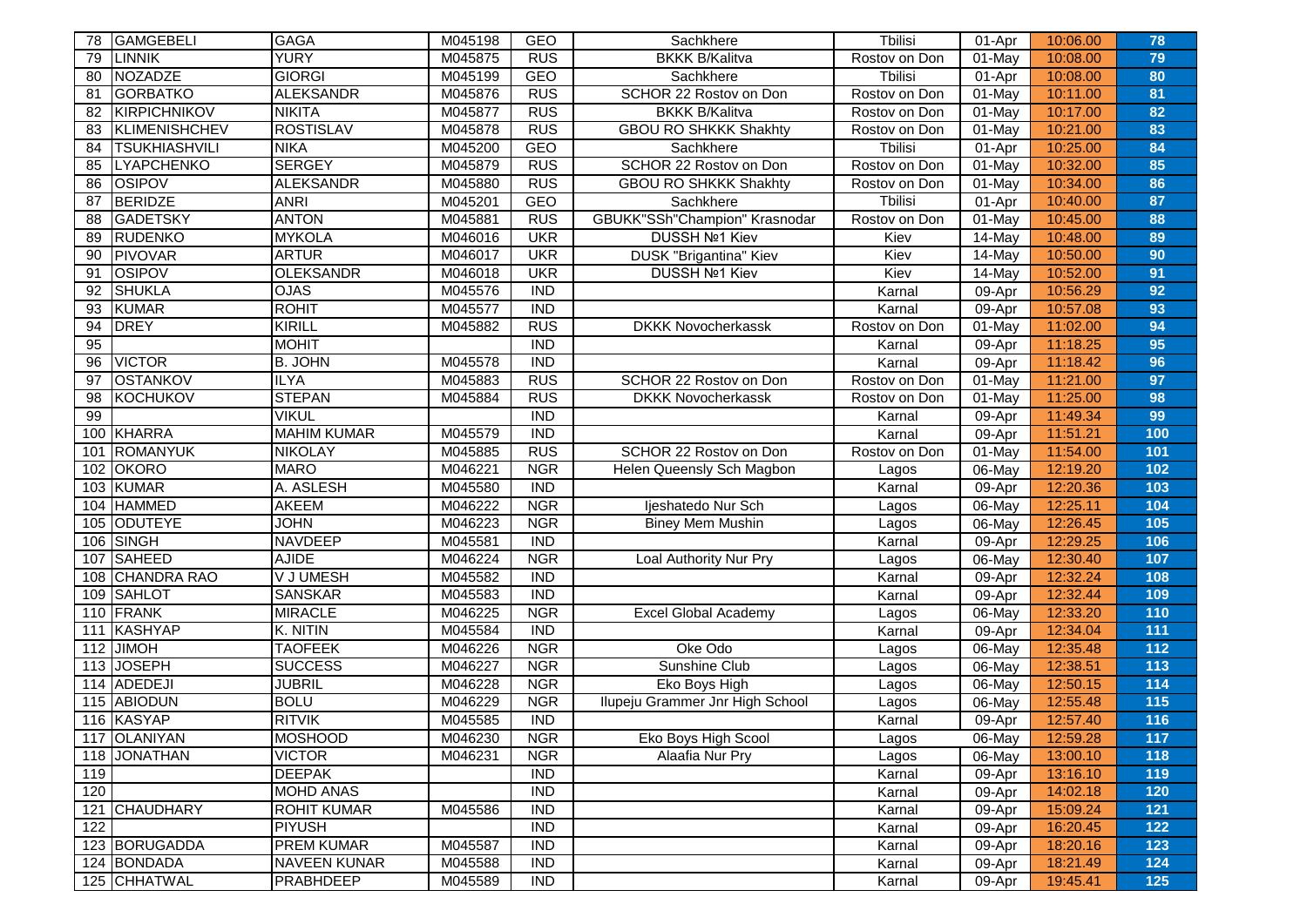| 126              |            | <b>ABHISHEK</b>                |          | <b>IND</b> | Karnal | 09-Apr | 19:46.46 | 126 |
|------------------|------------|--------------------------------|----------|------------|--------|--------|----------|-----|
|                  | 127 ISINGH | <b>ARSHDEEP</b>                | M045590  | <b>IND</b> | Karnal | 09-Apr | 19:49.34 | 127 |
|                  | 128 SAROHA | <b>AYUSH</b>                   | VI045591 | <b>IND</b> | Karnal | 09-Apr | 19:51.46 | 128 |
|                  | 129 KAJAL  | IDEV                           | VI045592 | <b>IND</b> | Karnal | 09-Apr | 19:51.58 | 129 |
| 130 <sub>1</sub> |            | <b>IGOSA RUTVIJ HITESHGIRI</b> |          | <b>IND</b> | Karnal | 09-Apr | 19:53.12 | 130 |
|                  | 131 SINGH  | <b>IJASKIRAT</b>               | VI045593 | <b>IND</b> | Karnal | 09-Apr | 19:54.49 | 131 |
|                  | 132 JALWAL | <b>ISIDDARTH PRAVEEN K</b>     | M045594  | <b>IND</b> | Karnal | 09-Apr | 19:55.31 | 132 |
| 133              |            | <b>VIPUL</b>                   |          | <b>IND</b> | Karnal | 09-Apr | 19:57.12 | 133 |
| 134              |            | <b>IDEEPAK</b>                 |          | <b>IND</b> | Karnal | 09-Apr | 19:57.49 | 134 |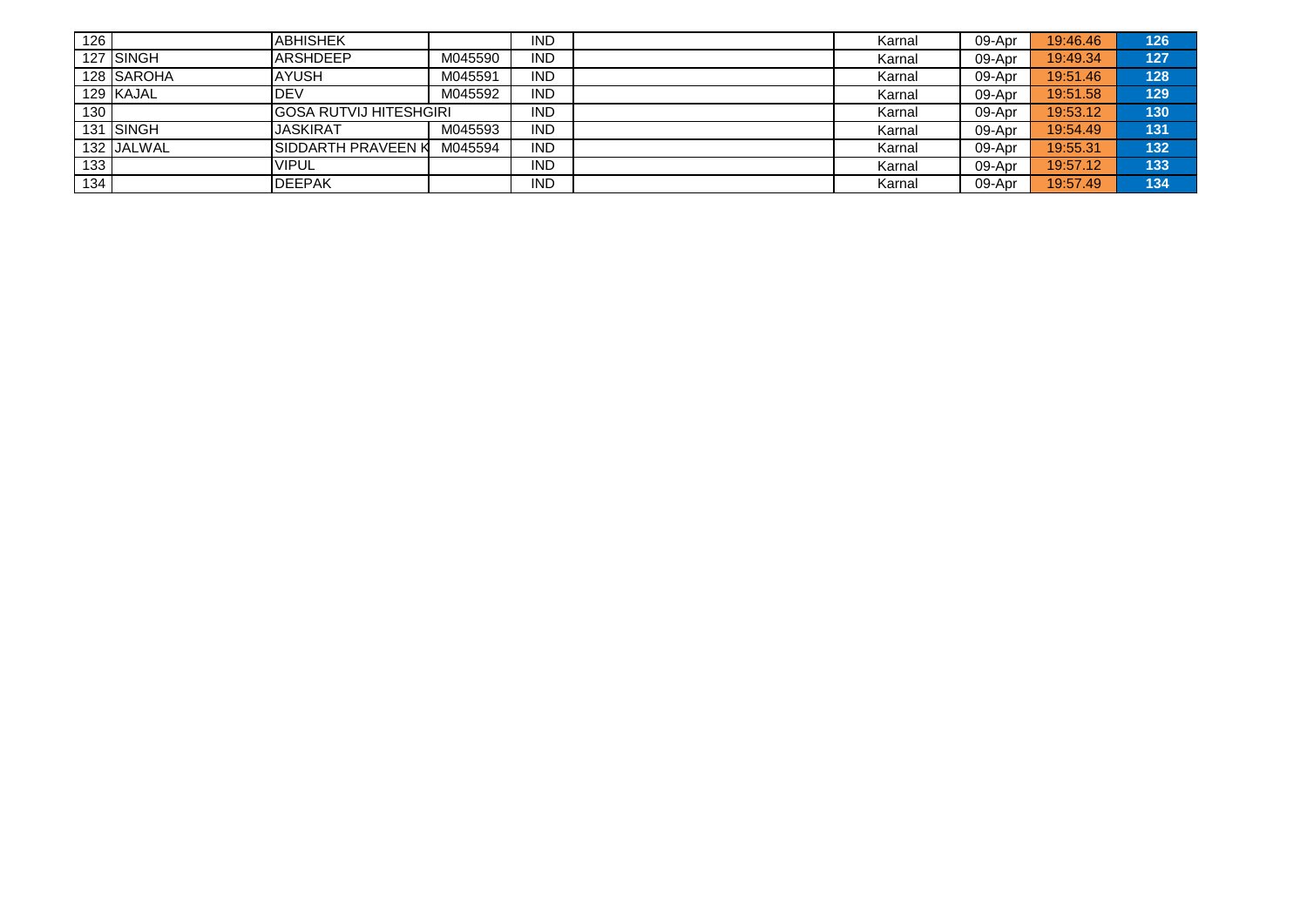

**WORLD RANKING**

**Updated 08/06/2017 after LRCT:**

| <b>Division</b> |                     | <b>ELITE</b>      |                |                  |                                |                         |             |                  |                         |
|-----------------|---------------------|-------------------|----------------|------------------|--------------------------------|-------------------------|-------------|------------------|-------------------------|
|                 | <b>Age Group</b>    | U19               |                |                  | <b>Running Sequence</b>        |                         |             | 4x800m           |                         |
| Gender          |                     | <b>Female</b>     |                |                  | <b>Shooting Distance</b>       |                         |             | 10 <sub>m</sub>  |                         |
|                 |                     |                   |                |                  |                                |                         |             |                  |                         |
|                 |                     | <b>Athlete</b>    |                |                  |                                |                         | <b>LRCT</b> | <b>Best</b>      | <b>Current</b>          |
| #               | <b>Surname</b>      | <b>First Name</b> | <b>UIPM ID</b> |                  | <b>School/ Club Name</b>       | <b>LRCT City</b>        | <b>Date</b> | <b>Finishing</b> | <b>WR</b>               |
|                 |                     |                   |                | <b>Nation</b>    |                                |                         |             | <b>Time</b>      | <b>Position</b>         |
| $\mathbf{1}$    | VALAYEVA            | <b>ARINA</b>      | W041954        | <b>RUS</b>       | SDYSCHOR KS & SP St.Petersburg | Rostov on Don           | 01-May      | 12:36.00         |                         |
| $\overline{2}$  | <b>SELIVERSTOVA</b> | <b>ARINA</b>      | W045914        | <b>RUS</b>       | Olimp Rostov on Don            | Rostov on Don           | 01-May      | 12:54.00         | $\overline{2}$          |
| 3               | <b>COLE</b>         | <b>CHARLOTTE</b>  | W042134        | <b>GBR</b>       | North Kent MPC                 | <b>Bath</b>             | 04-Jun      | 13:37.12         | $\overline{3}$          |
| $\overline{4}$  | <b>MITCHELL</b>     | <b>GEORGINA</b>   | W044438        | <b>GBR</b>       | <b>Plymouth College</b>        | <b>Bath</b>             | 04-Jun      | 13:40.20         | $\overline{4}$          |
| 5               | <b>SUTTON</b>       | <b>JESSICA</b>    | W041483        | <b>GBR</b>       | Hartpury Academy MPC           | <b>Bath</b>             | $04 - Jun$  | 13:53.72         | $\overline{5}$          |
| 6               | <b>MATHOT</b>       | CARLA             | W042184        | <b>FRA</b>       | Pentathlon Pennois             | Sausset Les Pins        | 08-Apr      | 13:59.56         | $6\phantom{1}$          |
| $\overline{7}$  | <b>TCHITADZE</b>    | <b>KRISTINA</b>   | W043045        | <b>GEO</b>       | Penta                          | <b>Thilisi</b>          | 03-Apr      | 14:10.00         | $\overline{7}$          |
| 8               | <b>BOUSFIELD</b>    | <b>ALEXANDRA</b>  | W042132        | <b>GBR</b>       | Dacouram MPC                   | <b>Bath</b>             | 04-Jun      | 14:18.92         | $\overline{\mathbf{8}}$ |
| 9               | <b>PIERRAT</b>      | <b>LISA</b>       | W045362        | <b>FRA</b>       | St Max Penta                   | Sausset Les Pins        | 08-Apr      | 14:24.58         | $\overline{9}$          |
| 10              | <b>BARTCZAK</b>     | <b>PAULINE</b>    | W042896        | <b>FRA</b>       | <b>US Font Romeu</b>           | Sausset Les Pins        | 08-Apr      | 14:41.59         | 10                      |
| 11              | LOPATKINA           | <b>DARYA</b>      | W045451        | <b>RUS</b>       | SCHOR 22 Rostov on Don         | Rostov on Don           | 01-May      | 15:05.00         | 11                      |
| 12              | ABRAMIDZE           | <b>MARIAM</b>     | W045210        | <b>GEO</b>       | Gori                           | Tbilisi                 | 03-Apr      | 15:12.00         | 12                      |
| 13              | <b>MSHVILDADZE</b>  | <b>IZA</b>        | W045211        | <b>GEO</b>       | Gori                           | Tbilisi                 | 03-Apr      | 15:42.00         | 13                      |
| 14              | LEWIS               | <b>BETHAN</b>     | W046411        | <b>GBR</b>       | <b>Brock Western</b>           | <b>Bath</b>             | 04-Jun      | 15:55.63         | 14                      |
| 15              | <b>LIVINGSTONE</b>  | <b>EMMA</b>       | W041481        | <b>GBR</b>       | Whitcliffe                     | <b>Bath</b>             | 04-Jun      | 16:09.29         | 15                      |
| 16              | ZEGARDELI           | <b>NINI</b>       | W045212        | <b>GEO</b>       | Gori                           | <b>Thilisi</b>          | 03-Apr      | 16:12.00         | 16                      |
| 17              | <b>SHERBORNE</b>    | <b>HANNAH</b>     | W046413        | <b>GBR</b>       | <b>Canford School</b>          | <b>Bath</b>             | 04-Jun      | 16:20.11         | 17                      |
| 18              | <b>CHYZHOVA</b>     | <b>ANASTASIIA</b> | W045934        | <b>UKR</b>       | <b>COP Kiev</b>                | Kiev                    | $14$ -May   | 16:30.00         | 18                      |
| 19              | <b>GORENCHUK</b>    | <b>OLEKSANDRA</b> | W045935        | <b>UKR</b>       | Avangard Zhytomyr              | Kiev                    | 14-May      | 16:31.00         | 19                      |
| 20              | <b>URBANOVICH</b>   | <b>EVGENIYA</b>   | W045915        | <b>RUS</b>       | SHOR 13 Taganrog               | Rostov on Don           | 01-May      | 17:15.00         | 20                      |
| 21              | <b>GONCHARENKO</b>  | <b>IRYNA</b>      | W045936        | <b>UKR</b>       | Avangard Zhytomyr              | Kiev                    | 14-May      | 17:22.00         | 21                      |
| 22              | <b>BOICHENIUK</b>   | <b>IRYNA</b>      | W045937        | <b>UKR</b>       | DUSSH Nº1 Kiev                 | Kiev                    | 14-May      | 18:16.00         | 22                      |
| 23              | <b>SHEKHAWAT</b>    | <b>JAYA</b>       | W045514        | $\overline{IND}$ |                                | Karnal                  | 09-Apr      | 20:02.00         | 23                      |
| $\overline{24}$ | <b>ROUX</b>         | <b>GLADYS</b>     | W045363        | <b>FRA</b>       | <b>ASPTT Manosque</b>          | Sausset Les Pins        | 08-Apr      | 20:53.02         | 24                      |
| 25              | <b>BALTHAZARD</b>   | <b>AMANDINE</b>   | W045364        | <b>FRA</b>       | <b>Pentathlon Pennois</b>      | <b>Sausset Les Pins</b> | 08-Apr      | 21:18.51         | 25                      |
| 26              |                     | <b>RACHNA</b>     |                | <b>IND</b>       |                                | Karnal                  | 09-Apr      | 27:56.00         | 26                      |
| 27              | <b>MOKARA</b>       | <b>REVATHI</b>    | W045515        | <b>IND</b>       |                                | Karnal                  | 09-Apr      | 28:03.00         | 27                      |
| 28              |                     | <b>MONA</b>       |                | <b>IND</b>       |                                | Karnal                  | 09-Apr      | 28:41.00         | 28                      |
| 29              |                     | <b>AMRITA</b>     |                | $\overline{IND}$ |                                | Karnal                  | 09-Apr      | 30:53.00         | 29                      |
| 30              |                     | <b>POOJA</b>      |                | <b>IND</b>       |                                | Karnal                  | 09-Apr      | 35:42.00         | 30                      |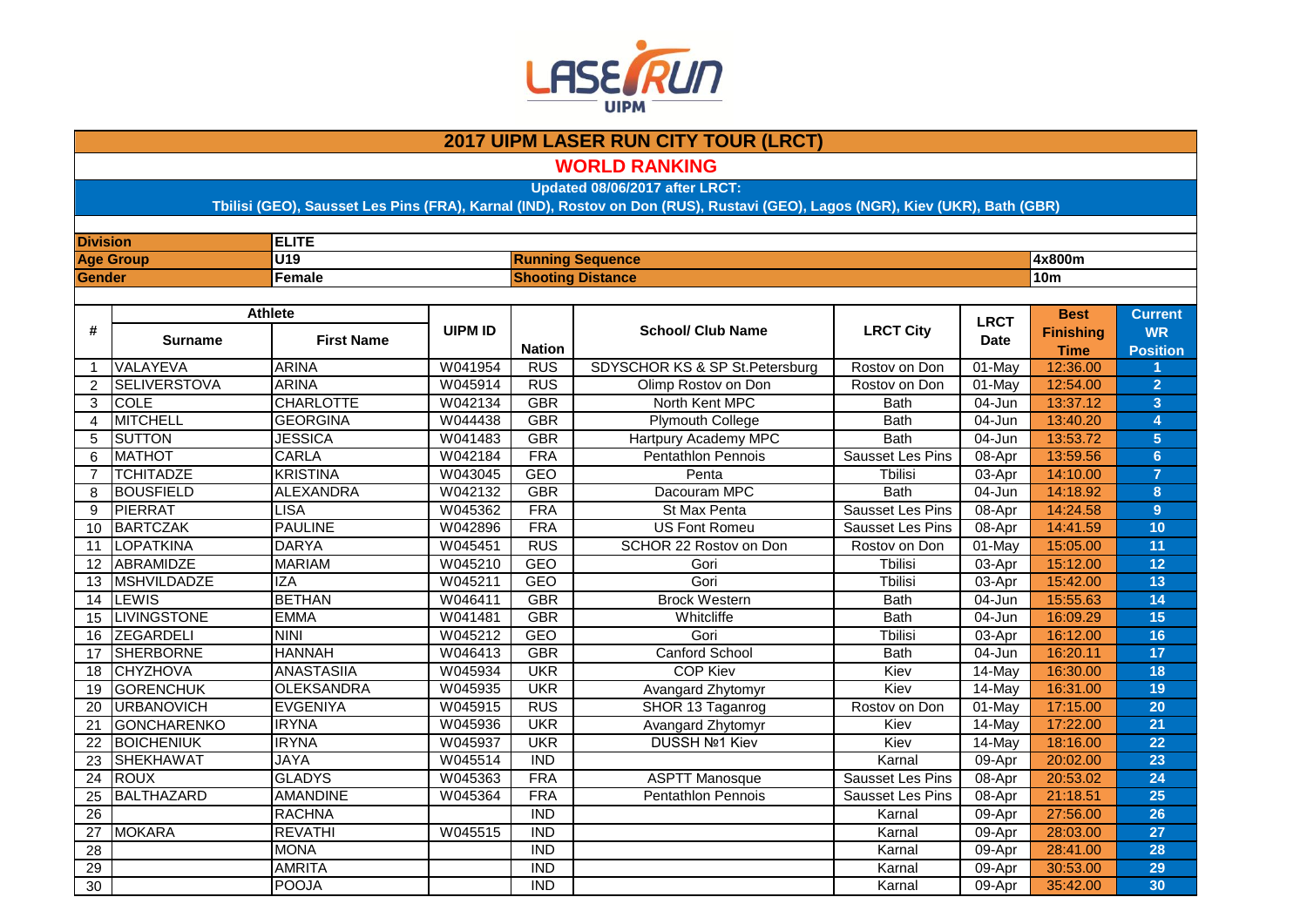

### **WORLD RANKING**

**Updated 08/06/2017 after LRCT:**

| <b>Division</b> |                   | <b>ELITE</b>      |                |                          |                               |                         |                      |                  |                 |
|-----------------|-------------------|-------------------|----------------|--------------------------|-------------------------------|-------------------------|----------------------|------------------|-----------------|
|                 | <b>Age Group</b>  | U <sub>19</sub>   |                |                          | <b>Running Sequence</b>       |                         |                      | 4x800m           |                 |
| <b>Gender</b>   |                   | <b>Male</b>       |                | <b>Shooting Distance</b> |                               |                         |                      | 10 <sub>m</sub>  |                 |
|                 |                   |                   |                |                          |                               |                         |                      |                  |                 |
|                 |                   | <b>Athlete</b>    |                |                          |                               |                         | <b>LRCT</b>          | <b>Best</b>      | <b>Current</b>  |
| #               | <b>Surname</b>    | <b>First Name</b> | <b>UIPM ID</b> |                          | <b>School/ Club Name</b>      | <b>LRCT City</b>        | <b>Date</b>          | <b>Finishing</b> | <b>WR</b>       |
|                 |                   |                   |                | <b>Nation</b>            |                               |                         |                      | <b>Time</b>      | <b>Position</b> |
| $\mathbf{1}$    | <b>JAVAKHIA</b>   | <b>GIORGI</b>     | M043110        | <b>GEO</b>               | Penta                         | <b>T</b> bilisi         | $01-Apr$             | 11:22.00         |                 |
| $\overline{2}$  | KHIJAKADZE        | <b>GAGA</b>       | M041861        | <b>GEO</b>               | Penta                         | <b>T</b> bilisi         | 01-Apr               | 11:26.00         | $\overline{2}$  |
| 3               | MAGRAKVELIDZE     | <b>DAVIT</b>      | M041456        | <b>GEO</b>               | Penta                         | <b>Thilisi</b>          | 01-Apr               | 11:30.00         | $\overline{3}$  |
| 4               | FLEUROT           | UGO               | M042187        | <b>FRA</b>               | Pentathlon Pennois            | Sausset Les Pins        | 08-Apr               | 12:05.50         | 4               |
| 5               | PERRIER           | <b>MELVIN</b>     | M042190        | <b>FRA</b>               | <b>Pentathlon Pennois</b>     | <b>Sausset Les Pins</b> | 08-Apr               | 12:21.06         | 5               |
| 6               | PERRIER           | <b>KYLIAN</b>     | M042189        | <b>FRA</b>               | <b>Pentathlon Pennois</b>     | Sausset Les Pins        | $08-Apr$             | 12:32.15         | $6\phantom{a}$  |
| $\overline{7}$  | <b>TODADZE</b>    | <b>GIGA</b>       | M043126        | <b>GEO</b>               | Penta                         | Tbilisi                 | $01-Apr$             | 12:35.00         | $\overline{7}$  |
| 8               | PALIANI           | <b>GOGA</b>       | M043394        | <b>GEO</b>               | Olimpic                       | <b>T</b> bilisi         | 01-Apr               | 12:40.00         | 8               |
| 9               | <b>KOLBASENKO</b> | <b>SERGEY</b>     | M045902        | <b>RUS</b>               | RO UOR Rostov on Don          | Rostov on Don           | $01-Mav$             | 12:46.00         | 9 <sup>°</sup>  |
| 10              | <b>RIBEYRON</b>   | <b>JULES</b>      | M042897        | <b>FRA</b>               | St Max Penta                  | Sausset Les Pins        | 08-Apr               | 13:17.40         | 10              |
| 11              | <b>FIRSOV</b>     | <b>PAVEL</b>      | M045903        | RUS                      | SCHOR 22 Rostov on Don        | Rostov on Don           | 01-May               | 13:24.00         | 11              |
| 12              | <b>ZAYTSEV</b>    | <b>DANIIL</b>     | M045904        | <b>RUS</b>               | Olimp Rostov on Don           | Rostov on Don           | $01-Mav$             | 13:36.00         | 12              |
| 13              | <b>MONEGER</b>    | LUCAS             | M043209        | <b>FRA</b>               | St Max Penta                  | Sausset Les Pins        | 08-Apr               | 13:43.25         | 13              |
| 14              | <b>IHNATIEV</b>   | OLEH              | M042378        | <b>UKR</b>               | KDUSSH "KhTZ" Kharkov         | Kiev                    | 14-May               | 13:47.00         | 14              |
| 15              | <b>ZHURBA</b>     | <b>VOLODYMYR</b>  | M045997        | <b>UKR</b>               | Avangard Zhytomyr             | Kiev                    | 14-May               | 13:56.00         | 15              |
| 16              | MATCHAVARIANI     | GIA               | M045213        | <b>GEO</b>               | Sachkhere                     | <b>T</b> bilisi         | 01-Apr               | 14:07.00         | 16              |
| 17              | PATARAIA          | LUKA              | M043081        | <b>GEO</b>               | Rustavi                       | <b>T</b> bilisi         | 01-Apr               | 14:12.00         | 17              |
| 18              | KATSITADZE        | <b>NIKA</b>       | M043042        | <b>GEO</b>               | Sachkhere                     | Tbilisi                 | 01-Apr               | 14:14.00         | 18              |
| 19              | <b>SHELEST</b>    | <b>OLEKSANDR</b>  | M041786        | <b>UKR</b>               | <b>DVUFK-MSDUSSHOR Dnipro</b> | Kiev                    | 14-May               | 14:15.00         | 19              |
| 20              | <b>SHOTIDZE</b>   | <b>NIKA</b>       | M045214        | <b>GEO</b>               | Adjara MPTF                   | <b>Thilisi</b>          | 01-Apr               | 14:21.00         | 20              |
| 21              | <b>MICHEL</b>     | <b>PAUL</b>       | M045357        | <b>FRA</b>               | Alpha Provence                | Sausset Les Pins        | 08-Apr               | 14:22.12         | 21              |
| 22              | DZIRKVADZE        | LASHA             | M045215        | <b>GEO</b>               | Adjara MPTF                   | <b>T</b> bilisi         | 01-Apr               | 14:23.00         | 22              |
| 23              | KHIMICH           | <b>TARAS</b>      | M045998        | <b>UKR</b>               | Avangard Zhytomyr             | Kiev                    | $\overline{14}$ -May | 14:25.00         | 23              |
| 24              | KHOTYNSKYI        | <b>DMYTRO</b>     | M045999        | <b>UKR</b>               | <b>OSHVSM Zhytomyr</b>        | Kiev                    | 14-May               | 14:27.00         | 24              |
| 25              | <b>DUDASHVILI</b> | <b>GIVI</b>       | M045216        | <b>GEO</b>               | Gori                          | <b>T</b> bilisi         | 01-Apr               | 14:28.00         | 25              |
| 26              | <b>SAGAIDAK</b>   | <b>SERGII</b>     | M046000        | <b>UKR</b>               | KDUSSH "KhTZ" Kharkov         | Kiev                    | 14-May               | 14:36.00         | 26              |
| 27              | <b>KULCHENKO</b>  | <b>ALEKSEY</b>    | M045905        | <b>RUS</b>               | <b>GBOU RO OKKK</b>           | Rostov on Don           | $01$ -May            | 14:39.00         | $\overline{27}$ |
| 28              | <b>LISOVYK</b>    | <b>DMYTRO</b>     | M046001        | <b>UKR</b>               | Dinamovets Zhytomyr           | Kiev                    | 14-May               | 14:53.00         | 28              |
| 29              | KONDRATIUK        | <b>DMYTRO</b>     | M041267        | <b>UKR</b>               | <b>OSHVSM Zhytomyr</b>        | Kiev                    | 14-May               | 14:55.00         | 29              |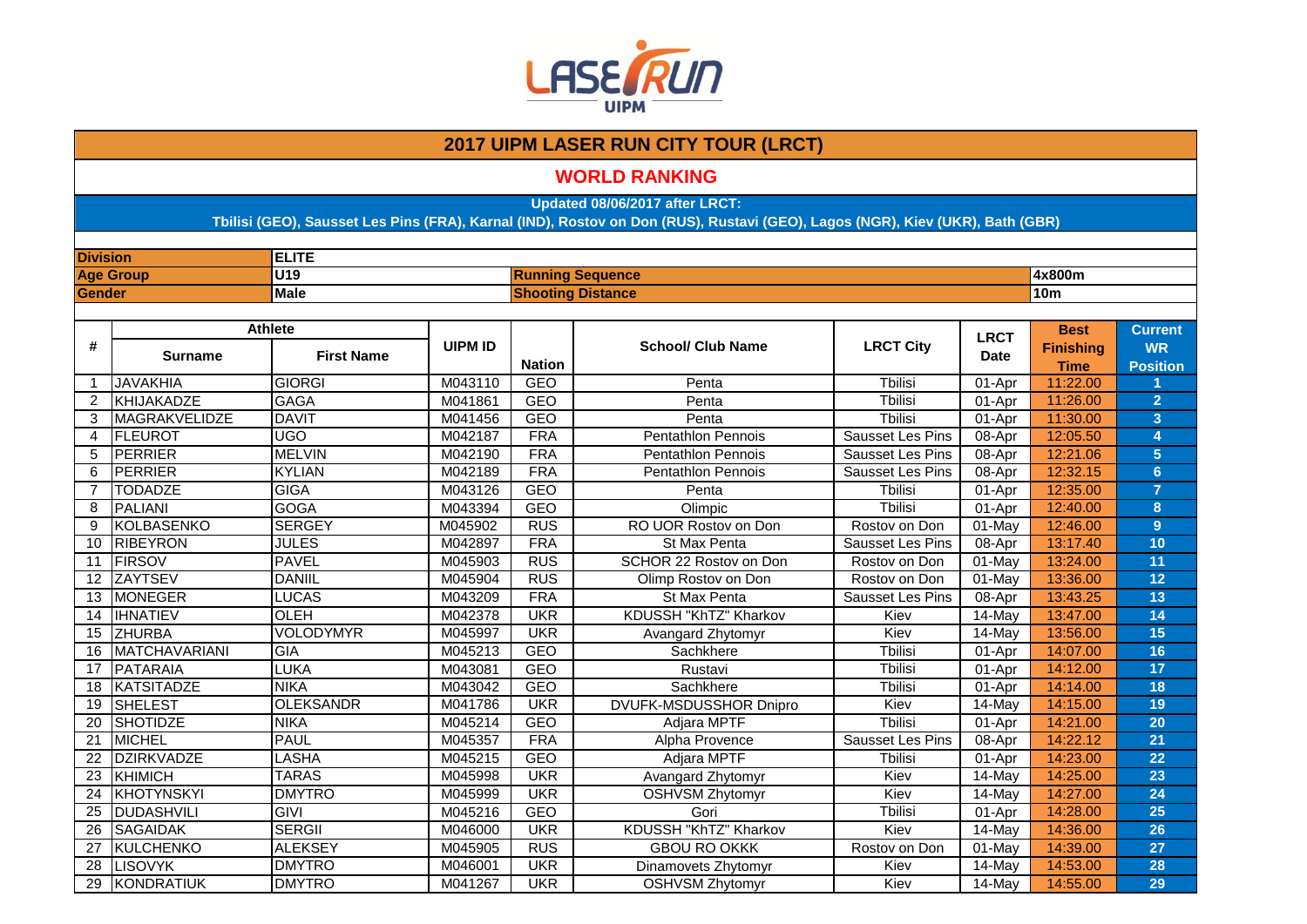| 30 | <b>VILLARD</b>   | <b>OLIVIER</b>   | M045359 | <b>FRA</b>       | <b>Pentathlon Pennois</b>     | Sausset Les Pins | 08-Apr | 14:55.56 | 30 |
|----|------------------|------------------|---------|------------------|-------------------------------|------------------|--------|----------|----|
| 31 | <b>MEDVEDEV</b>  | <b>ANDREY</b>    | M045906 | <b>RUS</b>       | <b>BKKK B/Kalitva</b>         | Rostov on Don    | 01-May | 14:56.00 | 31 |
| 32 | <b>ILINNIK</b>   | <b>YURY</b>      | M045907 | <b>RUS</b>       | <b>BKKK B/Kalitva</b>         | Rostov on Don    | 01-May | 15:00.00 | 32 |
| 33 | <b>NESTEROV</b>  | <b>ALEKSANDR</b> | M045908 | RUS              | <b>BKKK B/Kalitva</b>         | Rostov on Don    | 01-May | 15:09.00 | 33 |
| 34 | <b>YAKIN</b>     | VALERY           | M045909 | RUS              | RO UOR Rostov on Don          | Rostov on Don    | 01-May | 15:17.00 | 34 |
| 35 | <b>TAGAYEV</b>   | <b>SEMEN</b>     | M045910 | <b>RUS</b>       | <b>DKKK Novocherkassk</b>     | Rostov on Don    | 01-May | 15:33.00 | 35 |
| 36 | <b>VOROBYEV</b>  | <b>ALEKSANDR</b> | M045911 | <b>RUS</b>       | <b>DKKK Novocherkassk</b>     | Rostov on Don    | 01-May | 15:36.00 | 36 |
| 37 | <b>DAGATTI</b>   | <b>HUGO</b>      | M045360 | <b>FRA</b>       | AUC Aix en Provence           | Sausset Les Pins | 08-Apr | 15:39.12 | 37 |
| 38 | <b>TIUKHIN</b>   | <b>MYKYTA</b>    | M046002 | <b>UKR</b>       | <b>COP Kiev</b>               | Kiev             | 14-May | 15:48.00 | 38 |
| 39 | <b>GRYSHYN</b>   | <b>MAKSYM</b>    | M046003 | <b>UKR</b>       | <b>DVUFK-MSDUSSHOR Dnipro</b> | Kiev             | 14-May | 15:50.00 | 39 |
| 40 | <b>GONCHAROV</b> | <b>BOGDAN</b>    | M046004 | <b>UKR</b>       | DUSSH Nº1 Kiev                | Kiev             | 14-May | 15:53.00 | 40 |
| 41 | <b>CARACENA</b>  | <b>ANTHONY</b>   | M045361 | <b>FRA</b>       | <b>Pentathlon Pennois</b>     | Sausset Les Pins | 08-Apr | 16:39.02 | 41 |
| 42 | <b>KAVALOVI</b>  | <b>DIMITRI</b>   | M045670 | <b>GEO</b>       | Rustavi                       | Rustavi          | 06-May | 17:50.67 | 42 |
| 43 | <b>KUMAR</b>     | <b>RAVI</b>      | M045598 | <b>IND</b>       |                               | Karnal           | 09-Apr | 17:52.57 | 43 |
| 44 | <b>KUMAR</b>     | <b>GAURAV</b>    | M045599 | <b>IND</b>       |                               | Karnal           | 09-Apr | 19:12.37 | 44 |
| 45 | <b>SINGH</b>     | <b>AMANDEEP</b>  | M045600 | <b>IND</b>       |                               | Karnal           | 09-Apr | 19:27.06 | 45 |
| 46 | <b>VATS</b>      | <b>ABHISHEK</b>  | M045601 | <b>IND</b>       |                               | Karnal           | 09-Apr | 20:28.35 | 46 |
| 47 | <b>BETI</b>      | <b>MANOJ</b>     | M045602 | <b>IND</b>       |                               | Karnal           | 09-Apr | 20:45.30 | 47 |
| 48 | <b>SINGH</b>     | <b>DIWAKAR</b>   | M045603 | <b>IND</b>       |                               | Karnal           | 09-Apr | 22:38.00 | 48 |
| 49 | <b>SAGWAL</b>    | <b>PRINCE</b>    | M045604 | <b>IND</b>       |                               | Karnal           | 09-Apr | 22:54.23 | 49 |
| 50 | <b>MANDIYA</b>   | <b>KANA RAM</b>  | M045605 | <b>IND</b>       |                               | Karnal           | 09-Apr | 23:58.40 | 50 |
| 51 | <b>ARORA</b>     | <b>DAKSH</b>     | M045607 | <b>IND</b>       |                               | Karnal           | 09-Apr | 24:13.90 | 51 |
| 52 | <b>RAO</b>       | <b>MONARK</b>    | M045606 | <b>IND</b>       |                               | Karnal           | 09-Apr | 24:59.20 | 52 |
| 53 | <b>GUPTA</b>     | <b>ABHINAV</b>   | M045608 | <b>IND</b>       |                               | Karnal           | 09-Apr | 25:13.12 | 53 |
| 54 | <b>SINGH</b>     | <b>AJMER</b>     | M045609 | $\overline{IND}$ |                               | Karnal           | 09-Apr | 25:20.45 | 54 |
| 55 |                  | <b>ANURAG</b>    |         | $\overline{IND}$ |                               | Karnal           | 09-Apr | 25:40.61 | 55 |
| 56 | <b>SAINI</b>     | <b>DISHANT</b>   | M045610 | $\overline{IND}$ |                               | Karnal           | 09-Apr | 26:03.42 | 56 |
| 57 | <b>KUMAR</b>     | <b>JOGINDER</b>  | M045611 | <b>IND</b>       |                               | Karnal           | 09-Apr | 26:12.15 | 57 |
| 58 | <b>GORSHI</b>    | <b>LOVISH</b>    | M045612 | $\overline{IND}$ |                               | Karnal           | 09-Apr | 26:22.46 | 58 |
| 59 | <b>PAL</b>       | <b>SACHIN</b>    | M045613 | $\overline{IND}$ |                               | Karnal           | 09-Apr | 26:49.42 | 59 |
| 60 | <b>CHAUHAN</b>   | <b>SANDEEP</b>   | M045614 | <b>IND</b>       |                               | Karnal           | 09-Apr | 26:59.13 | 60 |
| 61 |                  | <b>SANKALP</b>   |         | <b>IND</b>       |                               | Karnal           | 09-Apr | 27:04.15 | 61 |
| 62 | <b>KUMAR</b>     | <b>SHIV</b>      | M045615 | <b>IND</b>       |                               | Karnal           | 09-Apr | 27:24.62 | 62 |
| 63 | <b>KUMAR</b>     | <b>SHUNTY</b>    | M045616 | <b>IND</b>       |                               | Karnal           | 09-Apr | 27:46.75 | 63 |
| 64 | <b>CHANDOORI</b> | <b>TEJA</b>      | M045617 | <b>IND</b>       |                               | Karnal           | 09-Apr | 28:05.16 | 64 |
| 65 | <b>AZAM</b>      | <b>ZEESHAN</b>   | M045618 | <b>IND</b>       |                               | Karnal           | 09-Apr | 28:24.29 | 65 |
| 66 |                  | <b>SAHIL</b>     |         | <b>IND</b>       |                               | Karnal           | 09-Apr | 28:46.26 | 66 |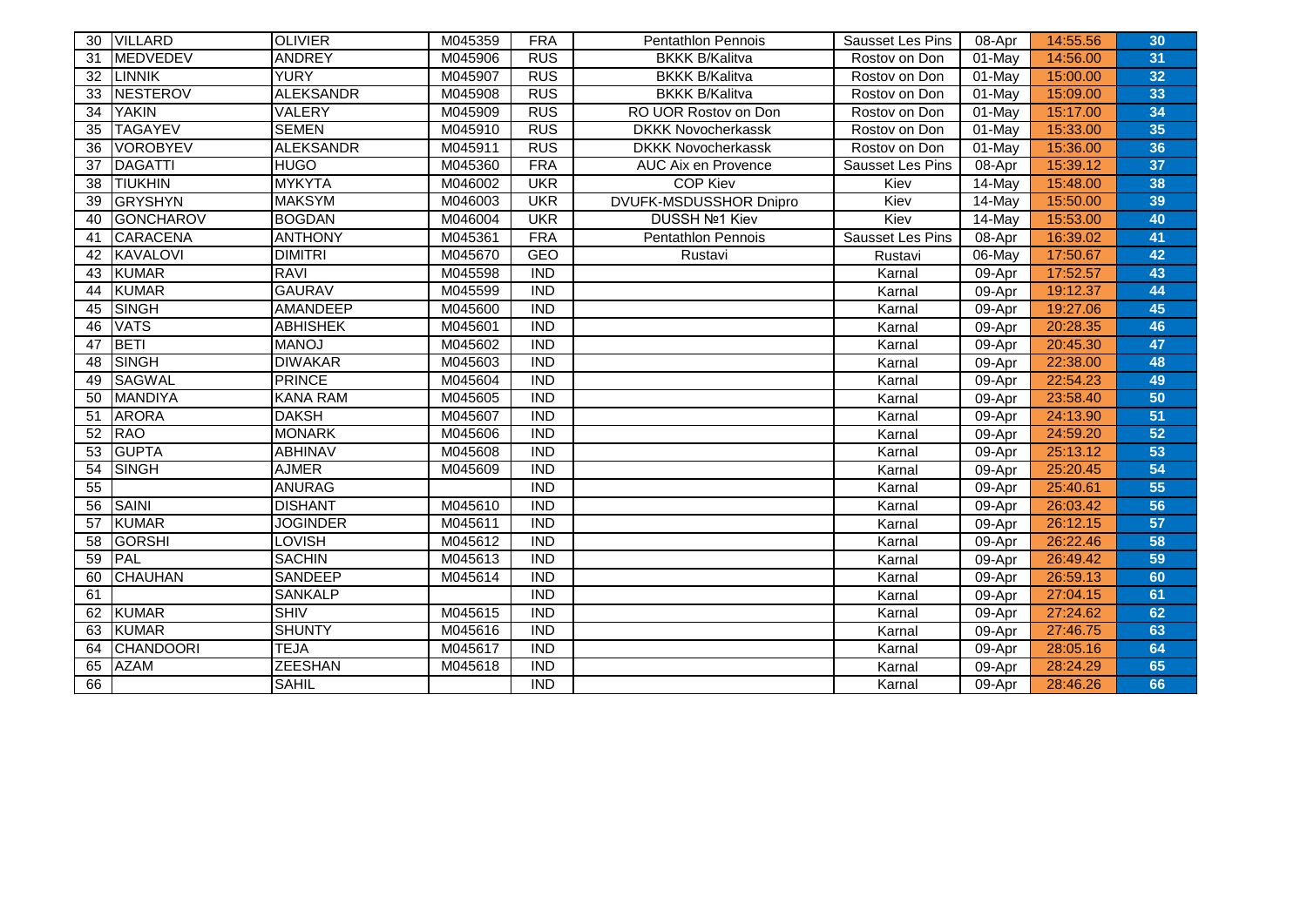

**WORLD RANKING**

**Updated 08/06/2017 after LRCT:**

| <b>Division</b> |                   | <b>ELITE</b>      |                |               |                           |                  |             |                  |                 |
|-----------------|-------------------|-------------------|----------------|---------------|---------------------------|------------------|-------------|------------------|-----------------|
|                 | <b>Age Group</b>  | <b>Juniors</b>    |                |               | <b>Running Sequence</b>   |                  |             | 4x800m           |                 |
| Gender          |                   | Female            |                |               | <b>Shooting Distance</b>  |                  |             | <b>10m</b>       |                 |
|                 | <b>Athlete</b>    |                   |                |               |                           |                  |             |                  |                 |
|                 |                   |                   |                |               |                           |                  | <b>LRCT</b> | <b>Best</b>      | <b>Current</b>  |
| #               | <b>Surname</b>    | <b>First Name</b> | <b>UIPM ID</b> |               | <b>School/ Club Name</b>  | <b>LRCT City</b> | Date        | <b>Finishing</b> | <b>WR</b>       |
|                 |                   |                   |                | <b>Nation</b> |                           |                  |             | Time             | <b>Position</b> |
|                 | <b>PAPASHVILI</b> | <b>MARI</b>       | W045190        | GEO           | Olimpic                   | <b>Thilisi</b>   | 03-Apr      | 15:33.00         |                 |
|                 | <b>BUSHUIEVA</b>  | <b>ANASTASIIA</b> | W045932        | <b>UKR</b>    | <b>DUSSH Nº1 Kiev</b>     | Kiev             | 14-May      | 16:03.00         | $\overline{2}$  |
| 3               | <b>IMIRMONT</b>   | <b>JESSICA</b>    | W040553        | <b>FRA</b>    | <b>Pentathlon Pennois</b> | Sausset Les Pins | 08-Apr      | 16:48.59         | $\overline{3}$  |
| 4               | <b>IKHOMENKO</b>  | <b>IINNA</b>      | W045933        | <b>UKR</b>    | MSDUSSHOR Dnipro          | Kiev             | 14-May      | 17:45.00         | 4               |
| 5               | TURMANIDZE        | <b>MAIA</b>       | W045669        | GEO           | Adjara MPTF               | Rustavi          | 06-May      | 18:40.55         | $5\phantom{.0}$ |
| 6               |                   | <b>SARITA</b>     |                | <b>IND</b>    |                           | Karnal           | 09-Apr      | 21:19.15         | 6               |
| $\overline{7}$  |                   | <b>KOMAL</b>      |                | <b>IND</b>    |                           | Karnal           | 09-Apr      | 22:23.24         | 7               |
| 8               |                   | RITU              |                | <b>IND</b>    |                           | Karnal           | 09-Apr      | 24:25.48         | 8               |
| 9               |                   | KAVITA            |                | <b>IND</b>    |                           | Karnal           | 09-Apr      | 30:21.55         | 9               |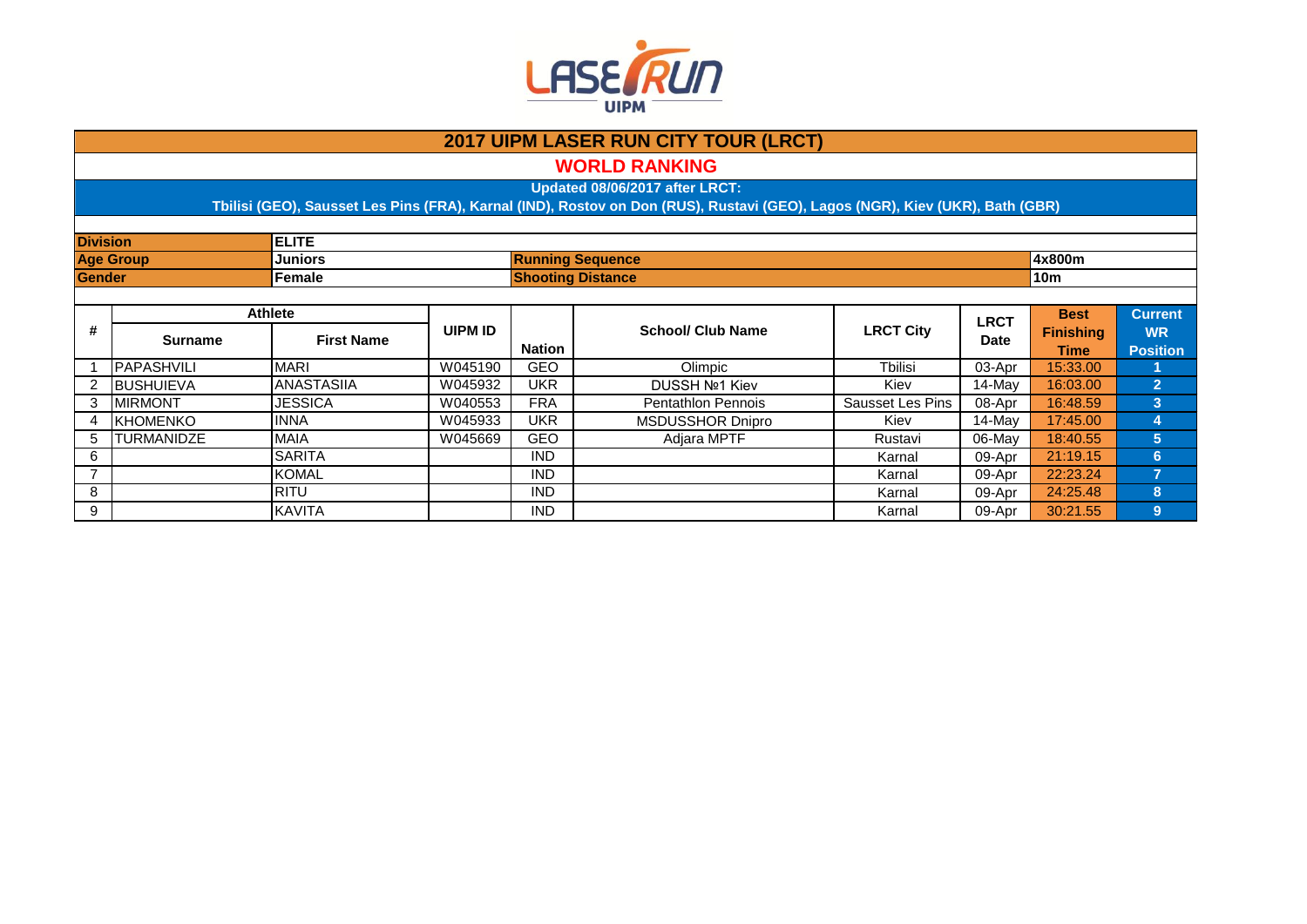

### **WORLD RANKING**

**Updated 08/06/2017 after LRCT:**

| <b>Division</b> |                    | <b>ELITE</b>      |                |                          |                           |                         |             |                                 |                              |
|-----------------|--------------------|-------------------|----------------|--------------------------|---------------------------|-------------------------|-------------|---------------------------------|------------------------------|
|                 | <b>Age Group</b>   | Juniors           |                |                          | <b>Running Sequence</b>   |                         |             | 4x800m                          |                              |
| <b>Gender</b>   |                    | <b>Male</b>       |                | <b>Shooting Distance</b> |                           |                         |             | <b>10m</b>                      |                              |
|                 |                    |                   |                |                          |                           |                         |             |                                 |                              |
|                 |                    | <b>Athlete</b>    |                |                          |                           |                         | <b>LRCT</b> | <b>Best</b>                     | <b>Current</b>               |
| #               | <b>Surname</b>     | <b>First Name</b> | <b>UIPM ID</b> | <b>Nation</b>            | <b>School/ Club Name</b>  | <b>LRCT City</b>        | <b>Date</b> | <b>Finishing</b><br><b>Time</b> | <b>WR</b><br><b>Position</b> |
| 1               | GOGICHASHVILI      | <b>ALEKSANDRE</b> | M043101        | GEO                      | Penta                     | <b>T</b> bilisi         | 03-Apr      | 11:42.00                        |                              |
| 2               | <b>JARASHNELI</b>  | <b>GIORGI</b>     | M040583        | <b>GEO</b>               | Digomi 2008               | <b>T</b> bilisi         | 03-Apr      | 11:44.00                        | $\overline{2}$               |
| 3               | ZAKARADZE          | <b>MAMUKA</b>     | M045218        | <b>GEO</b>               | Adjara MPTF               | <b>Thilisi</b>          | $03-Apr$    | 12:57.00                        | $\overline{3}$               |
| 4               | <b>MOGILIN</b>     | <b>DANIL</b>      | M045916        | <b>RUS</b>               | RO UOR Rostov on Don      | Rostov on Don           | 01-May      | 13:05.00                        | 4                            |
| 5               | RYDVANSKYI         | VLADYSLAV         | M045996        | <b>UKR</b>               | SHVSM-DGIFKIS Dnipro      | Kiev                    | 14-May      | 13:32.00                        | 5                            |
| 6               | BEREZNIAKOV        | <b>HORDII</b>     | M040963        | <b>UKR</b>               | DVUFK-MSDUSSHOR Dnipro    | Kiev                    | 14-May      | 13:51.00                        | $6\phantom{1}$               |
| $\overline{7}$  | <b>TOVKAI</b>      | <b>OLEKSANDR</b>  | M041405        | <b>UKR</b>               | DUSSH Nº1 Kiev            | Kiev                    | 14-May      | 13:53.00                        | $\overline{7}$               |
| 8               | <b>BUTIVCHENKO</b> | <b>GIGA</b>       | M045219        | <b>GEO</b>               | Adjara MPTF               | <b>T</b> bilisi         | 03-Apr      | 14:34.00                        | 8                            |
| 9               | <b>BORYSOV</b>     | <b>KOSTIANTYN</b> | M045995        | <b>UKR</b>               | DVUFK-MSDUSSHOR Dnipro    | Kiev                    | 14-May      | 15:39.00                        | 9                            |
| 10              | DELUSIER           | <b>GEOFFREY</b>   | M045367        | <b>MON</b>               | Monaco                    | Sausset Les Pins        | 08-Apr      | 16:39.01                        | 10                           |
| 11              | BERARD             | <b>ALBAN</b>      | M045366        | <b>FRA</b>               | <b>Pentathlon Pennois</b> | <b>Sausset Les Pins</b> | 08-Apr      | 16:40.14                        | 11                           |
| 12              | <b>MAGRO</b>       | <b>CLÉMENT</b>    | M045368        | <b>FRA</b>               | AUC Aix en Provence       | Sausset Les Pins        | 08-Apr      | 16:49.02                        | 12                           |
| 13              | <b>TURMANIDZE</b>  | <b>MAMUKA</b>     | M045220        | <b>GEO</b>               | Adjara MPTF               | <b>T</b> bilisi         | 03-Apr      | 17:22.00                        | 13                           |
| 14              | VARSHANIDZE        | <b>GIORGI</b>     | M045221        | <b>GEO</b>               | Adjara MPTF               | <b>T</b> bilisi         | 03-Apr      | 17:28.00                        | 14                           |
| 15              | <b>TKEMALADZE</b>  | <b>BAGRAT</b>     | M045222        | <b>GEO</b>               | Gldani 1                  | <b>Tbilisi</b>          | 03-Apr      | 17:47.00                        | 15                           |
| 16              | SINGH              | <b>MOTI</b>       | M045621        | <b>IND</b>               |                           | Karnal                  | 09-Apr      | 18:24.50                        | 16                           |
| 17              | <b>SHOTIDZE</b>    | <b>GIGA</b>       | M045223        | <b>GEO</b>               | Adjara MPTF               | <b>T</b> bilisi         | 03-Apr      | 18:35.00                        | 17                           |
| 18              | <b>SIVSIVADZE</b>  | <b>SIMON</b>      | M045224        | <b>GEO</b>               | Sachkhere                 | <b>T</b> bilisi         | 03-Apr      | 18:35.00                        | 18                           |
| 19              | KEWAT              | <b>JITENDER</b>   | M045636        | $\overline{IND}$         |                           | Karnal                  | 09-Apr      | 18:45.40                        | 19                           |
| 20              | <b>RURUA</b>       | <b>NIKA</b>       | M043115        | <b>GEO</b>               | Arena                     | <b>Tbilisi</b>          | 03-Apr      | 20:24.00                        | 20                           |
| 21              | SINGH              | <b>GAGANDEEP</b>  | M045638        | <b>IND</b>               |                           | Karnal                  | 09-Apr      | 20:46.60                        | 21                           |
| 22              | <b>MEGRELIDZE</b>  | <b>DAVIT</b>      | M045225        | <b>GEO</b>               | Adjara MPTF               | Tbilisi                 | 03-Apr      | 21:15.00                        | 22                           |
| 23              |                    | <b>DEVINDER</b>   |                | $\overline{IND}$         |                           | Karnal                  | 09-Apr      | 21:44.90                        | 23                           |
| $\overline{24}$ | NEGERVADZE         | <b>ZURABI</b>     | M045226        | <b>GEO</b>               | Adjara MPTF               | Tbilisi                 | 03-Apr      | 21:57.00                        | 24                           |
| 25              | <b>TSINTSADZE</b>  | <b>LADO</b>       | M045227        | <b>GEO</b>               | Adjara MPTF               | <b>T</b> bilisi         | $03-Apr$    | 23:36.00                        | 25                           |
| 26              | <b>VEMULA</b>      | <b>CHINNA</b>     | M045639        | <b>IND</b>               |                           | Karnal                  | 09-Apr      | 24:38.37                        | 26                           |
| 27              | <b>GVAZAVA</b>     | <b>GIORGI</b>     | M045228        | <b>GEO</b>               | Adjara MPTF               | <b>T</b> bilisi         | 03-Apr      | 25:18.00                        | 27                           |
| 28              | KHOZREVANIDZE      | <b>NIKA</b>       | M045229        | <b>GEO</b>               | Adjara MPTF               | <b>Thilisi</b>          | 03-Apr      | 27:08.00                        | 28                           |
| 29              | SINGH              | <b>ANKUSH</b>     | M045640        | $\overline{IND}$         |                           | Karnal                  | 09-Apr      | 29:01.68                        | 29                           |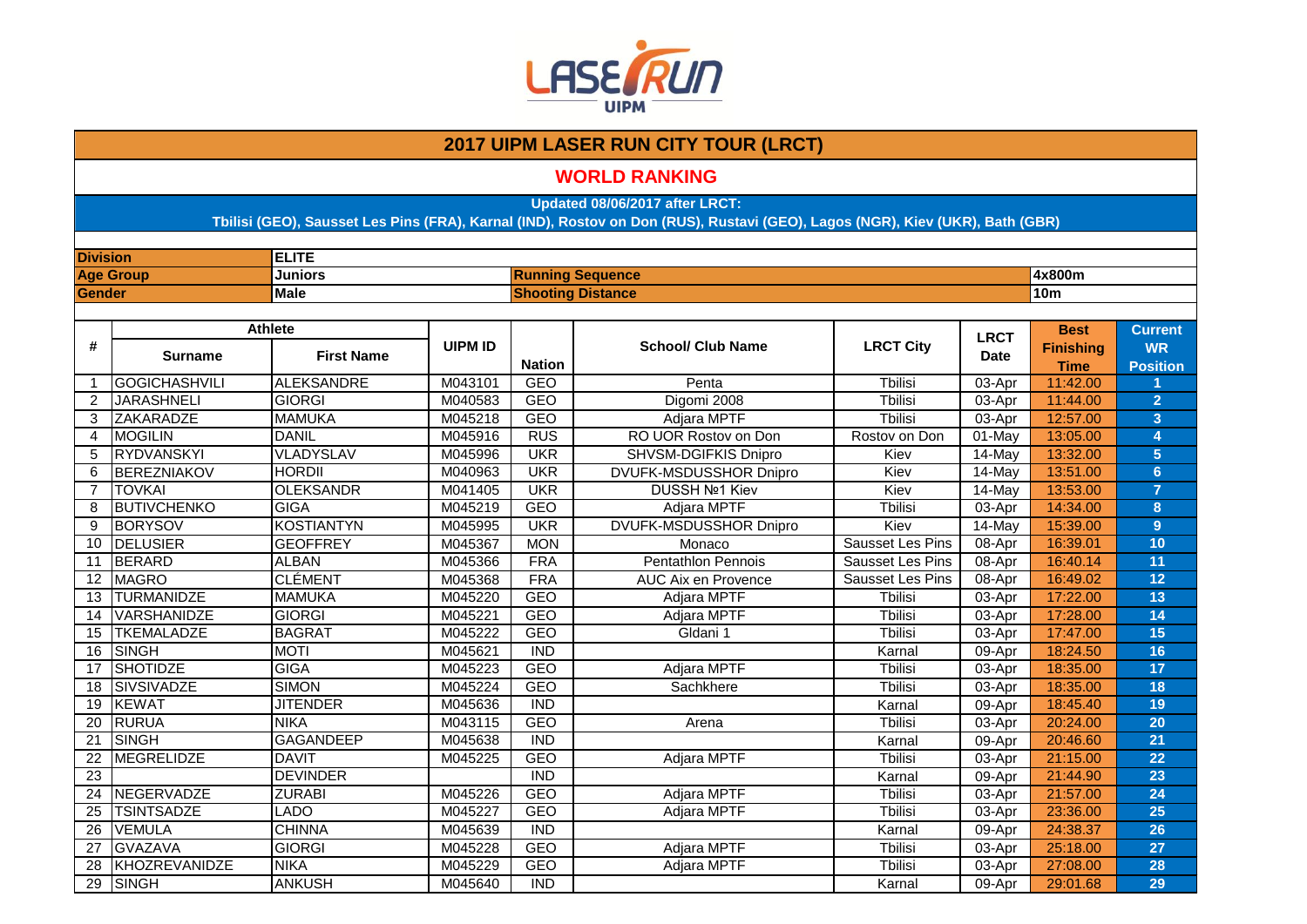| 30 | <b>KUMAR</b>          | AJAY             | M045641 | IND        | Karnal | 09-Apr | 29:02.15 | 30              |
|----|-----------------------|------------------|---------|------------|--------|--------|----------|-----------------|
| 31 |                       | <b>I</b> GOVINDA |         | IND        | Karnal | 09-Apr | 30:45.12 | 31              |
| 32 | <b>IKUMAR</b>         | <b>SACHIN</b>    | M045642 | IND        | Karnal | 09-Apr | 30:56.16 | 32              |
| 33 | <b>ISINGH BHULLAR</b> | ISHABHAJ         | M045643 | IND        | Karnal | 09-Apr | 31:12.45 | 33              |
| 34 | <b>IRANA</b>          | <b>I</b> SHUBHAM | M045644 | IND        | Karnal | 09-Apr | 32:01.22 | 34              |
| 35 | <b>ISATASIYA</b>      | <b>KEVIN</b>     | M045645 | IND        | Karnal | 09-Apr | 32:16.25 | 35 <sub>l</sub> |
| 36 | <b>IKUMAR</b>         | ISUNNY           | M045646 | <b>IND</b> | Karnal | 09-Apr | 32:39.45 | 36              |
| 37 | <b>KUMAR</b>          | <b>IRAJAN</b>    | M045647 | IND        | Karnal | 09-Apr | 32:55.46 | 37              |
| 38 | <b>IRANA</b>          | <b>NAVEEN</b>    | M045648 | IND        | Karnal | 09-Apr | 33:45.64 | 38              |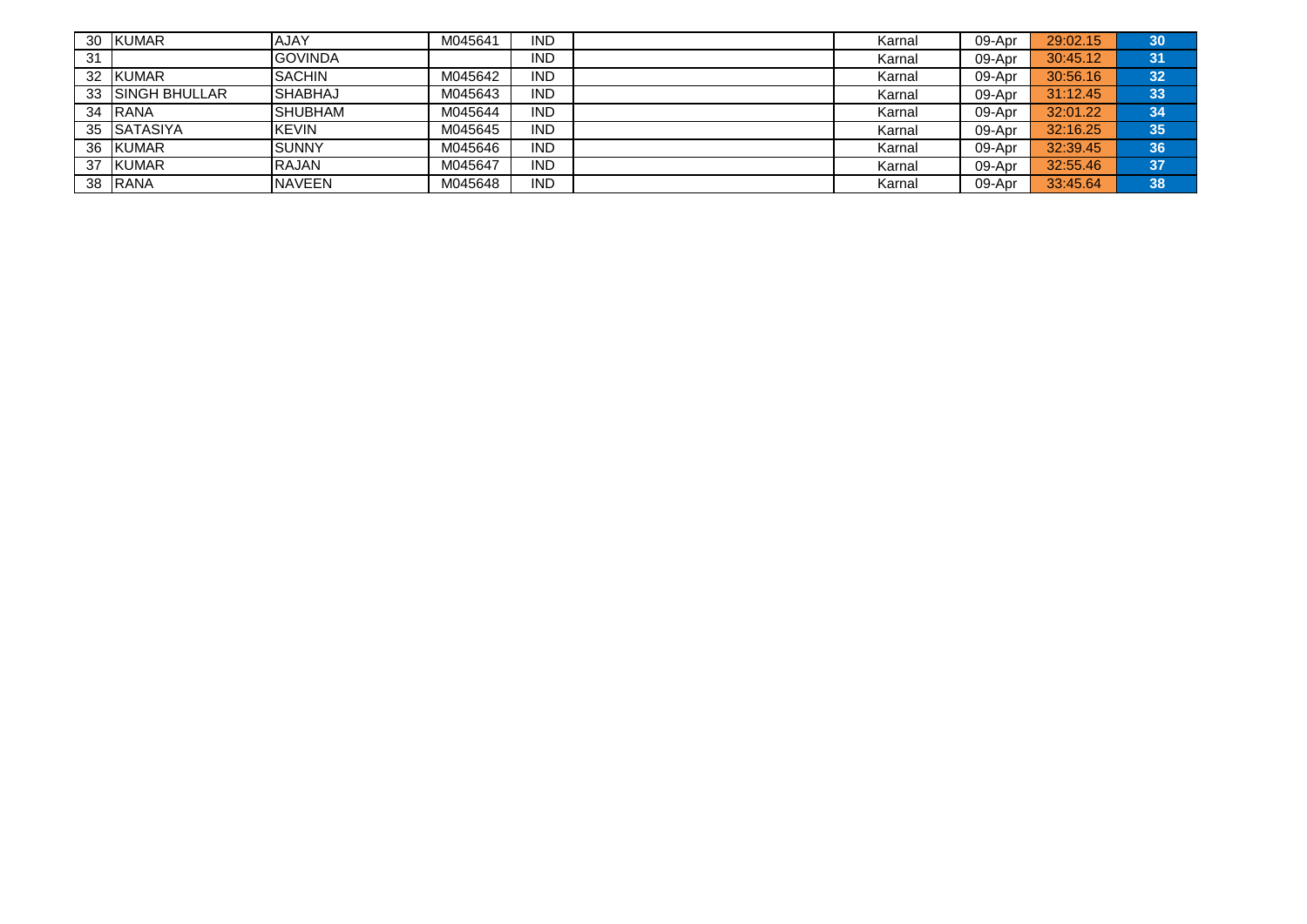

**WORLD RANKING**

**Updated 08/06/2017 after LRCT:**

| <b>Division</b> |                    | <b>ELITE</b>      |                |               |                           |                  |             |                  |                 |  |
|-----------------|--------------------|-------------------|----------------|---------------|---------------------------|------------------|-------------|------------------|-----------------|--|
|                 | <b>Age Group</b>   | <b>Seniors</b>    |                |               | <b>Running Sequence</b>   |                  |             | 4x800m           |                 |  |
| Gender          |                    | Female            |                |               | <b>Shooting Distance</b>  |                  |             | 10 <sub>m</sub>  |                 |  |
|                 |                    |                   |                |               |                           |                  |             |                  |                 |  |
|                 |                    | <b>Athlete</b>    |                |               |                           |                  | <b>LRCT</b> | <b>Best</b>      | <b>Current</b>  |  |
| #               | <b>Surname</b>     | <b>First Name</b> | <b>UIPM ID</b> |               | <b>School/ Club Name</b>  | <b>LRCT City</b> | <b>Date</b> | <b>Finishing</b> | <b>WR</b>       |  |
|                 |                    |                   |                | <b>Nation</b> |                           |                  |             | Time             | <b>Position</b> |  |
|                 | <b>COGAN</b>       | <b>JULIETTE</b>   | W045379        | <b>FRA</b>    | Pentathlon Allaudien      | Sausset Les Pins | 08-Apr      | 14:35.19         |                 |  |
| $\overline{2}$  | <b>CAVE</b>        | <b>SUZIE</b>      | W043705        | <b>GBR</b>    |                           | <b>Bath</b>      | 04-Jun      | 15:17.88         | $\overline{2}$  |  |
| 3               | <b>THOMAS</b>      | <b>NATALIE</b>    | W046415        | <b>GBR</b>    | Andover College           | <b>Bath</b>      | 04-Jun      | 16:01.82         | 3               |  |
| 4               | <b>DENIEL</b>      | GAËLLE            | W045380        | <b>FRA</b>    | <b>Pentathlon Pennois</b> | Sausset Les Pins | 08-Apr      | 18:24.15         | 4               |  |
| 5               | <b>GIGODEAUX</b>   | <b>CAMILLE</b>    | W045381        | <b>FRA</b>    | <b>Pentathlon Pennois</b> | Sausset Les Pins | 08-Apr      | 20:17.15         | $5\phantom{.0}$ |  |
| 6               | <b>POGGETTI</b>    | <b>ELSA</b>       | W045382        | <b>FRA</b>    | <b>Pentathlon Pennois</b> | Sausset Les Pins | 08-Apr      | 20:19.40         | 6               |  |
|                 | <b>GAVRYLENKO</b>  | <b>TETIANA</b>    | W045927        | <b>UKR</b>    | <b>DUSSH Nº1 Kiev</b>     | Kiev             | 14-May      | 20:43.00         | $\overline{7}$  |  |
| 8               | <b>LAFI</b>        | LEÎLA             | W045383        | <b>FRA</b>    | <b>Pentathlon Pennois</b> | Sausset Les Pins | 08-Apr      | 20:44.12         | 8               |  |
| 9               |                    | <b>PAYAL RANI</b> |                | IND.          |                           | Karnal           | 09-Apr      | 20:50.01         | 9               |  |
| 10              | <b>GOISLARD</b>    | <b>ANAIS</b>      | W045384        | <b>FRA</b>    | St Max Penta              | Sausset Les Pins | 08-Apr      | 21:07.00         | 10              |  |
| 11              | KOROLIUK           | <b>KATERYNA</b>   | W045928        | UKR           | DUSK "Brigantina" Kiev    | Kiev             | 14-May      | 22:15.00         | 11              |  |
| 12              | SHYLOBRYD          | <b>ALIONA</b>     | W045929        | <b>UKR</b>    | DUSK "Brigantina" Kiev    | Kiev             | 14-May      | 23:05.00         | 12              |  |
| 13              | BONDARIEVA         | <b>GHANNA</b>     | W045930        | UKR           | <b>DUSSH Nº1 Kiev</b>     | Kiev             | 14-May      | 24:04.00         | 13              |  |
| 14              | <b>ICHECHULINA</b> | <b>ZOIA</b>       | W045931        | <b>UKR</b>    | DUSK "Brigantina" Kiev    | Kiev             | 14-May      | 24:48.00         | 14              |  |
|                 | 15   FOUREZ        | <b>SEVERINE</b>   | W045385        | <b>FRA</b>    | <b>Pentathlon Pennois</b> | Sausset Les Pins | 08-Apr      | 25:32.22         | 15              |  |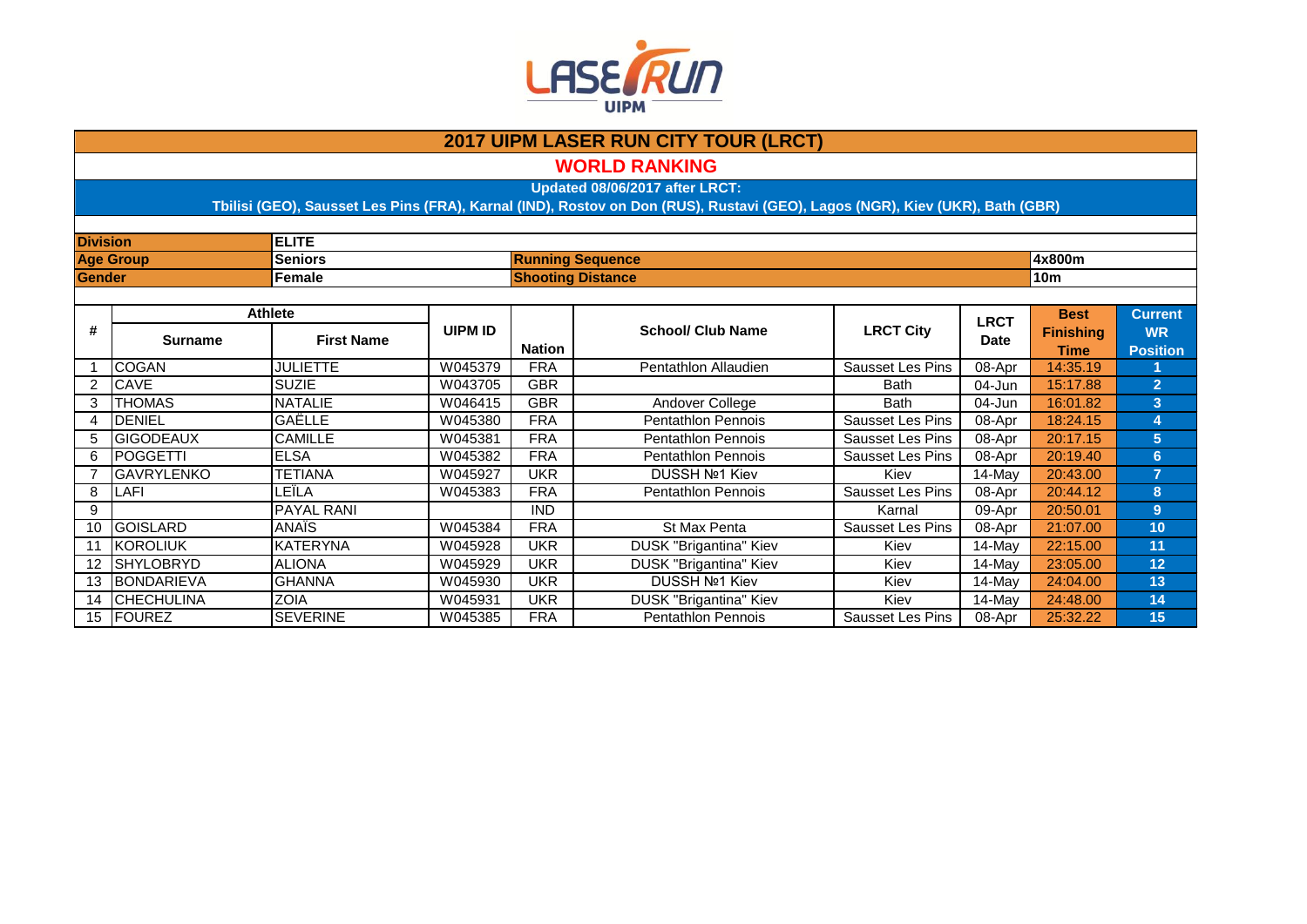

#### **WORLD RANKING**

**Updated 08/06/2017 after LRCT:**

| <b>Division</b> |                  | <b>ELITE</b>           |                |                          |                                      |                         |             |                  |                 |
|-----------------|------------------|------------------------|----------------|--------------------------|--------------------------------------|-------------------------|-------------|------------------|-----------------|
|                 | <b>Age Group</b> | <b>Seniors</b>         |                | <b>Running Sequence</b>  |                                      |                         |             | 4x800m           |                 |
| <b>Gender</b>   |                  | Male                   |                | <b>Shooting Distance</b> |                                      |                         |             | <b>10m</b>       |                 |
|                 |                  |                        |                |                          |                                      |                         |             |                  |                 |
|                 |                  | <b>Athlete</b>         |                |                          |                                      |                         | <b>LRCT</b> | <b>Best</b>      | <b>Current</b>  |
| #               | <b>Surname</b>   | <b>First Name</b>      | <b>UIPM ID</b> |                          | <b>School/ Club Name</b>             | <b>LRCT City</b>        | <b>Date</b> | <b>Finishing</b> | <b>WR</b>       |
|                 |                  |                        |                | <b>Nation</b>            |                                      |                         |             | <b>Time</b>      | <b>Position</b> |
| $\mathbf{1}$    | BREUIL           | <b>ROBIN</b>           | M039857        | <b>FRA</b>               | <b>Alpha Provence</b>                | Sausset Les Pins        | 08-Apr      | 11:59.00         |                 |
| $\overline{2}$  | <b>HOLYST</b>    | <b>MAURIN</b>          | M038029        | <b>FRA</b>               | <b>Alpha Provence</b>                | Sausset Les Pins        | 08-Apr      | 12:02.37         | $\overline{2}$  |
| 3               | NORTON           | <b>EDWARD</b>          | M044287        | <b>GBR</b>               | <b>West Mids</b>                     | <b>Bath</b>             | 04-Jun      | 12:33.40         | 3               |
| 4               | <b>FLAYOLS</b>   | <b>GRÉGORY</b>         | M039860        | <b>FRA</b>               | St Max Penta                         | <b>Sausset Les Pins</b> | 08-Apr      | 12:42.23         | 4               |
| 5               | <b>SEKRETEV</b>  | <b>PAVEL</b>           | M001223        | <b>RUS</b>               | CSP SK RO Rostov on Don              | Rostov on Don           | 01-May      | 12:55.00         | $\overline{5}$  |
| 6               | KORSHUNOV        | <b>IGOR</b>            | M045917        | <b>RUS</b>               | <b>GBUKK"SSh"Champion" Krasnodar</b> | Rostov on Don           | 01-May      | 13:23.00         | 6 <sup>1</sup>  |
| $\overline{7}$  | <b>ZVEDENIUK</b> | <b>PAVLO</b>           | M038017        | <b>UKR</b>               | <b>SHVSM Lviv</b>                    | Kiev                    | 14-May      | 13:34.00         | $\overline{7}$  |
| 8               | <b>HUGHES</b>    | <b>ANDREW</b>          | M046417        | <b>GBR</b>               |                                      | <b>Bath</b>             | $04 - Jun$  | 13:44.49         | 8               |
| 9               | <b>CHUB</b>      | <b>VOLODYMYR</b>       | M045990        | <b>UKR</b>               | <b>DYNAMO Kharkov</b>                | Kiev                    | 14-May      | 14:29.00         | $\overline{9}$  |
| 10              | <b>SLYNKO</b>    | VOLODYMYR              | M045991        | <b>UKR</b>               | <b>DYNAMO Kharkov</b>                | Kiev                    | 14-May      | 14:34.00         | 10              |
| 11              | GUDUSHAURI       | <b>BEKA</b>            | M045189        | GEO                      | Gori                                 | <b>Thilisi</b>          | 03-Apr      | 15:02.00         | 11              |
|                 | 12 KHMARA        | <b>RUSLAN</b>          | M040338        | <b>UKR</b>               | SHVSM Dnipro                         | Kiev                    | 14-May      | 15:04.00         | 12              |
| 13              | <b>TOROPOV</b>   | <b>YURY</b>            | M045918        | <b>RUS</b>               | SHOR 13 Taganrog                     | Rostov on Don           | 01-May      | 15:12.00         | 13              |
| 14              | RURUA            | <b>NIKA</b>            | M043115        | <b>GEO</b>               | Arena                                | Rustavi                 | 06-May      | 15:18.36         | 14              |
| 15              | PERRIER          | <b>JEAN-CHRISTOPHE</b> | M042598        | <b>FRA</b>               | Pentathlon Pennois                   | Sausset Les Pins        | 08-Apr      | 15:19.12         | 15              |
| 16              | MICHELOSI        | <b>JOHAN</b>           | M045369        | <b>FRA</b>               | Alpha Provence                       | Sausset Les Pins        | 08-Apr      | 15:25.02         | 16              |
| 17              | KELEKHSASHVILI   | <b>CHERMEN</b>         | M045667        | <b>GEO</b>               | Olimp                                | Rustavi                 | 06-May      | 15:55.35         | 17              |
| 18              | LEZHAVA          | LEVAN                  | M045668        | <b>GEO</b>               | Olimp                                | Rustavi                 | 06-May      | 16:08.45         | 18              |
| 19              | BARRIT           | <b>ERIC</b>            | M045370        | <b>FRA</b>               | AUC Aix en Provence                  | Sausset Les Pins        | 08-Apr      | 16:19.00         | 19              |
| $\overline{20}$ | GOISLARD         | <b>THOMAS</b>          | M045371        | <b>FRA</b>               | St Max Penta                         | Sausset Les Pins        | 08-Apr      | 16:22.05         | 20              |
| $\overline{21}$ | SHATIRISHVILI    | <b>DAVIT</b>           | M045669        | <b>GEO</b>               | Sachkhere                            | Rustavi                 | 06-May      | 16:28.36         | 21              |
| 22              | <b>SALOMON</b>   | <b>BENOIT</b>          | M045372        | <b>FRA</b>               | Pentathlon Pennois                   | Sausset Les Pins        | 08-Apr      | 16:32.34         | 22              |
| 23              | <b>CHAUVET</b>   | <b>ROMAIN</b>          | M045373        | <b>FRA</b>               | <b>Pentathlon Pennois</b>            | Sausset Les Pins        | 08-Apr      | 16:38.00         | 23              |
| 24              | <b>DIESTE</b>    | <b>AYMERIC</b>         | M045374        | <b>FRA</b>               | <b>Pentathlon Pennois</b>            | Sausset Les Pins        | 08-Apr      | 17:21.02         | 24              |
| 25              | DENIEL           | <b>JULIEN</b>          | M045375        | <b>FRA</b>               | <b>Pentathlon Pennois</b>            | Sausset Les Pins        | 08-Apr      | 17:38.50         | 25              |
| 26              |                  | <b>ROHIT</b>           |                | <b>IND</b>               |                                      | Karnal                  | 09-Apr      | 17:46.18         | 26              |
| 27              | <b>DIRISENA</b>  | <b>RAKESH</b>          | M045654        | <b>IND</b>               |                                      | Karnal                  | 09-Apr      | 18:08.01         | 27              |
| $\overline{28}$ | <b>CAPPELIER</b> | <b>ANTOINE</b>         | M045377        | <b>FRA</b>               | <b>Pentathlon Pennois</b>            | Sausset Les Pins        | 08-Apr      | 18:22.08         | 28              |
| $\overline{29}$ | FOUREZ           | <b>MALWEEN</b>         | M045378        | <b>FRA</b>               | <b>Pentathlon Pennois</b>            | Sausset Les Pins        | 08-Apr      | 19:55.55         | 29              |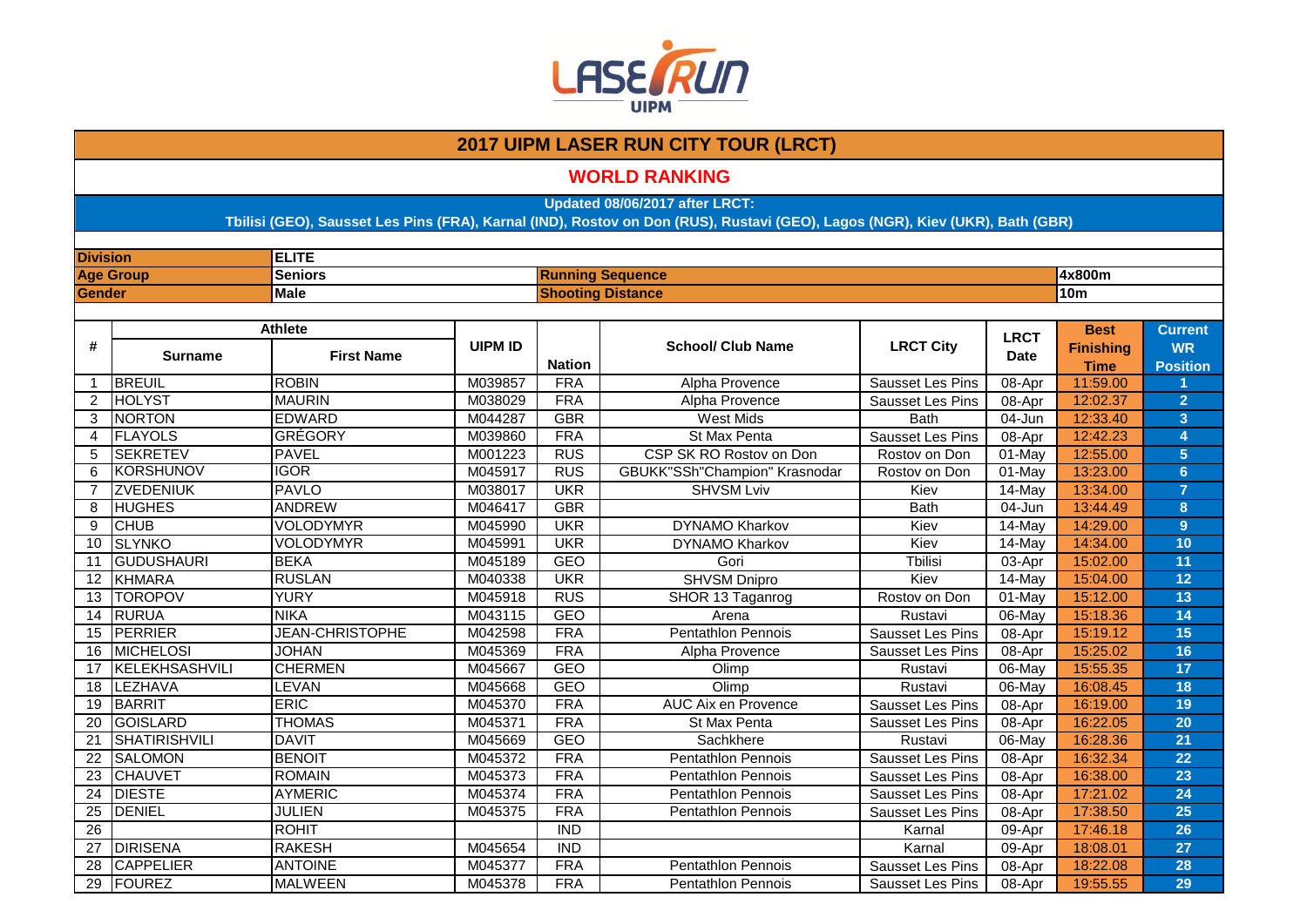| 30 | <b>MELNYK</b> | <b>IAROSLAV</b>           | M045992 | UKR        | <b>DUSK "Brigantina" Kiev</b> | Kiev   | 14-May    | 20:45.00 | 30 |
|----|---------------|---------------------------|---------|------------|-------------------------------|--------|-----------|----------|----|
| 31 |               | <b>IRAJAT</b>             |         | <b>IND</b> |                               | Karnal | 09-Apr    | 20:49.94 | 31 |
|    | 32 JAMWAL     | <b>RAGAHAV</b>            | M045655 | <b>IND</b> |                               | Karnal | 09-Apr    | 21:14.95 | 32 |
|    | 33 SHARMA     | <b>SUDHIR</b>             | M045656 | <b>IND</b> |                               | Karnal | 09-Apr    | 21:17.34 | 33 |
|    | 34 SHYLOBRYD  | <b>MYKHAILO</b>           | M045993 | UKR        | <b>DUSK "Brigantina" Kiev</b> | Kiev   | $14$ -May | 21:57.00 | 34 |
|    | 35 KABYSH     | <b>OLEH</b>               | M045994 | UKR        | DUSK "Brigantina" Kiev        | Kiev   | 14-May    | 22:12.00 | 35 |
|    | 36 KATHURIA   | RAHUL                     | M045657 | <b>IND</b> |                               | Karnal | 09-Apr    | 22:22.46 | 36 |
| 37 |               | <b>TARRA DURGA PRASAD</b> |         | <b>IND</b> |                               | Karnal | 09-Apr    | 24:12.55 | 37 |
| 38 | GHAI          | <b>AMIT</b>               | M045658 | <b>IND</b> |                               | Karnal | 09-Apr    | 24:15.01 | 38 |
| 39 |               | IS. HIMA KUMAR            |         | <b>IND</b> |                               | Karnal | 09-Apr    | 24:41.77 | 39 |
|    | 40 SHARMA     | <b>ABHISHEK</b>           | M045659 | <b>IND</b> |                               | Karnal | 09-Apr    | 25:48.91 | 40 |
|    | 41 YADAV      | <b>IPRAFULLA</b>          | M045660 | <b>IND</b> |                               | Karnal | 09-Apr    | 26:30.84 | 41 |
|    | 42 S. GAIKWAD | <b>BHUJAG</b>             | M045661 | <b>IND</b> |                               | Karnal | 09-Apr    | 27:01.85 | 42 |
|    | 43 KUMAR      | <b>HARISH</b>             | M045662 | <b>IND</b> |                               | Karnal | 09-Apr    | 27:10.15 | 43 |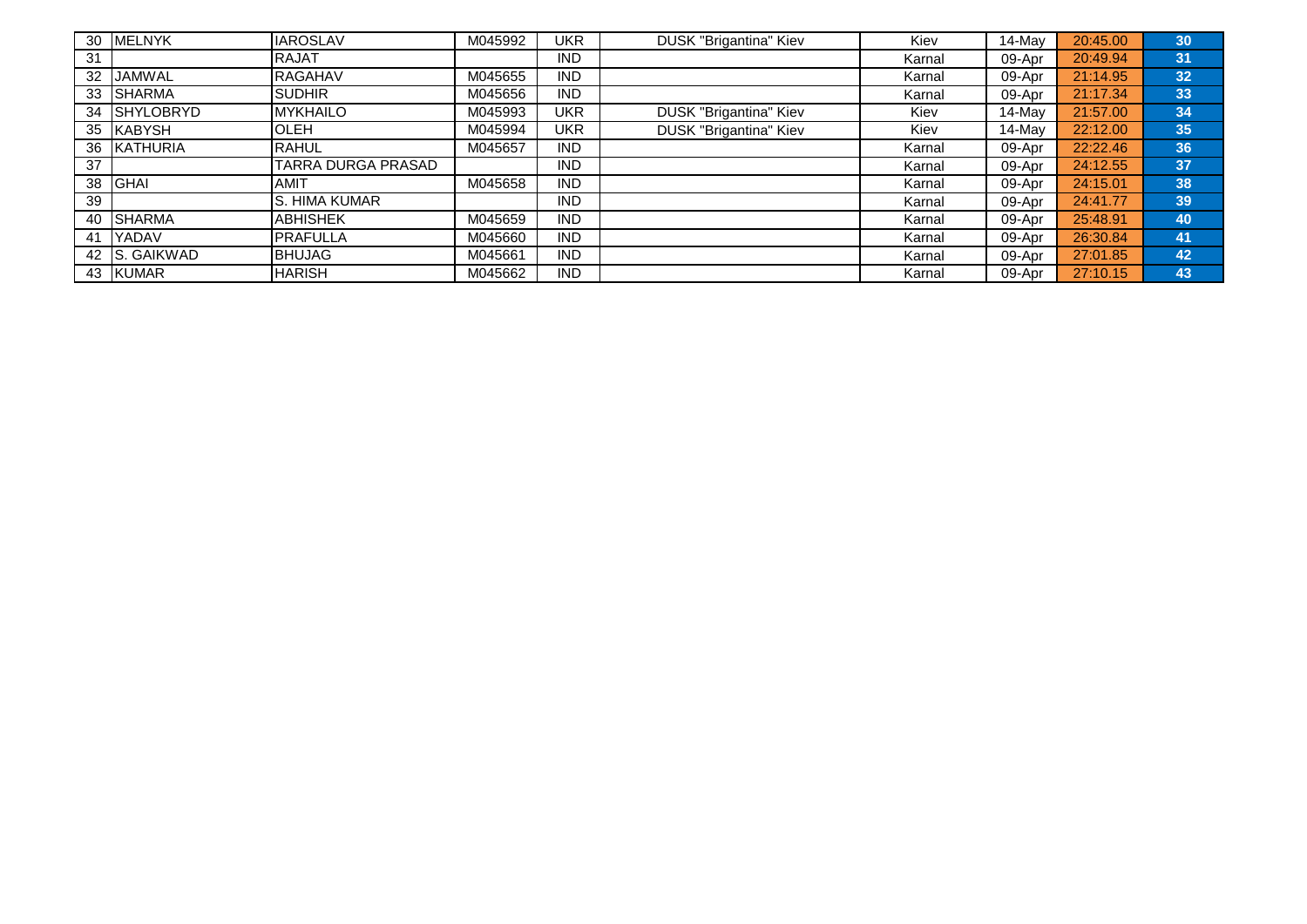

**WORLD RANKING**

**Updated 07/06/2017 after LRCT:**

| <b>Division</b> |                        | <b>ELITE</b>      |                |               |                               |                         |                 |                                 |                              |
|-----------------|------------------------|-------------------|----------------|---------------|-------------------------------|-------------------------|-----------------|---------------------------------|------------------------------|
|                 | <b>Age Group</b>       | Masters 40+       |                |               | <b>Running Sequence</b>       |                         | 4x400m          |                                 |                              |
| Gender          |                        | <b>Female</b>     |                |               | <b>Shooting Distance</b>      |                         | 10 <sub>m</sub> |                                 |                              |
|                 |                        | <b>Athlete</b>    |                |               |                               |                         | <b>LRCT</b>     | <b>Best</b>                     | <b>Current</b>               |
| #               | <b>Surname</b>         | <b>First Name</b> | <b>UIPM ID</b> | <b>Nation</b> | <b>School/ Club Name</b>      | <b>LRCT City</b>        | <b>Date</b>     | <b>Finishing</b><br><b>Time</b> | <b>WR</b><br><b>Position</b> |
| $\mathbf{1}$    | <b>VALAEVA</b>         | <b>IRINA</b>      | W042508        | <b>RUS</b>    |                               | Rostov on Don           | 01-May          | 07:14.00                        |                              |
| $\overline{2}$  | <b>GEPPIER</b>         | <b>CÉCILIA</b>    | W043210        | <b>FRA</b>    | St Max Penta                  | Sausset Les Pins        | 08-Apr          | 08:58.52                        | $\overline{2}$               |
| 3               | <b>SOULIER</b>         | <b>CLAIRE</b>     | W045407        | <b>FRA</b>    | <b>ASPTT Manosque</b>         | Sausset Les Pins        | 08-Apr          | 09:33.44                        | $\overline{3}$               |
| 4               | <b>MADEC</b>           | LAETITIA          | W045408        | <b>FRA</b>    | <b>Pentathlon Pennois</b>     | Sausset Les Pins        | 08-Apr          | 09:40.59                        | $\overline{4}$               |
| 5               | <b>EVANS</b>           | <b>KAY</b>        | W046511        | <b>GBR</b>    | Leweston Pentathlon Academy   | <b>Bath</b>             | 04-Jun          | 09:50.35                        | $\overline{5}$               |
| 6               | <b>MONEGER</b>         | <b>CÉLINE</b>     | W045409        | <b>FRA</b>    | St Max Penta                  | Sausset Les Pins        | 08-Apr          | 10:01.36                        | $6\phantom{1}$               |
| $\overline{7}$  | <b>MATHOT</b>          | <b>KAREN</b>      | W045410        | <b>FRA</b>    | Pentathlon Pennois            | Sausset Les Pins        | 08-Apr          | 10:04.40                        | $\overline{7}$               |
| 8               | <b>MEYROUS</b>         | <b>LAURE</b>      | W045411        | <b>FRA</b>    | <b>AUC Aix en Provence</b>    | Sausset Les Pins        | 08-Apr          | 10:12.40                        | 8                            |
| 9               | GERARD                 | <b>SOPHIE</b>     | W045412        | <b>FRA</b>    | <b>Alpha Provence</b>         | Sausset Les Pins        | 08-Apr          | 10:13.00                        | $\overline{9}$               |
| 10              | <b>ELMLINGER</b>       | <b>SANDRA</b>     | W045413        | <b>FRA</b>    | <b>Pentathlon Pennois</b>     | Sausset Les Pins        | 08-Apr          | 10:16.36                        | 10                           |
| 11              | <b>ROUSSEL</b>         | <b>CÉCILE</b>     | W043216        | <b>FRA</b>    | Alpha Provence                | Sausset Les Pins        | 08-Apr          | 10:20.36                        | 11                           |
| 12              | <b>JALLADE</b>         | <b>MYRLÈNE</b>    | W045414        | <b>FRA</b>    | St Max Penta                  | Sausset Les Pins        | 08-Apr          | 10:32.10                        | 12                           |
| 13              | <b>LEMAITRE</b>        | <b>ELSA</b>       | W045415        | <b>FRA</b>    | Alpha Provence                | <b>Sausset Les Pins</b> | 08-Apr          | 10:34.37                        | 13                           |
| 14              | CASSAN                 | VALÉRIE           | W045416        | <b>FRA</b>    | <b>Pentathlon Pennois</b>     | Sausset Les Pins        | 08-Apr          | 10:37.09                        | 14                           |
| 15              | <b>MOTTIN</b>          | <b>MYRIAM</b>     | W045417        | <b>FRA</b>    | Alpha Provence                | Sausset Les Pins        | 08-Apr          | 10:40.07                        | 15                           |
| 16              | <b>GREGORIADES</b>     | <b>DELPHINE</b>   | W045418        | <b>FRA</b>    | Pentathlon Pennois            | Sausset Les Pins        | 08-Apr          | 10:41.30                        | 16                           |
| 17              | <b>EVERY</b>           | <b>DANIELLE</b>   | W046419        | <b>GBR</b>    | <b>Team Bath</b>              | <b>Bath</b>             | 04-Jun          | 10:48.16                        | 17                           |
| 18              | <b>GOULDING</b>        | <b>SIAN</b>       | W046420        | <b>GBR</b>    |                               | <b>Bath</b>             | 04-Jun          | 10:48.16                        | 18                           |
| 19              | <b>MARTINEZ</b>        | <b>FRANCE</b>     | W045419        | <b>FRA</b>    | <b>Pentathlon Pennois</b>     | <b>Sausset Les Pins</b> | 08-Apr          | 10:51.58                        | 19                           |
| 20              | <b>ZINDSTEIN</b>       | <b>KARINE</b>     | W045420        | <b>FRA</b>    | <b>Pentathlon Pennois</b>     | <b>Sausset Les Pins</b> | 08-Apr          | 10:53.02                        | 20                           |
| $\overline{21}$ | <b>BEYRIS</b>          | <b>DOMINIQUE</b>  | W045421        | <b>FRA</b>    | <b>Pentathlon Pennois</b>     | <b>Sausset Les Pins</b> | 08-Apr          | 11:27.03                        | 21                           |
| 22              | <b>FABRE</b>           | <b>MARILYNE</b>   | W045422        | <b>FRA</b>    | <b>Pentathlon Pennois</b>     | <b>Sausset Les Pins</b> | 08-Apr          | 11:28.06                        | 22                           |
| 23              | <b>CASANOVAS</b>       | <b>MARIANNE</b>   | W045423        | <b>FRA</b>    | Alpha Provence                | Sausset Les Pins        | 08-Apr          | 11:49.59                        | 23                           |
| $\overline{24}$ | RACHEDI                | <b>BLANCA</b>     | W043218        | <b>FRA</b>    | Alpha Provence                | Sausset Les Pins        | 08-Apr          | 11:52.20                        | 24                           |
| $\overline{25}$ | <b>GASSIER</b>         | <b>CÉLINE</b>     | W045424        | <b>FRA</b>    | Alpha Provence                | Sausset Les Pins        | 08-Apr          | 11:55.29                        | 25                           |
| 26              | <b>KORCHILAVA</b>      | <b>LIA</b>        | W045186        | <b>GEO</b>    |                               | Tbilisi                 | 01-Apr          | 12:18.00                        | 26                           |
| 27              | <b>DALLE-HOUILLIEZ</b> | <b>HÉLÈNE</b>     | W045425        | <b>FRA</b>    | St Max Penta                  | Sausset Les Pins        | $08-Apr$        | 12:40.53                        | 27                           |
| 28              | <b>ISAIUK</b>          | <b>VIKTORIIA</b>  | W045923        | <b>UKR</b>    | <b>DUSK "Brigantina" Kiev</b> | Kiev                    | $14$ -May       | 13:37.00                        | 28                           |
| 29              | <b>PTASHYNSKA</b>      | <b>OLGA</b>       | W045924        | <b>UKR</b>    | <b>DUSK "Brigantina" Kiev</b> | Kiev                    | $14$ -May       | 13:48.00                        | 29                           |
| 30              | <b>KINZERSKA</b>       | <b>SVITLANA</b>   | W045925        | <b>UKR</b>    | <b>DUSK "Brigantina" Kiev</b> | Kiev                    | 14-May          | 14:09.00                        | 30                           |
| 31              | GARKAVENKO             | JULIIA            | W045926        | <b>UKR</b>    | DUSK "Brigantina" Kiev        | Kiev                    | 14-May          | 14:36.00                        | 31                           |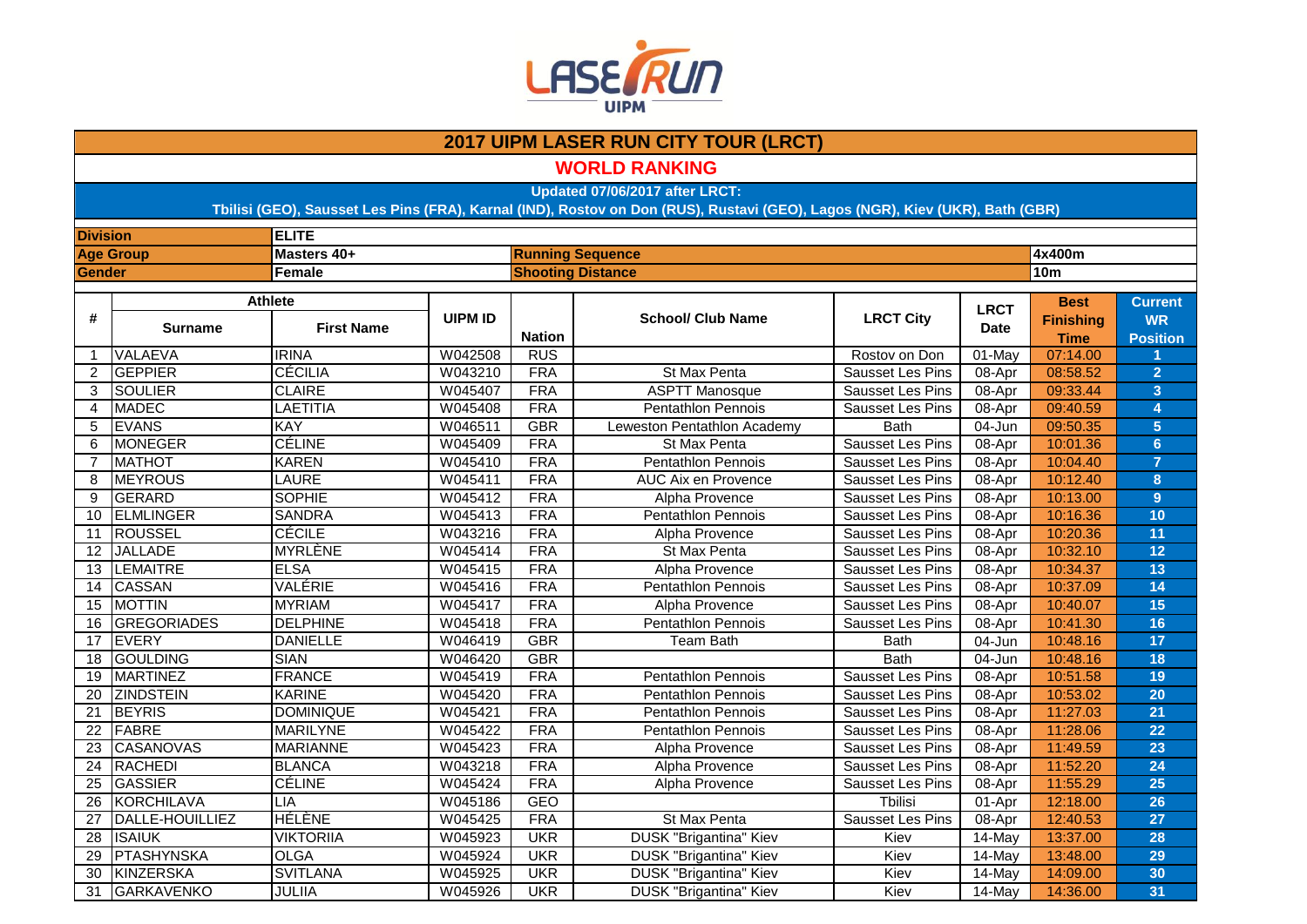

**WORLD RANKING**

**Updated 07/06/2017 after LRCT:**

| <b>Division</b> |                       | <b>ELITE</b>           |                |                          |                           |                         |                            |                                 |                              |  |
|-----------------|-----------------------|------------------------|----------------|--------------------------|---------------------------|-------------------------|----------------------------|---------------------------------|------------------------------|--|
|                 | <b>Age Group</b>      | Masters 40+            |                |                          | <b>Running Sequence</b>   |                         |                            | 4x400m                          |                              |  |
| Gender          |                       | <b>Male</b>            |                | <b>Shooting Distance</b> |                           |                         | <b>10m</b>                 |                                 |                              |  |
|                 |                       | <b>Athlete</b>         |                |                          |                           |                         |                            | <b>Best</b>                     | <b>Current</b>               |  |
| #               | <b>Surname</b>        | <b>First Name</b>      | <b>UIPM ID</b> | <b>Nation</b>            | <b>School/ Club Name</b>  | <b>LRCT City</b>        | <b>LRCT</b><br><b>Date</b> | <b>Finishing</b><br><b>Time</b> | <b>WR</b><br><b>Position</b> |  |
| $\mathbf{1}$    | PERRIER               | <b>JEAN-CHRISTOPHE</b> | M042598        | <b>FRA</b>               | <b>Pentathlon Pennois</b> | Sausset Les Pins        | 08-Apr                     | 07:07.52                        |                              |  |
| 2               | <b>MADEC</b>          | <b>JEAN-MARC</b>       | M045386        | <b>FRA</b>               | <b>Pentathlon Pennois</b> | Sausset Les Pins        | 08-Apr                     | 08:11.34                        | $\overline{2}$               |  |
| 3               | BERDZENISHVILI        | <b>GIORGI</b>          | M043086        | <b>GEO</b>               | Olimp                     | <b>Tbilisi</b>          | 01-Apr                     | 08:28.00                        | $\overline{3}$               |  |
| 4               | <b>GREENWELL</b>      | <b>JAMES</b>           | M000254        | <b>GBR</b>               | <b>Team Protocol</b>      | <b>Bath</b>             | 04-Jun                     | 08:30.84                        | $\overline{4}$               |  |
| 5               | <b>BERDZENISHVILI</b> | <b>DAVIT</b>           | M045187        | <b>GEO</b>               | Olimp                     | <b>Tbilisi</b>          | 01-Apr                     | 08:31.00                        | $5\phantom{1}$               |  |
| 6               | <b>POLTON</b>         | <b>GERRY</b>           | M046425        | <b>GBR</b>               | Pentathlon Ireland        | <b>Bath</b>             | 04-Jun                     | 08:33.62                        | $6\phantom{1}$               |  |
| 7               | FLEUROT               | <b>THOMAS</b>          | M042597        | <b>FRA</b>               | <b>Pentathlon Pennois</b> | Sausset Les Pins        | 08-Apr                     | 08:59.53                        | $\overline{7}$               |  |
| 8               | <b>MURRAY</b>         | <b>MARTIN</b>          | M046424        | <b>GBR</b>               | Pentathlon Ireland        | <b>Bath</b>             | 04-Jun                     | 09:02.64                        | 8                            |  |
| 9               | <b>TOUSSAY</b>        | RENÉ-YVES              | M045387        | <b>FRA</b>               | <b>Pentathlon Pennois</b> | Sausset Les Pins        | 08-Apr                     | 09:07.15                        | 9                            |  |
| 10              | <b>NOBRE</b>          | <b>JOSÉ</b>            | M045388        | <b>FRA</b>               | <b>Pentathlon Pennois</b> | Sausset Les Pins        | 08-Apr                     | 09:07.52                        | 10                           |  |
| 11              | <b>GREGORIADES</b>    | <b>JORDAN</b>          | M045389        | <b>FRA</b>               | <b>Pentathlon Pennois</b> | Sausset Les Pins        | 08-Apr                     | 09:15.12                        | 11                           |  |
| 12              | <b>BIELOV</b>         | <b>VIACHESLAV</b>      | M043196        | <b>UKR</b>               | Kherson                   | Kiev                    | 14-May                     | 09:16.00                        | 12                           |  |
| 13              | <b>ELMLINGER</b>      | <b>CHRISTOPHE</b>      | M045390        | <b>FRA</b>               | Pentathlon Pennois        | Sausset Les Pins        | 08-Apr                     | 09:17.22                        | 13                           |  |
| 14              | <b>MEYROUS</b>        | <b>OLIVIER</b>         | M045391        | <b>FRA</b>               | AUC Aix en Provence       | <b>Sausset Les Pins</b> | 08-Apr                     | 09:20.24                        | 14                           |  |
| 15              | <b>HONDE</b>          | <b>RENAUD</b>          | M045392        | <b>FRA</b>               | <b>ASPTT Manosque</b>     | Sausset Les Pins        | 08-Apr                     | 09:27.21                        | 15                           |  |
| 16              | <b>ROMANIUK</b>       | <b>OLEKSANDR</b>       | M045986        | <b>UKR</b>               | DUSSH Nº1 Kiev            | Kiev                    | $14$ -May                  | 09:31.00                        | 16                           |  |
| 17              | <b>FAURE</b>          | <b>BERTRAND</b>        | M045393        | <b>FRA</b>               | Alpha Provence            | Sausset Les Pins        | 08-Apr                     | 09:43.27                        | 17                           |  |
| 18              | <b>GUSSEY</b>         | <b>ANDREW</b>          | M046423        | <b>GBR</b>               | <b>Bath Pentathlon</b>    | <b>Bath</b>             | 04-Jun                     | 09:46.69                        | 18                           |  |
| 19              | <b>HOUILLIEZ</b>      | <b>SAMUEL</b>          | M045394        | <b>FRA</b>               | St Max Penta              | <b>Sausset Les Pins</b> | 08-Apr                     | 09:48.23                        | 19                           |  |
| 20              | <b>BOTTON</b>         | <b>CHRISTOPHE</b>      | M045396        | <b>FRA</b>               | <b>Pentathlon Pennois</b> | <b>Sausset Les Pins</b> | 08-Apr                     | 09:51.10                        | 20                           |  |
| $\overline{21}$ | <b>HASCHARD</b>       | <b>FRANÇOIS</b>        | M045397        | <b>FRA</b>               | St Max Penta              | Sausset Les Pins        | $08-Apr$                   | 10:07.12                        | 21                           |  |
| $\overline{22}$ | <b>BEYRIS</b>         | <b>FRÉDÉRIC</b>        | M045398        | <b>FRA</b>               | <b>Pentathlon Pennois</b> | Sausset Les Pins        | 08-Apr                     | 10:13.59                        | 22                           |  |
| $\overline{23}$ | <b>BEMROSE</b>        | <b>MAX</b>             | M046421        | <b>GBR</b>               |                           | <b>Bath</b>             | 04-Jun                     | 10:16.27                        | 23                           |  |
| 24              | <b>BOUTEILLE</b>      | <b>CYRIL</b>           | M045399        | <b>FRA</b>               | Alpha Provence            | Sausset Les Pins        | 08-Apr                     | 10:16.39                        | 24                           |  |
| 25              | <b>GOLOVCHENKO</b>    | <b>OLEKSANDR</b>       | M045987        | <b>UKR</b>               | <b>DUSSH Nº1 Kiev</b>     | Kiev                    | $14$ -May                  | 10:26.00                        | 25                           |  |
| 26              | VANCAUWEMBERG         | <b>DAVID</b>           | M045400        | <b>FRA</b>               | <b>ASPTT Manosque</b>     | Sausset Les Pins        | 08-Apr                     | 10:26.46                        | 26                           |  |
| 27              | <b>GOULDING</b>       | <b>JON</b>             | M046422        | <b>GBR</b>               |                           | <b>Bath</b>             | 04-Jun                     | 10:36.75                        | 27                           |  |
| 28              | <b>TROISE</b>         | <b>CYRIL</b>           | M045401        | <b>FRA</b>               | <b>Pentathlon Pennois</b> | Sausset Les Pins        | 08-Apr                     | 10:41.13                        | 28                           |  |
| 29              | <b>IASNYI</b>         | <b>IEVGEN</b>          | M045988        | <b>UKR</b>               | DUSSH Nº1 Kiev            | Kiev                    | $14$ -May                  | 10:43.00                        | 29                           |  |
| 30              | <b>POTARD</b>         | <b>MARC</b>            | M045402        | <b>FRA</b>               | AUC Aix en Provence       | Sausset Les Pins        | 08-Apr                     | 10:46.32                        | 30                           |  |
| 31              | <b>GAVRYLENKO</b>     | <b>IAROSLAV</b>        | M045989        | <b>UKR</b>               | DUSSH Nº1 Kiev            | Kiev                    | 14-May                     | 10:53.00                        | 31                           |  |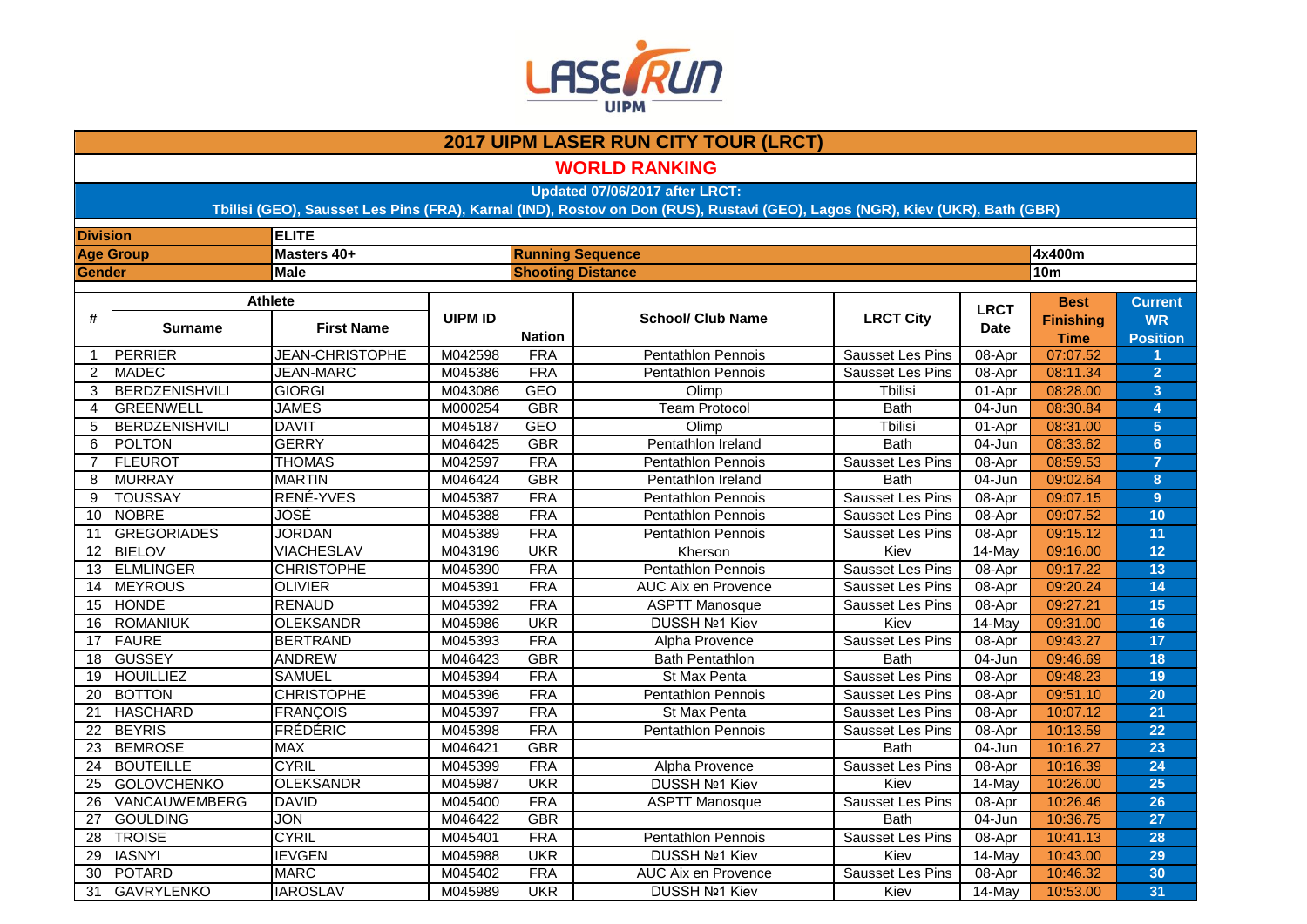| 32 | <b>ICHAROT</b>         | <b>YOHANN</b>           | M045403 | <b>FRA</b> | <b>Pentathlon Pennois</b> | Sausset Les Pins | 08-Apr    | 11:04.32 | 32 |
|----|------------------------|-------------------------|---------|------------|---------------------------|------------------|-----------|----------|----|
| 33 | <b>ITOURNIAIRE</b>     | <b>ILAURENT</b>         | M045404 | <b>FRA</b> | St Max Penta              | Sausset Les Pins | 08-Apr    | 11:19.27 | 33 |
| 34 | <b>IFABRE</b>          | JEAN-LUC                | M045405 | <b>FRA</b> | <b>Pentathlon Pennois</b> | Sausset Les Pins | 08-Apr    | 11:56.56 | 34 |
| 35 | <b>ROUSSEL</b>         | <b>ICHRISTOPHE</b>      | M045406 | <b>FRA</b> | Alpha Provence            | Sausset Les Pins | 08-Apr    | 12:06.32 | 35 |
| 36 | <b>IONYEANU VICTOR</b> | <b>ICHIKE</b>           | M046268 | <b>NGR</b> | BY Club                   | Lagos            | 06-May    | 12:14.54 | 36 |
| 37 | <b>OKOYE</b>           | <b>SAMUEL</b>           | M046269 | <b>NGR</b> | G.S.T.Club                | Lagos            | 06-May    | 12:15.28 | 37 |
| 38 | <b>BABADEHINDE</b>     | <b>ABRAHAM</b>          | M046270 | <b>NGR</b> | St Micheal Pry Sch Mushin | Lagos            | $06$ -May | 12:24.11 | 38 |
| 39 | <b>I</b> SODIQ         | <b>IIDOWU</b>           | M046271 | <b>NGR</b> | LA Club                   | Lagos            | 06-May    | 12:35.39 | 39 |
| 40 | <b>JONES</b>           | <b>IGEORGE OLATUNDE</b> | M046272 | <b>NGR</b> | Alaafia Nur Pry           | Lagos            | 06-May    | 12:45.14 | 40 |
| 41 | <b>SOBOWALE</b>        | <b>SAFIUDEEN</b>        | M046273 | <b>NGR</b> | <b>SUBEB</b>              | Lagos            | 06-May    | 12:50.14 | 41 |
| 42 | <b>IOFUIFE</b>         | <b>IMORRIS</b>          | M046274 | <b>NGR</b> | Faysan Club               | Lagos            | 06-May    | 13:09.11 | 42 |
| 43 | <b>LAWAL</b>           | <b>ADEBIMPE</b>         | M046275 | <b>NGR</b> | Isaga Club                | Lagos            | 06-May    | 13:11.59 | 43 |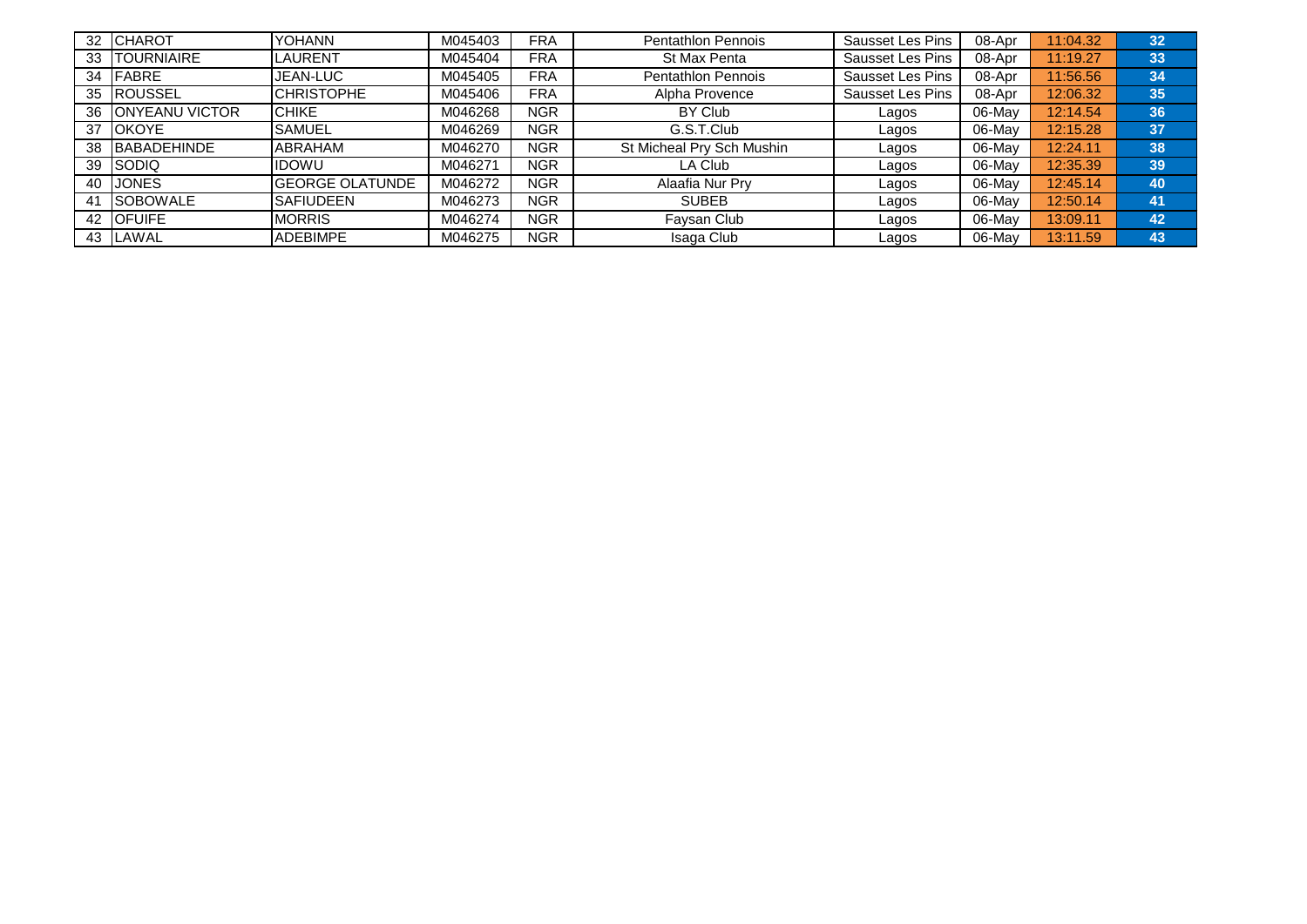

|                                 | <b>2017 UIPM LASER RUN CITY TOUR (LRCT)</b>                                                                                                                    |                   |                |                                            |                           |                  |             |                                 |                              |  |  |  |  |
|---------------------------------|----------------------------------------------------------------------------------------------------------------------------------------------------------------|-------------------|----------------|--------------------------------------------|---------------------------|------------------|-------------|---------------------------------|------------------------------|--|--|--|--|
|                                 | <b>WORLD RANKING</b>                                                                                                                                           |                   |                |                                            |                           |                  |             |                                 |                              |  |  |  |  |
|                                 | Updated 07/06/2017 after LRCT:<br>Tbilisi (GEO), Sausset Les Pins (FRA), Karnal (IND), Rostov on Don (RUS), Rustavi (GEO), Lagos (NGR), Kiev (UKR), Bath (GBR) |                   |                |                                            |                           |                  |             |                                 |                              |  |  |  |  |
|                                 | <b>Division</b><br><b>IELITE</b>                                                                                                                               |                   |                |                                            |                           |                  |             |                                 |                              |  |  |  |  |
| <b>Age Group</b><br>Masters 50+ |                                                                                                                                                                |                   |                | <b>Running Sequence</b><br>3x400m          |                           |                  |             |                                 |                              |  |  |  |  |
| <b>Gender</b>                   |                                                                                                                                                                | Female            |                | <b>Shooting Distance</b><br>7 <sub>m</sub> |                           |                  |             |                                 |                              |  |  |  |  |
|                                 | <b>Athlete</b>                                                                                                                                                 |                   |                |                                            |                           |                  | <b>LRCT</b> | <b>Best</b>                     | <b>Current</b>               |  |  |  |  |
| #                               | <b>Surname</b>                                                                                                                                                 | <b>First Name</b> | <b>UIPM ID</b> | <b>Nation</b>                              | <b>School/ Club Name</b>  | <b>LRCT City</b> | <b>Date</b> | <b>Finishing</b><br><b>Time</b> | <b>WR</b><br><b>Position</b> |  |  |  |  |
|                                 | <b>RIPOLL</b>                                                                                                                                                  | NATHALIE          | W045434        | <b>FRA</b>                                 | <b>ASPTT Manosque</b>     | Sausset Les Pins | 08-Apr      | 08:06.59                        |                              |  |  |  |  |
|                                 | FAYOLLE                                                                                                                                                        | <b>FABIENNE</b>   | W045435        | <b>FRA</b>                                 | <b>Pentathlon Pennois</b> | Sausset Les Pins | 08-Apr      | 09:24.03                        | $\overline{2}$               |  |  |  |  |
| 3                               | <b>GUTTING</b>                                                                                                                                                 | <b>BRIGITTE</b>   | W045437        | <b>FRA</b>                                 | <b>Pentathlon Pennois</b> | Sausset Les Pins | 08-Apr      | 09:24.04                        | 3                            |  |  |  |  |
|                                 | <b>THOMPSON</b>                                                                                                                                                | JO                | W046427        | <b>GBR</b>                                 |                           | Bath             | 04-Jun      | 09:51.02                        |                              |  |  |  |  |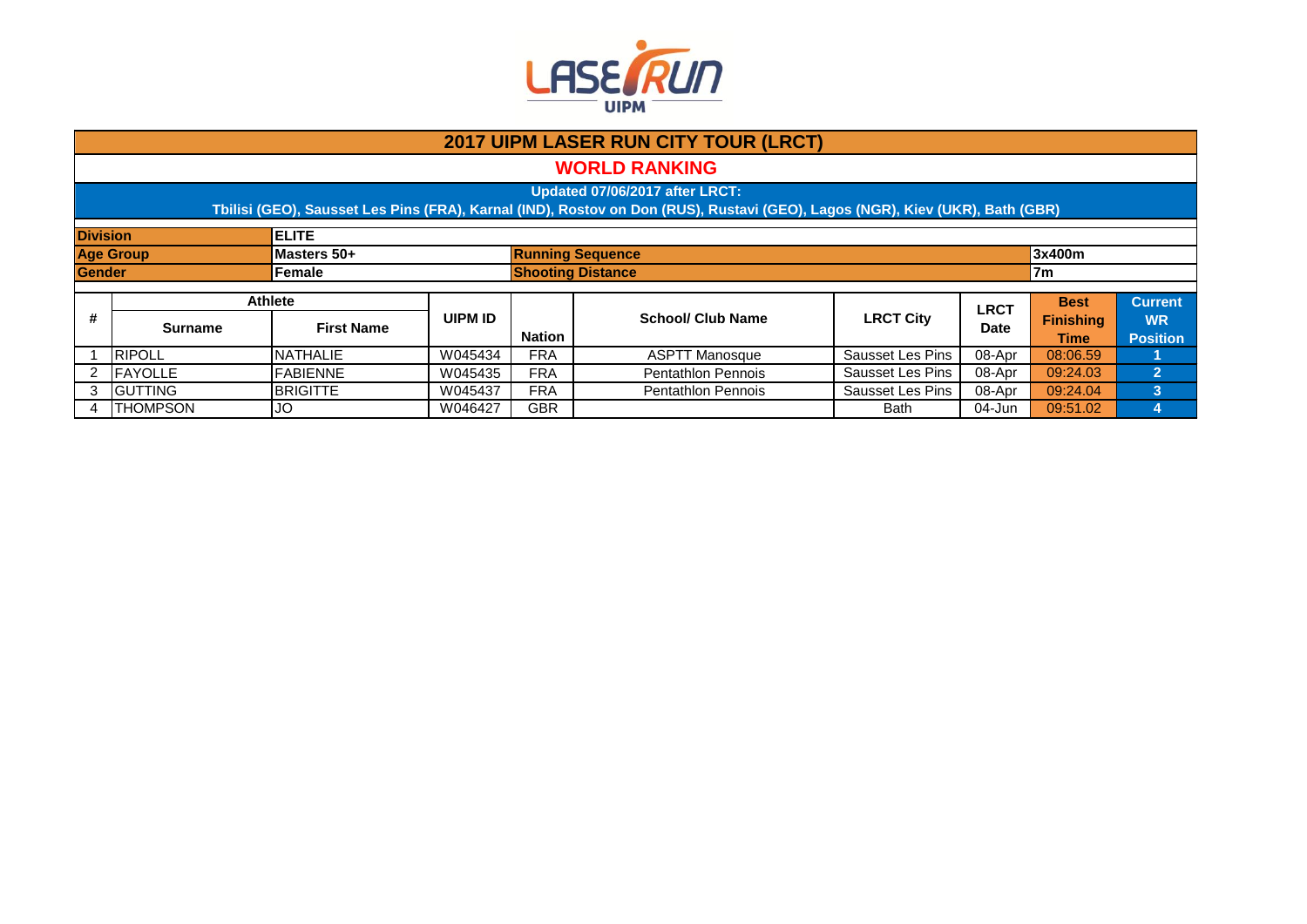

| <b>2017 UIPM LASER RUN CITY TOUR (LRCT)</b> |                                                                                                                                                                |                   |         |                          |                           |                  |             |             |                 |  |  |  |  |
|---------------------------------------------|----------------------------------------------------------------------------------------------------------------------------------------------------------------|-------------------|---------|--------------------------|---------------------------|------------------|-------------|-------------|-----------------|--|--|--|--|
|                                             | <b>WORLD RANKING</b>                                                                                                                                           |                   |         |                          |                           |                  |             |             |                 |  |  |  |  |
|                                             | Updated 07/06/2017 after LRCT:<br>Tbilisi (GEO), Sausset Les Pins (FRA), Karnal (IND), Rostov on Don (RUS), Rustavi (GEO), Lagos (NGR), Kiev (UKR), Bath (GBR) |                   |         |                          |                           |                  |             |             |                 |  |  |  |  |
|                                             | <b>ELITE</b><br><b>Division</b>                                                                                                                                |                   |         |                          |                           |                  |             |             |                 |  |  |  |  |
|                                             | <b>Age Group</b>                                                                                                                                               | Masters 50+       |         |                          | <b>Running Sequence</b>   |                  |             | 3x400m      |                 |  |  |  |  |
| <b>Male</b><br><b>Gender</b>                |                                                                                                                                                                |                   |         |                          | <b>Shooting Distance</b>  |                  |             | 7m          |                 |  |  |  |  |
|                                             |                                                                                                                                                                | Athlete           |         |                          |                           |                  | <b>LRCT</b> | <b>Best</b> | <b>Current</b>  |  |  |  |  |
| #                                           |                                                                                                                                                                | <b>UIPM ID</b>    |         | <b>School/ Club Name</b> | <b>LRCT City</b>          | <b>Finishing</b> |             | <b>WR</b>   |                 |  |  |  |  |
|                                             | <b>Surname</b>                                                                                                                                                 | <b>First Name</b> |         | <b>Nation</b>            |                           |                  | <b>Date</b> | Time        | <b>Position</b> |  |  |  |  |
|                                             | <b>IDELUSIER</b>                                                                                                                                               | <b>DENIS</b>      | M045432 | <b>MON</b>               | Monaco                    | Sausset Les Pins | 08-Apr      | 05:51.16    |                 |  |  |  |  |
| 2                                           | <b>IPARIS</b>                                                                                                                                                  | <b>ERIC</b>       | M045427 | <b>FRA</b>               | St Max Penta              | Sausset Les Pins | 08-Apr      | 05:56.18    | $\overline{2}$  |  |  |  |  |
| 3                                           | <b>JOAQUIM</b>                                                                                                                                                 | JOSÉ              | M045429 | <b>FRA</b>               | St Max Penta              | Sausset Les Pins | 08-Apr      | 06:18.55    | 3               |  |  |  |  |
| 4                                           | FERAUD                                                                                                                                                         | GÉRARD            | M045430 | <b>FRA</b>               | St Max Penta              | Sausset Les Pins | 08-Apr      | 06:22.44    | 4               |  |  |  |  |
| 5                                           | <b>IPALLAS</b>                                                                                                                                                 | JONATHAN          | M046430 | <b>GBR</b>               | <b>Combat Stress</b>      | <b>Bath</b>      | 04-Jun      | 06:53.75    | 5 <sup>5</sup>  |  |  |  |  |
| 6                                           | <b>ATKINSON</b>                                                                                                                                                | <b>DAVID</b>      | M046428 | <b>GBR</b>               |                           | Bath             | 04-Jun      | 07:00.31    | 6               |  |  |  |  |
|                                             | <b>DIARD</b>                                                                                                                                                   | <b>ERIC</b>       | M045431 | <b>FRA</b>               | <b>Pentathlon Pennois</b> | Sausset Les Pins | 08-Apr      | 07:19.44    | 7               |  |  |  |  |
| 8                                           | <b>LIDDLE</b>                                                                                                                                                  | <b>CHRIS</b>      | M046512 | <b>GBR</b>               |                           | Bath             | 04-Jun      | 07:26.88    | 8               |  |  |  |  |
| 9                                           | <b>BADDELEY</b>                                                                                                                                                | ISTEPHEN          | M046429 | <b>GBR</b>               | Team Bath                 | <b>Bath</b>      | 04-Jun      | 10:19.43    | $9\phantom{.}$  |  |  |  |  |